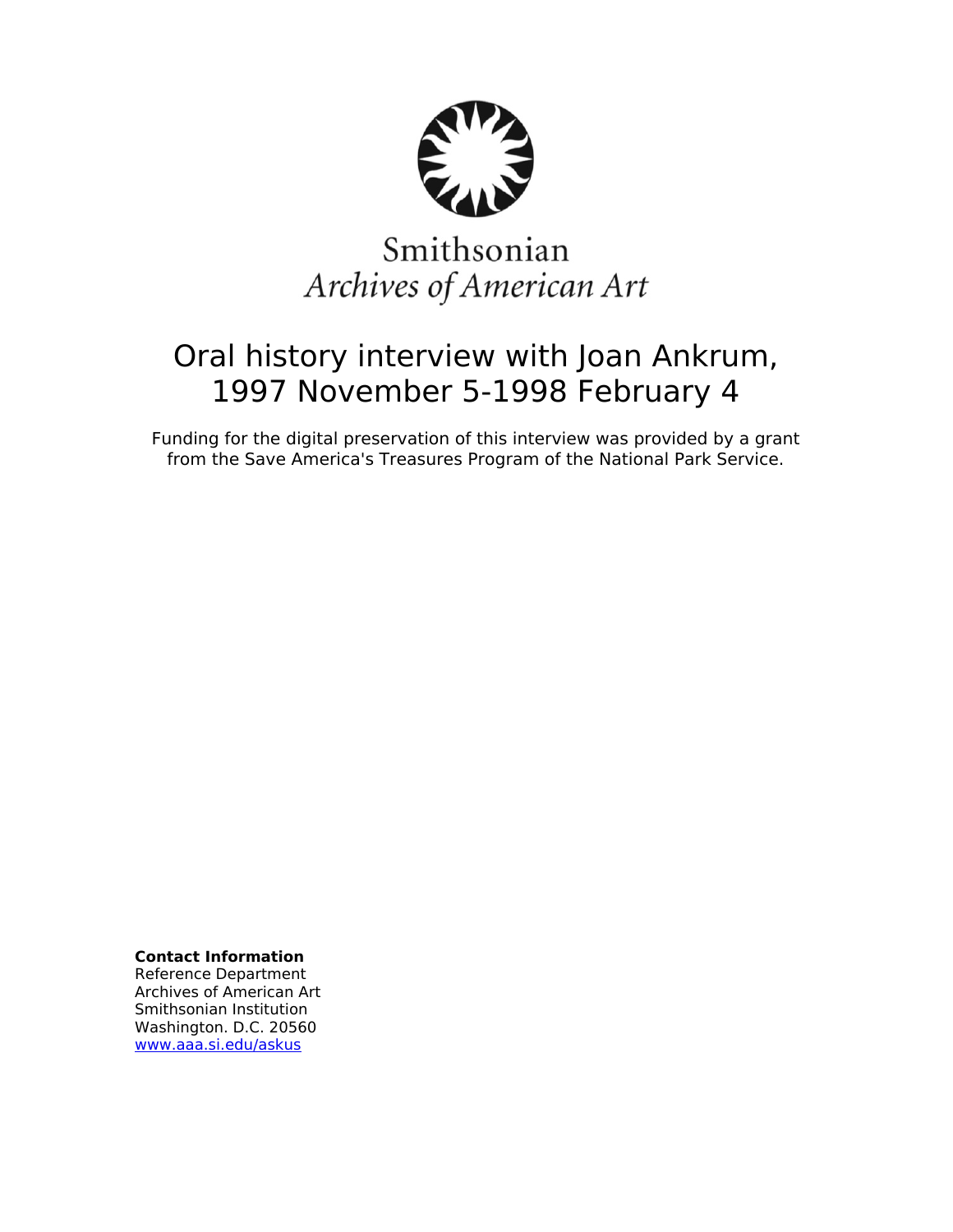# **Transcript**

### **Interview**

#### **ORAL HISTORY INTERVIEW WITH JOAN ANKRUM AT HER HOME IN SOUTH PASADENA, CALIFORNIA NOVEMBER 5, 1997 INTERVIEWER: PAUL J. KARLSTROM**

JA: JOAN ANKRUM PK: PAUL KARLSTROM

PK: Archives of American Art, Smithsonian Institution, a first interview with Joan Ankrum, the former art dealer and actress-and perhaps a number of other things. We'll find out through the interview. This is the first session in a projected probably three sessions. The interview is being conducted by Paul Karlstrom at Ms. Ankrum's home on Orange Grove Boulevard in Pasadena and the date is November 5, 1997. What am I leaving out? I guess nothing. Oh, and I should mention that this interview is being supported, underwritten, by our mutual friend-your admirer-Beth Broderick of, I believe it's called Regardless Films or Productions; that's her company. So this is nice. It's the entertainment industry actually, then, supporting an historical endeavor. What we want to do, Joan, is, as we were discussing earlier is to, in the time available to us, some four hours perhaps, really meet you. Be introduced to you in a more complete way than I think most people have been, and this is our opportunity-it's my opportunity. One of the things that you have mentioned-and I think we may as well just get it out there on the table, so to speak, right in the beginning-you've mentioned, I've certainly sensed, and this has been reinforced by Beth Broderick's interest in seeing this interview being done, that you've run into a number of women-presumably younger women-who somehow see you as, well, maybe as a role model. But there's something about your life that they admire, that attracts them, that perhaps they find inspiring. Anyway, before we go back to the beginning, why don't you make some-if you want-some comments on that. You've said that this has been your experience. Women come to you, when they meet you, and say, "Gee, you're something special." Why is that?

JA: Well, I don't know. I've always had a nice relationship with women-strangers or close friends. I've always had a very warm, natural, affectionate attitude toward women, but it became much more pronounced when I changed my whole life from a career in the theatre to a career in the art world, although my professional career really began in the theatre when I was quite young. It began when I was seventeen, and at that time, of course, I became involved emotionally with my teacher-director at the Pasadena Playhouse, and it influenced me to a great degree.

PK: Who was that? Who was your ?

JA: That was Morris Ankrum. And so I had a life with him, but a life which actually led to a rebellion because of the domination and the completely possessive attitude. So I had to break away from that after several years of marriage-many years of marriage. I had to break away from that in order to pursue a stronger and more real relationship with an actor, who became so involved in my interests and pursuit in the art world, which was initialed by my sponsorship of Morris Broderson. So I had to take many risks in my life. My life has been a kind of a series of risks.

PK: Well, do you think then, if you were to interpret this interest on the part of other women in your story, would you credit it to your independence-achieving a kind of independence-professionally and then in your personal life?

#### JA: Yes.

# PK: Do you think that's it?

JA: Yes, I would. I think many women have had disappointments in their marriages, and many women that I've talked to, there was always something else they wanted to do but circumstances. . . . And also the desire for marriage and children became paramount, in spite of the fact that they have these submerged other creative urges-to write or sing or act or whatever. And so when they would hear of my story, they were immediately. . . . They just identified [with-Ed.] me in a very strong way, and some of them would say. . . . In my descriptions of my experiences with my artists, I would describe the influence I had, and they said, "Oh, that sounds like my psychiatrist," or "That sounds like my mother," or "That sounds like my father." And the stories that I told of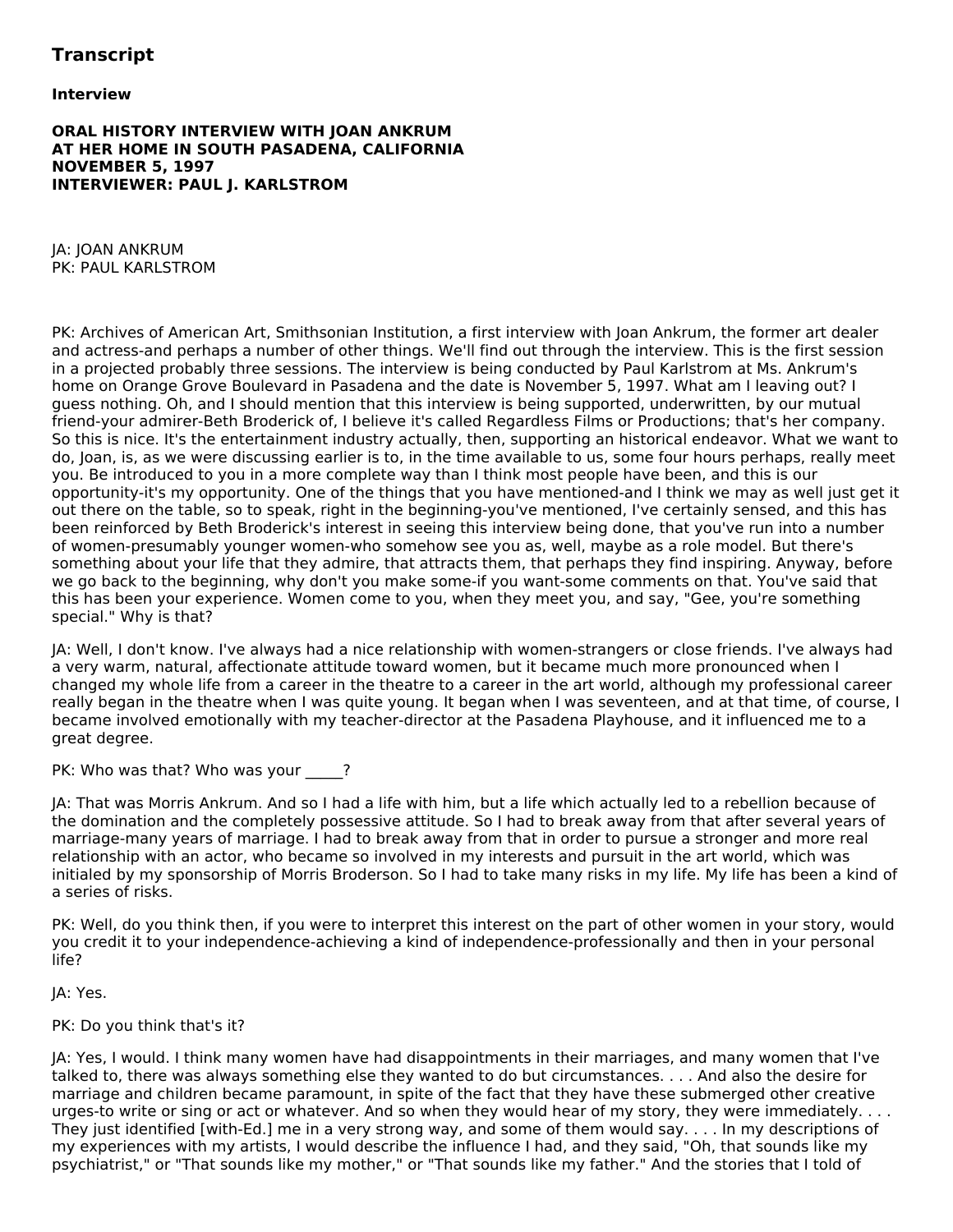trying to break away from a possessive husband or mate or a possessive family and, in telling that, it seemed to reassure them that all was not lost in their life, that they could have another experience outside of the traditionally acceptable ones. And even my grand-daughter. . . . No, even my daughter-in-law says to this day that I taught her about risk. So I was kind of pleased that somebody. . . .

PK: So you have children, obviously.

JA: Yes, I had two children. I adopted both my boys. And I had very tragic loss of my younger son, who was killed in a surfing accident. And I had a struggle to get my boys.

PK: How do you mean?

JA: Because my husband-my first husband-didn't want them, because he didn't want it evident that he wasn't able to produce these children.

PK: He was, what, infertile, I guess, is the term?

JA: Yeah, he was infertile. And so he rebelled or he fought against this obvious proof that they weren't biologically his. So I had a hard time. And so I had. . . .

PK: Of course, it could have been viewed as readily as "your," quotes, "lack." You know, that you were indeed infertile . . .

JA: Sure.

PK: . . . unless you went around telling people. So I don't know why it would need to be that kind of a threat, is what I'm. . . .

JA: Well, no. It was well-known. Because he made it very well known, because. . . . It's a very bizarre story. He would approach other friends of mine, some very well-known friends, and say, "Look, I think you ought to get together with Joan and you produce . . . you know, get her pregnant." And even my own mother-in-law advised it. She advised me to go out and find somebody to get pregnant because . . .

PK: So like a family friend?

JA: . . . she didn't want her son to be unhappy. So she said, "Oh, he doesn't need to know anything about it. Just go out and find somebody and. . . .

PK: Interesting family.

JA: That's a very involved story.

PK: Well, it sounds actually very interesting, and I think we will revisit this story. But even at this early stage I can't help but asking why, on the one hand, he resisted the adoption, but on the other hand, encouragedapparently-a different way for you to produce, quotes, "naturally" children. In either case, it was going to no doubt be evident that he was not the father. So to me this is rather puzzling. You said that he resisted the adoption of your boys.

JA: So I just went ahead anyway and, through family connections and family doctors from my family, I was able to adopt the first child that I adopted. And it infuriated and enraged him so much that he threatened to leave me.

PK: Well, I'm still wanting to try to figure out why that was the case that he would be so angry if you chose that way to bring children into the family, and not the other way that he seemed to think was okay-which was that you "get together," as they said, with

JA: Well, it was all right as long as he chose the person. See, he . . .

PK: Ah-h-h, control.

JA: . . . always wanted complete control. And it was the same way in the theatre. As soon as I ventured out in the theatre to do an important role in a major play, he would try to keep me from it because he wasn't directing it. He could only praise and admire me if I was under his direction. And when somebody else directed me, then he had all kinds of criticisms. But I don't know how I was. . . . I was pretty strong. I'm pretty strong, so I was able to get through all those years, and then finally escape. And one of the reasons-one of the deus ex machina of my escape-was Morris Broderson].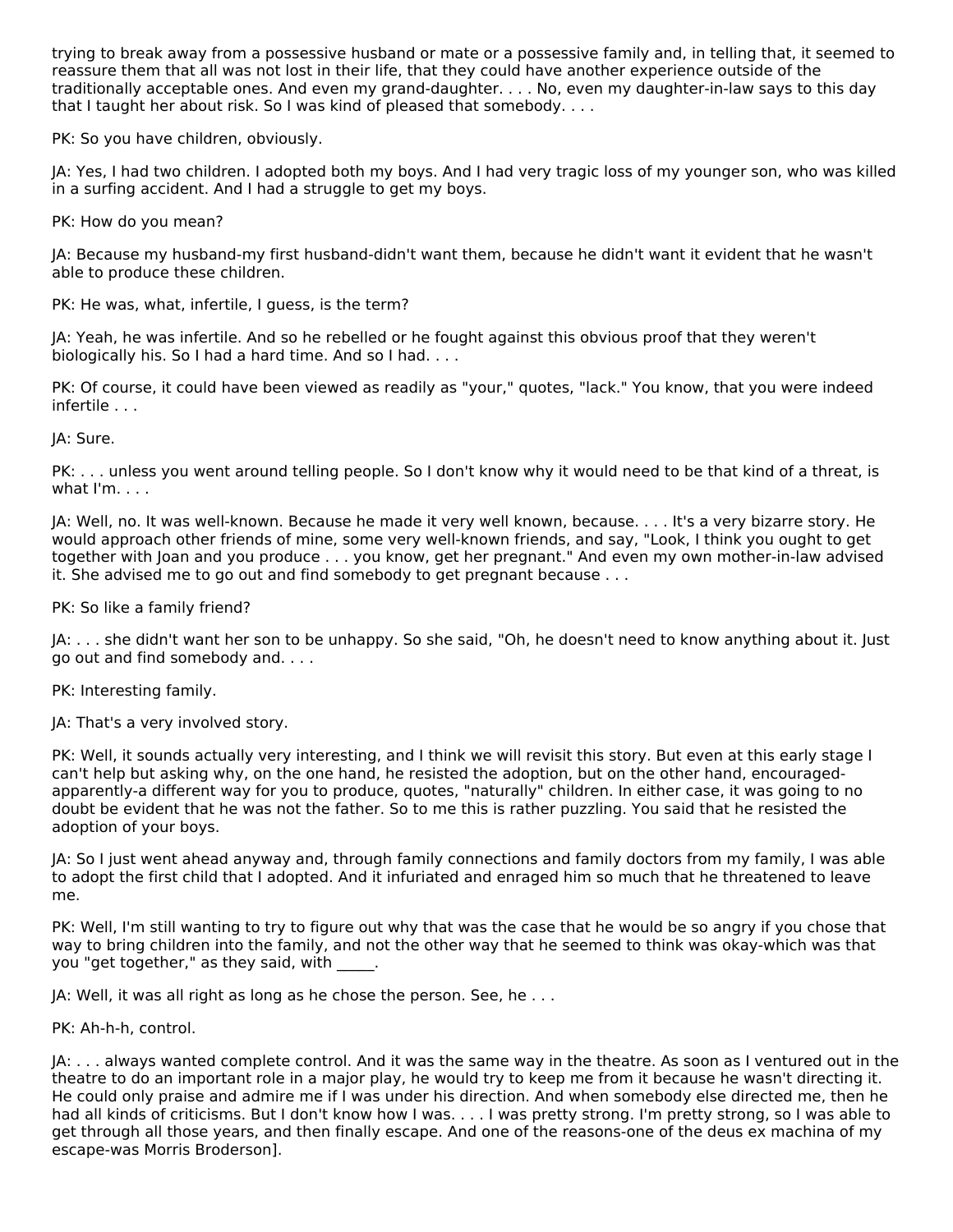PK: Oh, I see. Yeah, Morris, as everybody, if they don't know now, will discover as we talk further, is a wonderfully gifted artist whom you in effect adopted as well. Is that right?

JA: No, he was conceived illegitimately. He was born. . . .

PK: But didn't. . . . Well. . . .

JA: He wasn't adopted. No.

PK: Morris wasn't?

JA: No. Morris Broderson was not adopted, no.

PK: Okay, I thought that there was some legal connection . . .

JA: No.

PK: . . . between you and Morris. I mean, there was. . . .

JA: Oh, well, Morris's mother was my husband's sister. So Morris [Broderson] was actually my nephew.

PK: Oh.

JA: Not a blood nephew. He was just my nephew through. . . .

PK: So he was Ankrum's. . . .

JA: Nephew.

PK: I see.

JA: Yes, he was his. . . .

PK: Well, how interesting. So then Morris. . . .

JA: That's a whole other story, too

PK: Yeah, well, we'll get to that as well. [chuckling] Morris Ankrum's family then, in effect, through Morris Broderson, provided the agent of you finding a way to separate yourself from. . . .

JA: Well, actually, it was when I was first, when I was married, and I was leaving the theatre, more or less, when I married. He insisted that I be. . . . Although I made several surveys [perhaps means forays?-Ed.]-back to Broadway and into film-but so, when I came back to settle down to marriage and life with my husband, that's when I met his nephew who was then fourteen years old. And that's when I discovered his talent. Nobody else was paying any attention to this boy who was born deaf, born with embryonic nerves in his ears. And when he came to visit he sat down and did a little drawing of me sitting at the piano, playing it.

# PK: Just on his own? He just sat down?

JA: Yeah. And I saw it and I was absolutely stunned, because it was so expressive and it was so good I couldn't believe it. Here was this boy who was couldn't even speak, because he was born deaf, and I was just so impressed with his talent that I immediately started to help him. And I looked-well, that's a long story-but I looked for a teacher. I even called the famous school that Spencer Tracy established for his son, the School of the Deaf, to find out if there was somebody there who could help me with his teaching. After all, I was not a teacher trained to help the deaf. And they were very indignant, said, "Oh, we don't do that. We don't do that. We don't have anything to do with adolescents." He was only fourteen. So I proceeded to do it myself. And I would sit down and talk to him and show him, give him books on art and drawing, and I would draw with him. And that was the beginning of my real involvement with art.

PK: You say you taught him. Did you teach any, quotes, "speech therapy"? Or not? I mean. . . .

JA: Actually, I spent a lot of time talking to him and writing things out for him, and taking him places. I even took him to movies, and I'd write-in the dark-I would write down what they were saying, part of the time. No, I really didn't teach him, except that he was very observant and watched my lips very carefully. But I really had. . . . I found that my relationship to him was more helpful through art, through our discussion of paintings and anything to do with art. That was our great source of communication. And. . . . Well, how old is [Darvin, Darvon]? At one time, he said, later, [in life, Mommy, love he], he said, to find out. . . . He had to leave me for a while and find out. He said,, "Am I Morris? Or am I Joan?"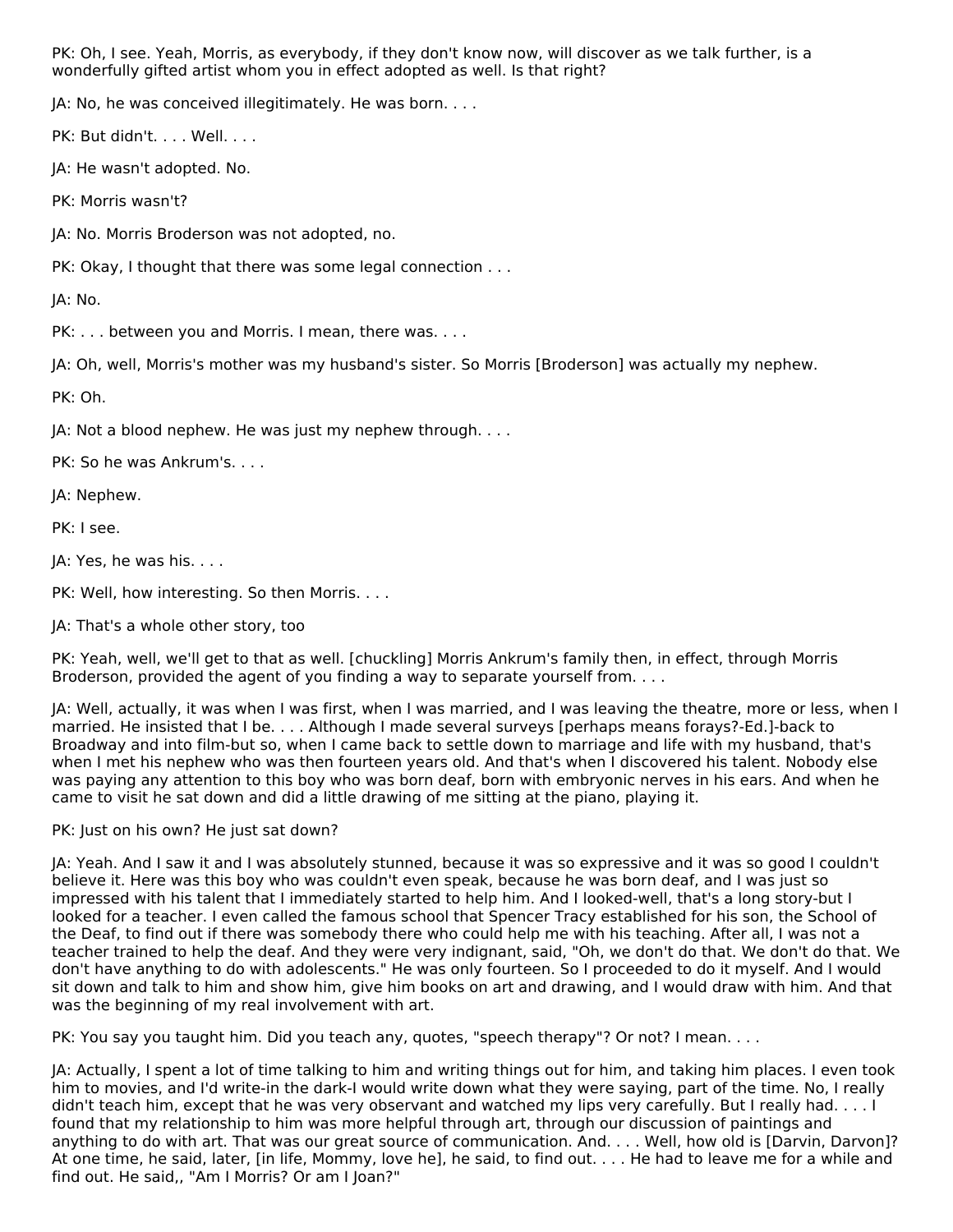PK: Really?

JA: Yeah.

PK: When was that? When he was still a boy?

JA: No, by that time he was seventeen.

PK: Well, so after about three years of you being in his life.

JA: Yes. We were very. . . . There was. . . .

PK: Where did he live? Obviously, we are going to have a chance to talk a lot about Morris, but just to sort of sketch this in, what year was it when you met him? He was fourteen years old. Do you remember the year?

JA: Yes. He lived with his grandmother, and his mother, also, part of the time. But at that time, see, he had just finished his training in the Berkeley School for the Deaf. His mother couldn't handle. . . . She just couldn't handle his discipline, as an obstreperous young boy, and she didn't really realize his talent. She had sent him to this School for the deaf. So I met him when he came back from the School for the Deaf, where he had had excellent training in speech and. . . .

PK: So he could speak then?

JA: Well, he. . . .

PK: Sort of.

JA: Well, I could understand him. I understood him and his family understood him, but it was very halting, unrecognizable to most people who were not used to it.

PK: So he's much better now.

JA: Oh, yes. Thousands of. . . .

PK: Thousands. [chuckles]

JA: Thousands of times better.

PK: But he could express himself? He did know language?

JA: Well, his speech was almost like translation of a foreign language. People would say to me-when I would introduce him to people-"Oh, what country's he from?" And I'd say, "Well, he was born in Los Angeles. He's American." "Oh yes, but what is his cultural heritage?" I said, "Well, it's American. His grandparents. . . . His [great, great-great] grandmother was a Quaker from back East, Pennsylvania." But, anyway. . . .

PK: So he. . . . When was this, though? You still haven't told me what year it was that you had met him.

JA: Well, what happened. . . .

PK: He drew your picture at the piano.

JA: Well, that year was. . . . Let's see, I'd been married then about six years. Let's see, I was married in 1935. '36, '37, '38, '39.

PK: So it was about '41?

JA: Yeah. Yes. Yes, it was about '41. And, actually, I went to see him at his family's house in Highland Park.

PK: He lived in Highland Park.

JA: Highland Park.

PK: So that's where you played the piano and he drew you?

JA: No, no. I played the piano at my house in Altadena.

PK: Okay. So you visited him in Highland Park.

JA: But I first met him in Highland Park at his grandmother's house, who was my mother-in-law. And she was a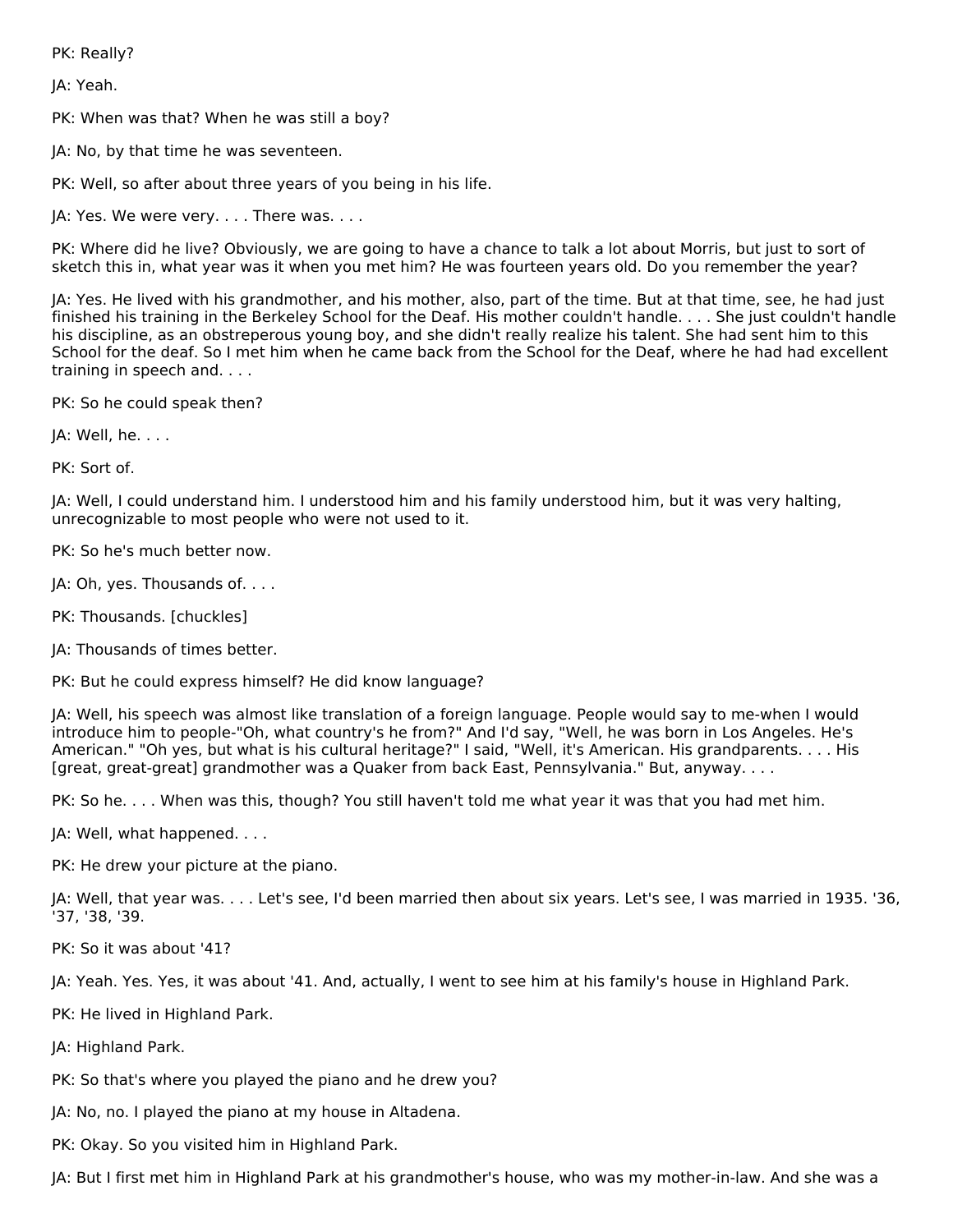very interesting woman. And that house in Highland Park was a house that she built herself when she came out from the East. As a widow, she built this house and she would rent out rooms to artists. So one of the artists that she rented to was the first artist whose work I bought, which was in about 1940. Something like that. 1940. His name was Arthur Durston.

PK: Yes, yes.

JA: And that whole story is a very interesting story.

PK: But he was a lodger?

JA: Yeah, he was just a lodger.

PK: This being your mother-in-law's place?

JA: Yes. Her name was Ankrum, Carolyn Ankrum. Carolyn . . . her maiden name was Gregory.

PK: Well, this is going to be interesting, because I can see there are going to be many threads that we need to pick up as we go along.

JA: Yeah, it goes through, goes into the whole. . . . The first interview that I gave the Archives was in the early years of the gallery [[Ankrum Gallery, Joan Ankrum Gallery]-Ed.], and through that interview these other things came up like the names of Helen Lundeberg.

PK: Um-hmm.

JA: They came to the gallery because they were investigating WPA artists, and Helen and [Lorser] [Feitelson-Ed.], who were both artists with me, now, in the gallery. . . . And this is the sixties, early sixties. So when they came to interview me, that's when this story came out about Broderson. And when Helen heard the story, she said, "Well, I'm the one that took the model to that house." In Highland Park.

PK: Didn't the model. . . . Yeah.

JA: She was the one that took the model there, where they discovered that Arthur Durstan was dead. He had died.

PK: Now, wait a minute. What's. . . . Tell this story!

JA: This is all a very vital part of my book, of course, too.

PK: Yeah, yeah, that's okay.

JA: What happened was that. . . . When this interviewer-I can't remember her name, but I know it's there someplace in the. . . .

PK: Yeah, [Betty-Ed.] Hoag.

JA: Hoag. That's right.

PK: She did a whole series of these interviews-shorter interviews-for the Archives. Some were longer.

JA: Well, this was early. This was 1962 or '3 when she came to the gallery and I was telling her this story, and then she told Helen, and Helen said, "Well, I'm the one that drove the model there," to my mother-in-law's house.

PK: Helen Lundeberg was?

JA: Helen Lundeberg was the one who drove the model there for Arthur Durstan to paint, and the day. . . . They went to the house. Nobody came to the door. Nobody came to the door. So they had to break the door down. With my mother-in-law, they broke the door down, and there was Arthur, who had died. And when Helen heard the story she said, "Well, yes, because I'm the one that drove the model there." And this only came to light when they came to interview me in search of Helen and Lorser. But from this story then they got very much interested in Morris. Because Morris was the reason that Helen and Lorser at first came to the gallery, because they were pretty impressed with him.

PK: Well, go ahead and tell that story. In a moment we'll. . . . This is useful, because what we're doing is, in a preliminary way, brushing in some of the important parts of the story . . .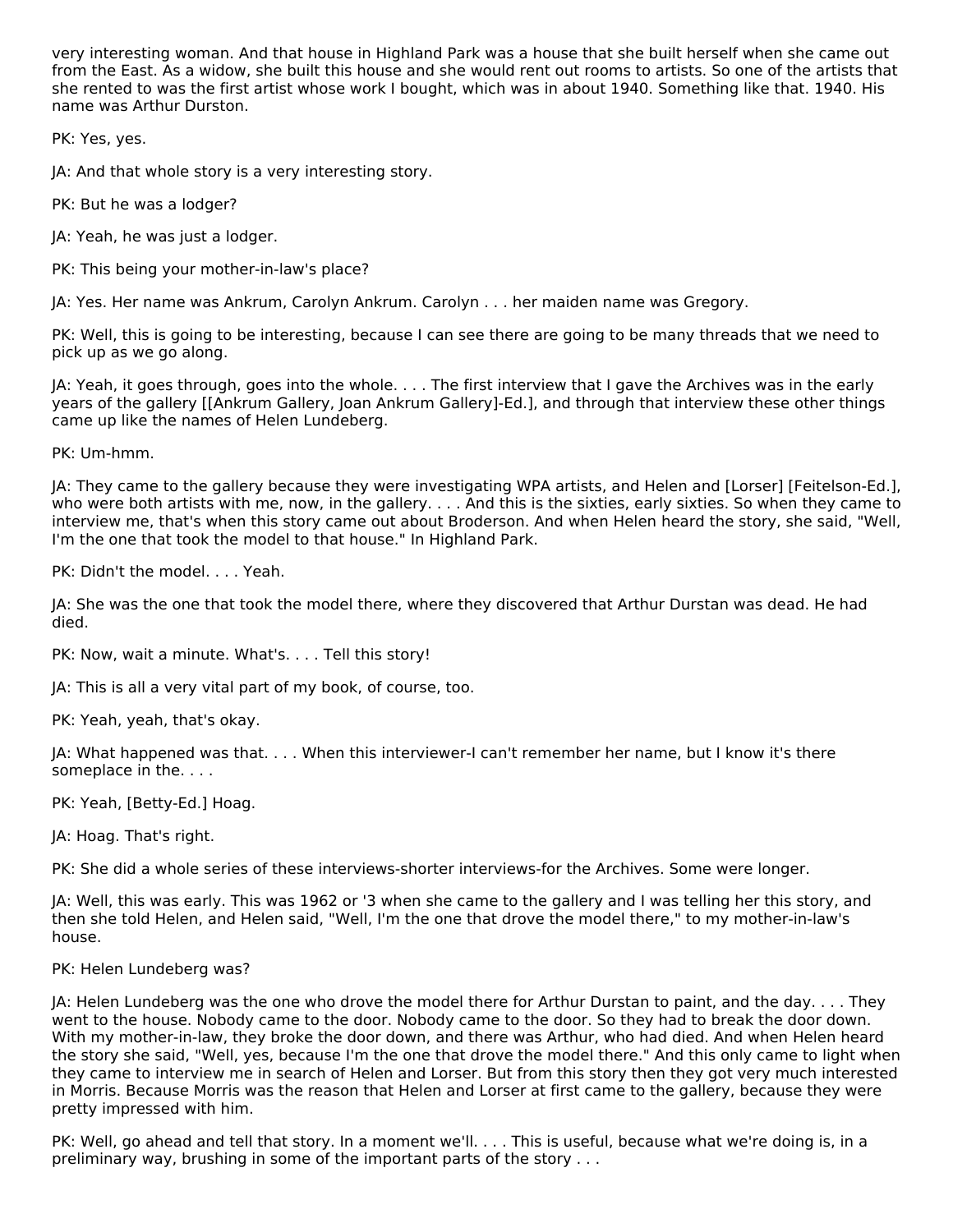JA: Yes.

PK: . . . and we'll certainly revisit them, but why don't you just go ahead and tell this as an example of the people and connections and so forth. Helen and Lorser coming to your gallery the first time. . . .

JA: Well, actually, what happened. . . . The opening of my gallery was a very spectacular success, because it followed on the exhibition at the Whitney Museum in New York, in which he made a great impression.

PK: Morris?

JA: Yes. And was chosen out of that whole show to be-was chosen by John Canaday-to be the outstanding artist in the show, and it was written up. Time magazine did an article. The New York Times. . . .

PK: Was this show at the Whitney, did you say?

JA: Yeah, this was [Young America, 1960; Young America 1960].

PK: Oh, yeah. And so you gave Morris a show. . . .

JA: Well, actually, no. My first show that I organized for Morris was way before that, was in Laguna when he was only twenty-eight.

PK: But you didn't have a gallery then?

JA: No, no.

PK: But you organized it for another gallery?

JA: No, just on my own for Morris.

PK: Yeah, but I mean, wasn't that a gallery? It must have been.

JA: Well, actually, yes it was. It was a friend's. . . .

PK: Somebody else's gallery.

JA: It was a friend of mine who saw Morris's work in my house in Altadena, and he was very much impressed and said, "Oh, I have a little gallery in Laguna. I'd like to give him an exhibition." And I said, "Well, I will tell him, but I don't think he would be ready yet. He doesn't have enough paintings." And he said, "Whenever he's ready." So. . . .

PK: That was. . . . I know the name of . . . I must have it. . . .

JA: Dixi Hall was the name of gallery.

PK: Who ran that? Was the name of the. . . .

JA: His name was Dixi Hall.

PK: I didn't know that gallery. Hmm. Interesting.

JA: Well, he was, in those days, very avant-garde for Laguna. He showed, oh, an abstract architectural. . . . Oh, what's his name?

PK: Not McLaughlin? John McLaughlin?

JA: It was. . . . What was the other one? I guess it was John McLaughlin.

PK: 'Cause he was down in that area back then, I think.

JA: Yeah, I think it was John McLaughlin.

JA: And then he also. . . .

PK: Oh yeah, sure he was. John was down at Dana Point at that time-or in Laguna.

JA: Yeah. And he also showed [Jack-Ed.] Zajac. But Morris had made quite a sensational success in that show, which. . . . PA: What year was that show?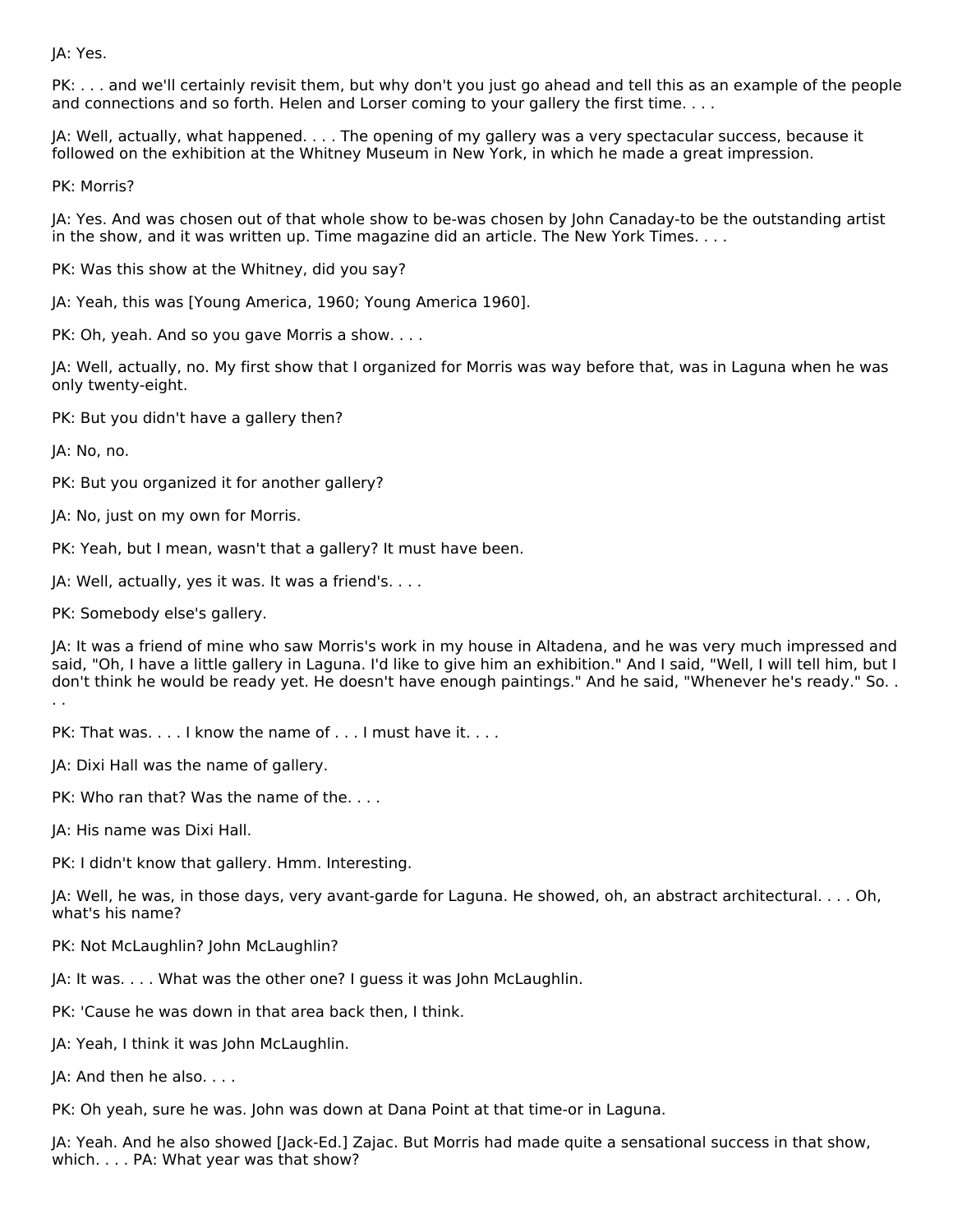JA: That was in about 1954, something like that.

PK: Fairly early.

JA: Yeah. I'd have to do a little mathematics to figure it out because. . . .

PK: Well, let's get back to sort of finish up this Helen and Lorser story, because you said that the first time they came to your gallery was to see a Morris show. Is that right?

JA: Well, actually, what happened was, before I opened the gallery, I was preparing the building, which was on La Cienega, and so I had been going around looking for places and meeting various people on La Cienega-various galleries that were well-established-and somebody took me and said, "Oh, you must come in and see the Art Association Gallery." And so we went in and I was, of course, full of my success with Morris in New York and also the success in San Francisco. I had organized a show for the de Young Museum! That was before I....

PK: Oh, there was a Morris show at the de Young?

JA: Oh, yeah.

PK: Hmm.

JA: Which I organized with Ninfa Valvo.

PK: Sure, Ninfa. I knew her. Yeah, she was great.

JA: Oh, yeah, she was wonderful. So what happened was, everybody was pretty impressed with the successes that we had in San Francisco, and so somebody took me to meet. . . .

PK: Continuing this first interview with Joan Ankrum, this is Tape 1, Side B. Sorry, Joan. You were cut off. You were saying something to the effect that somebody took you to meet or to see, I guess, to a gallery, right? Is that right.

JA: Yeah, well it was the Art Association Gallery.

PK: Right, right.

JA: He, at that time, had achieved a lot of recognition and attention for his television program.

PK: This is Lorser?

JA: Lorser Feitelson. And I was familiar with that so I was very impressed to meet this artist, whose talks I had heard on television, watched on television. So they introduced me to Lorser, and he was very indignant when they said, "Joan Ankrum is going to start her own gallery [Ankrum Gallery-Ed.], have her own gallery on La Cienega." He said, Well! You have to have more than enthusiasm to have a gallery!" He was really very . . . disinterested to the point of hostile.

PK: Why so?

JA: Well, he was jealous. [whispered]

PK: He was jealous. Well, I mean . . .

JA: Well, Morris had attained this national recognition overnight.

PK: Oh, I see. He wasn't jealous just that you were opening a gallery, but that you were connected with Morris, that Morris was like the star of this new gallery. Hmm?

JA: Well, I think. . . . Lorser maintained a very special arrogance in his teaching at Art Center School and his lecturing. I mean, he was a brilliant, brilliant man, and here was an artist who had achieved national [recognition-Ed.] and wonderful reviews in the New York Times and the New York Herald Tribune and the San Francisco Chronicle, and he had such a terrific recognition that I think Lorser kind of resented the fact that here was this young, unknown artist who could hardly speak, but who was just a wonderful artist. So, anyway. . . .

PK: That was sort of a bad start, I guess, in a way.

JA: It was a bad start. But, in two years, he and Helen [Lundeberg-Ed.] both came to the gallery and wanted me to represent them.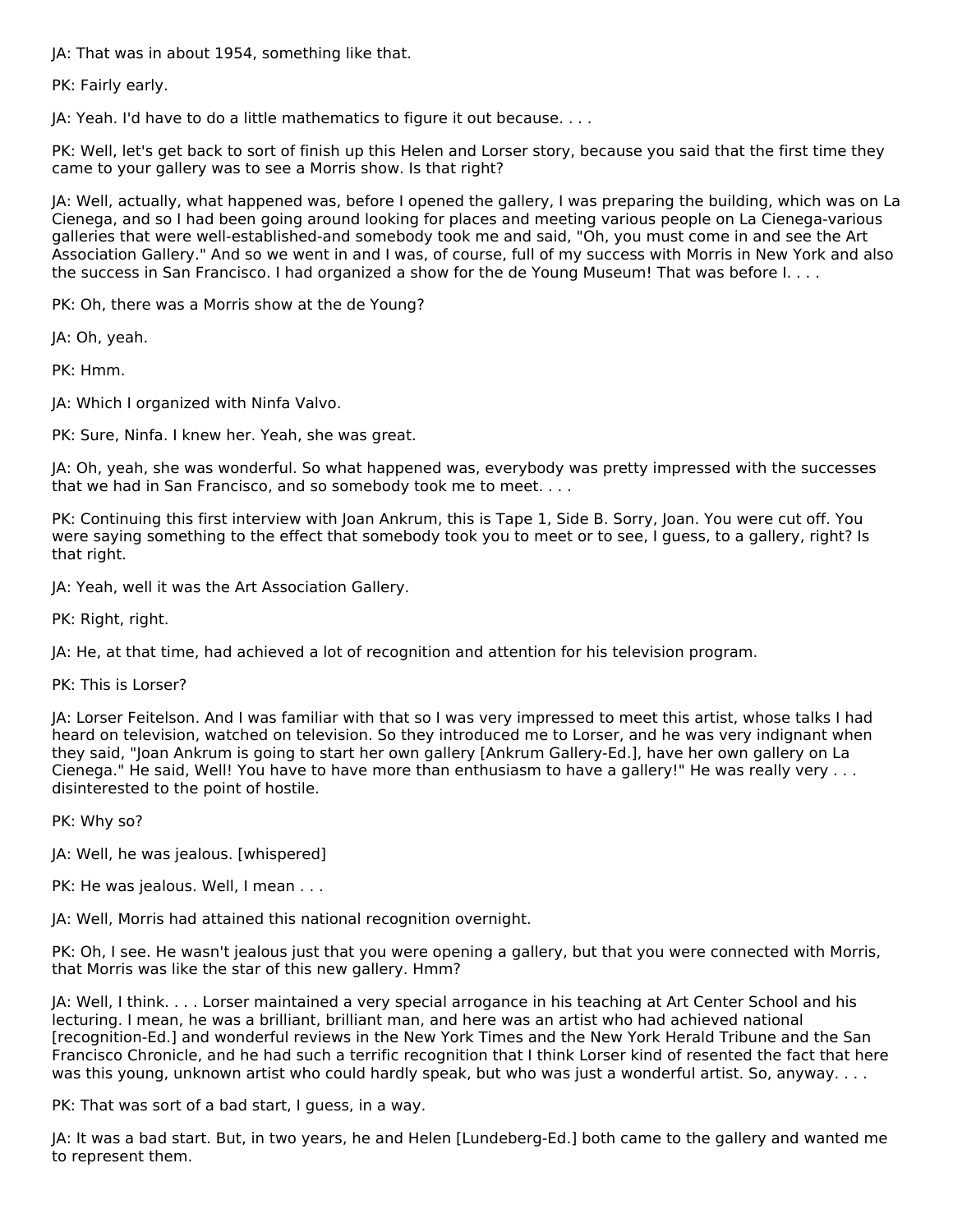PK: Oh.

JA: So that was quite a switch.

PK: And you did.

JA: I did.

PK: For how long?

JA: Well, it was about three years. And then the same thing happened there. He accused me of using him as window dressing, but that the major sales that I would make to important collectors were made . . . mostly were Broderson's.

PK: Interesting.

JA: That's what really put me on the map was Broderson. Broderson is the artist. And that's where. . . . My major patrons were all great collectors of his work. Like. . . . See, that's a whole other story.

PK: Like Joseph Hirshhorn, for one, right?

JA: Oh, yeah, the major one.

PK: Sort of the main one, yeah.

JA: And that's a whole interesting story, too, about his own. . . .

PK: We'll have a chance to talk about that. Well, this is really useful, because I'm getting now, already, a better picture of the sequence of events and your interaction. . . . You're sort of, in a way . . . I won't say just jumping into the art gallery business, but surely you did make a pretty abrupt change from the career that you had pursued as an actress. Through Morris-partly through Morris, anyway, and your interest in him-into this art world. And it sounds like you made quite a splash. So that becomes part of the story.

JA: Yes. But, actually, it isn't such a jump.

PK: No?

JA: There's a very close association with the theatre and art.

PK: At that time?

JA: Oh, I think there always has been. People maybe didn't recognize it, but, as a matter of fact, I think when I first started the gallery one of the things that was so interesting to dealers in New York-especially Staempfli Gallery, Phillip Bruno, he was so impressed. He said I was the only dealer he ever knew who had ever been in the theatre. He said I was the only one. Well, of course, that's not true. Soon after I opened my gallery, there was a very fine character actor named Evans [Evans | production], or [1] Evans-Ed.]. He was a big heavy-set was a very fine character actor named Evans [Evans \_\_\_\_\_\_\_\_, or man, played a lot of character parts, and he had a gallery on La Cienega, not for very many years, but he's the only other person at that time who had a gallery who'd ever been in the theatre-or actually had been an actor. But what I mean say is that the association. . . . See, I always felt . . . I always treated my artists as though it was a script. Somebody said, "Here's the script of an artist," and so I always . . . my relation to him was interpreting him just as I would as an actress. I would involve myself, identify with him, and plumb the depths of his spirit or his mind or his heart. And that's what I did with almost all my artists. And I was very much in disagreement with many very superior-so-called superior-intellectual dealer and collectors who would come to the gallery and they'd say, "Oh, don't tell me anything about the artist. Just show me his work. I don't want to know anything about him." And really that. . . .

PK: How uninteresting.

JA: Well, I mean, it was stupid! Because how can you really get into the real heart of an artist without knowing anything about him. Bob [Baumgarten-Ed.] always says that I can tell you anything about any of my artists on back to the Crusades [laughs], because I always wanted to know all about them. And, of course, actually, that was one of the things, too, that people were so inspired about Morris, because he's just a unique artist. There isn't anybody. . . . Someday-I'll probably be gone-but someday his real value will be recognized and his importance will be recognized.

PK: He's a wonderful, very imaginative, visionary kind of artist . . .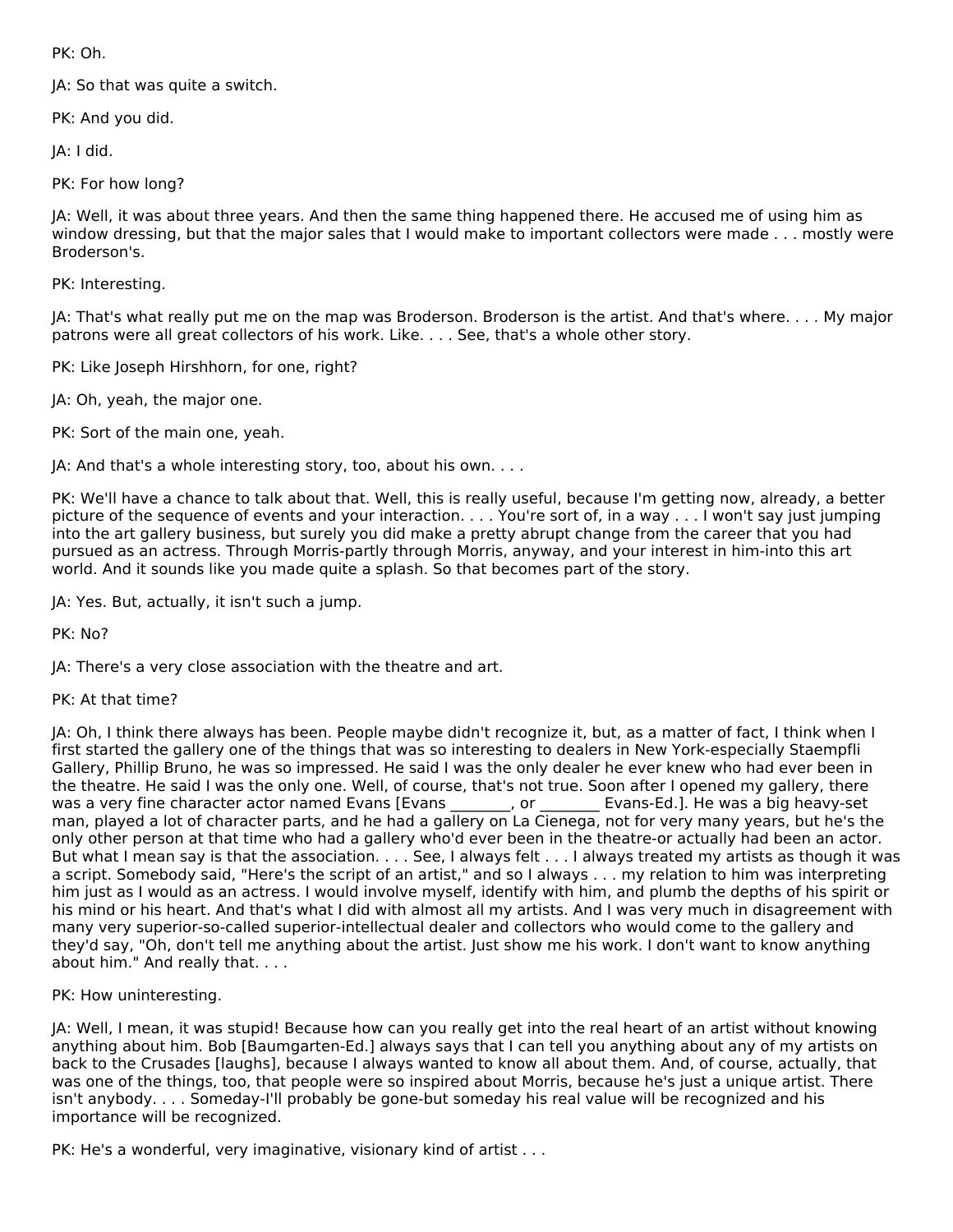JA: Yes.

PK: . . . and technically superb, so I think you're probably right.

JA: Yeah. Well, it goes beyond. . . . Ben Shahn, for instance, was so impressed with him-with his talent and his philosophy, and at the time he said, "He is not only a great artist but he's a poet."

PK: When did . . . how did Ben Shahn see the work? Was it at the Whitney show?

JA: No, this was . . .

PK: Or at your gallery?

JA: . . . Edith Halpert. No. In New York. Downtown Gallery.

PK: Oh, at Edith Halpert. Morris showed there as well? Because you had a friendship with Edith.

JA: Well, I took his work to her. Terrified of her, because she was the most. . . . Really, to me, the most important gallery in America was Edith Halpert. And I think there were other people who agreed with me, too.

PK: Sure.

JA: Other dealers. But when I first took Morris's work to her I was almost afraid to even meet her. I didn't think she would even want to talk to me. And she sent for me right away, sat me down, took me to this fabulous tribute to the arts at the Plaza. That's how I first met Edith and showed her Morris's work, and she seized me and had me come to the gallery and work out the agreement with her right then and there. So that's how. . . . See, at that time she represented Georgia O'Keeffe. . . . I think Georgia O'Keeffe, at that time, had just left, but she had Marin and Dove and . . .

PK: Oh yeah, very important [art, artists].

JA: . . . all the great. . . . And that was my. . . .

PK: We have, by the way, all those records at the Archives of American Art, I think I mentioned to you. Just like your gallery records . . .

JA: Yes.

PK: . . . are at the Archives, so are the Downtown. . . .

JA: Yes. And I have some of. . . . See, I have a whole lot of stuff I haven't given you yet.

PK: What?! Not more?

JA: Yeah.

PK: Oh, okay. [laughs]

JA: I have letters and stuff of my relation. . . . Correspondence with Edith I still have in my files.

PK: Oh, boy, that has to go with your papers. Yeah. We can talk about that later, of course.

JA: Yeah. But there were. . . . My story, I know, has so many facets, and it connects so many people that it would be surprising to a lot of people.

PK: Well, that's what I hope we'll be able to do with. . . . Before we forget about it, what about Ben Shahn? You mentioned him especially as somebody who seemed to admire Morris. Do you remember the occasion?

JA: Well, it was at the Downtown Gallery when he came to his exhibition, and Edith introduced me to him and he talked about. . . . He didn't really talk to Morris so much as just looked at his paintings and said to me. . . . It was hard for him to speak to Morris, because of Morris's not hearing that well. And often people would speak to Morris through me. It took me a while to separate. . . . When I was interviewed, for instance. . . . When he was interviewed in San Francisco at the time of his de Young Museum show, they wanted me to be there in case they couldn't understand him. So I was often present at all of his interviews just to be helpful, because sometimes he would rebel. Time magazine, I was interviewed by Bruce. . . . Not Bruce [Bliven]. A wonderful critic. Edith considered him the finest critic. Bruce [\_\_\_\_\_\_\_\_-Ed.]. . . . Well, I've got the. . . .

PK: I should know that but I don't offhand.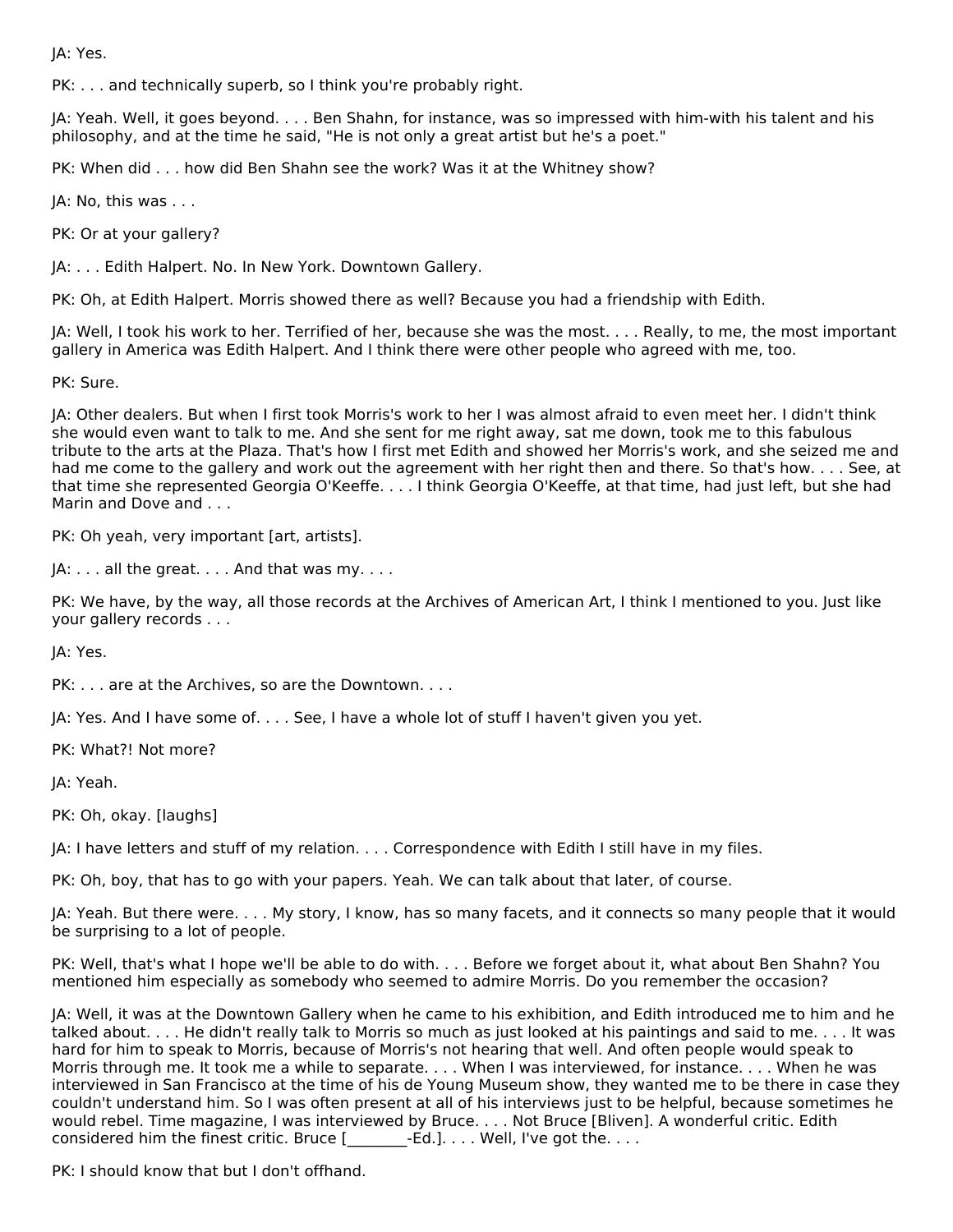JA: My memory's pretty good except that my instant recall isn't what. . . .

PK: I think your memory is fabulous. How old are you?

JA: Eighty-four.

PK: Eighty-four. I mean, my instant recall is just about totally obliterated.

JA: Oh no! [chuckles]

PK: Oh, yes. I find myself searching and searching, and then sometimes it takes hours, and then it'll just pop in. [snaps his fingers].

JA: Yeah.

PK: It's like slow retrieval, like those computers that are old-fashioned and are real slow and when they search it takes them a long time.

JA: Yes.

PK: Nowadays, it comes like that. [snap of fingers]. So I don't think you have a thing to worry about in that respect.

JA: Well, everybody thinks my memory's good. Charlotte Sherman thinks that I have a great memory. [laughs]

PK: Who's Charlotte Sherman?

JA: Charlotte Sherman is Ben Horowitz's assistant, [head, hair]. . . .

PK: Oh, I know Charlotte. Of course. Yeah, of course.

JA: She's a lovely person, very intelligent, and we're friends through the years.

PK: I know her and him, of course.

JA: And he's a fine person, too.

PK: He represented, for years, Charles White-and others.

JA: Oh, yes. Sure.

PK: Well, let's see. It seems to me, if I can just sum up a little bit-or make an observation-that quite naturally we moved to that point in your life when you met Morris and then, to a certain extent, through Morris found your way into this art world and really had a kind of career change-that you rededicated yourself and at the same time extricated yourself from an unhappy marriage.

JA: Yes.

PK: And this sounds like a pivotal, sort of watershed, moment which presumably was in the late fifties. Is that so?

JA: Yes. I really separated myself, left my husband-and Morris's uncle-in 1958 or '59. It wasn't an overnight thing. It was gradual. What really gave me the focus was a painting that Morris did. It was called, On Possession. It was a commissioned work by Container Corporation on "Great Ideas of Western Man." There was a whole series called "Great Ideas of Western Man." And they called . . . they got in touch with me to see if Morris would be interested in doing a painting based on one of the great themes. This sprang from the Aspen Conferences.

# PK: Um-hmm.

JA: Anyway, he was given a quotation from Goethe on possession. "What one cannot. . . ." No, "One cannot possess what he cannot understand." And Morris seized that quotation. He turned down another quotation which was not to his liking at all, and when he was given that quotation he just seized it and did this whole painting, which was about me. It was about me and my husband and Morris himself. And that's the painting that's now in the Archives of American Art.

PK: It is?

JA: It's in the. . . .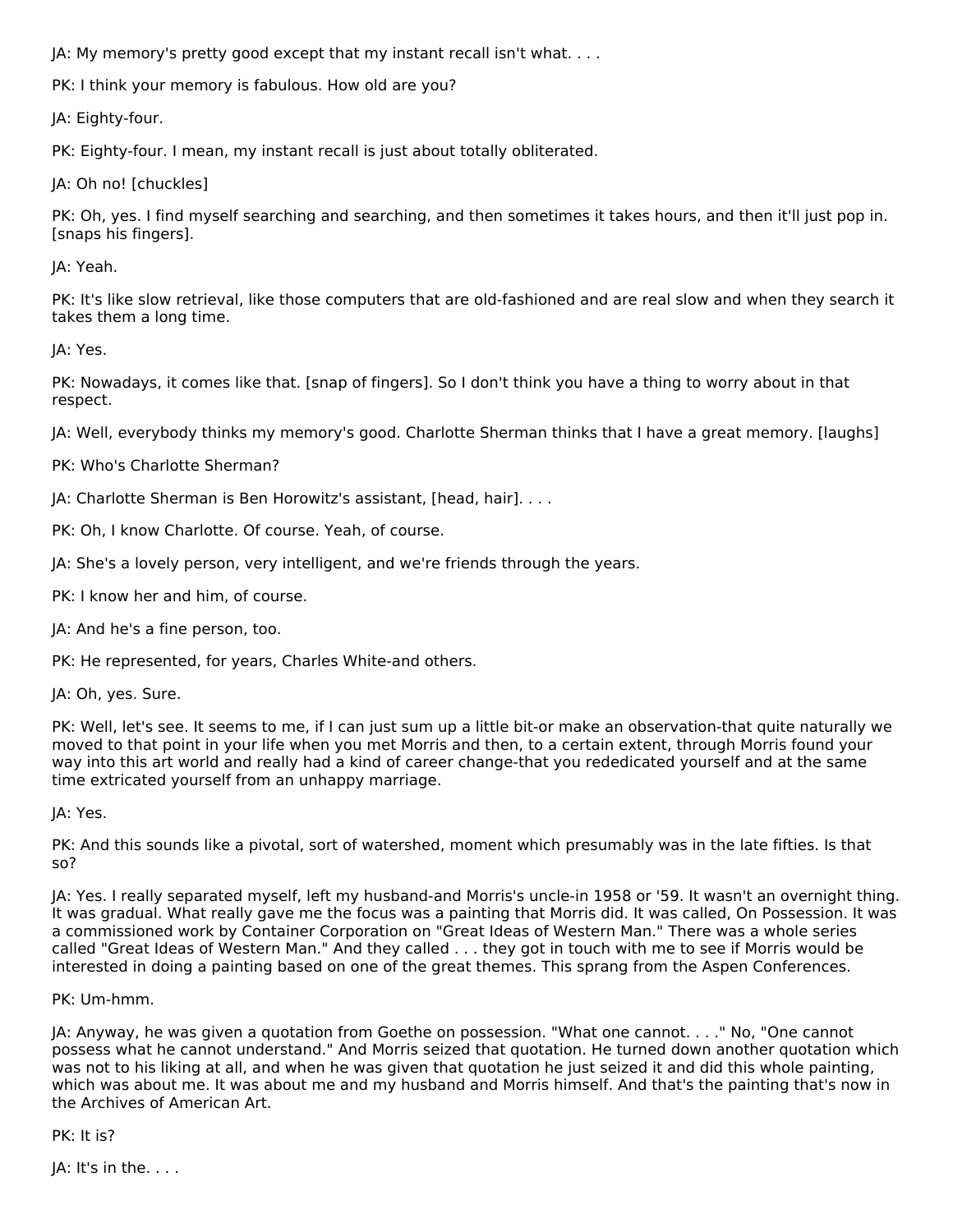PK: National Museum of American Art.

JA: National Museum.

PK: Yeah. But in the Smithsonian? Oh, great.

JA: Yeah, it is.

PK: How did. . . .

JA: And that's all about me and my breaking away from my husband.

PK: What year was that?

JA: That was nineteen . . . oh dear, fifty. . . . Well, it was in the late fifties.

PK: Maybe 1958 .

JA: But it was exhibited at the Whitney show.

PK: Which was in '60.

JA: I think so.

PK: Okay.

JA: No, I mean, I'm trying to think if it was in that show. No, I don't think it was. It was in the de Young Museum show.

PK: But, anyway, it's from the late fifties, and so it really does. . . .

JA: But what that really. . . . It kind of made me understand. He related my story to Nora in The Doll's House. That's what he thought. He used to tell me that before I saw it. He said, "Oh, you're like Nora in The Doll's House," and I just dismissed it until a few years later I saw a production of it and I recognized it as my situation. It was a possessive thing that I had to break away from.

PK: It's all very, very appropriately literary, because the possession was a quote from Goethe and then, of course, he also compared you to Nora in The Dolls House. Ibsen, right?

JA: Yeah.

PK: So that's interesting. That tells me a little something about Morris already, that he had these kinds of interests and knowledge. I mean, he was given the choice of the Goethe quote, but obviously he knew the Ibsen play, right?

JA: Well, he was fascinated, of course, with. . . . He always had a wonderful perception of value and quality. Like, look, Tolstoy. After all, he did a whole series based on Tolstoy-and also Steinbeck. So he was inspired by. . . . And Moby Dick [by Herman Melville-Ed.]. He was inspired by great writers, even though he wouldn't read them maybe fully, but enough. . . . And also through theatre. A lot of things were communicated to him through theatre.

PK: That's very interesting, because what you're describing, of course, is a penchant-predilection-of most of the great romantic painters.

JA: Yes, that's true.

PK: You know, poetry, music, theatre, a lot of Shakespeare, for instance, and literature. And, well, again, this is something that we'll pursue more. And I'm also, of course, going to-I hope that we can make this work-but interview Morris himself.

JA: Oh, yes.

PK: He does want to, I hope?

JA: Oh yes. He said, "Oh, yes," he would do it.

PK: Okay. Good.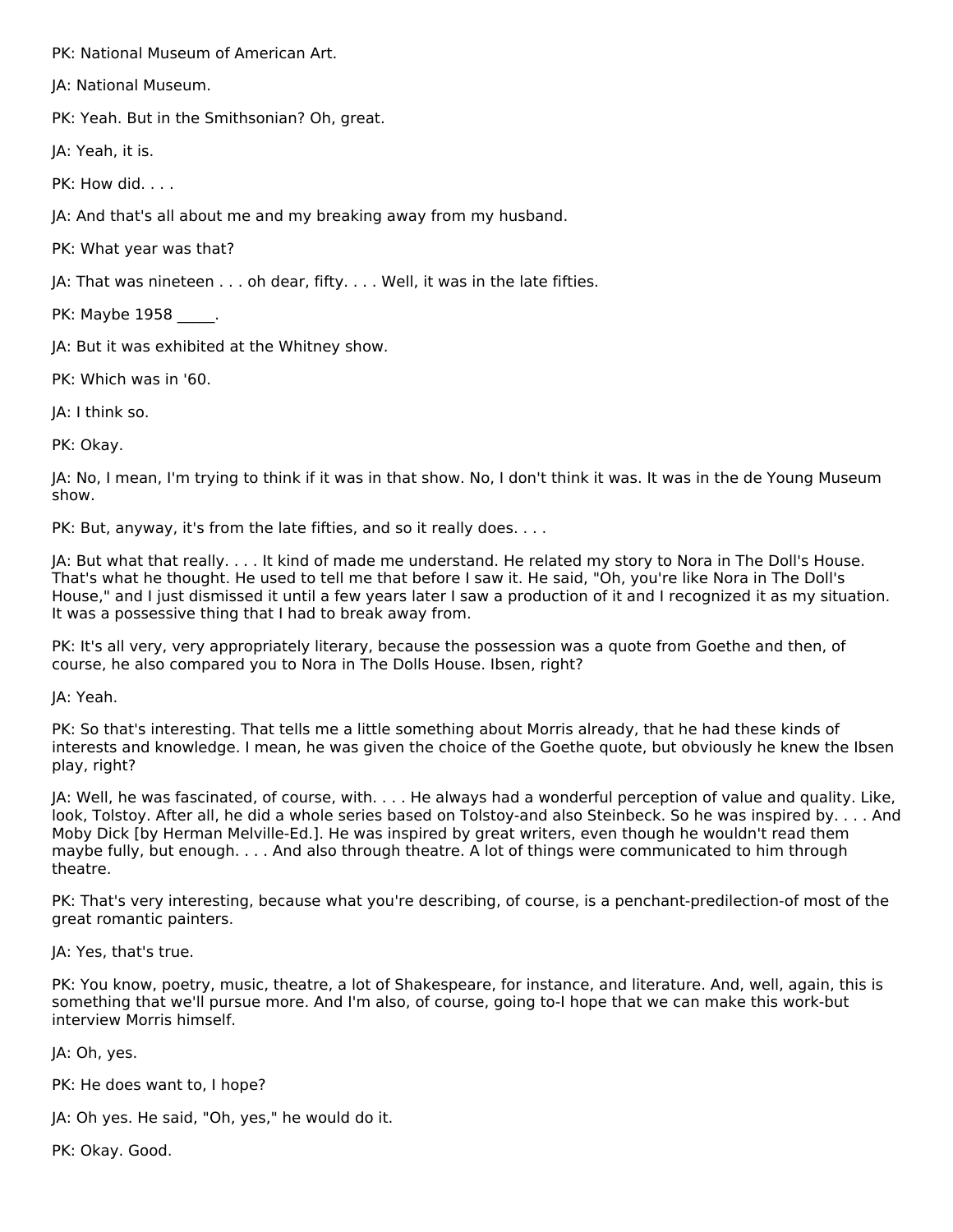JA: And I said to him, "Now, I think it's good if you'd just . . . the two of you, without me." I said, "If you need me I'd be happy to be there, but it would be better. . . ." And he said, no, he could do it.

PK: Oh, yeah. We'll pay good attention.

JA: Yeah.

PK: Well, this is going to be marvelous. So what we have. . . . I think we've established-and you can tell me if you agree with this-a particular time-not a moment, necessarily-but a period, which must have marked, must have been one of the key periods in your life. And that is what we've just been talking about, particularly in the late fifties, the early sixties. This kind of emancipation . . .

JA: Um-hmm.

PK: . . . which then created the second, the new Joan Ankrum. What I would like to do now, because we've spent almost an hour-very well spent-talking about this, what I'd like to do now is go back and learn about the prior Joan Ankrum who, of course, wasn't called Joan Ankrum at all. What was your maiden name?

JA: Wheeler.

PK: Wheeler?

JA: Joan Wheeler. My middle name was Natalia.

PK: And you were born in this area? You lived in. . . .

JA: I was born in Los Angeles. My parents eloped from Stanford, where they were college students in Stanford. My mother transferred from Smith to Stanford, because she always longed to be in California. So her parents-my grandparents-followed her out here, and the first two years she and my father lived in the Los Angeles and San Diego area.

PK: This is after they'd gone to Stanford and then eloped?

JA: Oh, yeah. They eloped from Stanford.

PK: Did they graduate from Stanford?

JA: Yeah, uh-huh. I think I've shown you that picture. When they eloped, it was a big story, and there was a big banner stretched across the campus saying, "Little Lucy, queen of the [Thetas], married Raymond, King of the Betas. We wish them luck, this happy pair. It [caused, costs] us to eat, so friends beware." And that was published, oh, years later in the paper in Los Angeles, The Los Angeles Times. Somebody had sent it in, this photograph, and the paper said, "Who was this?" And somebody sent it to me. And I have a copy of it someplace.

PK: Well, hmm, this must have been. . . .

JA: But, see, my grandmother-my mother's mother-was an artist who graduated from the Cleveland Art Institute. That was my first introduction to what art was about, was my grandmother-who was deaf.

PK: What was her name?

JA: Her name was Harriet Lowrey. Her maiden name was Lowrey, but then she married my grandfather, whose name was Ozier-O-z-i-e-r-and they were both from the Middle West. My grandmother was born in [Cauhaga, Cahouga] Falls. [chuckles] Cauhaga Falls.

PK: Let's see, that's your maternal grandmother?

JA: My mother's . . . yeah. She was a beautiful, very talented girl who was a baby at the end of the Civil War. And my great grandfather was a captain in the Civil War, and I have his letters written from prison camp.

PK: You do?!

JA: He went down with the Sultana.

PK: What are you going to do with those?

JA: Well, I have 'em. [laughs] I guess. . . . I don't know whether the family would. . . .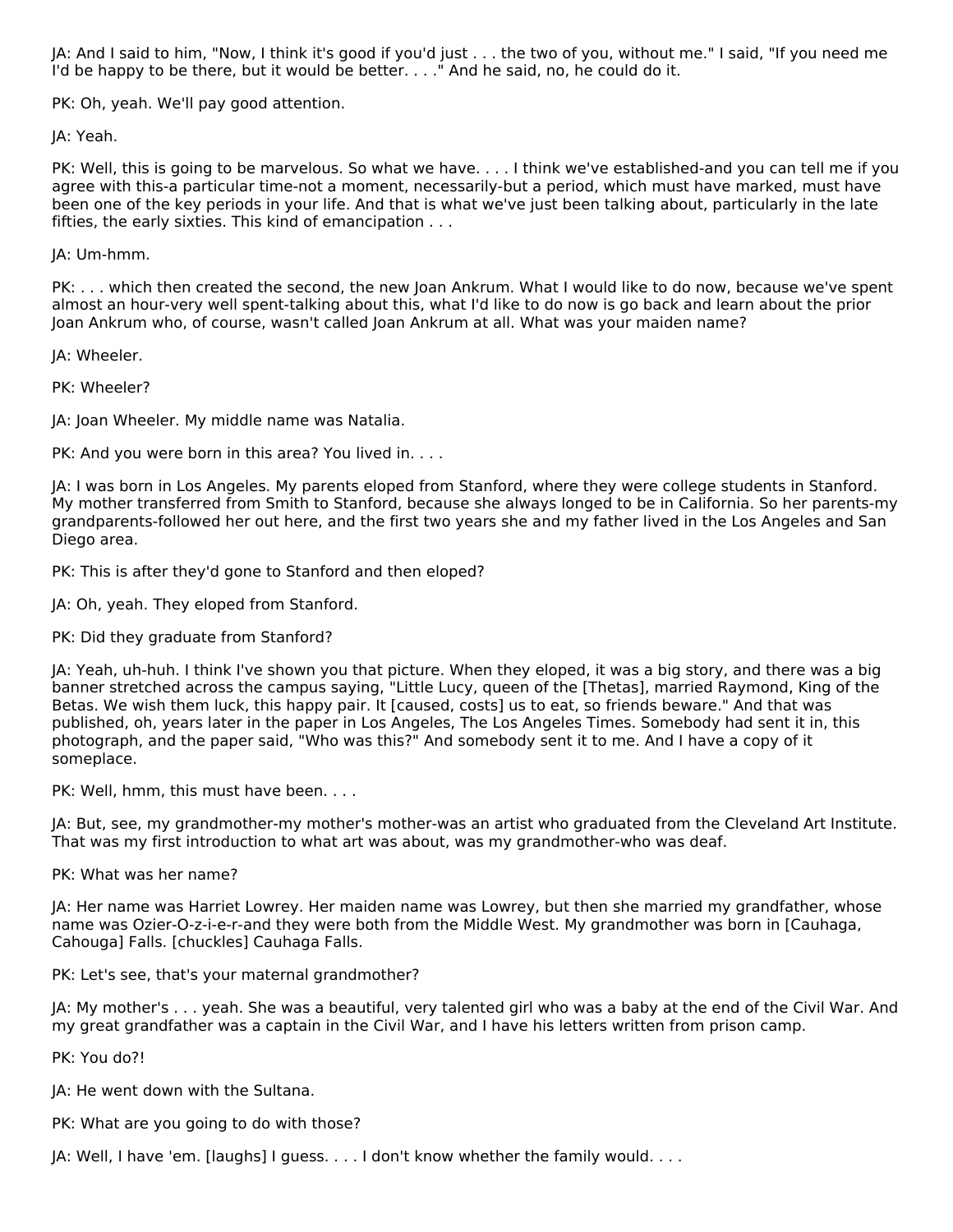PK: It'd be great if they could go to the Smithsonian.

JA: One of my nieces is doing a family history.

PK: Oh, good.

JA: But I don't think that. . . . I think they should go to a permanent place.

PK: Well, we'll talk about that later. But that's very interesting.

JA: Yeah, I have them all.

PK: Now this is your, wait a minute, these are your maternal grandparents.

JA: Yes.

PK: Your mother's side.

JA: My maternal. . . .

PK: And they were from the Midwest, and they were from the Civil War.

JA: Yes, my. . . .

PK: Yankees.

JA: At the end. . . . Oh, yes. And some of the letters move you to tears, I think.

PK: Well, look at. We're talking about this. Tell me a little bit about them. Tell us about those letters.

JA: Well, I have them. I could read it. I could show. . . . Just when he speaks of the love of his country, it kind of brings tears to your eyes because it's so felt.

PK: Where was he imprisoned? Do you remember?

JA: Yes. It was, oh, one of the big prisons in. . . . His name is in the list of a book about the Sultana. His name is in that book.

PK: His name was?

JA: His name was Lowrey. Deming Lowrey. Captain Deming Lowrey, L-o-w-r-e-y. And at the end of the Civil War this whole group from the prison were put on aboard the Sultana, and there was an explosion in the boiler room and that's what sank the Sultana. And my grandfather was a powerful swimmer, and he saved the lives of many of his men, and then he drowned.

PK: Oh, no.

JA: But when I went on this trip recently, on the Delta Queen, there on board was a book on the Sultana, and there was my great-grandfather's name listed as one of the soldiers who died on the Sultana.

PK: And so he never returned to your great-grandmother.

JA: No, never.

PK: He wrote letters and then. . . .

JA: Oh, the letters.

PK: Yeah, but then before he could return to her, he died.

JA: Yes, he died.

PK: Oh, what a sad story.

JA: And he never. . . . I don't think he ever saw my grandmother, because she was a baby. She had just been born.

PK: Do you actually have one of those letters that you could read a brief passage from?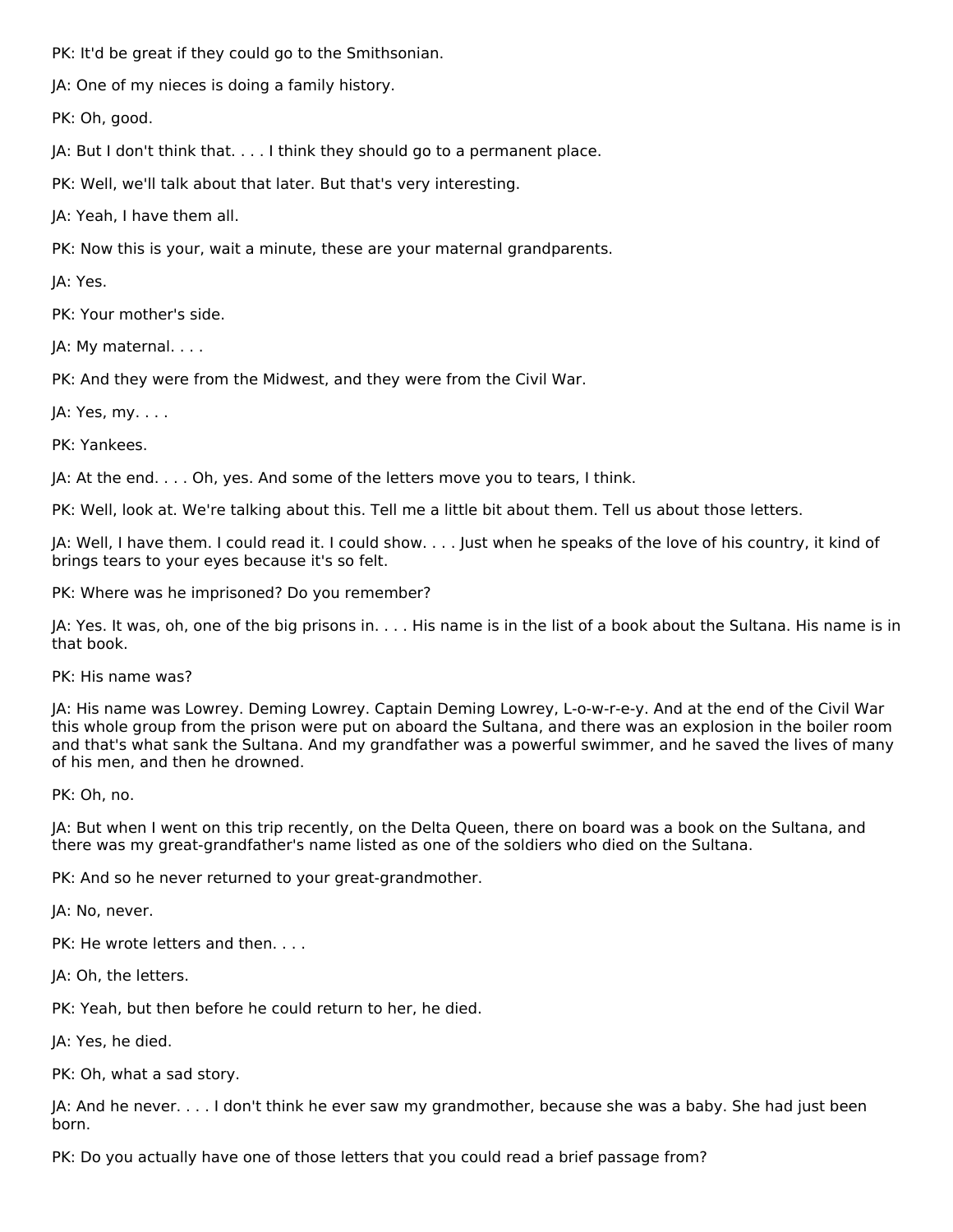JA: Yeah.

PK: Let's look. We'll turn this off. [Interruption in taping]

PK: Okay, then, you actually found those letters and materials related to your great-grandfather, Deming Lowrey, and a couple letters or some letters to [Liza, Eliza], your great-grandmother, which it would be fun next time it'd be nice to maybe read a little passage, but the important thing is that they are the parents of grandmother Harriet Lowrey Ozier . . .

JA: Yeah.

PK: . . . and you said-I don't know if it got on tape-but you said she was really an important person, a great inspiration to you, especially in connection with art. She was an artist, right?

JA: Yes.

PK: Was she a professional artist?

JA: No, she was never a professional artist. But when you think that she was a baby at the end of the Civil War, the fact that she was even allowed to go to art school, because in those days, an artist woman was almost like being a prostitute.

PK: So she actually went to art school.

JA: Oh yes, she went to the Cleveland Art Institute . . .

PK: Oh, yeah, you said that.

JA: . . . where she won awards for the best portrait painter. But she soon dropped out of it-marriage and motherhood and all that. But what was so amazing. . . . was quite a factor in my understanding Morris. I actually adored my grandmother [Harriet Lowrey-JA], who was adorable. She was very pretty and dainty and. . . .

PK: Did you say she was deaf?

JA: She was deaf. She lost her hearing in her early twenties. And I was so devoted to her and so interested in her past as an artist that when I met Morris it was almost as though it was fate, as though I were fated to meet Morris-because I understood him so well, because I understood my grandmother so well. Although she was welleducated, for those days, by the time she lost her hearing. . . . She had been musical-she played the piano well and sang-but I understood how she felt-her sensitivity about her deafness but also her sense of humor. So when I met Morris and just. . . .

PK: Archives of American Art, Smithsonian Institution, continuing this first session with Joan Ankrum. The date iswhat did we say it was?-5 November 1997, and this is Tape 2, Side A. We were celebrating the memory of your grandmother just now, and you were telling how you felt that your experience with her-she was deaf-and your understanding of her really was a kind of gift, perhaps from fate, in terms of, you felt, preparing you for your life then, eventually, with Morris.

JA: Yes.

PK: So she obviously was very special. In what ways did she stimulate your interest in art? You said she taught you how to see. How did this happen?

JA: Yes. Well, when I was a. . . . I couldn't have been more than about seven years old, and I used to love to go with her on drives out into the country. Somebody always would drive us and we'd be sitting in the back seat, and she had a hearing aid and so we conversed. I raised my voice quite a bit. But my grandmother, all of a sudden she'd say, "Wait, wait!" And she'd point to the sky. She'd say, "Look! Look! Look at the green! See that! Look at the green up there in the sky." I said, "Where? Where? I don't see any green." And she'd say, "Well, don't you see right around the edge of that cloud? Don't you see that green?" And I looked and looked and finally I saw it. And I think that that was the beginning of my learning to really look and really see nature. And I think I never to this day ever will walk out of a house or a building without looking at the sky. It's just sort of a natural. . . .

PK: Did you look at the sunset the last couple nights?

JA: Yes.

PK: Whoo, wasn't that something?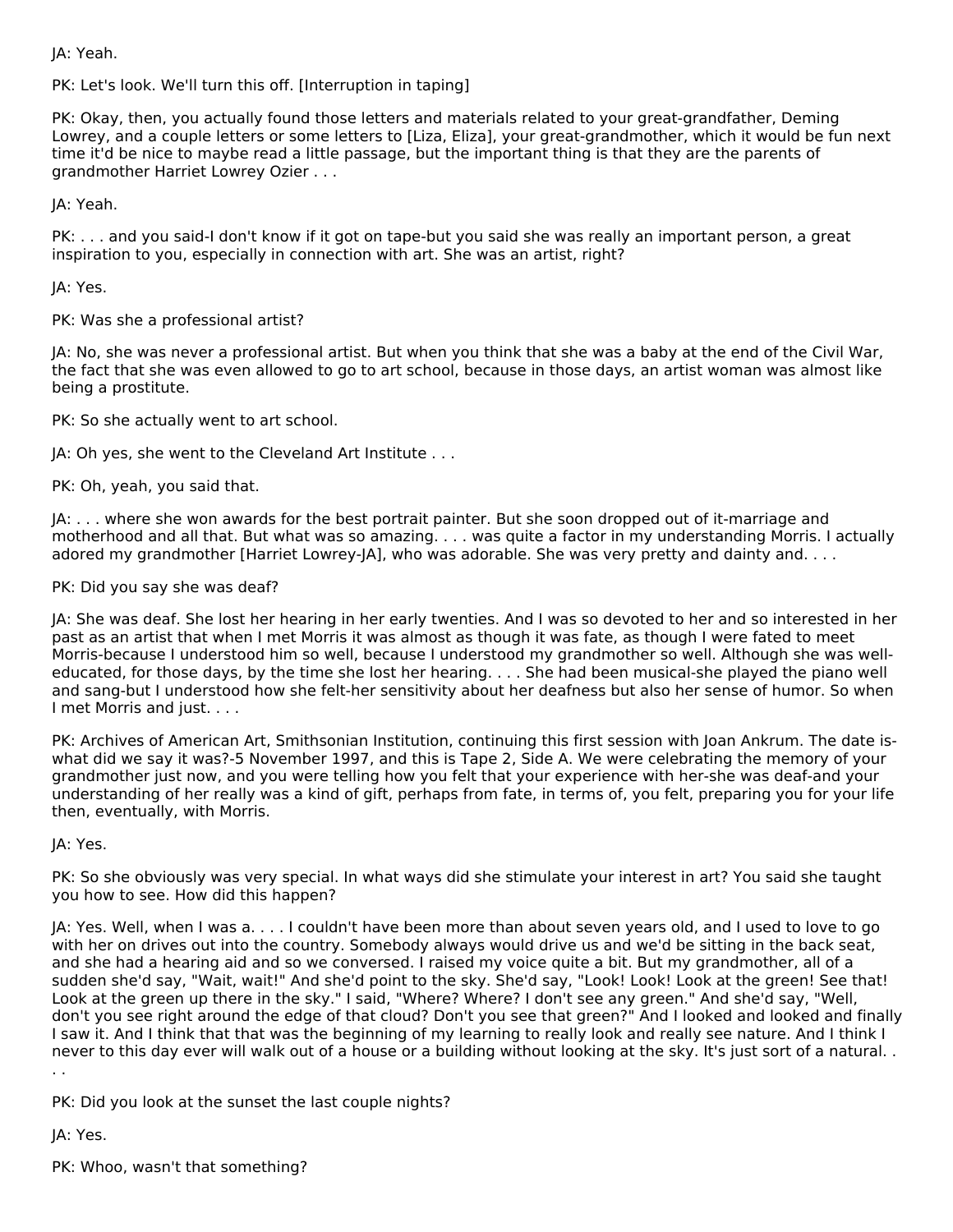JA: Oh, beautiful.

PK: Beautiful red and. . . .

JA: Just beautiful, just beautiful. Yes, we drove around to look at it. But I think that was a big factor.

PK: Well, did you ever see any of. . . . Did you ever see your grandmother painting? Did she give it up entirely?

 $|A: I$  never.  $\ldots$ 

PK: Drawing or anything?

JA: She gave it up, and I feel so. . . .

PK: That's really too bad, isn't it?

JA: I'll tell you, I think one of the reasons she gave it up was she did a drawing of my brother, I think, when he was a baby and showed it to my mother [Lucille Ozier Wheeler-Ed.], and my mother said, "Oh, it doesn't look like him." Which is very much what a mother would say. To this beautiful baby that she had and that. . . .

PK: Then to see what they really look like. [laughter]

JA: Yeah. [laughing] And she was so hurt that she never did another drawing.

PK: Oh no!

JA: Wasn't that terrible?

PK: That's terrible.

JA: The strange thing about it is that my mother started painting when she was dying. She started painting, and she was so good. Morris was very impressed with her painting. Said if she'd kept . . . she would have turned out to be a first class painter. She died. . . . She painted in an advanced group at Stanford.

PK: Oh, you mean she was. . . .

JA: My mother.

PK: Yeah. She studied art in college?

JA: Well, actually, no. She majored in English. She wrote very well. She wrote quite well. I even have a story that she wrote.

PK: So you have a really arty family.

JA: Well, yeah, everybody in my family was interested in books and painting. As a matter of fact, the first Van Gogh I ever saw-it was just, of course, a reproduction-I think it was in Vanity Fair magazine in Palo Alto when I was still in school, still in grammar school.

PK: Well, let's back up a moment here. You were born here in Los Angeles in what year?

JA: In was born in 1913.

PK: Okay. And your parents had met . . .

JA: At Stanford.

PK: . . . at Stanford, presumably. . . . Well, do you remember what class they were in at Stanford?

JA: Yes, 1910. I have a picture of my mother with an article from the paper. I think I showed it to you about them. It said, "Stanford Campus gasps at Romance." It's the story of their wedding.

PK: And they were shocked because they didn't do it the proper way.

JA: Yes. Oh, that was just. . . . Their friends were furious.

PK: Sort of rebels.

JA: Oh, yes, they were furious with my mother because they wanted them to have a big wedding. So. . . .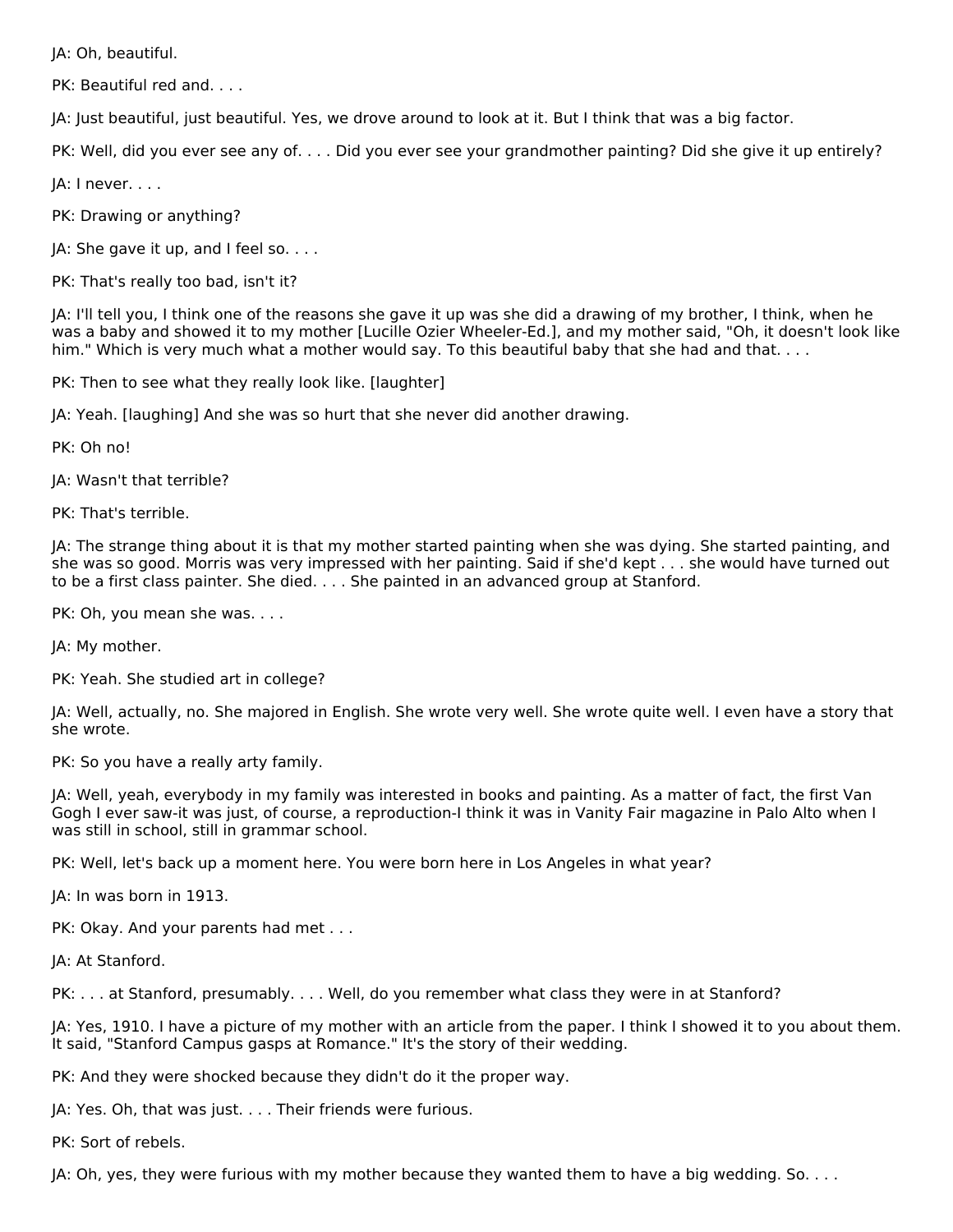[laughs]

PK: But they didn't want that. They were bohemians, rebels.

JA: Well, yeah. I don't know why it was. I never . . . I'm never sure.

PK: Well, do you think that there was this kind of a streak-I don't want to read it into this-but with your parents? Sort of, again, an individuality? A tendency to want to do it their own way?

JA: I think so. Yes, I think so.

PK: Did you see other. . . .

JA: Even my grandmother, you see, from the Victorian period. Did I see other. . . .

PK: Did you see other manifestations-especially I'm thinking of your mother-but either of your parents of, perhaps, an unwillingness or reluctance to follow certain prescribed paths and all? Although they did go to Stanford.

JA: Well, I think it was. . . . I think my mother, who was actually engaged to a very successful young man who was the number one family in Mansfield, Ohio. . . . She was engaged to him. And somehow she knew it wasn't right for her, and that's when she went back to Stanford and she met my father, fell in love with him immediately, broke off the engagement. Then, of course, this was a great disappointment to her parents, because she would have had this very easy life, but. . . .

PK: Were the parents then-your grandparents, maternal grandparents-in the Midwest at that time?

JA: Yes. My grandfather [Frederick Ozier-Ed.] was a very successful businessman. He was in the hotel business, and there was a hotel that he named for my grandmother's stepfather [Howe-Ed.]. It was named for him.

PK: The hotel?

JA: Yeah, the hotel was named for him. But see, my grandfather was from a very nice farming family from . . . Snaps Corners? Snaps Corners, in Virginia.

PK: Snaps Corners?

JA: Yeah, it was in Virginia. And his mother [Eliza Lowrey-Ed.] came to Ohio in a covered wagon. Slept. . . . I knew her. I knew both my great-grandparents. They were both interesting backgrounds.

PK: That must have been . . . when? When did they go to Ohio?

JA: Well, let's see.

PK: Before the Civil War? These are the great. . . .

JA: Yeah.

PK: Oh, before the Civil War?

JA: Yeah, yeah. It was before the Civil War.

PK: And they ended up in what town?

JA: Akron.

PK: Oh, Akron.

JA: But originally Mansfield, Ohio. The home of Louis Bromfield. Louie Brumfield is the same class as one of my uncles in Mansfield, Ohio. Louie Brumfield. Louie Brumfield's book was all about Mansfield characters. That's another. . . . [laughs]

PK: Well, okay, this is your mom's side. And what about your dad's side? Also from the Midwest? Or not?

JA: Yes, my father [Raymond Wheeler-Ed.] was born in Wisconsin.

PK: But no connection with the Ohio people in the early years?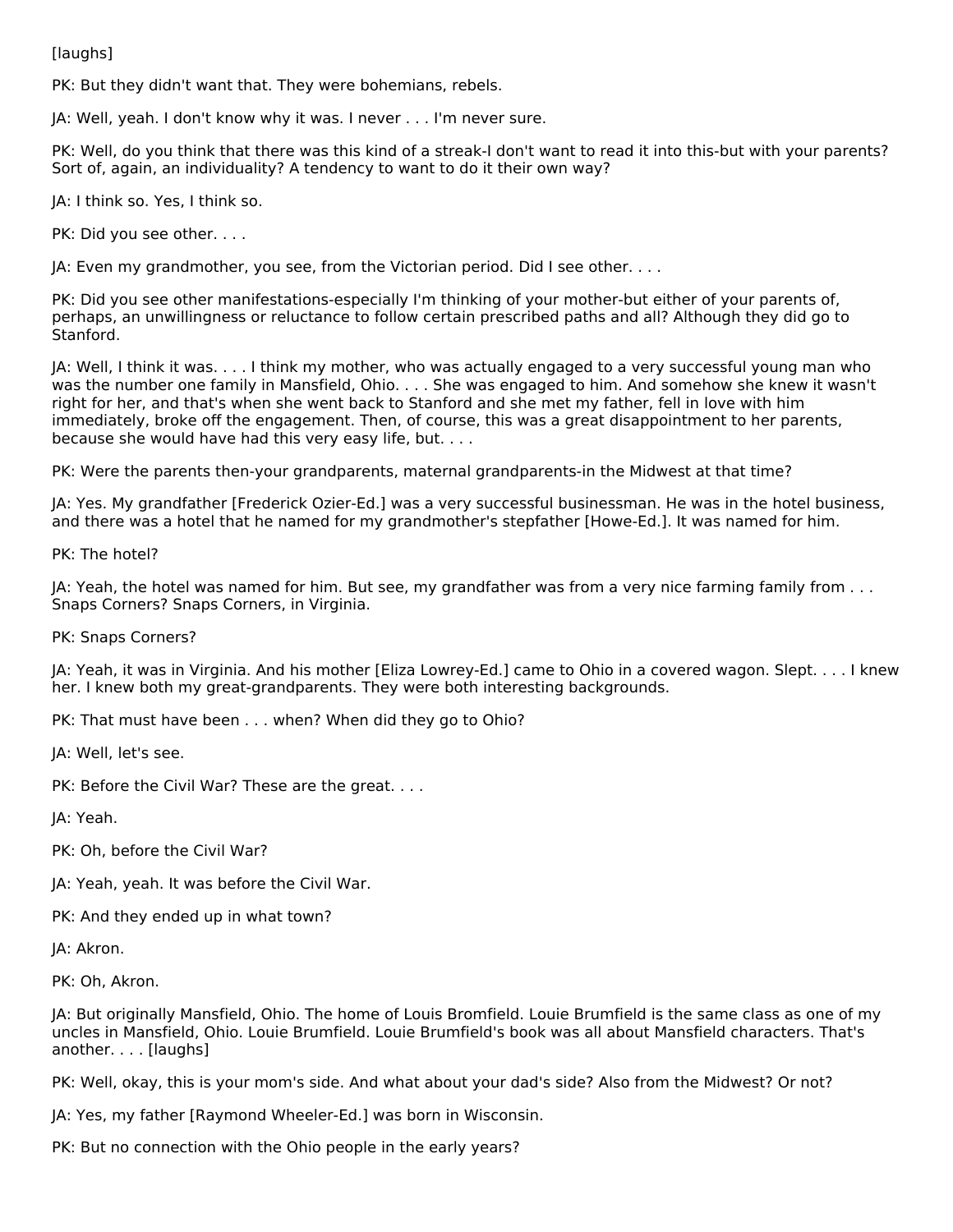JA: No, none at all. He was the son of a minister, his father [\_\_\_\_\_\_\_\_-Ed.] was a Methodist minister, a very respected romantic person. Very handsome. I have pic[tures]. There's a portrait of him.

PK: So is your background then. . . .

JA: Well, it's very Yankee. My father's side goes back to, actually, before the Revolution.

PK: Really!

JA: Yeah.

PK: A bunch of Methodist ministers?

JA: Well, no, no. They were farming people. I think, actually, Wheeler, they were from England-England and Ireland and Scotland. And I think Wheeler comes from Wheelwright. He probably designed wheels. Wheelwright, yeah.

PK: And so what about your mother's side? Were they religious folk? Did they have. . . .

JA: No, they weren't religious at all. They hardly ever went to church. I was really not religious either. But my mother wasn't. My mother was definitely nonreligious. She was almost . . . what do you call it? She was an agnostic, really. She wasn't an atheist, but. . . . Her first argument with my father was over the Immaculate Conception.

PK: Which he believed in?

JA: He. . . . And she was furious with him. That was the first argument they ever had.

PK: But that's what you needed.

JA: Hmm?

PK: That's what you needed, later on. An immaculate conception.

JA: Oh. [laughs] Yeah, that's true. Oh, gosh. Well, I had offers, of course. [laughs] I had offers that were . . .

PK: Attractive.

JA: . . . you know, I don't mean widespread but one of the doctors that I went to said, "Well, why do we bother with this?" I was getting artificial insemination, and he said, "Why do we bother with this?"

PK: Isn't that unethical?

JA: Of course. I wouldn't dare mention his name. He's very well known.

PK: He's still alive?

JA: No.

PK: No.

JA: No, he isn't but his . . .

PK: Well, then it's okay; you can say his name.

JA: . . . but his family is still alive. His family are all eminent doctors. [laughs]

PK: Really! I don't want to be nosy, but I have to ask this. Obviously you resisted this particular avenue to conception.

JA: Yeah.

PK: And on what grounds? Did you just find the idea offensive?

JA: Oh you mean. . . . No, I didn't resist artificial insemination.

PK: No, I don't mean that. I'm talking about the other course of action that had been recommended . . .

JA: Well. . . .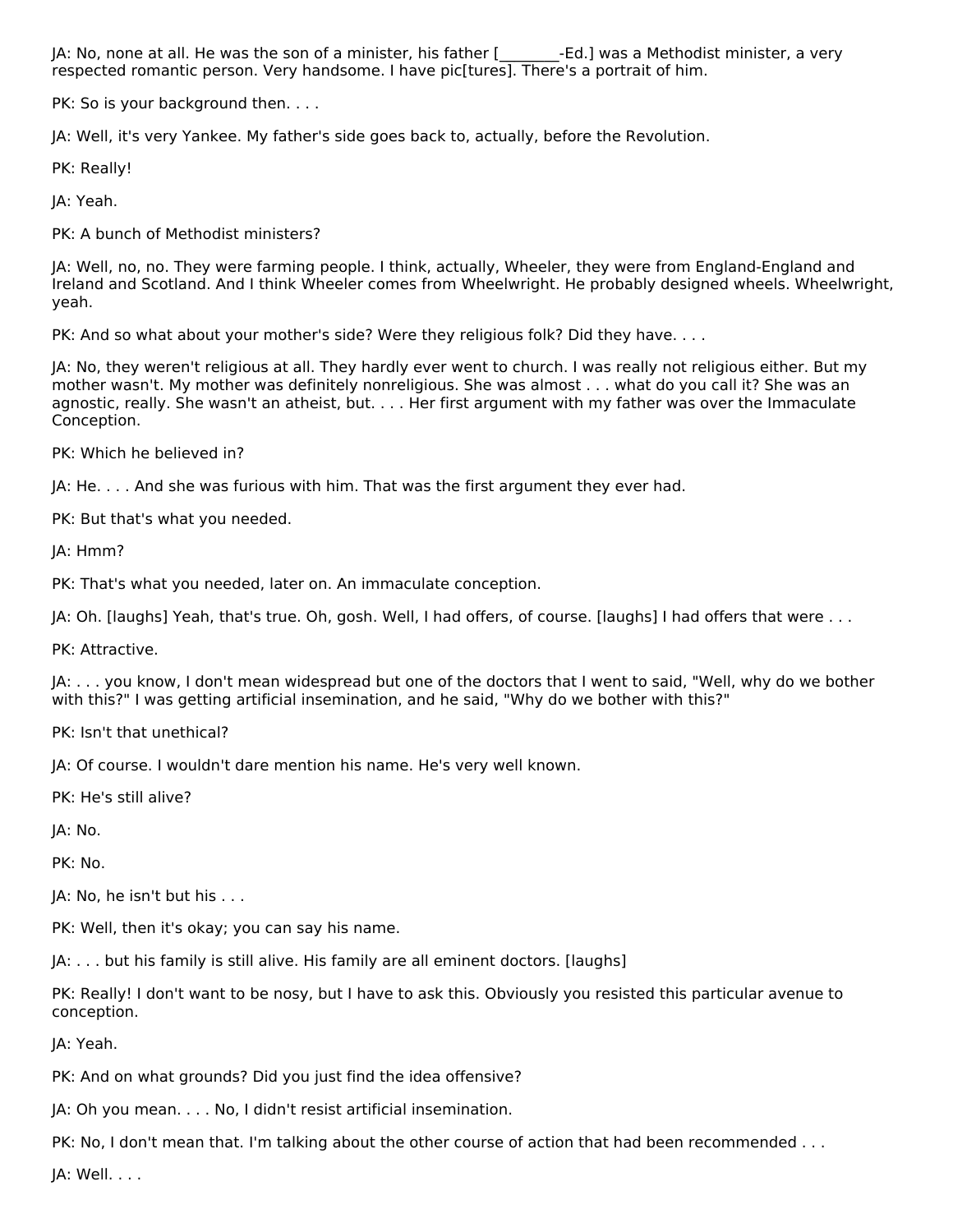PK: . . . choosing a different partner. Conceiving with a different partner.

JA: No, I did have one experience, which was very distasteful to me.

PK: And this was to try to conceive? Or was it a true romance?

JA: No, it wasn't a romance at all.

PK: Of course, maybe that's part of the problem.

JA: Yeah. And so I. . . .

PK: Because you're romantic, see?

JA: Yes, I always was a romantic. It's true.

PK: And so that put you off to the idea.

JA: Yeah, uh-huh.

PK: This is no way to do it. Too bad you didn't conceive, I guess?

JA: Well it was funny because Bob [\_\_\_\_\_\_\_\_-Ed.], of course, he said, "If only you'd sent for me. [laughs]

PK: That would have been great! Bob being, of course, we'd better say, the love of your life now whom you rediscovered after many, many years.

JA: Yeah.

PK: Why don't you tell that story? Let's get that story down, okay? You and Bob. Because that goes all the way back. That really spans a big part of your life.

JA: Well. . . .

PK: Because you were, what, a high school kid in Palo Alto.

JA: Yeah.

PK: Your family obviously had moved from L.A. at some point to Palo Alto. Why don't you start with that.

JA: Well, see, what happened was that they moved right back to. . . . See, my grandparents came out and got my mother and my sister and me and brought us back to Ohio, where we lived there until. . . .

PK: Oh, after you. . . . You didn't live very long after you were born, here?

JA: No, just a couple of years. We were just babies. And so my grandparents wanted them to come back to Ohio, where they could look after us all better. Then my father was offered a business opportunity in California, so that's why we came back to Palo Alto, and so. . . . Where was I then?

PK: Well, I was just trying to get you located in Palo Alto because you were. . . .

JA: Oh, yes. So what happened was that. . . . It had never been my intent to go to college. I was always just involved with acting. I was always. . . .

PK: From how early?

JA: Oh, from the time I was. . . . Even in grammar school I was always in plays. And I had dancing and singing lessons and all that. And then when I went to high school my major successes were in English and acting, that was all.

PK: And you were at Palo Alto High School?

JA: And so I really was not. . . . Yeah, Palo Alto High School. Which was a wonderful school.

PK: Yeah, I remember it.

JA: Very small.

PK: Um-hmm. But in the shadow of Stanford.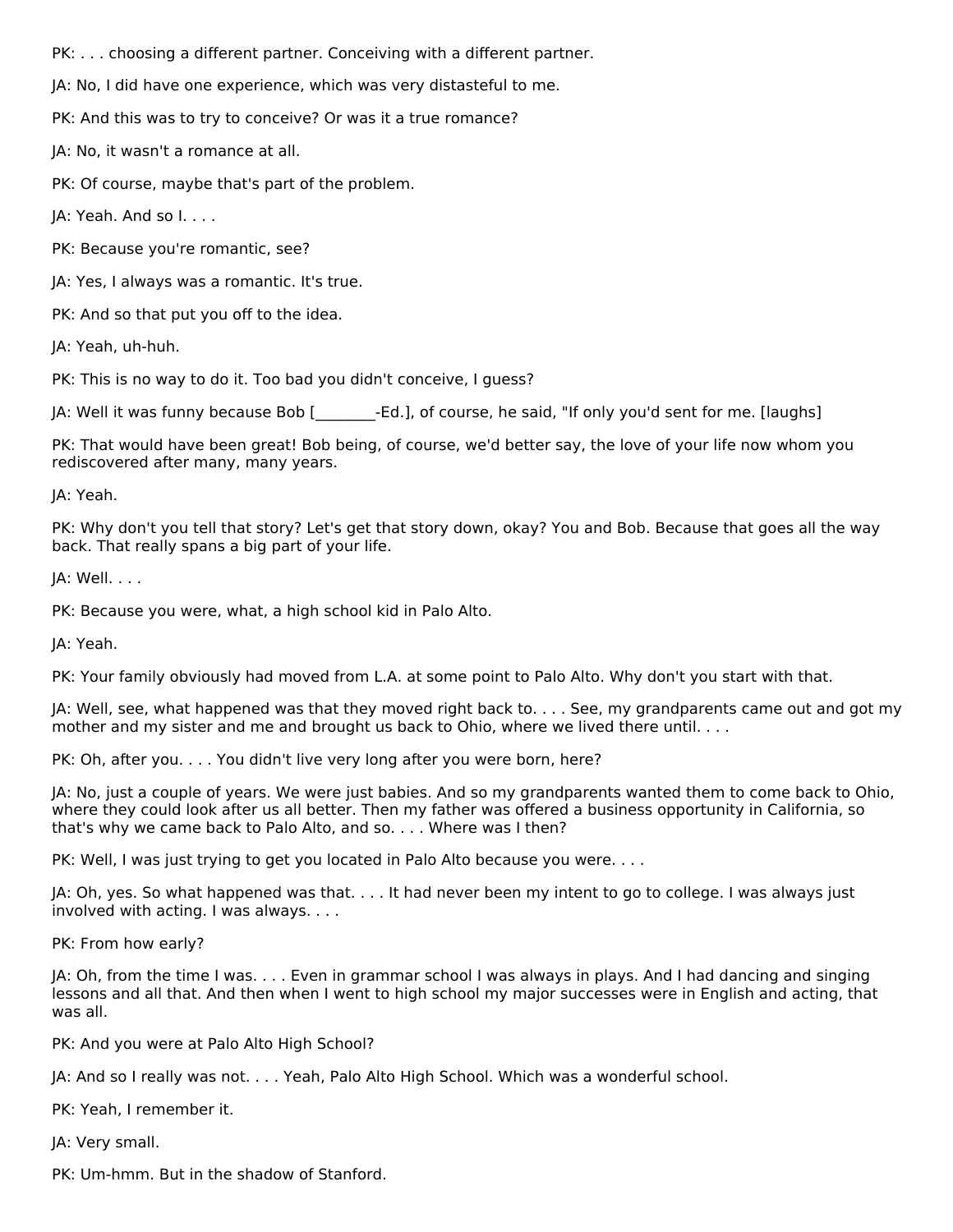### JA: Yeah.

PK: We used to. . . . By the way, we were quite naughty. Just like Bob. My fraternity brothers and I thought it was fun to date Palo Alto High School girls.

JA: Oh, yeah.

PK: And they would come over to our fraternity sometimes looking for us, you know. They were pretty wild. You weren't like that, though.

JA: No, no. I wasn't wild, but my sister came very close to it. My sister was quite a belle. She was very pretty. She went to Stanford, too. But what happened was that I was not college material, and my mother knew it. She knew that I wasn't. I just liked. . . . I liked to write and I liked to act, and I wasn't interested in going to college. So mother didn't put any pressure on me at all. But she was so impressed with the Pasadena Playhouse, having seen a production of Lazarus Laughed. Now, see, my memory's pretty good about that.

PK: Yes.

JA: Because she saw that and she determined that that's where I was going to go to school. I was going to go to the Pasadena Playhouse. So I went to the Pasadena Playhouse.

PK: So it was your mom's idea, the Pasadena Playhouse.

JA: Oh yes. Yes, she was so impressed with this production that she saw-Lazarus Laughed-which had come to San Francisco, so. . . . And my mother had connections in the theatre. See, when she was at Stanford she was the campus star. She starred in the. . . . And she was such a good actress. And she was quite beautiful. She was such a good actress that she was offered the lead in the stock company of Lewis Stone, which was at the Mason Theatre in Los Angeles.

PK: Oh, here in Los Angeles.

JA: And she was offered. . . . They came to my grandparents-the Lewis Stone company-to say they had seen her in the production and they wanted her to be the ingenue in their new company. And they never told my mother, because they didn't want her to go into the theatre. They thought that would be terrible. So they never told her that until years later. But, anyway, my mother was a . . . in her company were all these wonderful people who literally became very successful in theatre. One of them was Maude Howell, who was George Arliss's stage manager for twenty-five years. She was a close friend of my mother's. And also Nina, who became [Cecil B.?-Ed.] De Mille's assistant at Paramount. Nina Moise.

PK: Louise. Nina Louise.

JA: Moise. M-o-I-s-e. Nina Moise.

PK: Okay, M-o-I-s-e.

PK: Have you heard of her?

PK: No.

JA: She was a very important. . . . One of the first women producers.

PK: Really?

JA: She didn't actually produce on her own, but she was associated with Arliss.

PK: Did you ever know her?

JA: Yeah. She came to the house to see me dance.

PK: Really?

JA: She was out on. . . . When George Arliss toured in The Green Goddess. . . . He was the star of The Green Goddess, and he was touring and he came to San Francisco. And Nina. . . .

PK: Moise?

JA: No, no, not. . . . No, Maude Howell was his stage manager, and Maude Howell, of course, called my mother and said she was there and she'd love to see her. So she came down to my family's house in Palo Alto, and, of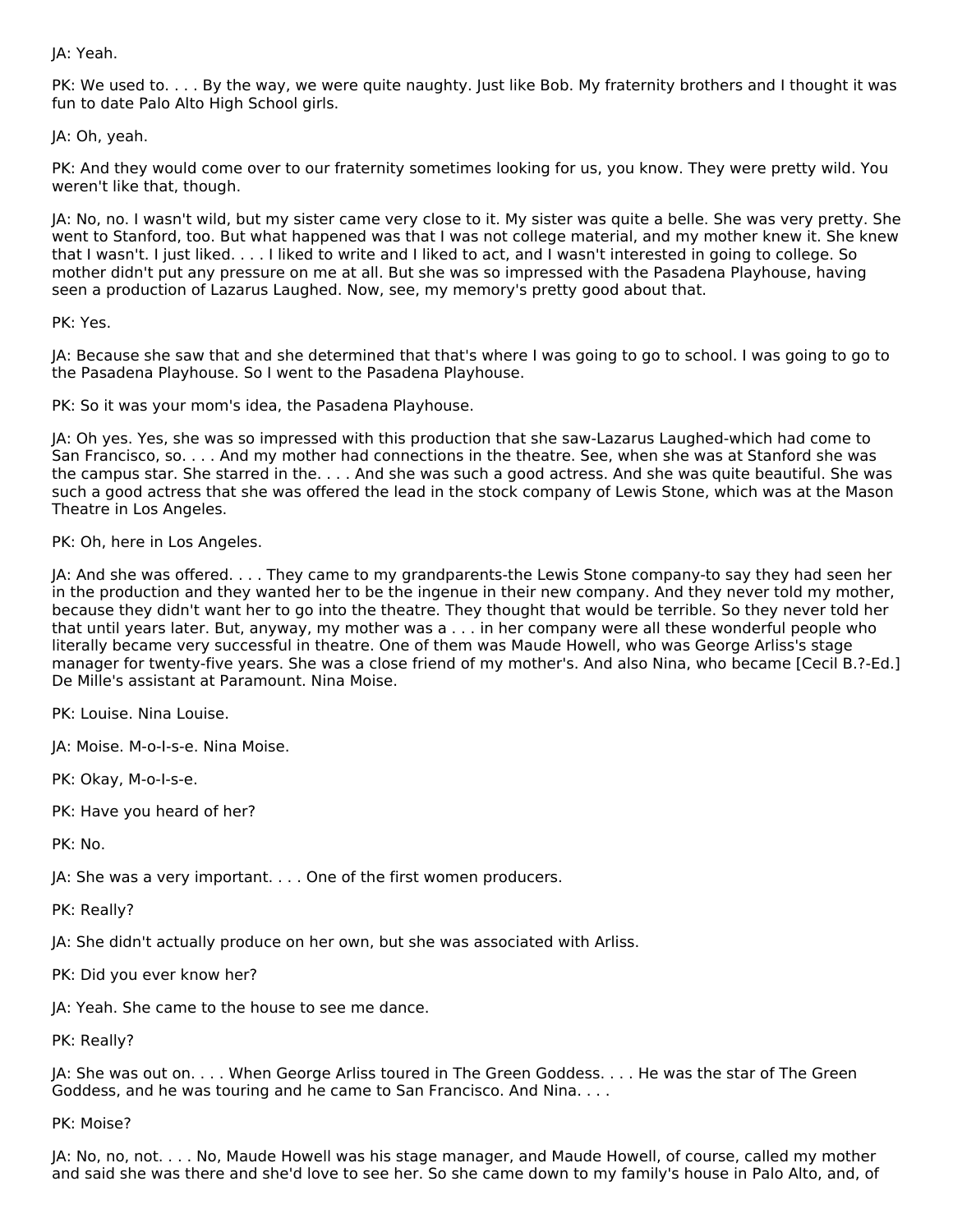course, then I was, I think, barely a freshman or sophomore in high school, and my mother wanted me to dance for her. And I did. I did this little tap dance. [laughs] Later I was almost cast in a musical in New York. I mean, my dancing. Not my acting, my dancing.

PK: But not as a little kid?

JA: Oh no, no, by that time. That was when I first went to New York from the Playhouse. I'd finished at the Playhouse and I went back to New York and got my first job right away. Very fast. I had a lot of quick successes, but then my personal life was . . .

PK: Interfered.

JA: . . . an anchor. Yeah.

PK: Well, you know, our great mutual friend, Catherine Turney . . .

JA: Yes.

PK: . . . whom I will greet-I'll be talking with her-for you. But at any rate she always says, "Oh, Paul, now you better appreciate Joan. She was a wonderful actress, she's a wonderful actress." So she paid you that tribute.

JA: I was good. [laughs]

PK: If Kathy says it, I believe it.

JA: Yeah well, she's tough. She's been there, she's seen everything. So I'm very pleased that she paid me that compliment.

PK: It's true, it's true. Well, let's get back now. You're at Palo Alto High School.

JA: Oh, about Bob.

PK: About Bob.

JA: Well, so what happened was, as I say. . . .

PK: Tell me about Bob.

JA: Huh?

PK: Tell my about Bob.

JA: Yeah, well, what happened was, I was invited to a Stanford. . . . I think it was the Encino Ball, the freshman ball. I was invited by another guy that I had met. I think it was. . . . Oh God, I have to remember his. . . . Now you'd know his name.

PK: Really?

JA: Yeah. Later he became a lawyer, which he hated, and left and became a film critic. And he was the beau that invited me to go to the Stanford dance. I was dancing with him, and somebody came up and tapped on his shoulder and cut in. And it was Bob.

PK: Whom you had never seen before.

JA: No, I had never seen before. But he had evidently been watching me on the dance floor. And he came up, and so this. . . . I can't remember this . . . I'll think of it later. [Spiel]. Oh, you'd recognize his name, because he had a kind of dramatic background.

PK: Well, we'll think about it later.

JA: He was tied in with the Bohemian Club later. Anyway, so Bob just was determined to see me so he. . . . We had this. . . . He was darling. He was very cute, and so then he came to see me at the house and started taking me out. And I thought he was a charming, delightful person.

PK: He was a freshman?

JA: I had other beaux.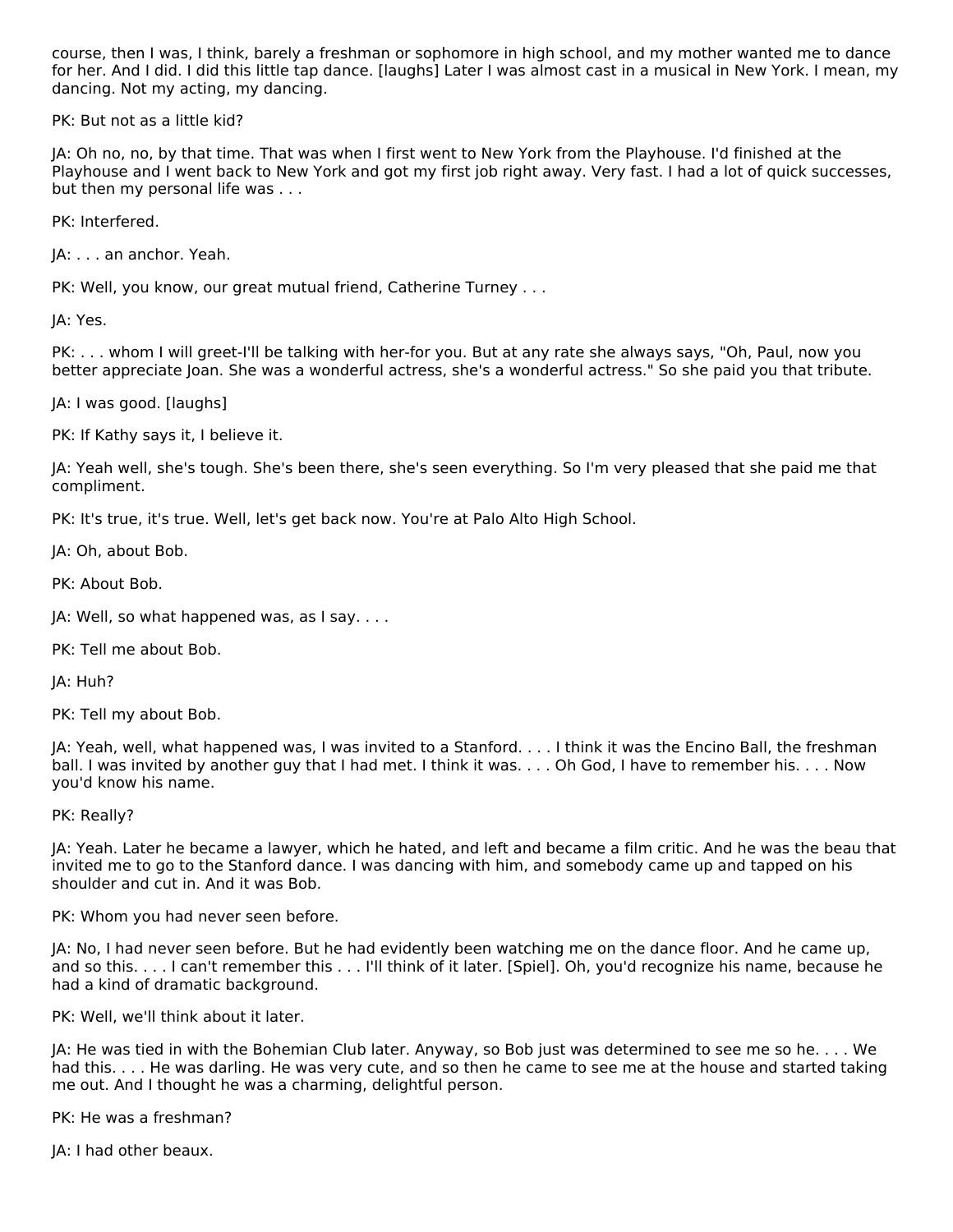PK: But not Stanford men?

JA: Well, one of them was, yeah. [giggles] One of them was a fraternity brother.

PK: Of Bob's.

JA: Yeah, one of them was Bob's fraternity brother. But it was never as amorous as Bob and I were. But he was very determined to finish his education, because from there he was going to go on to Harvard. And he worked his way, partly, through Stanford, and then he went to. . . . His father was killed in an automobile accident in San Francisco. His father was. . . .

PK: Oh, while he was in school?

JA: Hmm?

PK: When he was in school?

JA: Yes, this was when he was at Harvard. When he was at Harvard, and he had to leave and come back to handle the family affairs. And so, anyway, Bob and I started going together and dating. And he was very cute. Took me to a speakeasy. [chuckles]

PK: Ooh!

JA: Before that, though, we won a dance competition-I think I told you-dancing the Charleston.

PK: I don't remember that. Did you indeed?

JA: At the Saint Francis Hotel. Dancing the Charleston. In 1928. And . . . what's his name? Oh, the famous band leader?

PK: The most famous one?

JA: Yeah, at that time. Very, very famous one.

PK: Well, that's too early for Glenn Miller?

JA: Oh, well, it was about that time, yeah.

PK: Maybe?

JA: Oh, I can't think of his name. I just thought of it yesterday. You would know him. He was also married to Alice Faye. [Phil Harris-Ed.]

PK: Oh, yeah. Well, I can't think of it. But it was a bit , yeah.

JA: Anyway. So we went together all this time. And then, toward the. . . . I got very involved in acting in high school and I was chosen to play the lead in The Rivals, and I was pretty young to be playing the part of an aging belle. So I didn't even try to put make-up. I just played it through my acting. I pretended. And I made this big hit. And Bob wasn't there. He didn't even come to see me, and I was so hurt that he didn't come to see me. And afterward there was a party and Bob was there at the party. And I came in. He came over to greet me, to dance with me, and I said, "Well, you weren't there." And I said, "I was wonderful" And he didn't like that at all. He didn't like that at all.

PK: He didn't like that.

JA: "Oh, come on," he said. [laughs]

PK: What was his. . . .

JA: Well, he was so afraid that. . . . He knew that my interest was in the theatre, and he didn't want to get tied up with somebody who was going to be involved in the theatre.

PK: Did he not approve? Or did he realize that that would be a real career that would make it difficult . . .

JA: Yeah, that's what. . . .

PK: . . . and you wouldn't follow him around?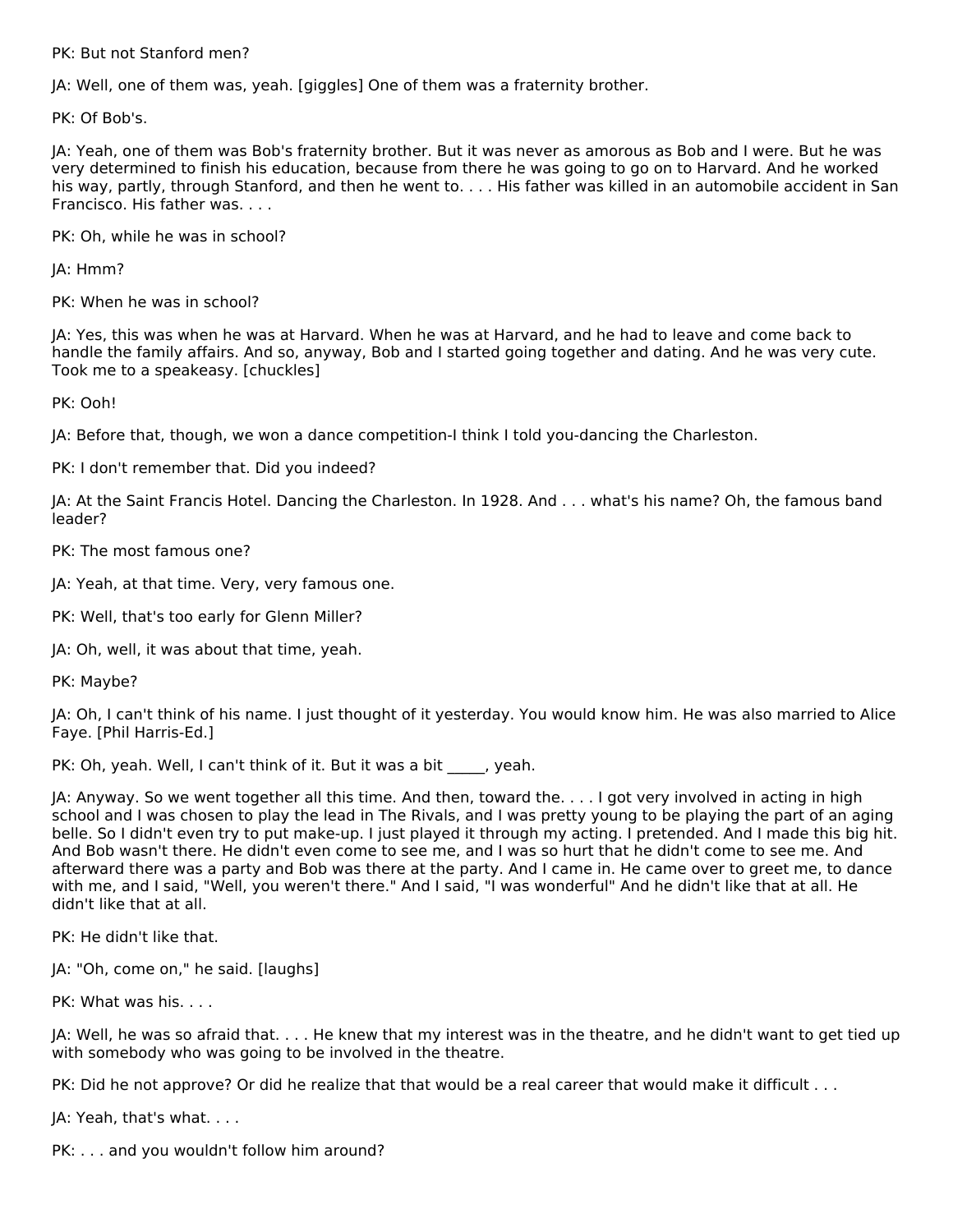JA: Yeah, that's what he says. So what happened was, anyway, he soon found out that I was going to go to the Playhouse. He came over to get me, to drive me to my family's summer home we had in Benbow. My family, we had a summer home. Benbow, you know where that is up north near Eureka? You've heard of Hotel Benbow? It's a famous hotel.

PK: Gee, really? I should know about this.

JA: Yeah, it's a beautiful place on the Redwood Highway. And Bob drove. . . . My family had a home there, near that place, which was going to be a great resort, which was right at the time of the Depression, and my family built this place, a beautiful big house. Bob drove me up there that summer and stayed up there. I remember how cold it was. And then soon after that I went off to the Playhouse and he went off the Harvard. And. . . .

PK: Well, I mean, you must have talked about what the consequences would be. Obviously you had a relationship.

JA: Well, yes. It was a romantic relationship.

PK: But not powerful enough to sway you in your resolve?

JA: Well, actually, no. The subject of marriage never came up even. But he could see the handwriting on the wall. He didn't want to have do. . . . But what happened was, I went down to the Playhouse and I took with me his picture that he had given me to keep, a picture of him, and I put it up in my room that I shared with some other girls that were young actresses.

PK: This is about '30? '29, '30 or something.

JA: Yeah, 1930. . . . Yeah, 1930-31. And my teacher, who was Morris Ankrum, he saw that picture of Bob. . . .

PK: What was he doing in your room?

JA: Well, he came to see me at this. . . . It was like a little-what do you call it?-it was a little boarding house, really, and there were three other girls. We all roomed together, and so we would have people to come and see us.

PK: Right near the Playhouse, no doubt?

JA: Not. . . . Well, it was too far away, but it was within walking distance-running distance. And he saw this picture of Bob, and he looked at it and he said, "No-o-o." Isn't that. . . . And I never forgot that he said, "No-o-o." Well, anyway, what happened was time went by-a couple years, or even less than that-and I had a call from Bob. He says he was here in Los Angeles and could he see me. And so I said, "Well, I don't know. I'm pretty busy. I have this. . . ." By this time, I was having a romance with [Morrie, Maurie] see? We would meet after rehearsals, and so I told Morrie, and he said, "Well, tell him we'll meet him at this restaurant. He mentioned the restaurant's name. I can't remember. But it was on Far Oaks, because it was a meeting place where we used to go after rehearsals. So we went and we met there, and that's the last I saw of Bob. He could see that I was romantically involved and. . . .

PK: So he came, presumably, to test the waters to. . . .

PK: Continuing the interview with Joan Ankrum, this is the first session and it's Tape 2, Side B. And, Joan, we have to let you fully tell this famous story of you and Bob. And you left us now-very sad moment-when he sought you out here in Pasadena and you went with. . . . You had a threesome with Morris and met for dinner, right?

JA: Yeah.

PK: And you said that it was clear to Bob that you were involved.

JA: Yeah.

PK: And that was it.

JA: And so then a few years went by, and by this time I was deeply involved with Morrie. We were practically living together, although not openly. But we were practically living together. And Bob went to see my mother in Palo Alto, and my mother told him where I was in Hollywood. I was under contract then. And he wanted to know where I was, and so mother gave him my address, but he never came. He never came to see me.

PK: He never tried to contact you?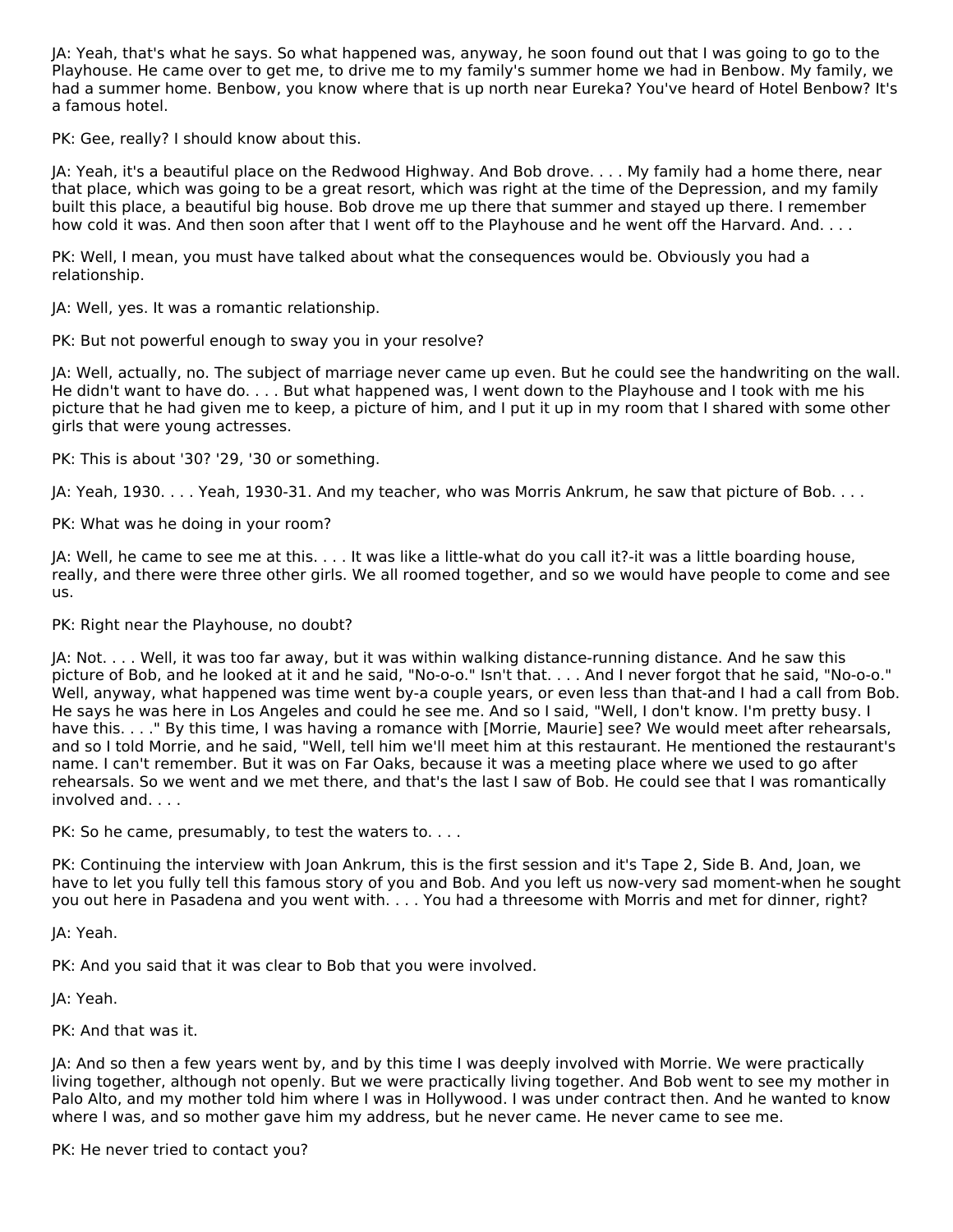JA: Never did, no. He never did then.

PK: Did he ever say why? I mean, afterwards, now that you're together?

JA: Well, I think he was just. . . . I don't know whether he was afraid that I. . . . He knew that I was involved with this guy, and he probably just didn't want to be. . . .

PK: Disappointed.

JA: Yeah, I think that was it. But he said that he never forgot me; he knew where I was all through those years. And he told me that he knew somehow that we were going to be together someday. I said, "Well, how did you. . . ." He said, "Because I'm a fatalist." And he said, "I knew in the back of my mind that we would be together." Now I don't know how he could mean that, because, after all, he did get married. I was married first. I was married in 1935, and then he was married in 1936. And he did come to see me. He came to the Playhouse. I was playing the lead in a wonderful play, a translation of a German play that had originally been produced by -Ed.] Reinhard, and I made quite a hit in that play. And coming back stage to see me and to compliment me was Frieda Lawrence.

#### PK: Oh, really?

JA: And I was so thrilled that she would be so impressed with my performance. She was very warm in her praise of my performance. And so, just at that moment, I looked up and there was Bob. Bob was standing there with this pretty young woman . . .

PK: His wife?

JA: . . . and he came up, but I was surrounded by these people. It was the opening of this show or soon. . . . Yeah, it was the opening. And I was getting all these wonderful compliments and here I looked up and here was Bob with this. . . . And I was just stunned. And so I kind of broke away from this, and he came up and he said, "I want you to meet my wife." And I just had this stab. You know, I was hurt that he. . . . Even though I was married. I was really hurt. And I said, "Oh," to Bob, "you finally got married." And I didn't say it with anger. I said it with . . .

PK: Wistfulness.

JA: Yeah, wistfulness. But, as he told me later, his wife turned to him and said, "Well!" [laughs] She said, "Well!" And they left.

PK: Oh, no.

JA: Yeah. And I looked for him because I wanted to talk a little bit more, but he was gone. And then the only other time all through all those years was one day I was. . . . My husband was driving. At that time we lived in Altadena. And I was sitting in the back seat, and I had David and Cary-Cary was a baby-and we were driving along. . . . What was the name of that street? Like Huntington. It was around . . . really Pasadena.

PK: Sierra Madre?

JA: Somewhere closer to. . . . Bob will tell you exactly where it was. He knows exactly. I looked up, and there was Bob in a car.

PK: Next to you?

JA: On the other side of the divider of the freeway. Here was Bob. And he looked up at me, and I said, "There's Bob Baumgarten!" And my husband stepped on the gas and we sped away. And I kept saying, "Wait, wait, I wanted to see him. I wanted to talk to him." And he was gone. And he said he tried to. . . .

PK: He saw you, too?

JA: Yeah. Oh, yeah, we looked right at each other. And, of course, he was naturally married and had children. Then years went by.

PK: So he was here in the area, though. You both were in the area.

JA: He lived in that beautiful area-in the San Rafael area-where he had his home. He built his home there and built a lot of those buildings, a lot of those homes in that area. Glenarm.

PK: Oh, really?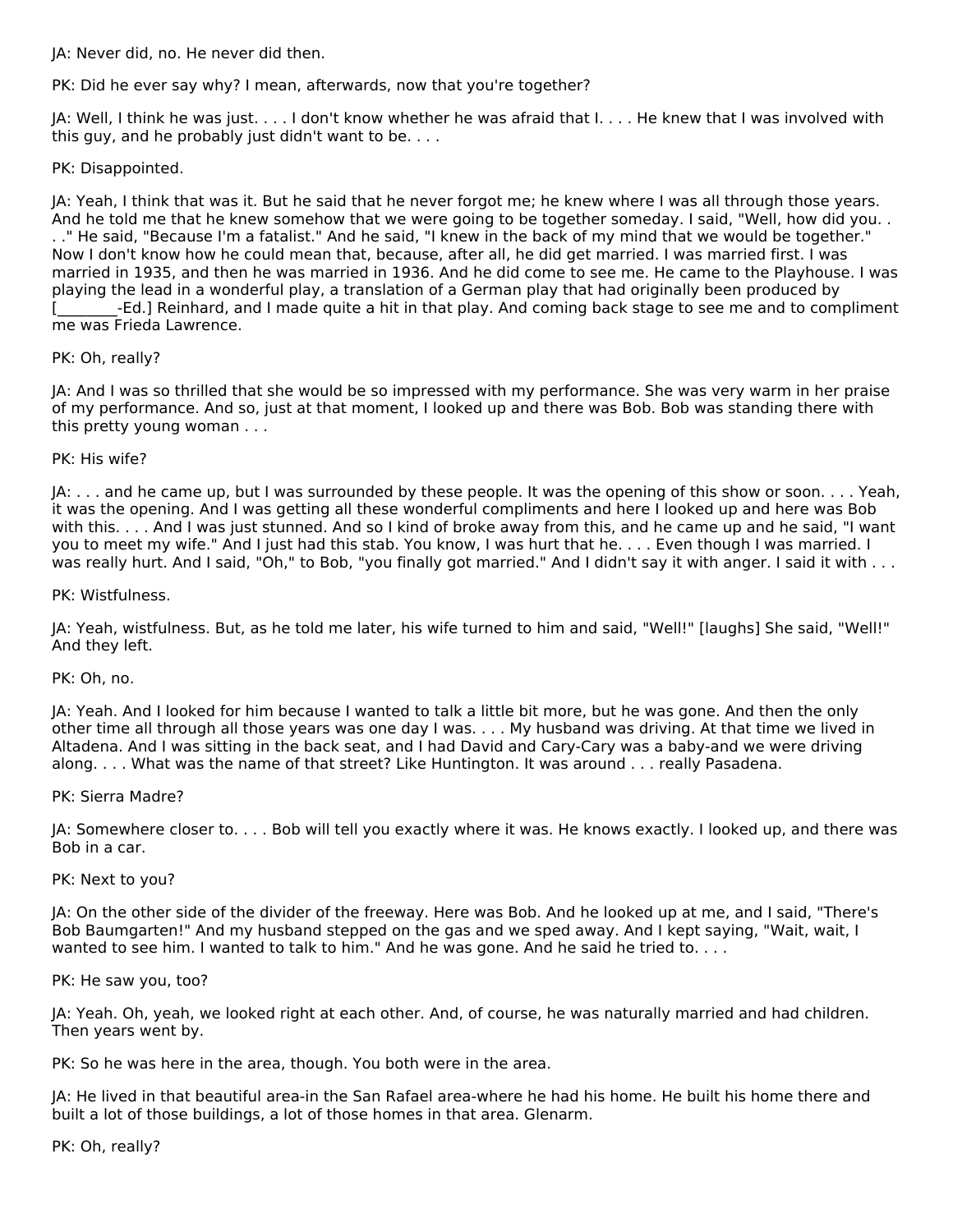JA: Beautiful area. He built a lot of those homes there. After he got out of the airplane business, he became a broker in real estate. He bought and sold and built houses and everything.

PK: Now where was this exactly?

JA: This was in Pasadena. And his sons both went to La Canada Flintridge Prep, where my son David went. And we never bumped into each other.

PK: Well, at this time did he still know where you were or not?

JA: He had heard through a friend that I was somewhere in Altadena, but in those years he was traveling a lot, all over the world.

PK: And busy with his family.

JA: Well, yeah.

PK: Besides he shouldn't be thinking too much about you under those circumstances.

JA: He said I was always in the back of his mind.

PK: Now did you ever think about him?

JA: Yeah. Yeah, I did. He was never out of my consciousness.

PK: So he was like a soulmate or something. You [felt] connected.

JA: Yeah. Actually, his son Roger who is, after all, the son of Bob's wife, he could easily resent me, but he said, "Oh, no." He said that he thought we were actual soulmates-his father and I were soulmates. So I have no resentment from them. Although in the beginning, I was reluctant to get together. Bob. . . . Well, I told you how he first called me. See, we went to this reunion-Stanford reunion-and both my brothers were at this reunion. This was in San Francisco at the [Family Club], and so all of a sudden he looked up and here was my brother. He didn't recognize him right away, because he'd been a little boy last time he'd seen him.

PK: Uh-huh, brother \_\_\_\_\_.

JA: But my brother said, "Aren't you the Bob. . . ." He heard his name. He said, "Aren't you the Bob Baumgarten that used to come and date my sister?" And he said, "I'm Nelson." And he said, "Oh, my God!" So they had this long talk, and then my brother invited him to come over to his house in Palo Alto after the game. They had all gone to the Stanford game, so Bob went over to my brother's house in Palo Alto, and that's when. . . . And, of course, at that time Bob was married.

PK: What year was that?

JA: Well, this was only about ten years ago. Less than ten years ago. But by that time . . .

PK: '88, '89?

JA: . . . Bob was getting married for the second time. His first wife had died and he was getting married for the second time.

PK: He was engaged.

JA: Yeah.

PK: Oh-oh.

JA: So Bob said he had often thought about looking me up, because one of his fraternity brothers was quite a famous person. One of his fraternity brothers was advised to get in touch with me to evaluate a painting of his collection. So he told Bob. He said, "Well, I know where she is." And he told him about the gallery. But even then Bob didn't. . . . Because he'd just gotten involved with this second, which had been a kind of a quiet thing, you see? But eventually ended in marriage.

PK: So he actually. . . .

JA: But it could easily have. . . . But, after all, this was a continuation of a relationship that he had had. This has to be very confidential because his sons. . . .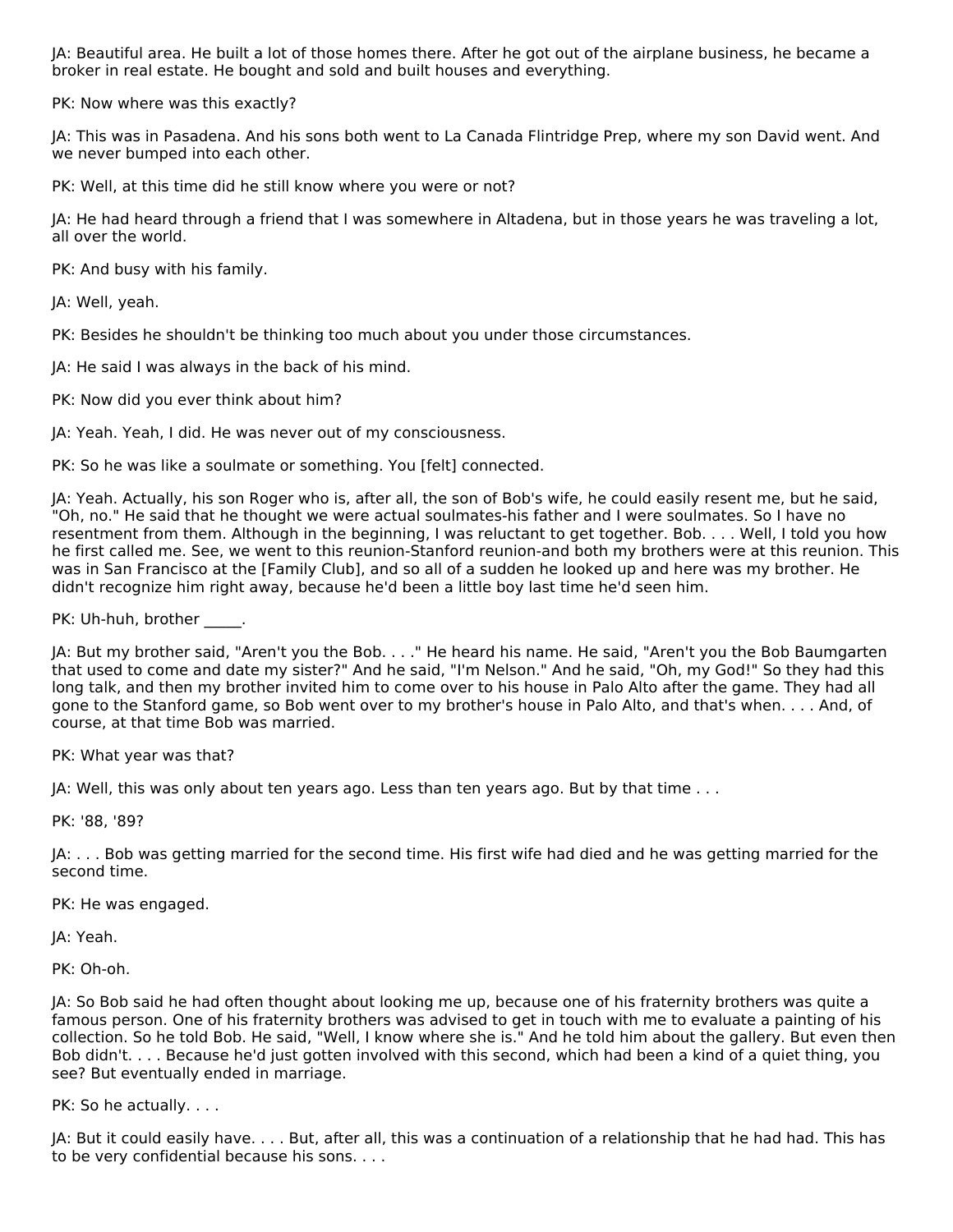PK: They don't know it?

JA: They don't know it. They weren't all just enthusiastic about this second marriage, but they wouldn't know the details of it.

PK: Well, they should be happy then. So, okay, what happened then? So they actually got married. Bob got married a second time at about what? In '89 or something like that?

JA: Yeah, about '89. And so he didn't . . .

PK: And you still hadn't reconnected?

JA: Golly, yeah. So finally he did call me, and said, "This is Bob. Your brother gave me your telephone number." He said, "I'd like to see you, see what you've been up to these past sixty years." He said, "I haven't seen you for sixty years, so I'd like to find out." So I called him back and I left a message on his machine. I said, "Well, this is nice to hear from you." I said, "You know my number, you know where I am, so call me and come over and I'll tell you what I've been up to."

PK: Or I'll show you.

JA: Yeah. So, actually, it took me a couple of days to call him back, because I'm so changed from the way I looked when I was. . . .

PK: Well, yeah, but we all do.

JA: And of course he did, too, but there was still something recognizable.

PK: Well, what. . . .

JA: And so what happened was. . . . Hmm?

PK: What year was this when he finally made the call?

JA: 1992. '92. December 10, 1992.

PK: A very important day.

JA: [giggles]

PK: And so then he called you back and he came over.

JA: He called me back and said, "When can I come over?" So I said, "Well, tomorrow," or something. So he came over and I had that little door, and I opened this little door first. And I looked down and could see. . . . My brothers had said, you know, "He has changed, but still he's very fit." So I opened this little door and he smiled. I opened the door and we stood there just looking at each other, just stood there. And we just threw our arms around each other, and he just lifted me right up off the ground. Just hugged me as though we'd never been apart. It was a very romantic moment. And so then I said, "Well, sit down," and so we just talked about things and he made remarks that I had no idea that he was even aware of-remarks about my family and how he had felt about my sister and my mother. He said that he'd always thought what a wonderful mother-in-law my mother would make. And I had never known that. He'd never told me that until this time. And he said, "Oh, I always remembered what a wonderful mother-in-law. . . ." And, of course, he was fond of my father, too. And he'd gotten tickets from my brothers to some Stanford event when they were kids. They all, of course, went to Stanford.

PK: So he felt-it sounds to me-as if, in a way, he was part of the family.

JA: Yeah. I've shown you that picture. David [Ankrum-Ed.] has the great big one, which is a wonderful one that the sculptor [\_\_\_\_\_\_\_\_-Ed.] did for me. Did you see that? It was three-dimensional. It was a combination of photography and three-dimension mirrors and. . . .

PK: Oh, I have to . . . I'm not sure.

JA: It goes back to my great-grandfather-pictures of him-and then it goes right up to the. . . . Includes Bob and me, and at that time I had no idea I was ever going to see Bob again-when that artist did this. And then at the very end it shows saying good-bye to my artist. And, of course, by that time-oh, I've had a lot of tragedies-my son [Cary-Ed.] died.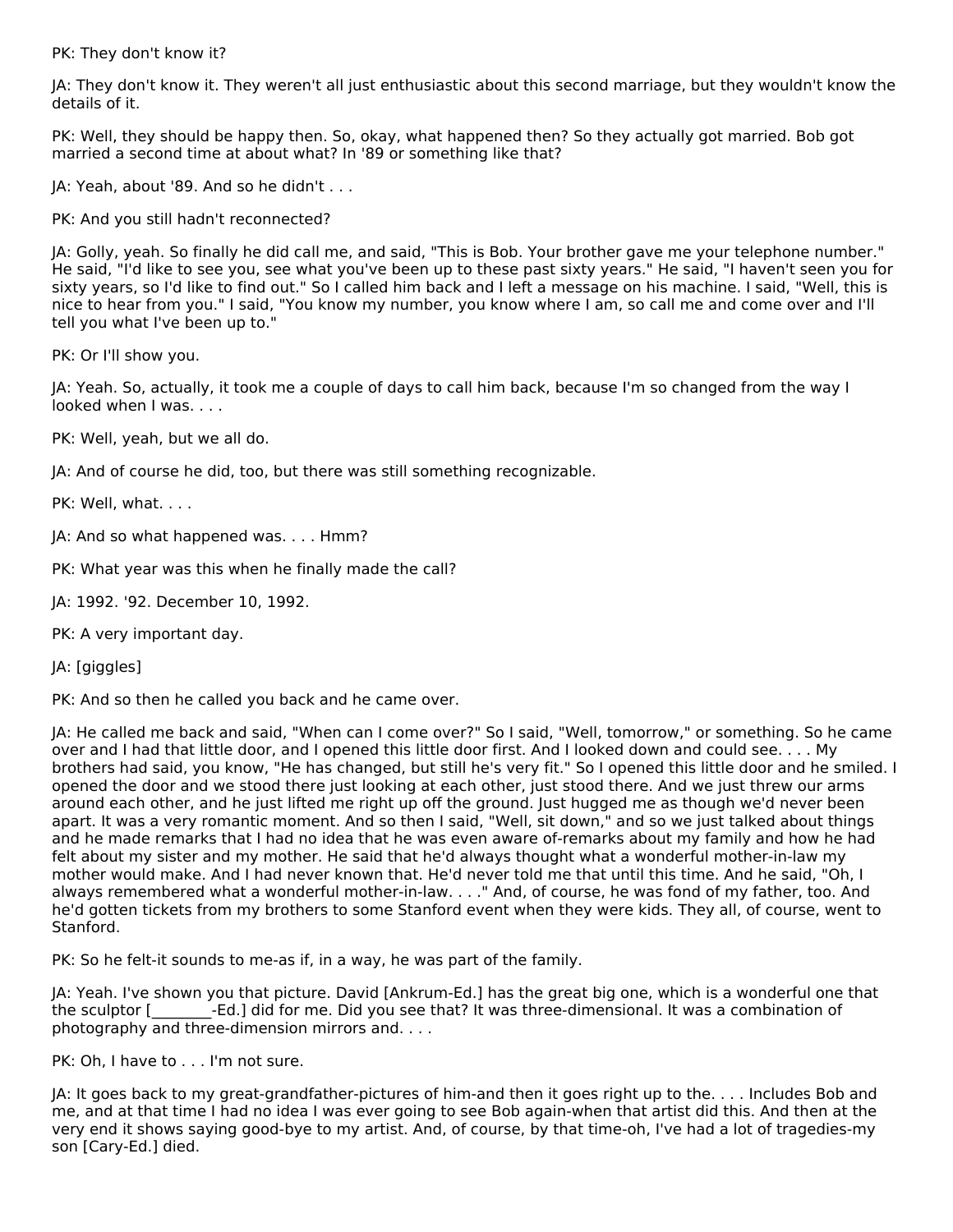PK: You said a surfing accident.

JA: I haven't gotten rid of that. I still have nightmares about that. He died surfing.

PK: Yeah, when was that? You mentioned that earlier.

 $|A:$  It was in '89. '89. It hurts today just as it did.  $\ldots$ 

PK: Yeah.

JA: Well, I've learned to live with it, and being with Bob has helped me a lot, because otherwise I. . . . And, of course, my other son and my grandchildren have all been helpful. But you never get over that. It was so sudden.

#### PK: How old was he?

JA: He was thirty-nine. He'd gone back. . . . He was a rebel. He had been through the drug scene. He was very bright, and he'd been a firefighter and forest fire [fighter] and a miner for gold. [chuckles] And then he realized that he wanted to learn, so he went back to school-took him five years-and he'd just gotten his degree, and the next day he was going to. . . . Well, it was a summer graduation, so it wouldn't have been as important to him. He said, "Oh, I'm sorry it's not in the fall because I won't be wearing a robe." And so he wanted to come and take me out, to go out to have breakfast-oh, I can hardly speak of this-to celebrate, and I said, "Oh, I've promised Toddy. . . ." That's Dana Andrews' widow [Mary Tod Andrews-Ed.], who is a close friend of mine, and Dana was in an Alzheimer's hospital, and I would pick her up and go down to visit him because she'd been so supportive of me with Bill [Challee-Ed.] through his Alzheimer's thing. So we had this arrangement. We'd often go down there, and then she'd come stay over night with me in Laguna. So I said, "Oh, Cary, I've promised to go with Toddy to visit Dana tomorrow." And he said, "Well, we'll make it Tuesday. Is that okay?" The next day he was gone. He was killed the next day.

PK: Where did it happen? Where was this at?

JA: Well, he lived in Santa Monica. He had an apartment in Santa Monica, and he would surf right there in Santa Monica. And it was body surfing and he was expert. He was very good but he was. . . .

PK: It must have been a freak accident.

JA: It was. Because he'd been surfing there for years. And my other son David would always warn him. He said, "You shouldn't go so. . . . You should go further out." He says, "It's too dangerous getting those waves so close."

PK: The shore break.

JA: Yeah. And he said, "No, that's what I like about it. I like that strong wave." And that's what happened. Just completely. . . .

PK: Ooh, that's painful to remember.

JA: Oh, it's just. . . .

PK: What was his name again?

JA: Cary, C-a-r-y, Cary Ankrum.

PK: And he was the younger? Or the older?

JA: Yeah, he was the younger. And he had just come back from a wonderful. . . . He was on the United Nations study group that was sent. . . . Their class had won the award for the best class in social science, and he was sent back to New York with this group to study the. . . . He represented. . . . It was a simulated United Nations meeting. And he was so happy, you know, and it was just such a triumph for him. His picture was with the group in the paper and they interviewed him. He spoke and. . . . He represented Asia, I think. That was his specialty, was Asia. And it's not only the tragedy but it's all the things you regret. All the years of regrets that you had. [sighs]

PK: I understand a little bit because, although this interview isn't about me, but we're talking about something very sad. My parents lost my younger brother just before his thirtieth birthday. He was killed on a motorcycle and, you know, he was wild. He was a rebel, and he was actually in a very difficult time at that point. And he, frankly, had been drinking down in Santa Cruz and then was riding up to [Felton], actually, which is mountainous area and it was beginning to rain and he went too fast.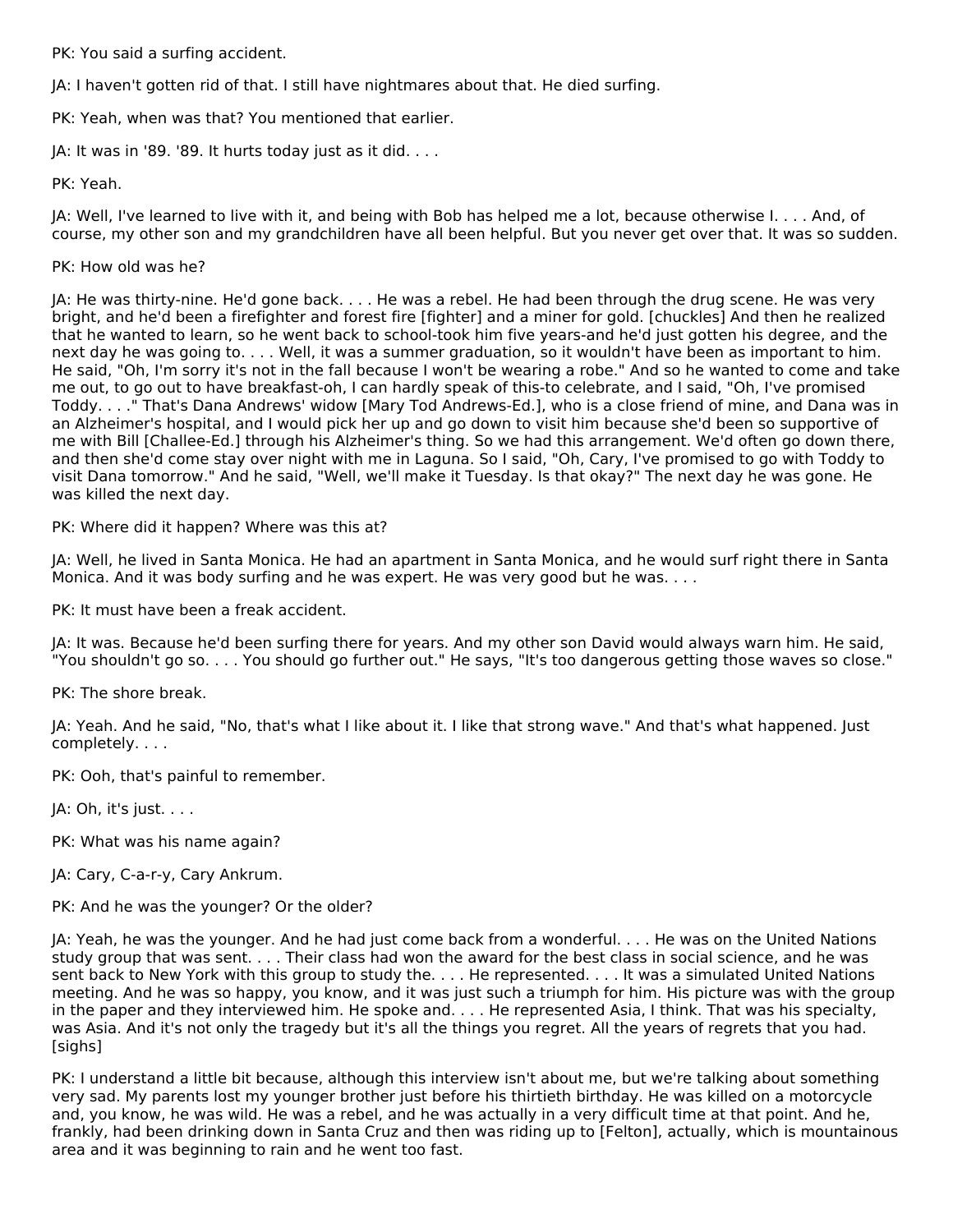JA: Yeah.

PK: And it was. . . . I mean, of course, it was for me, naturally-I mean, I lost a brother-but for my parents, especially my mother, it was. . . .

JA: You never get. . . .

PK: Well, she never really got over that.

JA: You never do.

PK: And you always wonder. . . . In your case at least, it sounds like your son had brought things together . . .

JA: Yeah.

PK: . . . and he was actually at a very positive time. With my brother-and it's almost worse in some ways-it was not positive at all. His wife. . . . They were separated, and [there were] children, and he was a lost soul. And so that in some ways makes it even worse because you say, "What could we have done?"

JA: I know, I know.

PK: They have the regrets you're talking about.

JA: Yeah. But then, I think back, and I think, if only I had just. . . . He was always wanting to go on a trip with me, and I was always so involved with the gallery I couldn't go off. Things like that. And I dream about him still to this day. I dreamed one night he was standing in the door. The door was open, and he was standing in the doorway, and he said, "Come on, Mom." In other words, he was going into death, and he turned to me and said, "Come on," as though "Come with me."

PK: So this tragedy happened just shortly before Bob reappeared in your life.

JA: Yeah.

PK: That seems almost providential.

JA: Yes, it was. It really was.

PK: Well, tell again-I mean, I've heard this story-but tell again-we'll talk about something happier now-how was it that you. . . . Was it instantaneous that you decided, "Well, we didn't get it right. . . . We missed the first opportunity. We're not going to miss this opportunity." How did this happen? How did you decide that you were going to come together again?

JA: Well, what happened was that after that wonderful meeting we had, reminiscing and talking about my family and how fond he was of my family, he left to go, and so I walked out with him and I was just standing there and he said goodbye. And then he turned around, he came back, and he leaned over and kissed me on the cheek. And, oh, I was so thrilled. I was really quite thrilled that he'd come back to. . . . So I, "Hmm." You know, it was kind of nice that life had sort of come back. And so the next day he called me, and he said, "Would you go to a party with me? A Christmas party?" He said, "I'd like to have you go to this party. My son's the host, and I'd like to have you come to the party." It was a Christmas party. And I said, "Oh! Well, I think that would be nice, yes. I would like to." So he came and got me, and we went to this very nice house to this party. And we walked in and he introduced me to his sons, and one of them I thought was really quite chilly, quite aloof. And so I just said, "How do you do?" and I turned around and met some other people, and this one woman came up to me and said, "Oh, it's so nice to meet you. " She said, "We've been looking for somebody for Bob." And I said, "I'm very busy." [laughter]

PK: "I'm not that easy and available."

JA: Oh, yeah, I made it very plain. It was just some friend, you see, and I didn't like that approach at all.

PK: Like you were hanging around just like your main occupation was finding a man, huh?

JA: Well, the implication was that, "Oh, well, we'll get you together!" You know, like. . . . Well, that was the end of that. So the next day Bob called me and was inviting me to another party, and I said, "Bob, I don't think so. I'm not comfortable. I really am not comfortable. I really. . . . I don't feel comfortable and I don't want to be. . . ." What did I say? I forgot what I said. Something quite ruthless. Oh, I know. I said, "I don't want to be a threat to anybody. I don't enjoy that." He said, "Oh, no." Then he was so. . . . I said, "I would rather just not continue."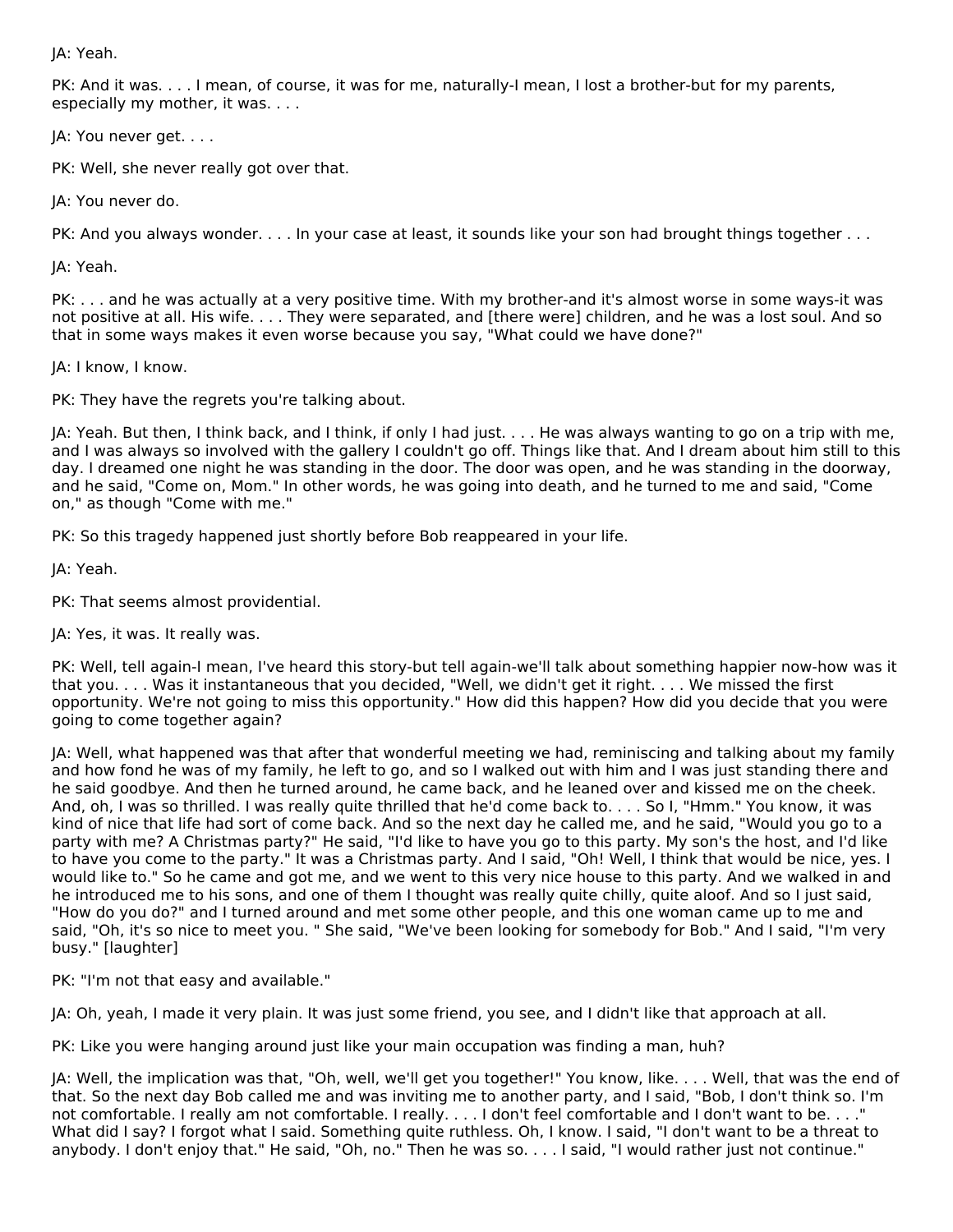PK: Well, you are hard-hearted.

JA: Oh, I was. And he said, "Oh, oh. . . ." I said, "Can't we just be friends?" And he said, "Well, we'll talk about it." [chuckles] "We'll talk about it." So I felt kind of bad about it, too, that I'd hurt his feelings after all that-you know, our romantic meeting. So I guess I. . . . I think I called him back and said, "I hope I haven't hurt your feelings." That's the time I said, "Can't we just be friends?" I called back and said, "I'm afraid I hurt your feelings by not accepting your. . . ." He said, "Oh, no, no." That's when I said, "It's just that I don't want to be a threat." He said, "Oh, no, no. Oh, no, no. We'll talk about that." So then he called me, kept calling me again, and pretty soon it just evolved. It just was a natural thing that I just sort of came to life again. And our whole romance came to life again.

PK: How long was this? This period of you resisting and his wanting to make sure that he didn't let you completely off the hook so that you would swim away again, how long was this period?

JA: It wasn't very long. And when he was complaining about it was a long way for him to come up and then couldn't I come over and stay with him, you see? [laughing]

PK: Where was he then?

JA: Well, he was in Burbank. He'd sold all of his-parted with all-dispensed, disposed of. . . . I still have a few pieces from his home.

PK: So you said, "Okay. Well, okay." Hmm. [chuckles]

JA: Yeah, well, it was just. . . . It was kind of a. . . . Oh, it didn't take too long. We'd been going places together, and he took me all these wonderful places. He wined and dined me, I will say that. He really. . . .

PK: Same old thing, see? It's the same old story.

JA: Yeah, it was.

PK: He seduced you. He courted you.

JA: Yeah, he made no bones about it. Yeah. And, of course, I enjoyed that. I mean, he knew that I was melting, or he wouldn't have continued. [laughing]

PK: You know, I must have met you. . . .

JA: At the gallery.

PK: Well, I think I met you before, of course, at the gallery, but when I came to your home. . . .

JA: Yes.

PK: Now when I came to your home to take a first look at things, and then we, of course, proceeded with bringing your papers into the Archives, Bob was there. And I remember almost immediately it became clear to me that this was not just a couple, but a couple with a kind of freshness and this romantic energy that usually you associate with very early on in a relationship.

JA: Yeah, that's true.

PK: Because you both were all sparkling and telling me . . . . almost immediately told me this story.

JA: [laughing] Yeah.

PK: So at that time you must have really been, then, back together a fairly short time. Maybe a year or so. Is that right? Because this must have been three years ago or more when I came first. . . .

JA: Yes. Oh, yes, we were very romantically involved. Yes.

PK: But it seemed real fresh is what I'm. . . .

JA: Yes, uh-huh. Well, it was.

PK: Lucky me, I got to see it.

JA: Well, let's see. Was this when you came [into the, at the end of the] last show? When you wrote the letter? No, it was before that.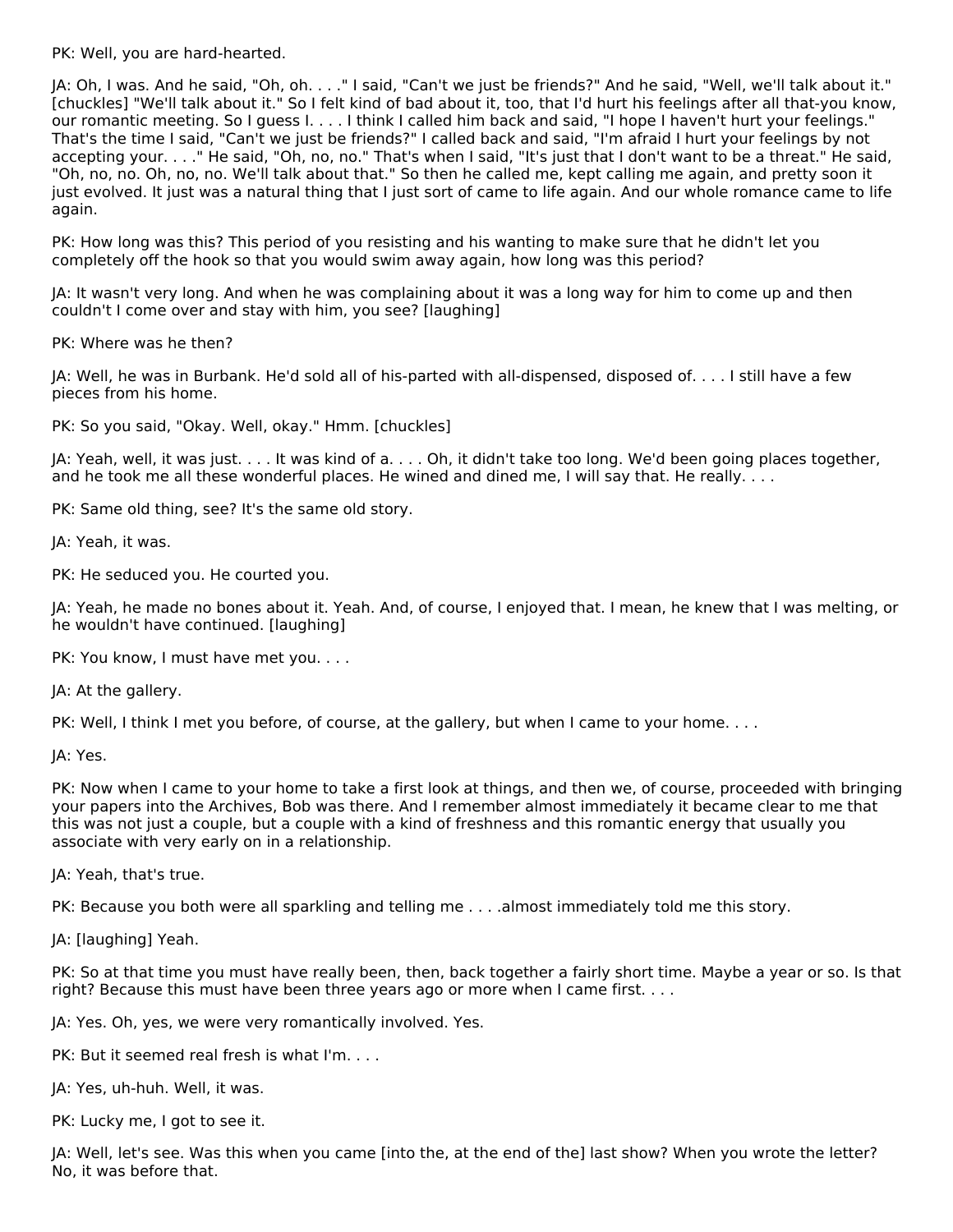PK: I. . . . Yeah, this. . . .

JA: No, we'd been together then. . . .

PK: A couple years or so?

JA: We'd been together. . . . Next December tenth will be five years.

PK: Well. . . .

JA: So it was still pretty fresh.

PK: Very fresh, because this must have been at least three or so years ago.

JA: Yes, oh yes. It was.

PK: Because you've been here now over a year.

JA: Because at that time, he was living with me then.

PK: Yeah, there.

JA: Yes, there.

PK: My, my.

JA: At first he considered. . . .

PK: A love nest.

JA: Yeah. First he. . . .

PK: And Morris [Broderson-Ed.] was living next door.

JA: Yeah, and that was a little difficult in the beginning. A little difficult in the very beginning for Bob. But. . . .

PK: Well, I'm sure he knew you were a pretty independent woman and if he wanted to keep you he had to be flexible.

JA: [laughs] That's right.

PK: Well, you know, I think we should probably end here because. . . .

PK: Archives of American Art, Smithsonian Institution, continuing an interview with Joan Ankrum, gallery owner and a woman of many interesting experiences, both in the theatre world and in the art world. This is the second session. The date is 16 December 1997, and the interview is being conducted by Paul Karlstrom at the subject's home on Orange Grove Boulevard in Pasadena. Last time, Joan, we. . . . In fact, we've just now been reviewing a bit some of the areas that we covered in connection with your life and your career. We, I think, did a pretty good job just sketching in your life-family and so forth. And we touched, naturally, on the gallery and the reasons, I think, why you opened it up, and, of course, it always coming back to Morris Broderson.

JA: Yes.

PK: And I think that that's pretty clear, and so what I would like to do today is revisit that subject of the Ankrum Gallery, and perhaps in a chronological way just talk about how it grew, what happened, how it changed, how you attracted artists, who they were, who some of the clients were, and, you know, those kinds of things that may stick out for you as you think of the history of the gallery. So why don't we start with. . . . Let's make it easy and start back again at the beginning.

JA: My decision to open the gallery, that was a very important decision. The whole reason for my starting the gallery was to help Morris, and it was at the advice of this very important woman in New York at the Whitney Museum when he was invited to the Whitney Museum exhibit of Young America 1960. His painting, called The Chicken Market, quite large-six, seven feet-was exhibited prominently and attracted a great deal of attention and was reproduced in Time magazine, the New York Times. And that really was kind of breakthrough for Morris's national recognition as an artist-an important artist. So. . . .

PK: Here you have this photograph that we're looking at, which, eventually, will join your papers, his papers, at the Archives. But it's, I gather, you with Morris in front of that very painting at that exhibition, 1960.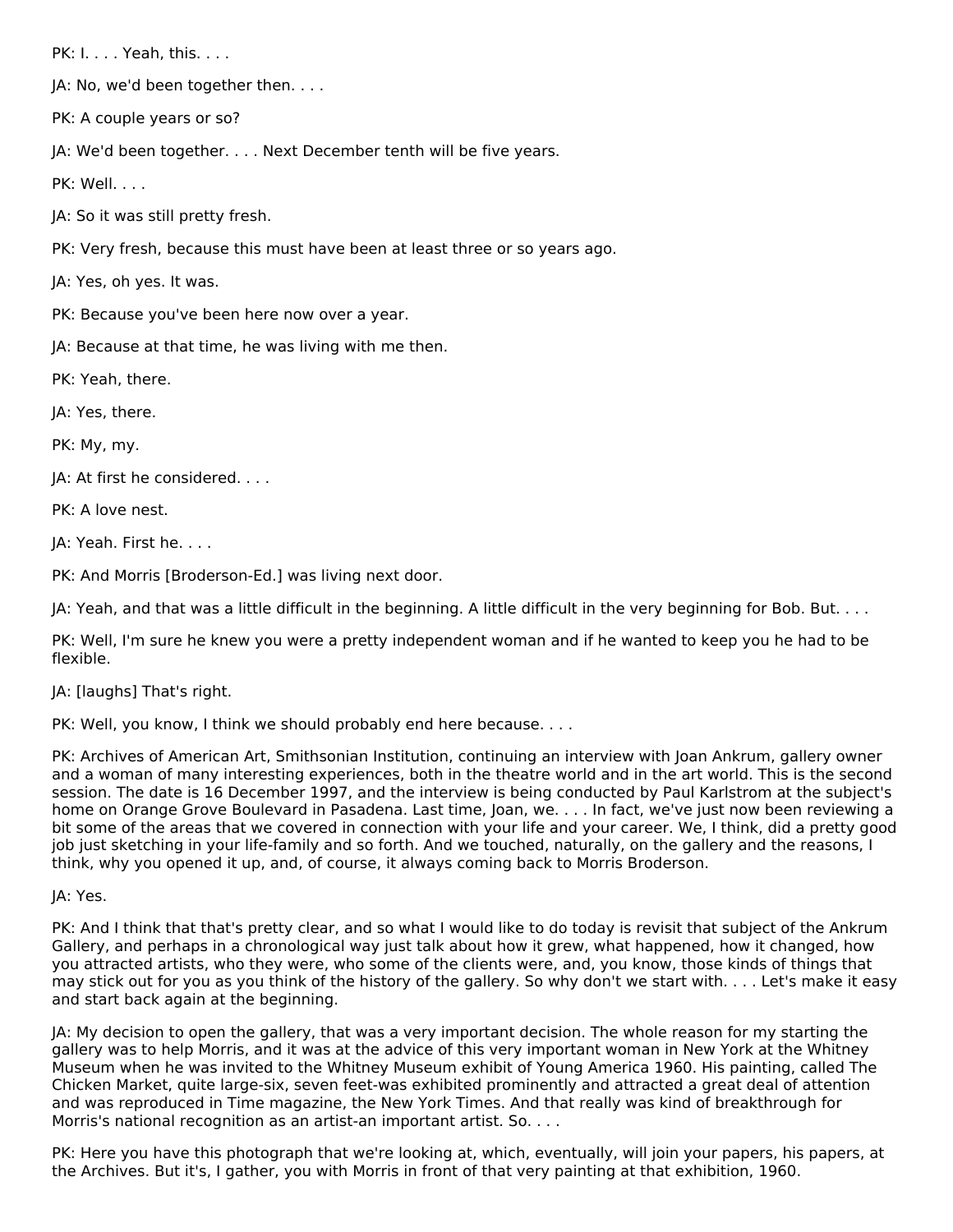JA: That painting came out of Morris's walks beside a chicken market which was in Hollywood, on Santa Monica, I think it was. And he used to go by this chicken market every day on his way back and forth, and it always pained him to see those birds, those chickens, penned up back of this barrier, this barbed, almost like a barrier. And there in front of this barrier were sitting these two. . . . No, one, I guess it was. The owner of the chicken market. And he was sitting there with his arms crossed like the keeper of the prison almost. One day Morris walked by this market and one of the chickens was outside of the fence. And he was so thrilled. He said it made him think of me. Freedom. That finally this bird was free.

PK: Now, were you free yet at that time?

JA: Well, I was just beginning to be free, yes. I was free to start the gallery and I was free from my destructive marriage, and Morris based a lot of his themes on the idea of freedom, and I was almost always involved in those themes. And he tied it in with Nora, The Doll's House, and, well, one of his great themes was freedom.

PK: What was it about that experience, this exhibition, though, that led you to think in terms of actually opening up the gallery? I mean, was there something. . . . Obviously there was the successful response to Morris and to his work. But there must have been something else that made you feel that you could go ahead with actually opening a gallery.

JA: Well, actually, it was this very important woman on the staff of the Whitney Museum, Alice Appleton. I think it was Alice. Anyway, it was the Appleton family, who were very influential in the cultural life in the east. And she was so impressed with this, and she was so impressed with my relationship and how I had started Morris, and she said, "Well, where is he going to be showing after this?" And I said, "Well, I really don't know because the gallery that he has been showing, that I helped organize his show for, is closing." She said, "Well, you should start your own gallery and you're the one who should help Morris and be his dealer." And I said, "Oh, I don't know that I could do that. I have two children, I'm married." At that time I was still married. And she said, "You started it. It's up to you to see it through." And it made. . . . She was so emphatic that I finally recognized this as a responsibility and not as an indulgence, which I had been feeling a little guilty about because I had spent so much time with him and pursuing ways to help him that I felt a little guilty, that maybe I had neglected my own family. But she emphasized it as my responsibility. It changed my whole attitude, and I said. . . . Really, it's the first time I had thought of really assuming the beginnings of a gallery, that I would actually be the owner and organizer of a gallery. By that time, of course, I had a relationship with Bill Challee, who was a wonderful actor that I performed with in the theatre. I had this relationship, so when I went back to Los Angeles and told him about this, that's when he decided to help me. And. . . .

PK: So he provided . . . he was a backer?

JA: Well actually he was a backer by the tune of a thousand dollars. [laughs]

PK: Wow! That's all it took?

JA: Yes, that's what he said. I said, "Well, I can't really start this because I really don't have the money." My husband controlled my money, whatever I had. And so he said, "Well, here's a thousand dollars. We'll go down and we'll put it in the bank and start an account for a gallery." That's how it began.

PK: What was his last name again?

JA: Challee. C-h-a-l-l-e-e. And he was a wonderful human being and a wonderful actor. He was one of the founders of the Group [Theatre, Theater] in New York, along with Franchot Tone and some of the great Group artists.

PK: How did you meet him? Had you been working with him?

JA: Yes. We played opposite of each other in Come Back, Little Sheba.

PK: Really?

JA: I played . . . what's her name? And he played Doc. I played . . . I've forgotten her name. But Morris actually did a painting based on my performance with Bill Challee. Challee played Jack Nicholson's father in Five Easy Pieces.

PK: Oh, you mentioned that last time, yeah.

 $IA: He was. . . .$ 

PK: So he was a film actor but also stage. . . .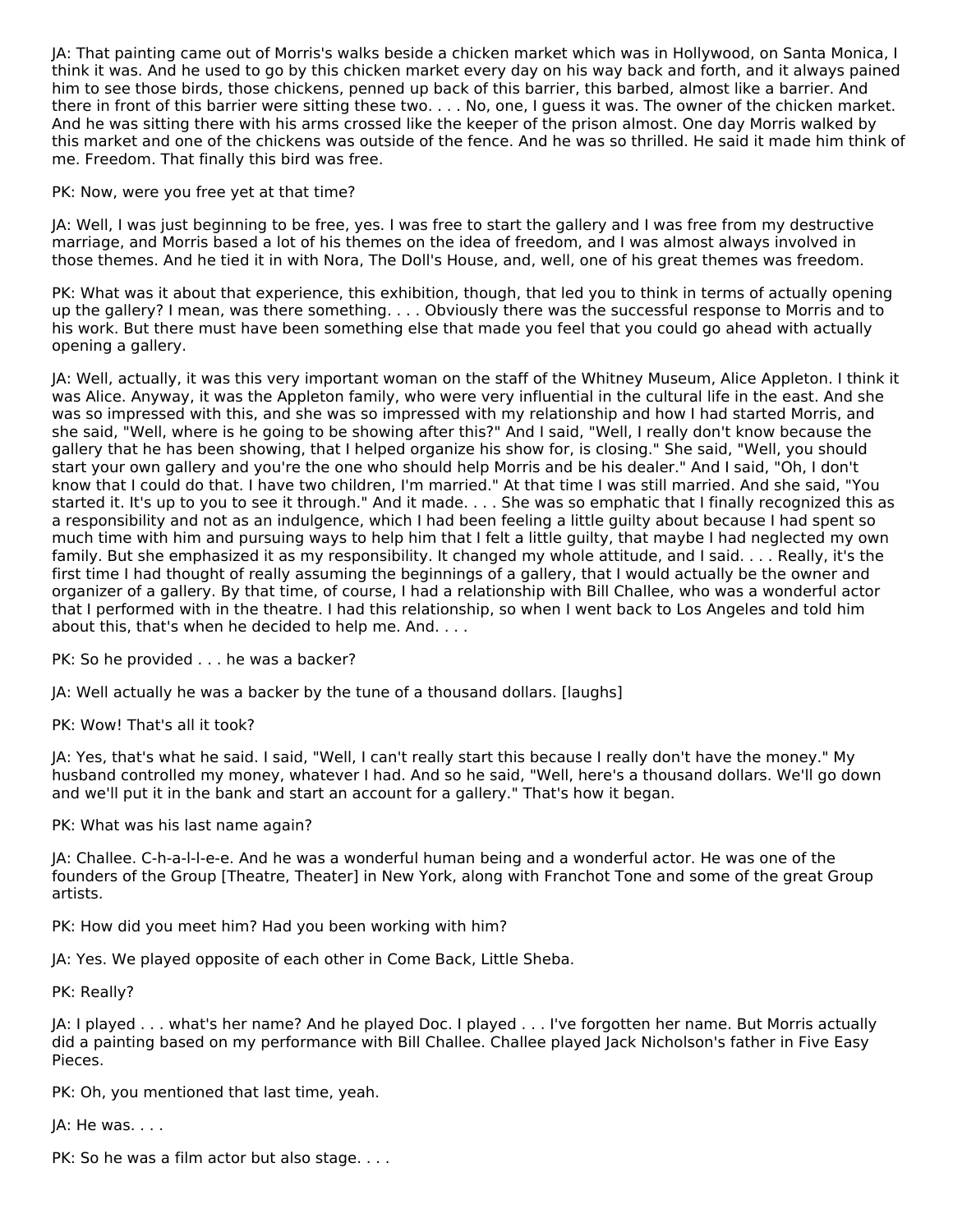JA: He was mainly a theatre actor, but then when he left when the Group dissolved, he came out and did some things in film.

PK: So did you play opposite him. . . . Was that in New York? Or here?

JA: No, that was here.

PK: So he was obviously going back and forth, I guess.

JA: Well, actually, he concentrated mostly on film eventually. He was in quite a lot of movies.

PK: That's where the money is, right?

JA: Yeah. And that's the way you keep going. But then he also was in the real estate business on his own. But his wife had died. We met at that time, while we were playing opposite each other in Come Back Little Sheba, which my husband directed. The whole thing was very dramatic and could have been fatal. [laughs]

PK: It must have been a little difficult.

JA: It was. It was very difficult. [whispers:] I shouldn't go into this, should I?

PK: Yes! Are you kidding? This is your chance! [laughs]

JA: Oh, well. [laughs]

PK: Notice how interested I am. [chuckles]

JA: Well, he really rescued me from it. He was the first one to rescue me from my marriage. Aside from Morris. Of course, while we were rehearsing Come Back Little Sheba-which I think is the best thing I ever did in the theatre. . . . I played Lola. And it was with a company that was organized sort of like a stock company, which actually originated in Pasadena. It was a subscription, and it was quite successful, had a lot of people involved, including people that were quite well known in the theatre.

PK: Some film people, too?

JA: Yeah, well, like Dana Andrews and his brother, Fred [Austin], Maroni Olson, and. . . . [whispers:] Does that  $\overline{\phantom{a}}$ 

PK: No.

JA: Yeah. But, anyway, this really kind of rescued me-my relationship with Bill-because he made me feel that I was a person on my own, not just a kind of an accessory to my husband, who was very compelling. Morris Ankrum. And he had some wonderful qualities, he was a great director, but he had other lives [chuckles], and it eventually. . . . Well, he had certain problems-psychological problems-that were self-destructive and also contributed to my possible destruction. And it was actually Morris Broderson who first . . .

PK: . . . recognized it.

JA: . . . recognized it. He was the one who pointed it out to me that I was like Nora in The Doll's House. And then when Bill came along he furthered the understanding of myself through his understanding, and he also recognized Morris's unique qualities. Bill had been a devotee of the Stieglitz Gallery in New York.

PK: He was knowledgeable about modern art?

JA: Well, it was very instinctive. He had no formal knowledge, but he had a response to good art and he used to go to the Stieglitz Gallery, and that's where he met O'Keeffe and Marin and Dove.

PK: So he knew what a gallery involved?

JA: Oh yes, yes. And he was very helpful in determining the way a gallery should be. For one thing, he suggested this . . . not a white. . . . It was a very, very pastel gray. Everybody always thought that the Stieglitz Gallery was white, but it wasn't. And Bill was the one that recognized that, and when we were painting the gallery-when we were painting the building-he would test all the . . . very carefully, and he said, "No," and he was very good about remembering these. . . . He wanted the exact value of the Stieglitz Gallery. And he became quite a good friend of Stieglitz. He actually even helped sell one of Stieglitz's. . . . I think it was stories of. . . . "Kindergarten Stories," I think it was called. He helped sell that. Just out of interest. But we just had this bond. He thought I was just the greatest actress in the world. [laughs] But wasn't really but. . . .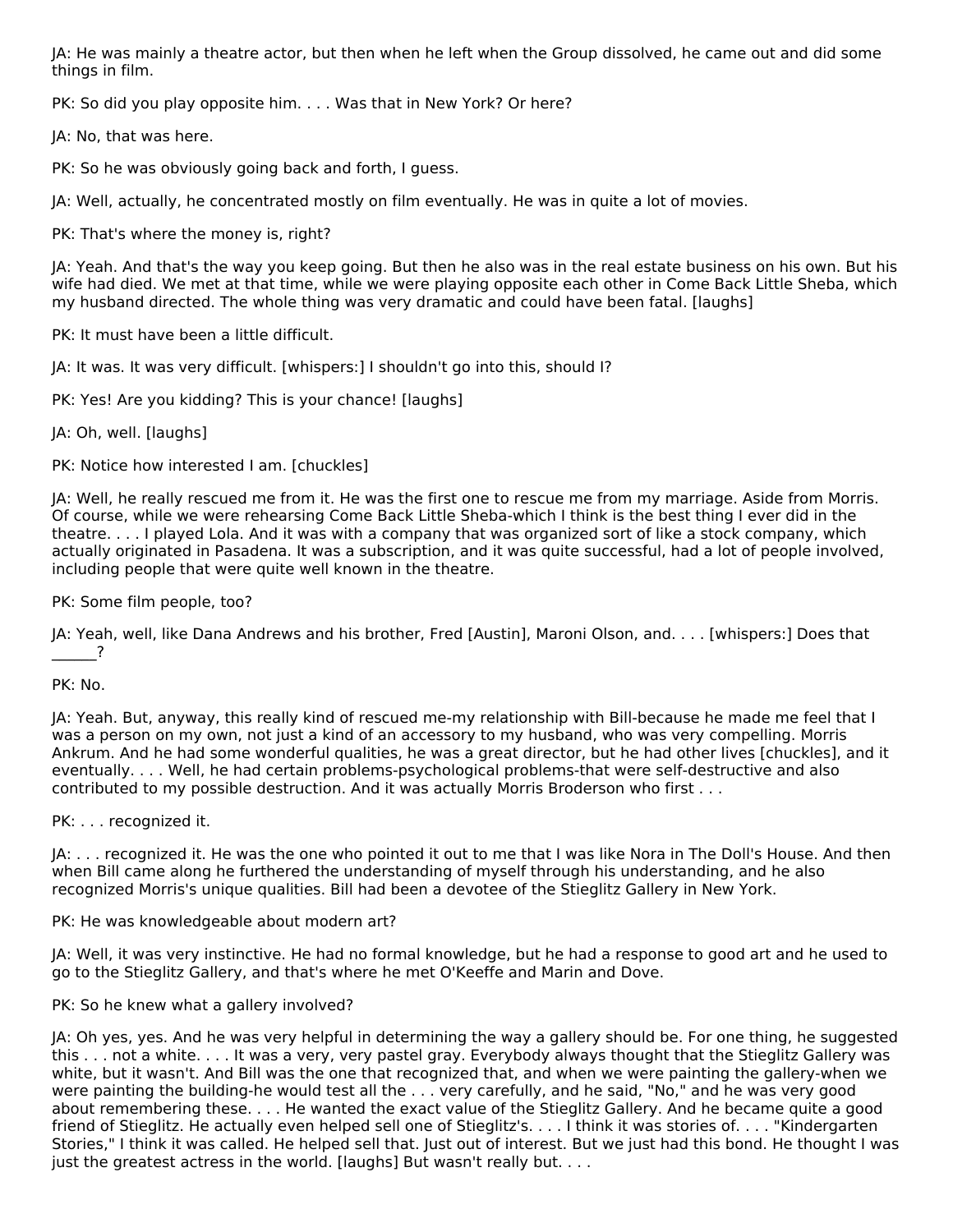PK: Oh.

JA: I mean, I don't know that he thought that I was the greatest, because. . . .

PK: But he did admire your work.

JA: But one of this wives had been a very important Broadway person.

PK: Who was that?

JA: [whispers a name, too softly to hear-Ed.] [Her initials]. . . . She died not too long ago.

PK: Really? Well, you know, you may remember as we go along.

JA: But he had worked with a lot of very. . . . Well, he was Bette Davis's first leading man in the theatre.

PK: Really?

JA: [laughs] Yes. First leading man in the theatre in. . . . It was the beginning. . . . Oh, gosh, it was a play called The Earth Between. He's mentioned in. . . . There's pictures of him in the catalog, which I'll show you, the whole history of the. . . . Oh!

PK: Well, that's okay. These things will come in their due course.

JA: Yes.

PK: This is very interesting, though. So that really is . . . these were the circumstances and the people who, then, made the Ankrum Gallery happen. Was it called in the beginning Ankrum Gallery or Joan Ankrum Gallery?

JA: No, when we started Bob had suggested that it be in my name, and I said, "Well. . . ." I think Morris had even thought it should be just Joan Wheeler Gallery. I've forgotten now exactly. But I thought, well, Ankrum was an important name, because of all of his background in the theatre, and by that time I was known as Joan Ankrum more than Joan Wheeler. And we had so many friends in the theatre.

PK: So what was your professional name?

JA: Joan Wheeler.

PK: Wheeler, okay.

JA: In pictures and in the few Broadway shows that I did.

PK: So you were Wheeler professionally? \_\_\_\_\_ \_\_\_\_\_ \_\_\_\_. [chuckles]

JA: I was Wheeler professionally. Yeah, until I started the gallery. Then I became . . .

PK: Ankrum.

JA: . . . Ankrum.

PK: Did you do that in part just to separate the two?

JA: Well, I. . . .

PK: You know, different identities-the theatre you and then the art dealer you?

JA: Could be, yes. Well, by that time I was known an awful lot as Joan Ankrum, Morrie's wife. But then, pretty soon, that evaporated and people knew me just as Joan. Didn't even. . . . Well, I guess it's ambiguous . . .

PK: Yeah, sure.

JA: . . . the boundaries. But what happened really was when Morris made this big hit at the Whitney in New York, I don't think. . . . The emphasis was on my starting the gallery and Morris. The whole event was a very spectacular success, and that's what attracted so many artists to his show, because we had all this wonderful recognition of the people who were buying his work, who discovered him through the Whitney Museum show. And then here I open my gallery with my first exhibition, of course, was Morris Broderson.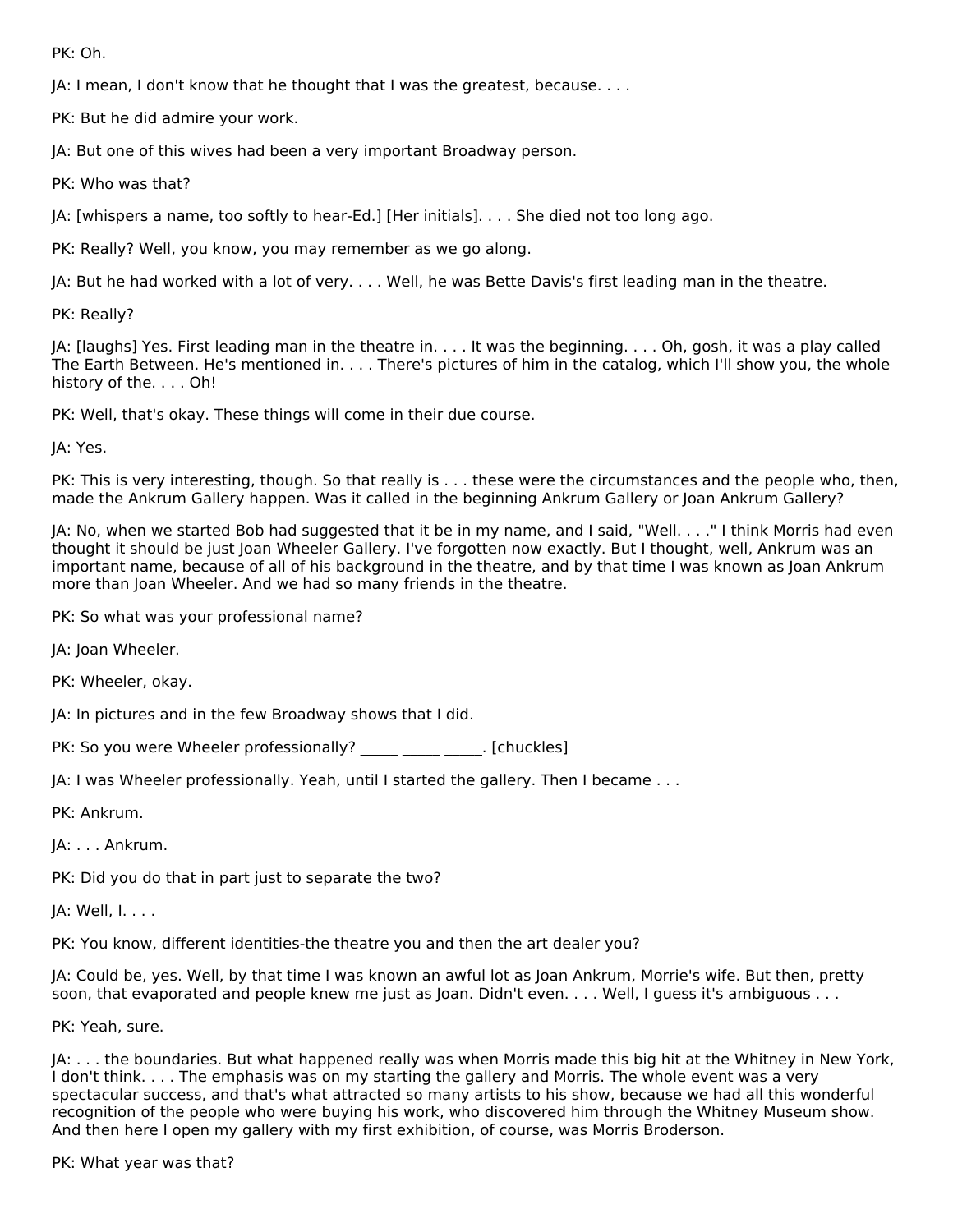JA: That was 1960.

PK: Still '60.

JA: The official opening was '61, but I started the gallery and was working and selling out of the gallery in 1960.

PK: Probably the latter part. Probably late 1960.

JA: Well, right at the beginning, no.

PK: Really!

JA: [Joseph-Ed.] Hirshhorn bought three paintings out of my first show before it opened-before the official opening, which was '61. He came to the gallery and wanted to see it. Heard that I was having this show and that I was opening the gallery, so he wanted to see the paintings before the opening.

PK: So Hirshhorn was one of your first customers.

JA: Well, he was my. . . . My very first important, significant collectors and supporters was MacKinley Helm. MacKinley Helm, who was a famous. . . . How do I say? He was a noted art biographer, who had taught in the humanities at Harvard and that was. . . . When he acquired one of Morris's paintings from the exhibition that I organized for Stanford. . . . That's when he first heard about Morris's painting, was the Stanford show, which was a big show which I organized in 1958.

PK: Oh yes.

JA: So, anyway, that's what led to a lot of things was MacKinley Helm's interest. He was the first important person to urge me to open a gallery, aside from the woman at the Whitney. And he summoned me to his home in [Montecito] to . . . he was so interested in Morris and he heard about my relationship and how I had started Morris out, when he was fourteen, as an artist. He was fascinated with that and wanted to see me, so we came down to Santa Barbara, and he questioned me about my background, and he was very impressed with it. And he said, "You should start your own gallery." And that made it pretty emphatic for me, too, because of his experience and his knowledge. He'd written many books. Later he planned to do a biography on Morris, but unfortunately he died before he wrote the book. But he was a great expert on Mexican art. He was one of the great. . . . You don't know his books.

PK: So he started to collect information to write something about Morris, but just didn't. . . .

JA: Oh, yes.

PK: It was really a project he had begun?

JA: Well, his interest in Morris began. . . . As a matter of fact, he wrote the profile on Morris for his first show, before I started the gallery, but it was the gallery that I helped start that was. . . . [whispers question about recording process-Ed.]

PK: No, no, that's. . . . So he. . . . But was Morris's first show at your gallery, at your new gallery, that-what is his name?-Mister. . . .

JA: MacKinley Helm.

PK: Yeah. Helm. It was for that show that he wrote a little. . . .

JA: No, no, it was the one before that. It was a dealer who wanted to represent Morris, who had seen his work in a group show at the L.A. County Museum and had sent for Morris and talked to him, and he didn't. . . . Morris never trusted anybody except me. I was the only person he really trusted, and so he sent for me. He said, "There's this woman that wants to give me a show in her gallery and represent me. I want you to see her." So I went over and had a talk with her and I wanted to test her sincerity, and I said, "Well, everybody tells me that I should be Morris's dealer." She said, "Well, maybe we could work together." And I said, "Oh, no, I wouldn't want to be engaged in any financial part of it." I said, "I wouldn't want to do that. I would help you." I said, "I would be happy to help you with your gallery and bring you a mailing list and work all this out. But I wouldn't want to have anything to do with any money." I felt that it would destroy our relationship, which was absolutely pure. There was nothing. . . .

PK: You mean your relationship with Morris?

JA: Yes. It was not motivated by wanting to make money. And that's why he trusted me, because he knew that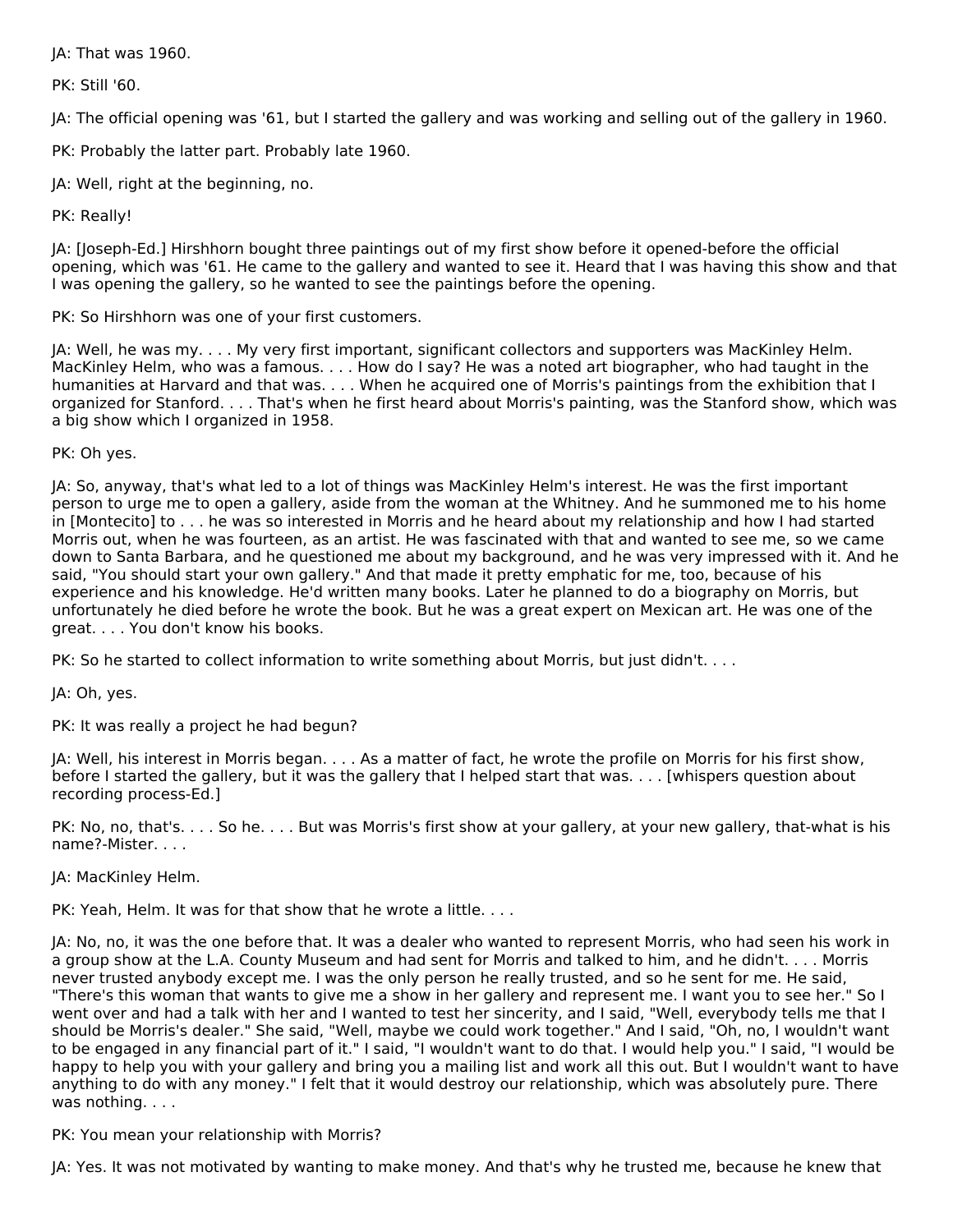that wasn't what I was interested in. I was just interested in his soul as an artist and as a human being. I don't know how else to say it. And he knew that. I think it was demonstrated by my first reaction when he brought me his drawing, when I saw his first drawing. And so then he couldn't understand why I was so excited about this. So the next day he brought me an[other]. . . . This was fourteen. So he brought me another drawing. And I said, "Oh no, no." So he said, "That's when I knew what you meant." Because he knew that was just superficial, didn't mean anything. He understood what I was talking about.

PK: So I gather, then, that in the beginning there was really a great deal of interest in Morris. He was something of a phenomenon

JA: Well, actually he was. Right from the beginning. It was right when I first took his work, when I decided to help him, before I even thought about having a gallery. I took his work to. . . . Jarvis Barlow at that time was the head of the Pasadena Museum, and he had known my husband at the University of California in Berkeley, and he had been a great admirer of my husband, who was quite a star of his generation at Berkeley, at the University. So through him, that's how I met Jarvis, was through my husband who had known him in col[lege]. So I took Morris's paintings to Jarvis, and he was pretty impressed, but he said, "Well, the thing for him to do is to meet to Francis de Erdely, who was now teaching a class in life drawing." So I said, "I will, I'll show his work to Francis de Erdely." So he said, "You come and have you meet him with Morris." So Morris and I went to the Pasadena Museum, presented some of Morris's work, but he said, "Well, I'll accept him into my class, but he'll have to work very hard because of his deafness." He himself spoke with a heavy Hungarian accent, but here, of course, Morris having no hearing, it didn't make much difference whether he had an accent or not. So he entered this. . . . And I went with him to this first class because Morris . . . he was shy still. So I went with him to this first class and at the end of the. . . . It was a class of very accomplished artists, who were much older and more educated in the technicalities of art. So de Erdely walked up to Morris's canvas and he looked at this a long time. And at the end of this session he drew me aside as we were to leave, and he said [in Hungarian accent-Ed.], "Dis boy is a genee-oos." And he said, "Now don't tell him that I said that. We don't want him to get the big head."

PK: Continuing this second-session interview with Joan Ankrum, this is Tape 1, Side B. And we were hearing a very interesting story about Morris's art instruction with de Erdely, and you were saying that he took you asidede Erdely-and basically indicated he recognized that Morris was special. In fact, he used the word genius, is that right?

JA: Yes, he said, "Gen-ee-oos."

PK: "Gen-ee-oos." And so what was your response at that point? I mean, what. . . . JA; Well, I was pleased that he recognized it but it was no surprise to me, because I felt he was a genius myself. [laughing] But to have somebody of his stature and recognition as an artist, naturally I was delighted. So I said, "Well, he can come alone after this," but he wanted me to be with him. I really didn't want to feel that Morris was my possession. I was very aware of the delicacy of that, and I was very careful not to do that, not to act as though he was my puppet or something.

PK: How old was he at this time?

JA: He was only fourteen.

PK: At that time?

JA: Yeah.

PK: My!

JA: Fourteen. And so he ac[cepted]. . . . There was a rule that nobody could enter those classes. A life drawing class where the model was in the nude, you weren't allowed to do that under the age of sixteen. But they made the exception for him because of his deafness and his special need. So at the end of. . . . So we continued with his lessons. . . .

PK: Where was he teaching? de Erdely?

JA: At the Pasadena Art Institute . . .

PK: At the Pasadena Art Institute?

JA: . . . which later became the Pacific Asia Museum. But at that time it was the Pasadena Art Institute, that was donated. Her whole collection in the museum was donated by Grace Nicholson. You know that? That's a whole other. . . .

PK: That's a whole other story. So was that the extent of Morris's formal instruction?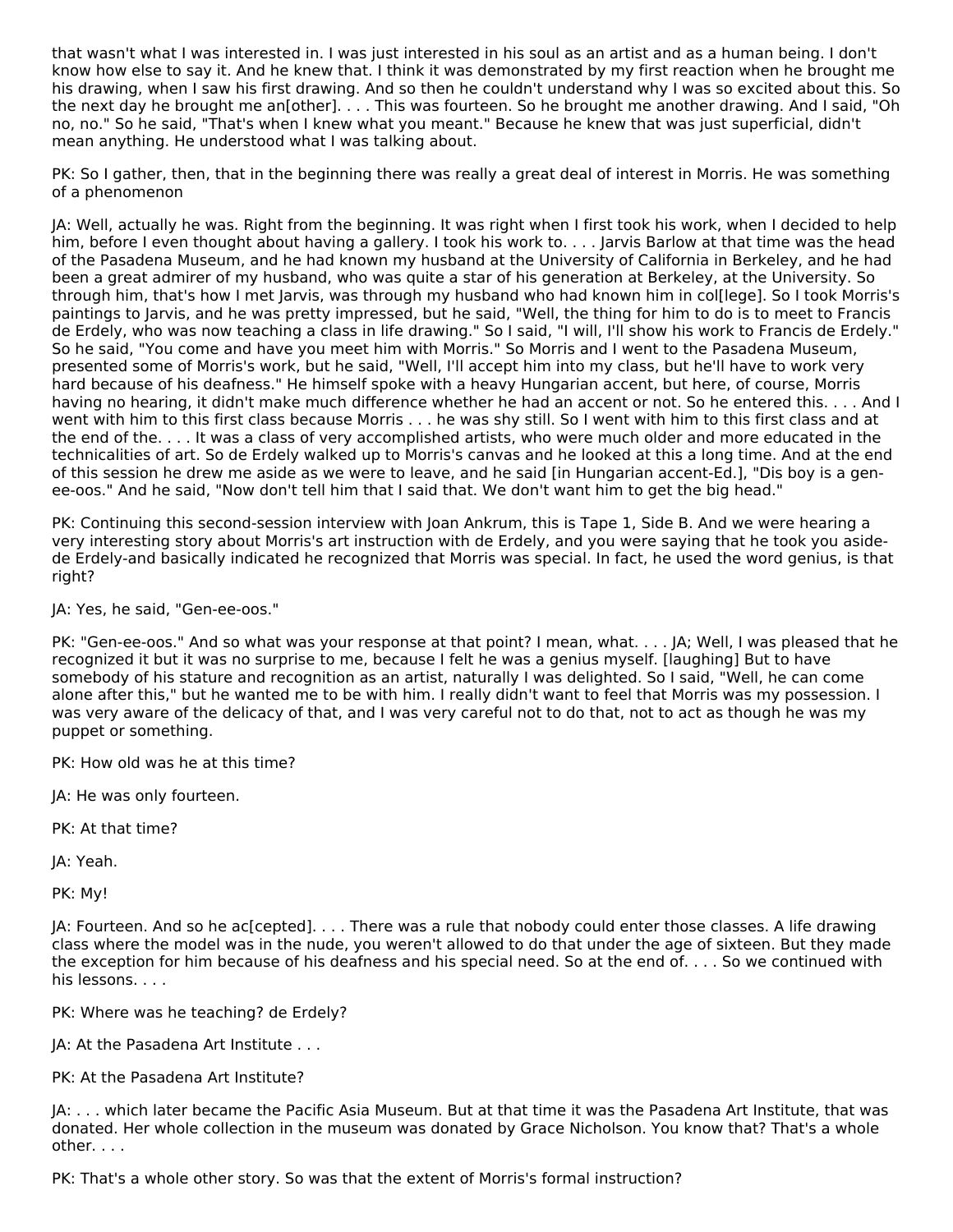JA: No. Then he was there for a year and recognized right away. One of his paintings was reproduced in the [Pasadena Star News, Pasadena Star News], which was quite extraordinary. And then he had another . . . I think it was one more year of study at the Museum and then de Erdely was hired by USC in the art department. And he said, "I'm sorry but I won't be able to teach Morris at the Museum any more, because I'm going to leave." I said, "Oh, what's going to happen to Morris?" And so he said, "Well, I'll see that he's admitted," because Morris didn't have the academic credits to enter a university. But Francis said he would see, that he would bring the greatest influence he could, to accepting him as a special student. So he entered USC at sixteen as a special student-which was a great opportunity for him because they had wonderful special-equipment instructions for the deaf.

PK: Who did he. . . . Well, did he study with others? I mean, he was in the program so he must have had other teachers as well. Any come to mind? JA; Well, no, de Erdely was his only teacher-in art, yes. And he had drawing, everything, with de Erdely. I know who else was there at the time, but I don't know whether I should mention this.

PK: No, who? Who?

JA: Was Ewing. But Ewing was a sort of. . . . He was entirely an antithesis of Ewing's. He was more realistic. Whereas de Erdely was more expressionistic.

PK: Right, right.

JA: And that's what. . . .

PK: I don't think I know Ewing. What was Ewing's first name?

JA: Edgar. Edgar. Edgar Ewing. E-w-i-n-g. He's still living.

PK: I'm just trying to think of what his work is like. I'm not familiar with it.

JA: Well, I can't remember the series.

PK: He must not be too well known any more.  $\overline{\phantom{a}}$  ?

JA: No, I think you'd probably find his name in some of the old early books on. . . .

PK: But he had a reputation at the time, I gather. JA; Yes, he did. As a matter of fact, I had a client who had owned a couple of his paintings, Edgar Ewing.

PK: Well, let's get back to the gallery. I am interested in the success that Morris enjoyed and then maybe sort of speculating about some of the reasons for it. In your judgment-you must have thought about this-aside from the fact that he was a genius, as we have determined, what was it about the work that you thought was attractive, that really captured people's attention and admiration, I guess?

JA: I think the emotion back of his paintings came through to people. It would speak to people who were not all educated, sometimes, or sometimes the most extremely sophisticated viewers-like Mac Helm-people who had seen art all over the world throughout major museums and his own collection. But that's what seemed to.... Like Vincent Price, who was one of his early admirers. He was so moved by his paintings, which had. . . . Of course, some of his paintings suggested his lack of hearing, his deafness. [moves away from microphone (to obtain a painting?)-Ed.] And they were all so expressionistic but they also were lyrical. They had a poetry, and I think that this reached people without their really being conscious of what it was that was getting to them. But I had people who would see his paintings for the first time and burst into tears, they were so moved. And there was one client I had who came to his first show, and he spent a lot of time looking at the paintings and all of sudden he ran out of the gallery. And the next day he came back and he said, "I want to buy one of the paintings." And I said, "Oh, I'm surprised. I thought you didn't like them the way you fled from the scene yesterday." And he said, "Well, that's because I couldn't stand it. I was in pain, I was so moved by his work." And so he was one of Morris's early collectors. [Alan, Allen] Davis, his name was. But that's the way it affected a lot of people. And, of course, another client of mine had the same response. Burst into tears. Could hardly able to explain what it was. It just got to them.

PK: That's interesting. And this is something that. . . . Did you find that a little bit surprising? I mean, that's not a usual response to. . . .

JA: No. No, I didn't because I was so closely involved with. . . .

PK: Let me put it this way: Was this also your response to it?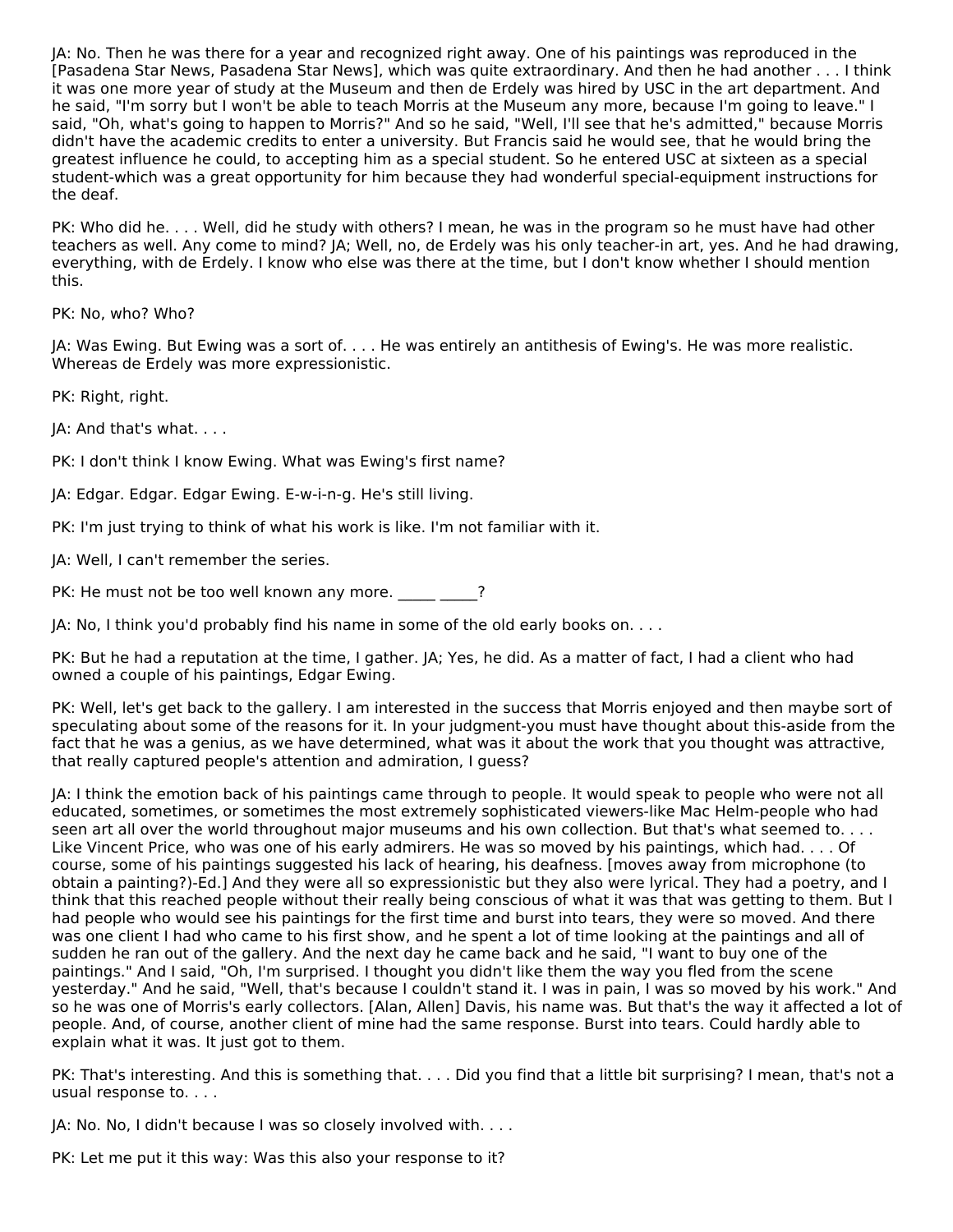JA: Oh yes, I was always very moved.

PK: Emotional.

JA: And, of course, especially if it involved any kind of an experience. . . . People were able to identify with him. They just seemed to. . . .

PK: Would it be that perhaps they were sort of sharing what seemed to be his feelings that he brought to the work?

JA: Yes. People. . . . It was so hard for me because I was so close to Morris. As he said once, he had to figure out was he Joan or was he Morris? That came out more and more through the years to the point where he had to break away from me. There was a period that came that was very significant in my whole life-and his, too. But that's another long story.

PK: Well, I mean, we're going to need to talk about that sometime. Is this the moment? Why not? You brought it up.

JA: Well, it's very deep into the story. It comes later when. . . .

PK: I mean, if you want to save it you can, but we want to make sure we don't forget it.

JA: Yes. Oh, this is a very. . . . Someday you'll really have to read my book. [laughs]

PK: Um-hmm.

JA: I haven't finished. Because I go into that quite extensively.

PK: Well, briefly why don't you just sketch it in, and then if we need to expand more later, but since we brought it up. . . .

JA: Well, what happened was that he became under the influence of two people who had been art collectors, and they became very interested in Morris, and one of them was a psychiatrist-no, a psychologist, clinical psychologist [\_\_\_\_\_\_\_\_-Ed.]-and the other one was quite a well-known songwriter. And they were life partners, these two guys . . .

### PK: So they were gay men?

JA: Yes. And, of course, I had discussed Morris with them, because of the fact that they. . . . I met them originally through Edith Halpert. They were clients of hers at the Downtown Gallery, and that's how I originally met them. But so I didn't realize how bad an influence they were going to be, because what they did, they. . . . In my desperate search for somebody to help Morris with his drinking problems, they came to me and they said. . . One of his interests was working with deaf students, and they said, "Oh, I would love to work with him."

PK: This was probably the psychologist.

JA: Yes. I would love to. . . .

PK: What was his name, for the record?

JA: It was Jack. . . . No what a minute, no . . . that was the songwriter. The songwriter was Jack Lawrence, who wrote the song "Tenderly." And the other guy. . . . Oh, I can't. . . . For the moment I can't think of his name.

PK: Okay, later.

JA: But what happened was that I appealed to them to help, and they said, "Oh, yes," they felt they could help Morris because they understood. . . . He could work with them. . . . I think the psychologist was very interested in working with him so he could do a story on him

PK: Study, sure.

JA: So what happened was that Morris became estranged from me. He became alienated from me.

PK: Well, now how do you think that happened?

JA: Well, it was largely through his drinking, and I think they exploited his alcoholism by planting seeds of suspicion in Morris. "Where's the money?" As though I was. . . . They intimated that I was holding back money.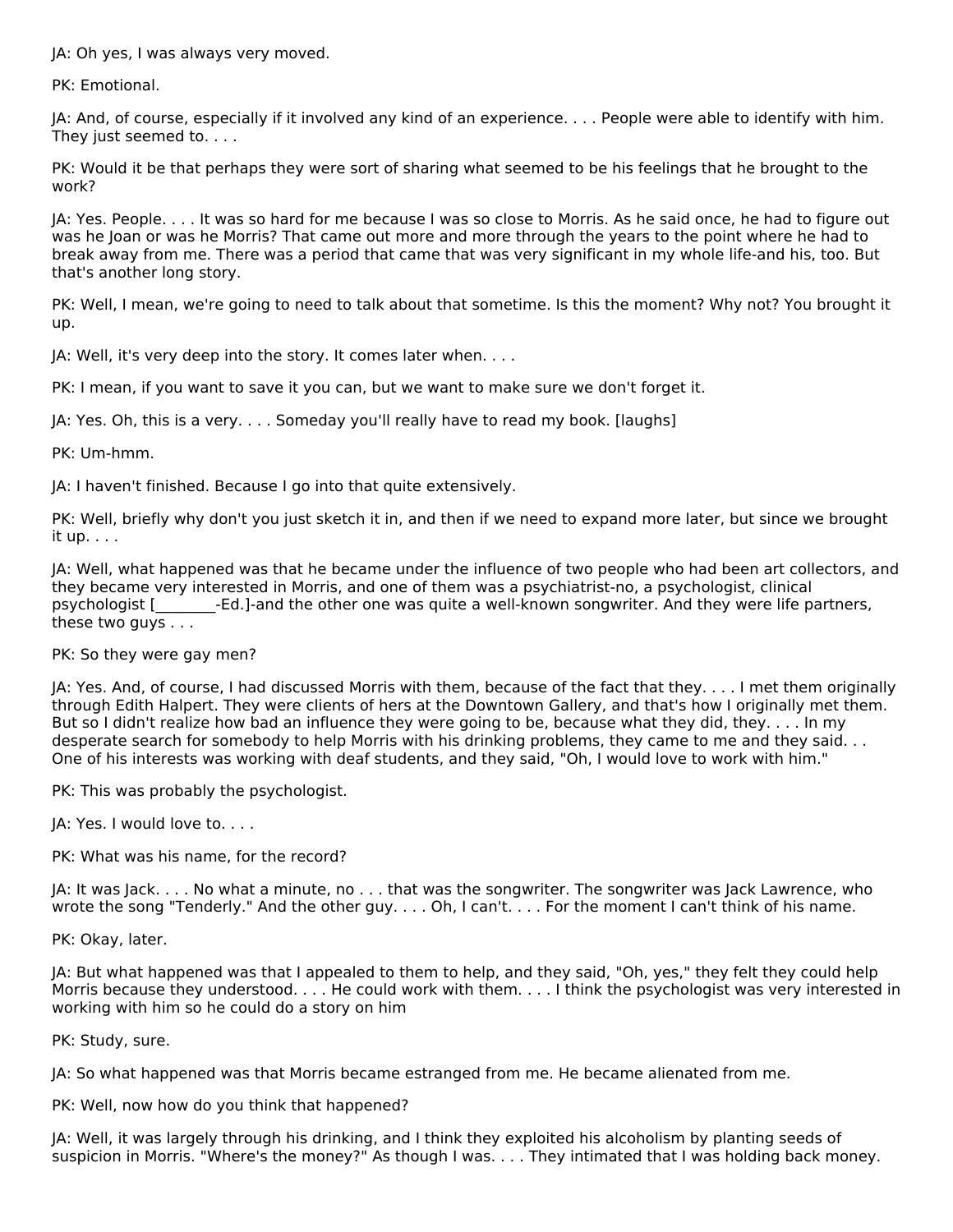PK: What could their motivation have been? I mean, do you think that they genuinely admired Morris and his work, first of all?

JA: I think they did. Yes, they did.

PK: So what could have been the misunderstanding or their motivation in turning or appearing to turn Morris against the person who had done so much for him? You must have thought about it.

JA: Well, I did. It was just a purely selfish thing, as far as I could. . . . And a lot of people said, "Oh," when they heard the story about how, and, oh, so eventually Morris. . . . They had their stockbroker, their business adviser, come out from New York to investigate my records of my . . .

PK: Your gallery.

JA: Yeah, of my relationship with Morris.

PK: What year was this, about?

JA: Well, let's see, oh, dear. It was at least ten years into the gallery.

PK: So in the early seventies?

JA: Yes, yes. Early seventies.

PK: Was Morris enjoying a considerable success at that time?

JA: Oh, yes.

PK: And you were selling works, right?

JA: Oh yes, of course. But the strange attitude that he had toward me, which was so strange. We went to New York for one of his shows, and Morris suddenly said that he wanted to leave the gallery. And I was just as though somebody had put a knife in me. I said, "Why?" He said, "I just want to be on my own." And I thought, "Well, maybe. . . ." I just accepted it. But then, as this alienation toward me developed, they advised him to get all of his paintings and leave, accompanied by their-what do you call it?-their tax investor or their accountant.

PK: Broker, or. . . ,

JA: Yeah. They came to the gallery with Morris and demanded, or requested-in writing, also-that all of his paintings be given to Morris. And all of the records and everything. And they went through all. . . . Oh, it's a terrible story. A terrible story. So you can imagine what I went through. And Morris didn't explain anything to me at all. He just said that that was it. This came. . . . I felt like Lizzie Borden. I'd just been hit with the ax.

PK: Wow!

JA: And so that, of course, was. . . . What happened was that he suffered terribly. He left the gallery and. . . .

PK: But they convinced him that he must do this for his career, right?

JA: Well, whatever it was, they. . . .

PK: He never said. Morris never really explained to you.

JA: Well, he said that they were. . . . He didn't come right out and say it, but he implied that they said that I was dishonest, that I was keeping money back from him. And, of course, they could see, because the accountant went through. I had saved every check I had written, every business. . . . Even he said, "I couldn't find anything." It was all there. But it was just that Morris was. . . . He was a distorted. . . . His whole nature had been distorted through alcoholism.

PK: What about this: Had he, by that time, recognized his own sexual preferences, his own sexuality?

JA: Oh, well, he had for. . . . Let's see, I'm trying to think. Oh, yes, he never made a secret of his. . . . He used to. . . . I don't know, maybe unbeknownst to me, maybe he had never really have faced the fact that he could be honest about it. But, of course, they knew. These guys knew that he was. . . .

PK: Yeah, I was just speculating. I guess, perhaps, wanted to ask you if you thought they then exploited that aspect. as well as. . . . Not to equate it with alcoholism . . .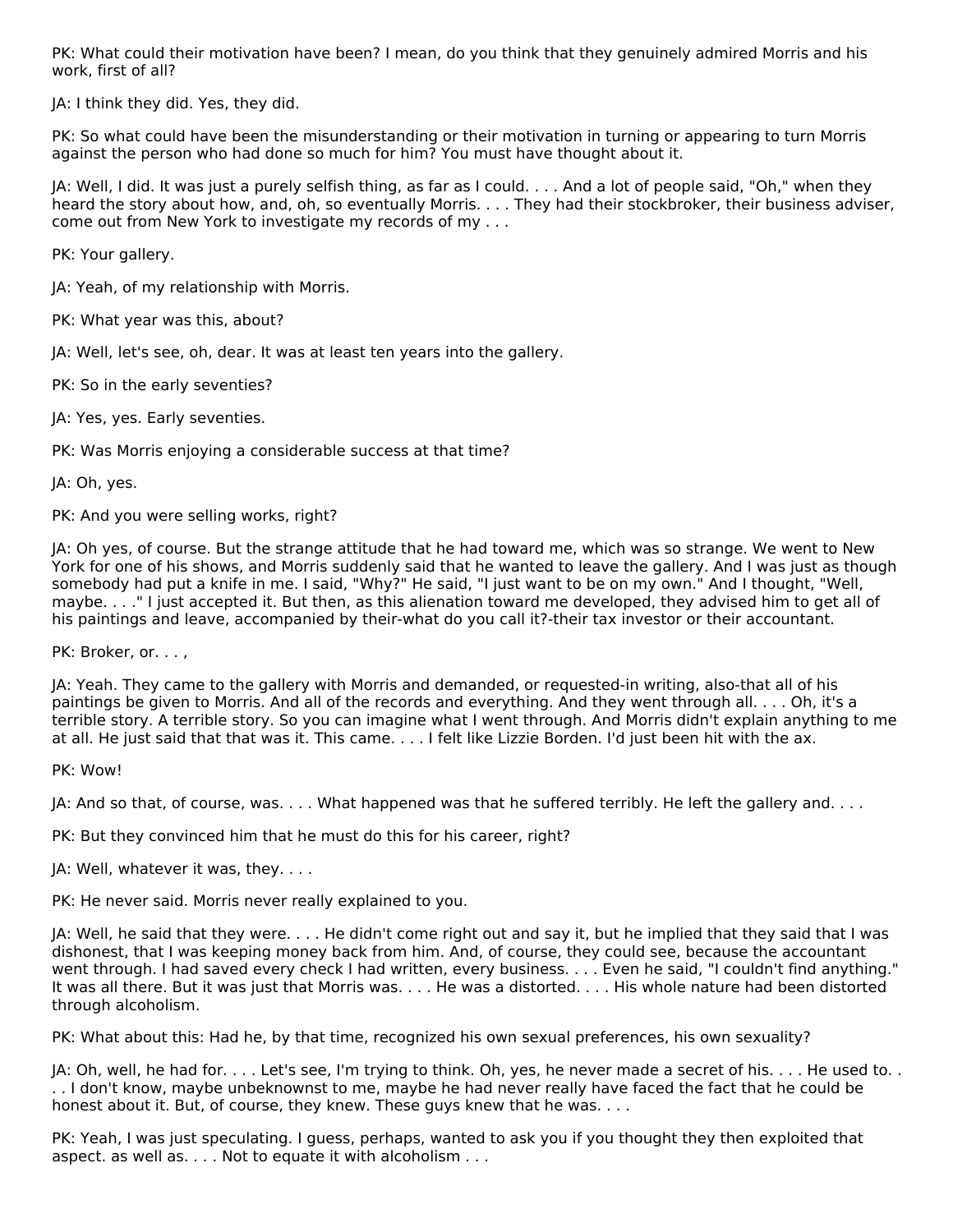JA: No.

PK: . . . but to make him feel more trusting or comfortable with them because they were homosexual.

JA: They may have. It was such an insidious, subtle thing.

PK: I mean, did you ever feel that at the time that that was being, then, used in a way to. . . .

JA: No, I really didn't. I didn't feel that. I was very sympathetic, and I have many, many friends who are gay, and I think they all accepted me because they understood my understanding of Morris. So I didn't ever have any hostility. The only thing I can think of is that once they said something about it to me. I said, "I just don't tell everybody that Morris is gay."

PK: Right.

JA: And I think that they thought that I was wrong. And I said, "Well, I think that's up to Morris. If he wants to tell people. . . ."

PK: Well, yeah, otherwise you're using it as a publicity mechanism.

JA: Well, yeah. I mean, I didn't. . . . Naturally all of my friends from the beginning knew it, and, after all, I was the one that rescued him from this terrible feeling of guilt when he was a boy, when he was thirteen and fourteen. I was the only one that he could relate to and confide in. But I never felt that they were sexually interested in Morris.

PK: Well, I didn't mean that so much, not necessarily, but that they were part of a culture, we would call it now, gay culture . . .

JA: Well, yes.

PK: . . .and that they somehow, perhaps, made him feel that that's where he belonged. You see what I mean?

JA: Yes.

PK: At least for. . . .

JA: But I think it was because of his condition, of his alcoholism. Because it was almost like using somebody's. . . . He was distorted. His thinking was distorted. He knew me. He knew that I. . . . He couldn't have felt that I was . . . if he hadn't been distorted-psychologically or mentally. He knew that I didn't have a dishonest bone in my body, in the relationship to [him-Ed.].

PK: It must have been very painful.

JA: Oh, it was, oh, it was so painful.

PK: Did you see him during that time at all?

JA: Oh, yeah. Well, what happened was, the day that he went off with these guys, Bill [Challee?-Ed.] and I were sitting there, and we were both just dumbfounded. So I said, "I'll just have to close the gallery." I mean, that's the whole reason for being was to. . . . My relationship with Morris was [as close as, to close] the gallery." And so Bill said, "Well, yes, of course." So that night I went to sleep, and the next morning I woke up and I said, "Well, I'm darned if I'm going to close this gallery. When I think of all the artists that count on me, I'm darned if I'm going to close this gallery. I'm not going do it." So I came to Bill and I said, "I'm not going to close the gallery." And that, of course, was the very. . . . And what happened to Morris in the meantime, as soon as people found that he was no longer with the gallery, everybody was after him-dealers were after him-and he just . . . he couldn't. He just couldn't agree to make any commitment to anybody else. He couldn't do it. And he got more and more and more into drinking, until he was just absolutely desperate. But if I saw him on the street or in a restaurant, I wouldn't speak to him. I wouldn't even have anything to do with him. And finally he became really desperate, and one of the other dealers found him in a bar, just out, and called me and said that he had brought Morris home to his place because he was in such desperate condition. And he said, "Will you talk to him?" And I said. . . . Oh, I know, he tried to get Morris on the phone to talk to me, and, of course, Morris wouldn't. And so finally he said, "Now, he's right here." He said, "Will you talk to him?" And I finally said, "Well, I'll listen to him." So he shouted as much as he could into the phone. Said, "Can I come over to see you?" And I finally said, "Yes." And he broke down over the phone, and ten minutes later he was calling from another gallery up the street. Bill and I sat there and watched him through the window, and he was like something you couldn't recognize.

PK: How so?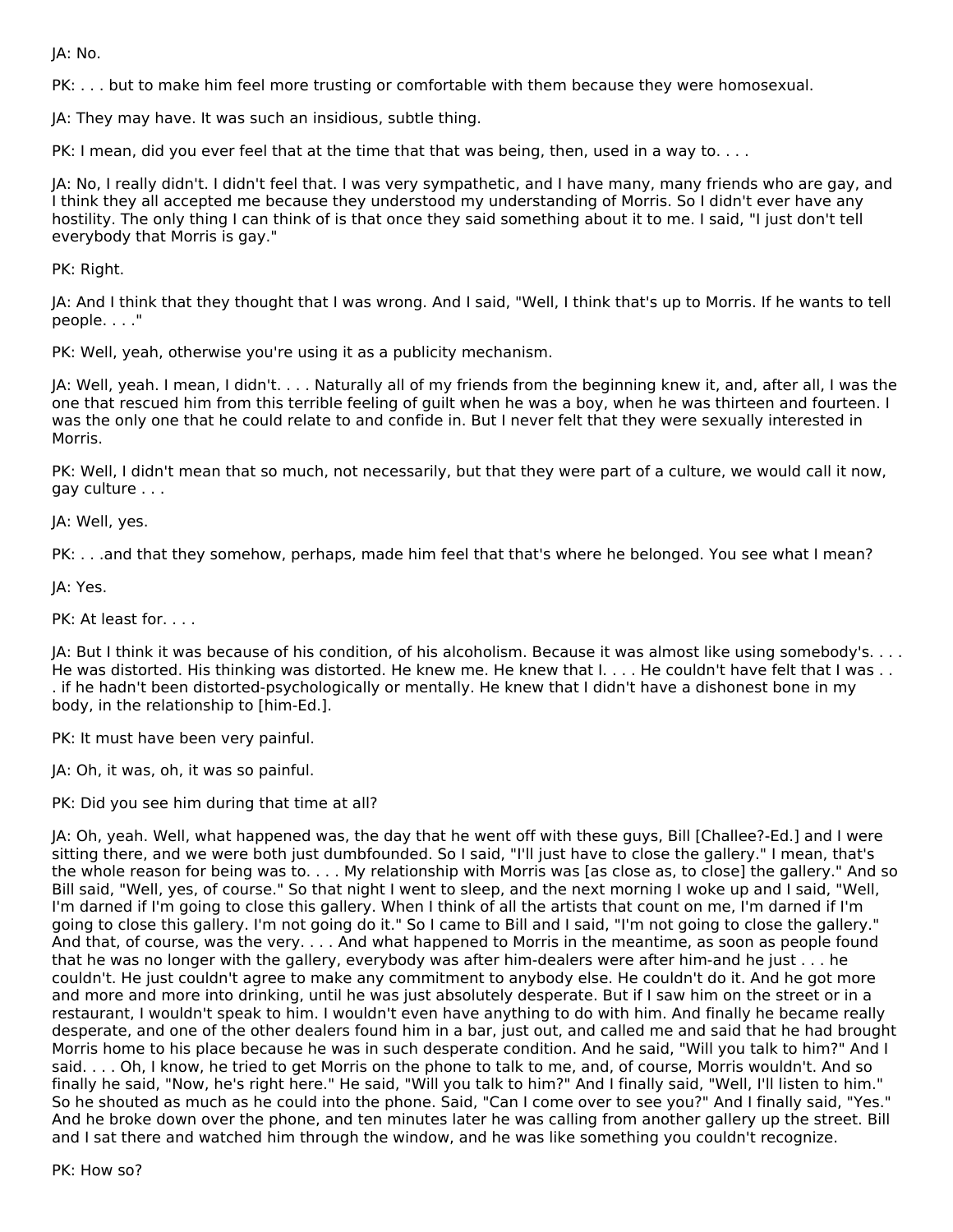JA: Well, he was completely . . .

PK: . . . disheveled?

JA: . . . drunk. Absolutely disheveled. [phone rings] That's the office phone. Maybe I'd better answer it. It might be something. . . . [Interruption in taping]

PK: Intermission. We tried to answer the phone, which was unsuccessful. Okay, here we are again. Morris had just called and was going to come over and you, and Bill were sitting there and watching him come into the gallery.

JA: Yes, it was just. . . . He was really unrecognizable. But he came in, kind of staggered in, I think. . . . [JA begins to cry-Ed.] He went all around the gallery touching everything. And he said, "Oh, I'm here! I'm here!" I had a.... You see I can hardly tell you about it to this day.

PK: It must have been unbelievable.

JA: It was. I mean, he was just so. . . . He sank to his knees on the floor and just sobbed, as though he was just rescued from some terrible hell. It was as though. . . . I just couldn't. . . . I just. . . . But I was so hurt that I couldn't even cry.

PK: So you couldn't really respond to him example the way you can

JA: No, I couldn't. Now. But it took me quite a while to respond. It was as though I was outside looking at like some strange movie, it was so unreal to me. And I just couldn't. . . . I was just like an outside observer, just a cold observer. It was as though the whole heart had been plucked out of me in relation to him, all those. . . .

PK: Did he ask to come back to the gallery then?

JA: Oh, yes. Oh, no. [meaning she wouldn't have turned him down-Ed.]

PK: What did you say?

JA: I don't know that he really said, "Can I come back?" but he demonstrated it, of course, and I didn't say anything, but he. . . . Oh, I know. I think what it boiled down to, he said. . . . I don't know whether it all happened that night or whether it was the following day, but he said he wanted me to help him. I said, "Well, if I help you stop drinking, will you stop? If I find some help that will really help you. . . ." And that's really what. . . . And he said, "Yes," he would. But it took me a while. I made all kinds of appointments for him and he wouldn't show up at them, so it still wasn't. . . . But it was the emotional involvement, that I reaccepted him, but even that took a little while.

PK: Like the Prodigal Son.

JA: Yeah, it was really. . . . And you can see even today I was so deeply hurt. And. . . .

PK: This second session with Joan Ankrum, this is now Tape 2, Side A. And, Joan, I'm sorry we got interrupted at that point because you obviously have deep feelings about Morris's return and then, I guess, the difficulties that you had in trying to help him overcome his alcoholism.

JA: Yeah. And, actually, I wasn't able to get back my real emotional feeling for Morris until he came back, said I want to come back to the gallery and make a list of all . . . renew . . . actually identify a lot of my slides and paintings. So that's what he did. He said, "I needed it." I said, "I needed all this information" for his records. So he came back, and we went over some of the slides of the paintings that I had sold for him, things in collections and now in private collections. But there was one painting that he had given me at the time of. . . . Oh, well, it was actually a painting. . . . Oh, no, it was a painting based on his Japanese series that he did. And it was a painting of two. . . . It was from a famous . . . the Japanese historic paintings that were based on the ancient legends. The Kabuki paintings. And it was a painting of this man bringing in on a platter the heads of these two people. And when he showed me the. . . . Well, we'd looked at the slide of this painting, and I said, "Morris, is that supposed to be Bill and me, those two heads?" That's the way I interpreted it. That's the way I had interpreted this painting when he had left the gallery. And these things came out of this Japanese experience, and to me that's the way I interpreted them. And he burst into tears, and he said, "Oh no, no, I never meant anything like that." And he broke down and wept. And that's when I broke down and sobbed, and both of us together just wept. And it just. . . . So that was when I really got back my feeling for Morris, which I had really lost there for. . . . Well, you can imagine, not even being able to speak to him. I'd see him in the street. . . .

PK: How long of a period of time was this between his announcing he wanted to leave the gallery and then the reunion?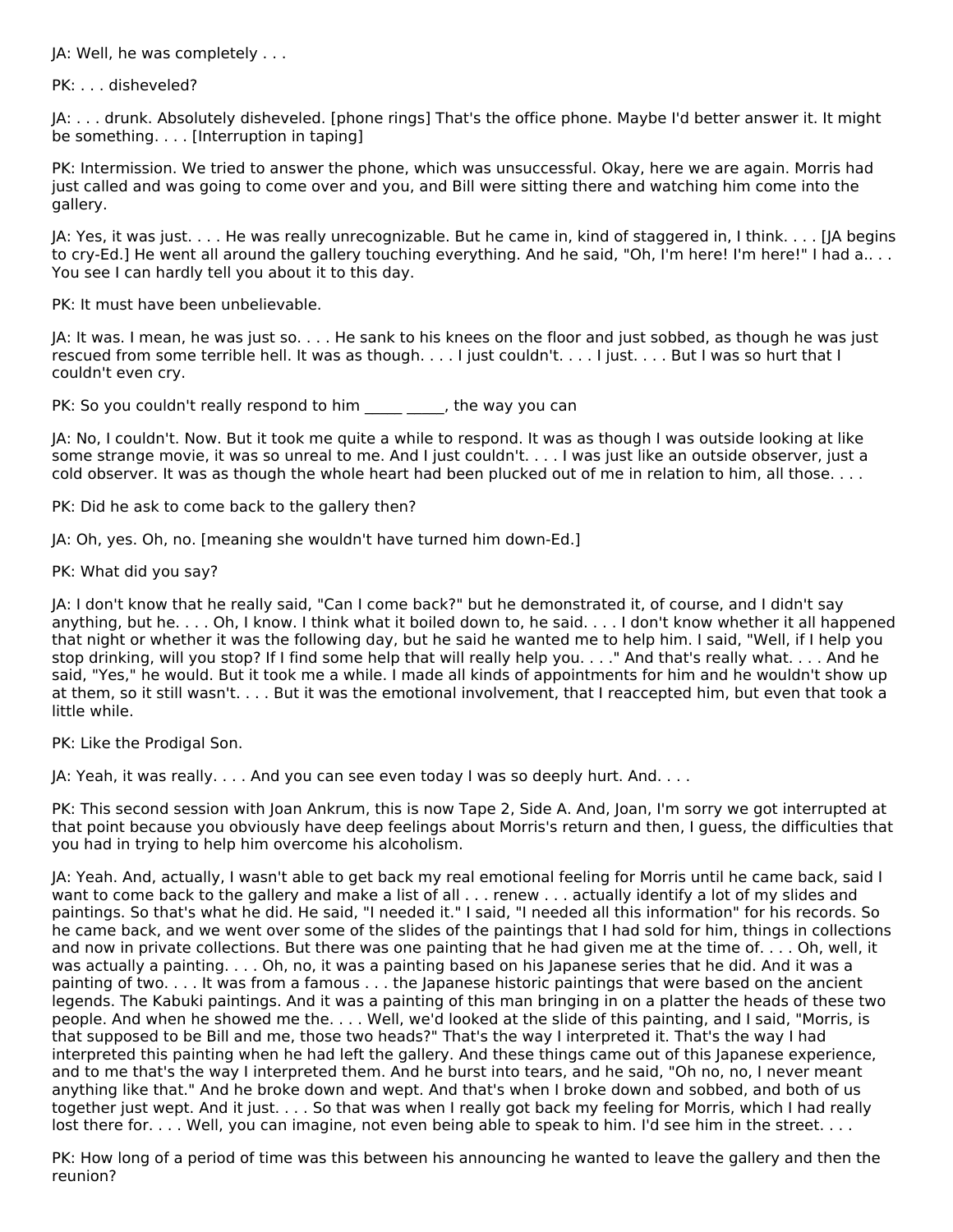JA: It was just a little under two years.

PK: Oh, fairly long.

JA: Yeah.

PK: What happened to these two wonderful fellows in the meantime? Were they still in the picture?

JA: Well, no. What happened was that they had asked me to. . . . Before we had this falling out, they had asked me to participate in an exhibition of Ben Shahn paintings, because of their. . . . I've forgotten now what the connection was. I guess they owned them. And they said they could get me these on consignment. Are you familiar with Ben Shahn's work?

PK: Um-hmm.

JA: Well, they were editions, and they were original editions. I mean, they weren't photographically reproduced.

PK: Right, no.

JA: I don't know, maybe they had bought them. I think that was it. They had bought this big collection, and they wanted me to sell them for them. I said we could go half, fifty percent, and expenses, and fifty percent in the. . . . And I was interested, because Ben Shahn had been such an admirer of Morris's work from. . . . So what happened was I had the show, and then with this interruption about Morris's fate they. . . . I still had several editions of the things that I'd showed, so when we settled our partnership. . . . This was kind of a partnership just for that one exhibition, and they wanted to settle it, and I said, "Well, do you want the paintings or do you want money?" And they said, "It doesn't make any difference to us. I think we want the money." So I gave them the money and I kept my share of the . . . which I eventually sold, of course. But that was when we became not friendly any more. [laughs] They were so greedy.

PK: Well, they certainly caused . . .

JA: A lot of pain.

PK: . . . a lot of pain and a lot of trouble

JA: For both Morris and for me, too.

PK: Yeah. Obviously. . . .

JA: I think in many. . . . They were very immature-very immature people.

PK: Sounds to me like what they did was detach him from his fundamental security . . .

JA: Yes.

PK: . . . which was you and the gallery.

JA: Yeah.

PK: It seems pretty clear now.

JA: Yes.

PK: And whether or not they recognized it, who knows. But maybe. . . . That's a hard way to learn a lesson, but you have must have, at some point, thought, "Well, maybe Morris had to experience something like this to see for himself that. . . ."

JA: Well, no, I never thought. . . . I often blame myself, because I thought. . . . I wrote about that in my story, too. I said, "What have I done?" I said, "Maybe it's my fault. Maybe I made him too dependent on me. Maybe it was my doing. Maybe I made him into such a noble figure that it was almost impossible for anybody to live up to the nobility that I attached to him. Because to me, you know, he was just absolutely this noble figure. And, of course, that is my tendency. I did the same thing with my husband, you see. I didn't accept . . . I denied a lot of the truth because I said, "Oh, that isn't the real person." See, so I accepted a lot of it. Which is a little bit. . . One of my weaknesses, I think, is that maybe I don't really face reality. Which is sometimes harder to do-to really face the real facts.

PK: Well, in connection with Morris, what specifically do you mean? The fact of his drinking? Or that . . .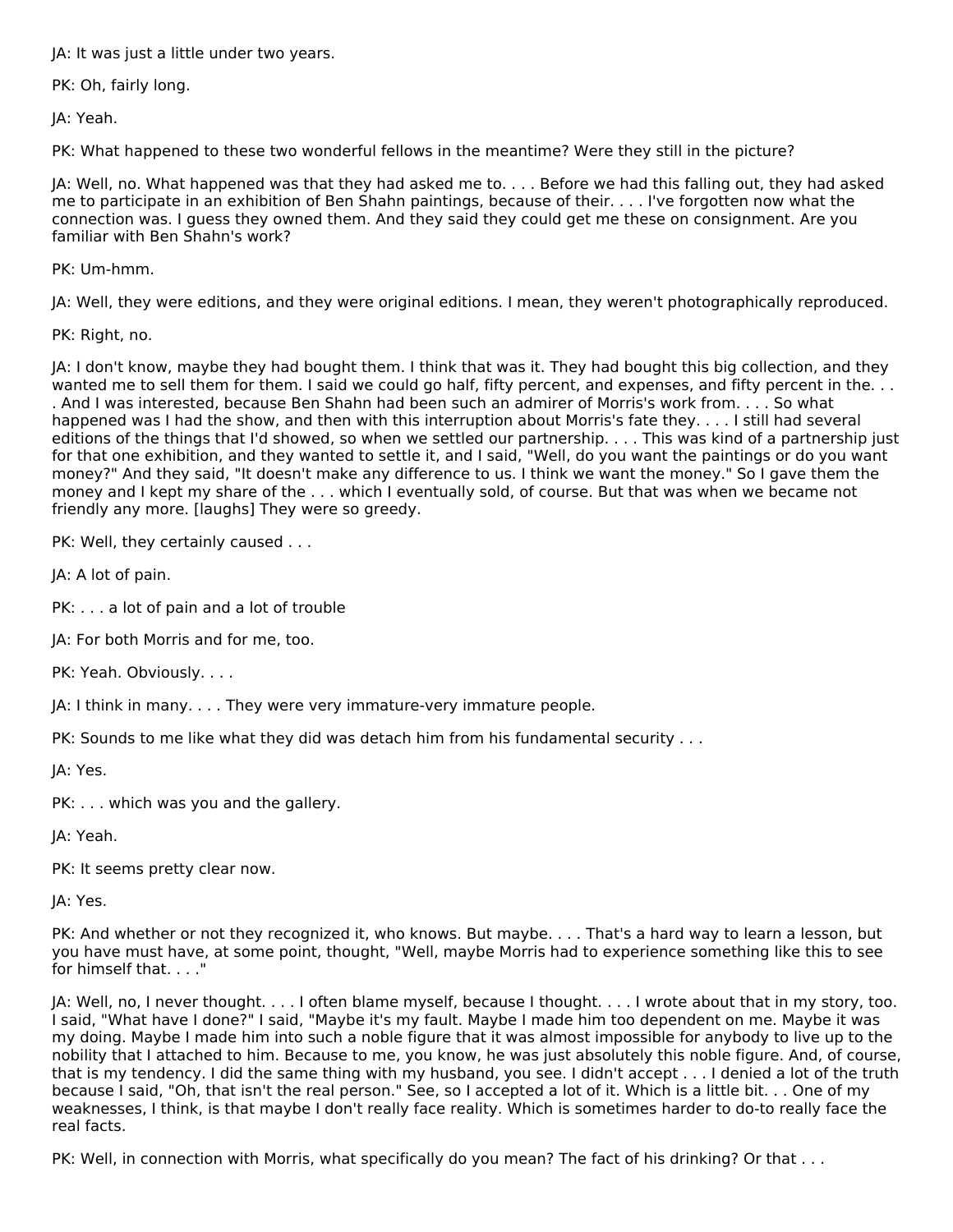JA: Well, no.

PK: . . . perhaps you'd constructed around him an image that . . .

JA: Yeah, that . . .

PK: . . . was a burden to him.

JA: Yeah, that's what I mean. Yeah, that it was almost he couldn't live up, maybe, to this noble picture that I had of him . . .

PK: Interesting.

JA: . . . of not being interested in money. And then when I found out that he could think. . . . I remember once that I was objecting once to too high a price that he had on this painting that somebody was interested in buying for a museum, and he didn't think it was enough money. And then Bill and I both said, "Well, Morris, it's terribly important for this museum to have this painting." He said, "They didn't paint it. They didn't know how hard, you know, how much. . . . " And Bill was very affected. He said, "Yes they did paint that painting." He said, "A great, great many people painted that painting!" And he really gave it to Morris. He really just really got through to him. And he gave up and finally agreed that that price was okay. Because there were people who believed in him and fought for him and . . .

PK: Right, exactly. Supported him.

JA: . . . supported him, and so that was quite an emphatic step for Morris.

PK: Well, it seems to me that he, at some point, had to. . . . This was part of his education, his understanding, how, well, he wasn't isolated. I mean, in a positive sense he wasn't isolated, and maybe his deafness quite naturally had him isolated. You provided, of course, a kind of lifeline . . .

JA: Yes, I think that's true.

PK: . . . and my guess. . . . I don't want to sit here pretending I'm a psychologist but I suppose I should put it in the form of a question. But do you think that he really did come, perhaps, to resent what he saw as a dependence?

JA: Yeah, I do. Yes, I do think that.

PK: And that that was largely, then, what made him vulnerable to these other. . . .

JA: Yes, I think the very fact that he resented the fact that he was dependent on me, and I think that had a lot to do with it. And also he had this mixed feeling, because for a while, like a youngster, he really was kind of in love with me. But it wasn't anything that.. . . I have to get a Kleenex. [Interruption in taping]

JA: I think there were only two females that he ever had that feeling that he was almost in love with. The other one was a lovely girl who was an art student and was a very good friend, was a wonderful girl. And I think she and I were the only women that he ever felt that way about.

PK: Now he drew or he painted her didn't he? Am I right in that?

JA: No.

PK: Her image? There's some female images in his work.

JA: No, I think. . . .

PK: I thought maybe you told me at one point that one was a friend, somebody. . . .

JA: Well, one of them was a deaf girl that he had known since when they were children, who is still alive, and I don't think he ever painted Dorothy. Her name was Dorothy [excluibled]. We could ask him. That's another thing I wanted to ask you, when you wanted to see Morris.

PK: Oh yeah. Well, we'll talk about that.

JA: But, anyway, he identified with me so closely that what happened was when I got my first baby, when I adopted my first boy, he was kind of hurt because. . . . He wasn't mean or unsympathetic, but he was kind of hurt because all my attention went to this baby. Before that, my whole life was focused on Morris. And here all of sudden. . . . And that was when he was living with us in Altadena, and he said he felt then he had to go and live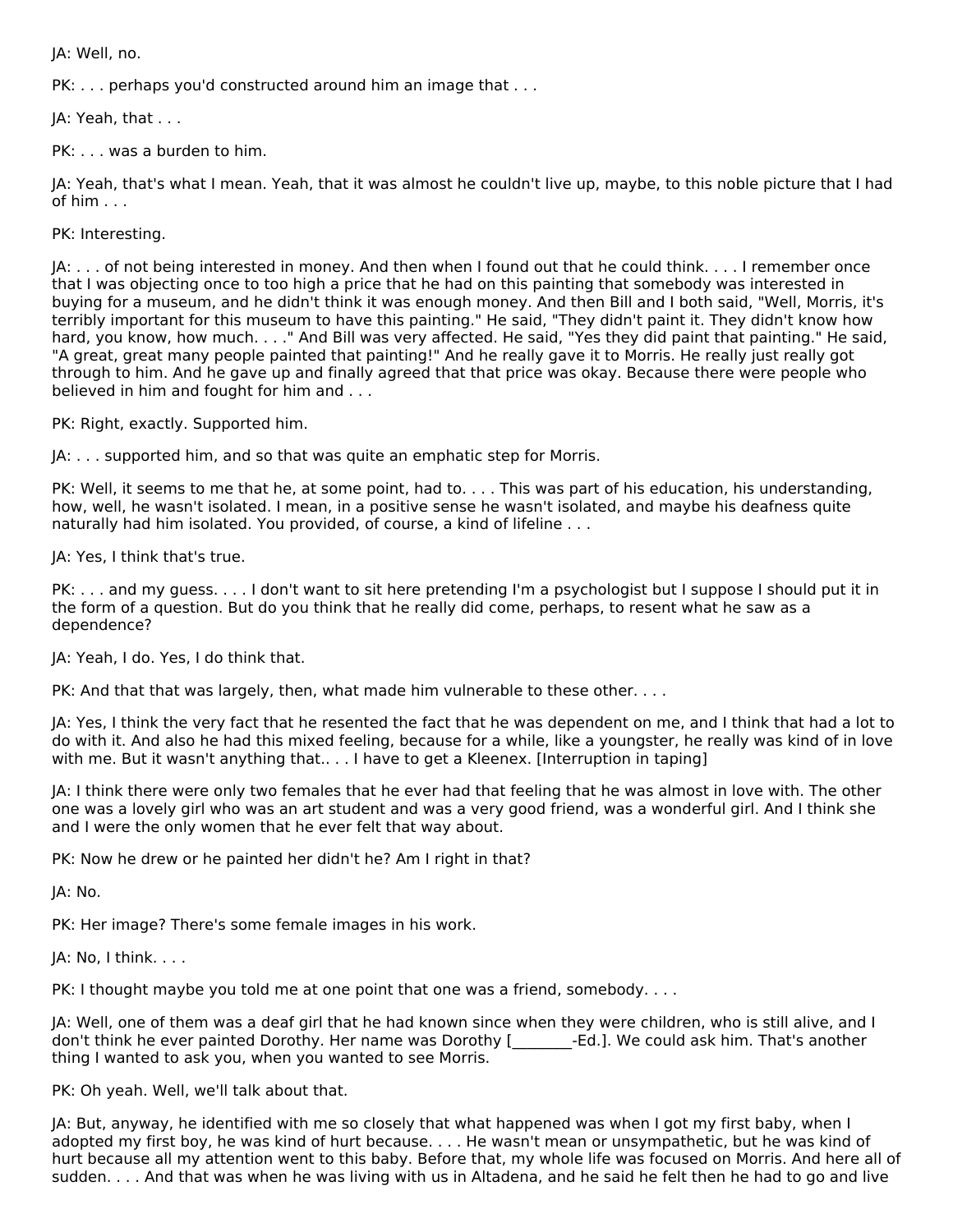away from me. But this, of course, was before I started the gallery, long before I started the gallery. But that's how close we were. [door opens] Hi, dear. [Interruption in taping]

JA: I think that right from the beginning people-including MacKinley Helm-one of the things that interested them was our relationship, because you don't often find this, they tell me, this kind of a relationship that begins practically almost in childhood. Fourteen. The closest, everybody said, was it was like Vincent [van Gogh?-Ed.] and . . .

PK: Um-hmm.

JA: And also another association that I felt strongly and so did Morris was, you know, the famous wonderful writer that was blind. See, that's. . . .

PK: I'm trying to think, myself. Well, that'll come back to you.

JA: Oh, it's ridiculous. Story, pumping the water, she realized how to talk.

PK: Oh, Helen Keller.

JA: Helen Keller! I couldn't think of that name! He painted Helen, he did Helen Keller. As a child, he painted her. But Morris and I saw that play together in New York with Anne Bancroft and. . . . See, this is what I mean about my instant recall.

PK: No, that's all right.

JA: And we saw it together and we just . . . I just broke down completely. The relationship was so similar, even though one was sight and the other was hearing. But it was the communication. The relationship and the understanding that was so deep. And I could hardly sit there when they came to the scene where she pumps the water and she says, "Wa-wa." Oh, even now I could break down, because it was like with Morris, when I first communicated with him when he was a child-I mean, when he was a youngster. And when I could break through the wall of his not hearing. It was just so similar that I just went to pieces. He did, too, but not to the extent that I did. Because I'm older, I guess that's why, but I think that's what a lot of people sensed in a lot of his paintings. They felt it; they didn't know exactly what it was. But I think that that's what moved so many people right from the beginning-from Edith Halpert and almost everybody that I associated with, in relation to his work and the gallery, that was what. . . . And that's really what. . . . I think that art, this is the great communicator-if it's true, if it's right. It's like another painting that Morris did in his first show. It was a black family, and this man-I think it was a janitor-who cleaned the buildings in the area and he came into the gallery, and he saw that painting and he was so moved. There's nothing here like that at all. These black forms that were very expressionistic, not any linear thing but just like a mass of closeness. And what Morris wanted to do. . . . He had seen these black people on the beach and he was so impressed with their closeness that he painted this painting. You could just feel the blood running through, that they were so united, they were so close. And here's this ignorant black man who had never probably even looked at a painting before, and he just couldn't get over it. He said, "That's . . .ooh. . . ." I asked him, I said, "What's your favorite painting in the whole show?" And, of course, that's the one. He said, "That's. . . ." But that's the kind of thing that people could identify with.

PK: It's remarkable that this seems to have been very much a shared response among many different people.

JA: Yes.

PK: And it seems to me that it's a fairly unusual phenomenon. I was going to ask you, in the nicest way possible, if you felt that Morris's handicap, his deafness, wasn't a part of the attraction. But I must say, when I look at the work, when I look at his work, there's nothing in the imagery that would clue you to the fact that he can't hear.

JA: No.

PK: This is something you have to get by just reading about him or  $\qquad \qquad$ .

JA: Yes, yes. And then later, of course-later, like in some of the Japanese themes-he sometimes used the sign language in a very expressionistic. . . . Like he'd use the sign language and they would be like birds flying. Or he'd use them as weapons. They were very expressive. But, as a matter of fact, the first painting-one of his paintings in the Whitney Museum show-some lecturer was going around talking about the various paintings to a small group of people, and so I was so interested in what he had to say that I followed around. I followed him so I could hear. This was his first week of the show at the Whitney Museum. And he came to this one painting. He said, "There's something curious about this." Now this is before the reviews had come out, so the show was new. And he said, "I would say that this artist. . . . There's something wrong about this; I think this artist may have no hearing." He said, "It could be both ears, but I think it's mostly in this ear," and he pointed out one. And I was so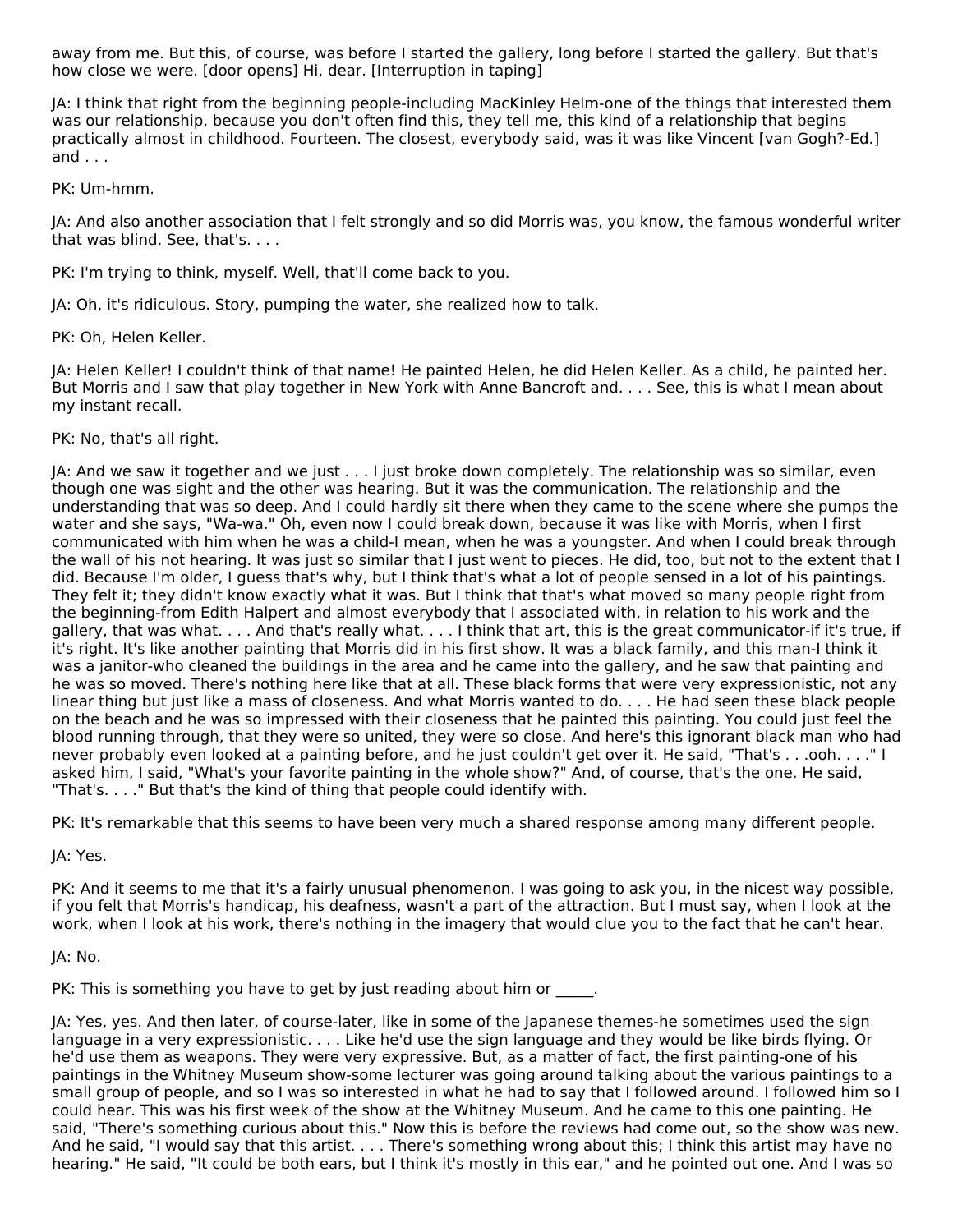impressed with this that I approached him, and I said, "Excuse me but I happen to know this artist and I heard what you said. You were right, this artist is deaf." And he was surprised and he was amazed and. . . .

PK: What did he point to, to indicate why he got that. . . .

JA: Well, actually, one of the paintings is an odd formation, and it's like a very . . . an emphasis on this . . . like a hole in his ear. And then later, I think, some people heard about his deafness and elaborated a little bit on it-like even Vincent Price. He was touched by the fact that he was. . . . And he could interpret a lot about his life. I think he even mentioned that in a lecture he gave once or a speech that he gave once. I don't know, but I think also it aroused the irritation of some people. Like some other artist said, "Oh. . . ." [spoken in a "curdled" voice-Ed.] There was even the suspicion that I had played on the fact that there was deafness. And, of course, I didn't.

PK: So sort of for the sympathy vote, as they would say.

JA: Yeah. Of course, I never did that. As a matter of fact, I used to turn down requests for shows of deaf artists, because I didn't want him to be so identified with that. It was a hard thing.

PK: Yeah, it would be.

JA: Yeah.

PK: What other. . . . You mentioned a few collectors, a couple of whom seem to be connected with the entertainment industry or with Hollywood. Do any others come to mind? Collectors of Morris's? Or, for that matter, beyond Morris. What about the gallery in general and some of your other artists. We haven't even talked about them. You know, among those who would come to your gallery regularly, was there a contingent that would represent the entertainment industry?

JA: Well, I had quite a few clients that bought from me, bought a number of the other artists also. But I think originally they were attracted to Morris's paintings. But what surprised me was, in that period when Morris was alienated from the gallery I found that people kept coming to the gallery as though it was still here. And so I really for the first time realized that they had come to the gallery not just for Morris. And so that increased, improved my self-confidence in myself in representing others, because I realized that it wasn't just for Morris that they came to the gallery.

PK: Ah, so that's what you thought previously?

JA: Oh yeah, I thought the only reason they came, really, was for Morris. And then I realized, well, that isn't the only reason they came. They might have come originally, but then they got interested in some of the other artists.

PK: Well, tell me a little bit about some of the other artists. Who were the ones that you remember especially well or who were with you a long time or were successful?

JA: Of course, actually. . . . I told you the story about Feitelson and Lundeberg. I was very fond of Helen's work more than his. And then, of course, I loved Irving Block's work, and he was one of my favorites right all through that time. And, also, Morris was one of. . . . He came to the gallery, really, partly because of Morris. And also Hans Burkhardt. Hans Burkhardt I was sort of proud to have, but I never really. . . . He wasn't one of my favorite artists. Then there was Fritz [Schwaderer], who was a German artist that I kind of rediscovered. And Phyllis Manley was another one that I was very fond of. Marilyn Lowe. I think I have to get out a list of the others.

PK: Okay. Well, we can actually talk about them next time. I was just, actually, curious to know in light of the fact that you discovered that your clients didn't necessarily come just for Morris.

JA: Yes, I found that they really loved the gallery.

PK: There must have been one or two artists who were more successful than others in your stable-I guess that's what. . . .

JA: Yes. Well, I think in the very first years of the gallery, the two most successful in terms of money were Morris and Shirl Goedike, who had originally come to the gallery because of the success that I'd had with Morris, left another gallery to. . . . Goedike's first success was in San Francisco at the Legion of Honor. He had a big smash hit there, but he also had quite a following through his musical background. He had been a . . . I'm trying to think. But, actually, I think my gallery was different from most galleries.

### PK: How so?

JA: Of course, I suppose everybody feels that.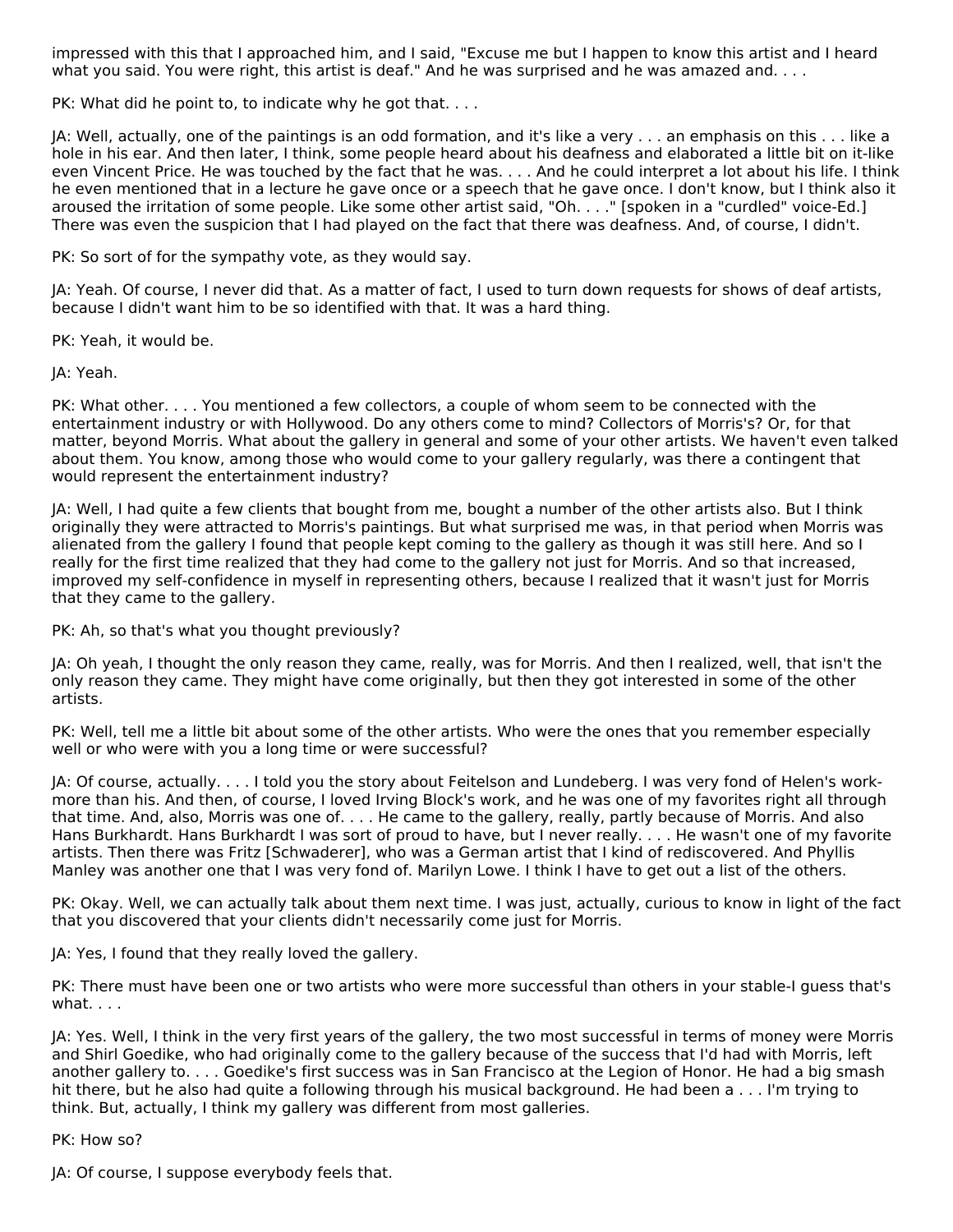### PK: What do you think?

JA: Well, I found that I. . . . When I went to New York for the first time and went into some of the galleries when I was first investigating galleries to represent Morris, I was very much disappointed with their attitude of unfriendliness. It was such a cold . . . and unless you had your checkbook out and re[ady] . . . that's what I never liked. And I couldn't stand people coming in and saying, "What's a good investment?" Actually, somebody once said that to me. "Tell me, now, what is a good investment?" And that's when I actually said, "You can leave. Right now. The door is open."

# PK: You did?!

JA: Oh, I did. I kicked a couple of people out for that reason, because that's what they wanted to know-what was a good investment. And I said to this [one, woman, one woman], "You know, I would never sell you a painting." No, I said, "I would never sell you a Broderson." She asked to see his work and she said, "Which one is a good investment?" And I said, "I don't think I would ever show you a Broderson." Because of that request. [whispers:] I don't think I'm telling this very well.

# PK: No, we get the point.

JA: [laughs] But I actually did. Oh, and then another. Once a very successful man in the business world, mostly the hotel business, the Las Vegas world. . . . He was owner of one of the big. . . .

PK: Wrapping up this second session with Joan Ankrum. We want to make sure we finish this story. This is Tape 2, Side B. You were talking about some of the people who came into the gallery and those that you didn't like their attitude about, really, what they were interested in, in Morris.

JA: Um-hmm.

# PK: And there was this Las Vegas casino owner?

JA: [laughs] He came into the gallery and he looked all around the gallery, and he said, "Do you know, I don't see anything here that's a good investment. I wouldn't buy. . . ." I said, "Mr. Jones, you get out of my gallery and don't you ever come back!" [shouting] Oh, I was really very disturbed because he. . . . Well, it was such an insult. And I was so enraged that Bill [Challee-Ed.], who was in the back of the archives-in the storage place-storing something, he came rushing out. He thought that I had been assaulted by somebody because I was so angry with this man. And the man just stood there for a long time. Bill came in and he [the man-Ed.] said, "I didn't do anything, I didn't do anything." [laughing] But he left. And several months went by, and one of the other artists bumped into him on the street in front of the gallery. And he said, "Why is it, Mr. \_\_\_\_\_, that you never come to the gallery anymore?" [name purposely omitted-Ed.] He said, "Oh, that Mrs. Ankrum! I'm afraid of her. I would never. . . . She doesn't want me in the gallery. She won't let me in the gallery." [laughing]

PK: But he was going to other galleries. I mean. . . .

JA: I don't think he. . . . What he did, he had a collection of ceramic birds. They were probably valuable from an antique point of view. But that's the only thing he ever. . . . Oh, he did buy three paintings from me before we had this explosion. They were modestly priced and one of them was displayed at the Beverly Hills library. [laughing] It was thought highly of; it was a beautiful painting. It was by Phyllis Manley. He had bought one of hers. But they were very modestly priced. And he was probably agreed that they weren't valued at thousands and thousands of dollars. And they were just emerging artists.

### PK: Right.

JA: But he wanted to somebody to say, "Oh this is going to be worth. . . ." Once somebody said to me, "What is this painting going to be worth in a few years?" And I [said-Ed.], "Mr. 'Smith', that painting is going to be worth exactly what you're paying for it today." Because I refuse to say to anybody that that particular painting was going to be worth all that money. I mean, it would be dishonest. I said, "The only way that you can ever guarantee that something is go[ing]. . . . An old masterpiece that has been proven through generations and generations, that' s the only way you could say, 'Oh, this is going to be worth a great deal.'"

PK: Did you find that. . . . I mean, obviously, you've now cited some memorable examples of philistines, we'll call them, who really don't apparently have much feeling for art or even maybe interest, but over all did you feel that those who came to the gallery were genuinely interested? I mean, could you tell this from conversations, the comments that were made? And did you feel over the years of the gallery perhaps, well, an increasing sophistication or understanding on the part of those who came into the gallery?

JA: Well, I think so, because I ran into somebody, oh, a few years ago, who was one of my early collectors and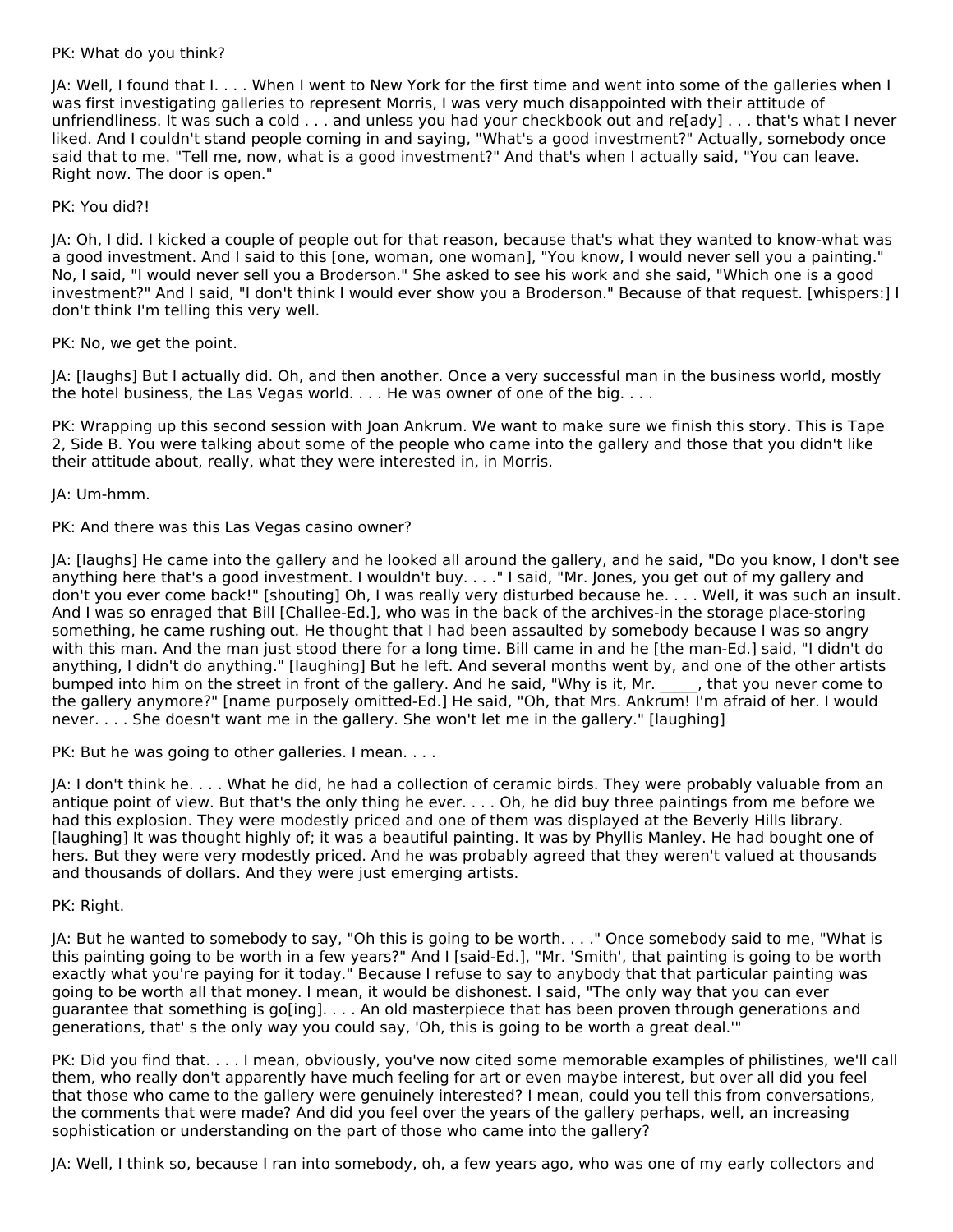she's quite a known person of very comfortable means, and we met at a big convention, one of the national conventions-art exhibitions-and I hadn't seen her for quite a few years. And she rushed up to me and she said, "I want. . . ." She gave me her name. Of course, I recognized her but I didn't want to intrude because she was with some new husband she had and I didn't want to. . . . So she said, "Oh, you taught me. You gave me my first interest in art, and I've never forgotten it." And I've had other people tell me that-which makes me feel as though I did contribute something to a lot of people. They tell me, from the letters that I've had. So I feel that. . . . Well, I tried to have people look at a painting for what it was and not for what it wasn't. Because some people would come in and complain about, "Oh, it's too real," or "It's too abstract," or it's this. . . ." Instead of letting the painting tell them, they wanted to tell the painting what it should be. And even artists can do this. Even another artist can come in and look at a painting and say, "No, I think he should have done this and that." Another artist criticizing! This is just amazing to me.

PK: What did you talk about when. . . . Of course, it would depend on which artists were being exhibited at the time but can you recall, by way of example, any exchanges that you might have had or might have with customers when they'd come in? You know, the kind of dialogue you might have around a work of art or a show? What were the kinds of things that you like to talk about and that they seemed interested in?

JA: Well, if they would ask questions, I would try to ask them, "Well, what do you see in that, yourself?" And I think that's all I tried to do. Although, naturally, I liked to tell them about the artist. I would tell them about his background or what his influences were or I might point things out to them. But I remember one very sophisticated dealer who came out from New York. He was a partner in a gallery in New York and he was quite well known for the gallery. And he came into the gallery, looking around at the paintings and I started to tell him. . . .

# PK: Did you know who he was?

JA: Yeah, I knew who he was but I didn't know him very well. I just knew him by his name. I've forgotten now what his name is; he's no longer living anyway. But I started telling him a little bit about one of the artists that he was looking at. And this just didn't happen to be Morris either, it was another artist I always liked to tell people about. And he said, "Don't tell me anything about him. Just don't tell me anything about the artist at all." And I think that was the attitude at the time, which I thought was against all common sense, because how are you going to. . . . A real artist isn't separated from his work. He's part of it. He's in there. His blood and guts and everything are in that painting. And so all it does is to augment your understanding of his work if you know something about him as a human being.

PK: So you would often, then, let the visitors to your gallery quietly enjoy the works on display . . .

JA: Yes.

PK: . . . but that what you would give them, and were happy to give them, was basically some biographical information . . .

JA: Yes, yes.

 $PK: . . .$  on the artist.

JA: . . . when they showed an interest. And they were always very interested. They would really ask about an artist. I mean, I didn't really try to. . . . My emphasis was not on immediate sell, but then were sometimes . . . some artists that would say, "Oh, you don't really try to sell my work." I had a couple of artists object that I sold somebody's paintings better than somebody else's or better than his, and I had that to deal with at times. But I found that people that came to the gallery were so delighted to connect with something in their own. . . . One of the most moving experiences I ever had in that respect was when I was showing the work of [Harry-Ed.] Lieberman, this wonderful Hasidic painter who was in his eighties. The last show I gave him he was eighty-three. And, of course, he had always painted Jewish themes, you see, ever since I showed him-right from the beginning. And they were quite unusual, unique paintings. I never saw anybody like him at all. And this man came into the theatre. . . . I mean, came into the gallery! [laughing] You can see . . .

### PK: It was a slip.

JA: Yeah, it was a slip. And he was interested in these Lieberman paintings and I started talking to him about them and all about Lieberman. And he bought. . . . He finally ended up resisting a lot of the things, but he finally. . . . But he told me. . . . Well, he was moved to tears. His eyes filled with tears and he later told me that those paintings, what I told him about the artist, reunited him with his father that he had rejected because of his Jewishness. In other words, he didn't want to be identified with him that deeply, but he identified with him so deeply that he went to Israel and lived in Israel for a while. Took his family there. He told me all this.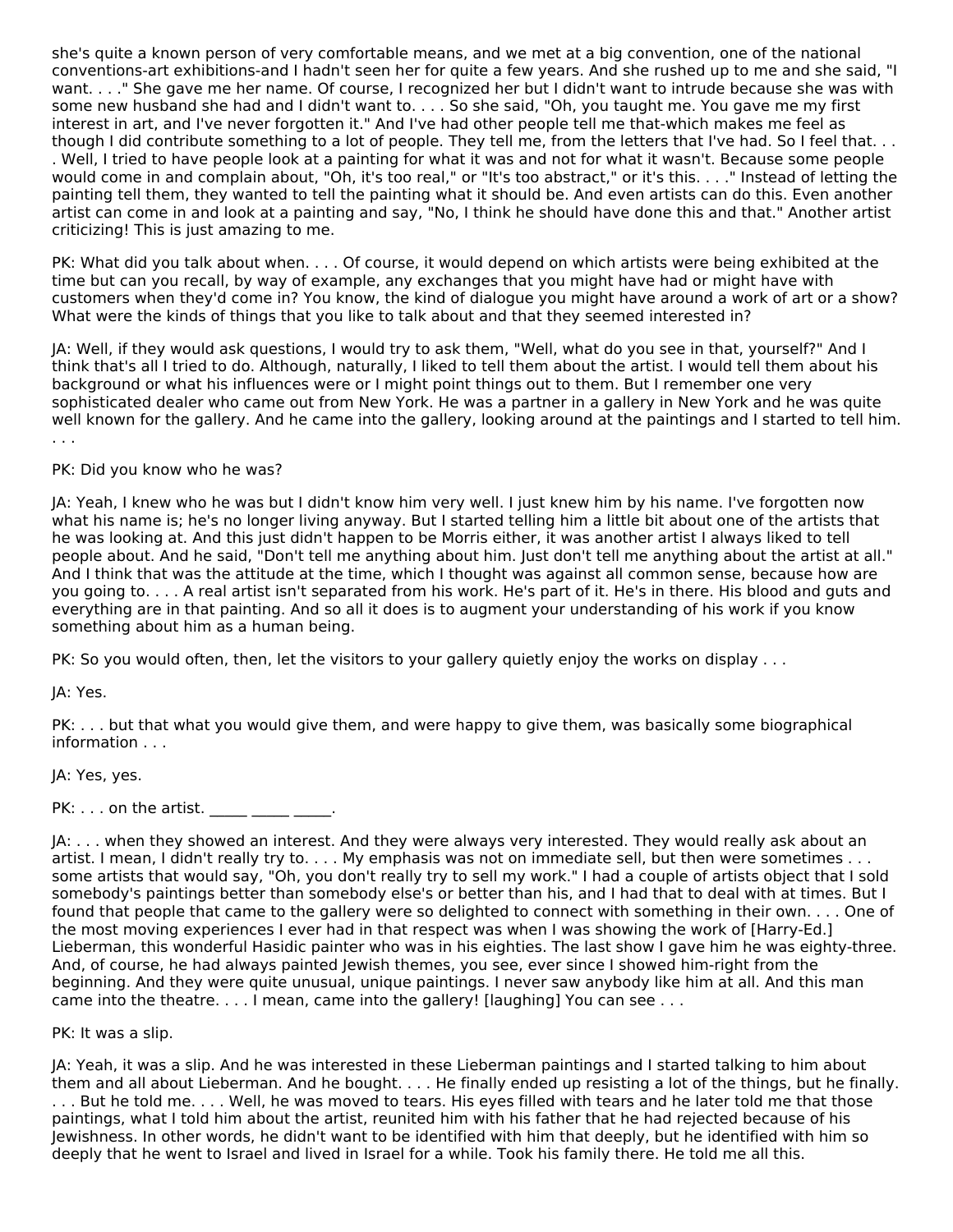PK: Because of Lieberman.

JA: Yes, because of that show. And it reunited him and it reestablished his feeling with his father that he had closed off. And I actually confronted another client that I had who was quite a distinguished doctor and he took this violent hostility toward the Liebermans.

PK: Really?

JA: And I said to him. . . . Well, somehow it came about-I don't know that I was that brutal-but I said, "Could it be that you don't like your background?" And he was Jewish. And it was true. I know it was true. He finally admitted. . . . I forgot. It came about not just boom! But that's what I've always said about that art is the great communicator. Now some people think that music is the greatest communicator, because that can't be destroyed, that music. . . . Some people think that music. . . . Well, for some people it is, maybe.

PK: Well, of course, it's quite abstract. Maybe that's ...

JA: Yes. Yeah, maybe so. And it is a touchstone, releasing emotion.

PK: Oh, right.

JA: But that's what. . . . Whatever does it, something, it's usually in some art form that emotion, I think, is released.

PK: Well, it seems to me from our conversation today that your relationship to art is very much focused on the emotional, evocative qualities of art.

JA: Yes.

PK: And I realize that, I don't know, maybe this would be overstating it, but in some of these stories you've told and then talking about people's responses to Morris, that you see art as having this transformative capacity, the ability to actually change people or **all as in the set of the set of the set of the set of the set of the set o** 

JA: Absolutely, I do see that. I've had illustrations of it all through the years.

PK: And so is this perhaps one of the main ways that you've taken personal pleasure, gotten your own fulfillment . . .

JA: Yes!

PK: . . . by being involved with selling art and with the art world in  $\blacksquare$ 

JA: Oh, yes. Yes. The closeness that I've had with the artist's expression and the truest artist, that's been a great fulfillment of my life, much more than it was in the theatre, although I had moments in the theatre that were wonderful. But isolated, very isolated. Not a continuous feeling.

PK: Would you describe yourself, then, almost as a facilitator or-let's say-a matchmaker.

JA: As a what? Yeah, yeah. I think yes.

PK: Like a matchmaker-bringing people together, introducing them to artists and works of art . . .

JA: Yes, it is.

PK: . . . that has an effect on them.

JA: I think so. It is a kind of matchmaking.

PK: That's a nice way to think of it, don't you think?

JA: Hmm?

PK: Don't you think that's a nice way to think of it?

JA: Absolutely. The matchmaker. As a matchmaker. It's true.

PK: Well, I think this might be a good stopping point. And I like the idea of the matchmaker . . .

JA: Yes.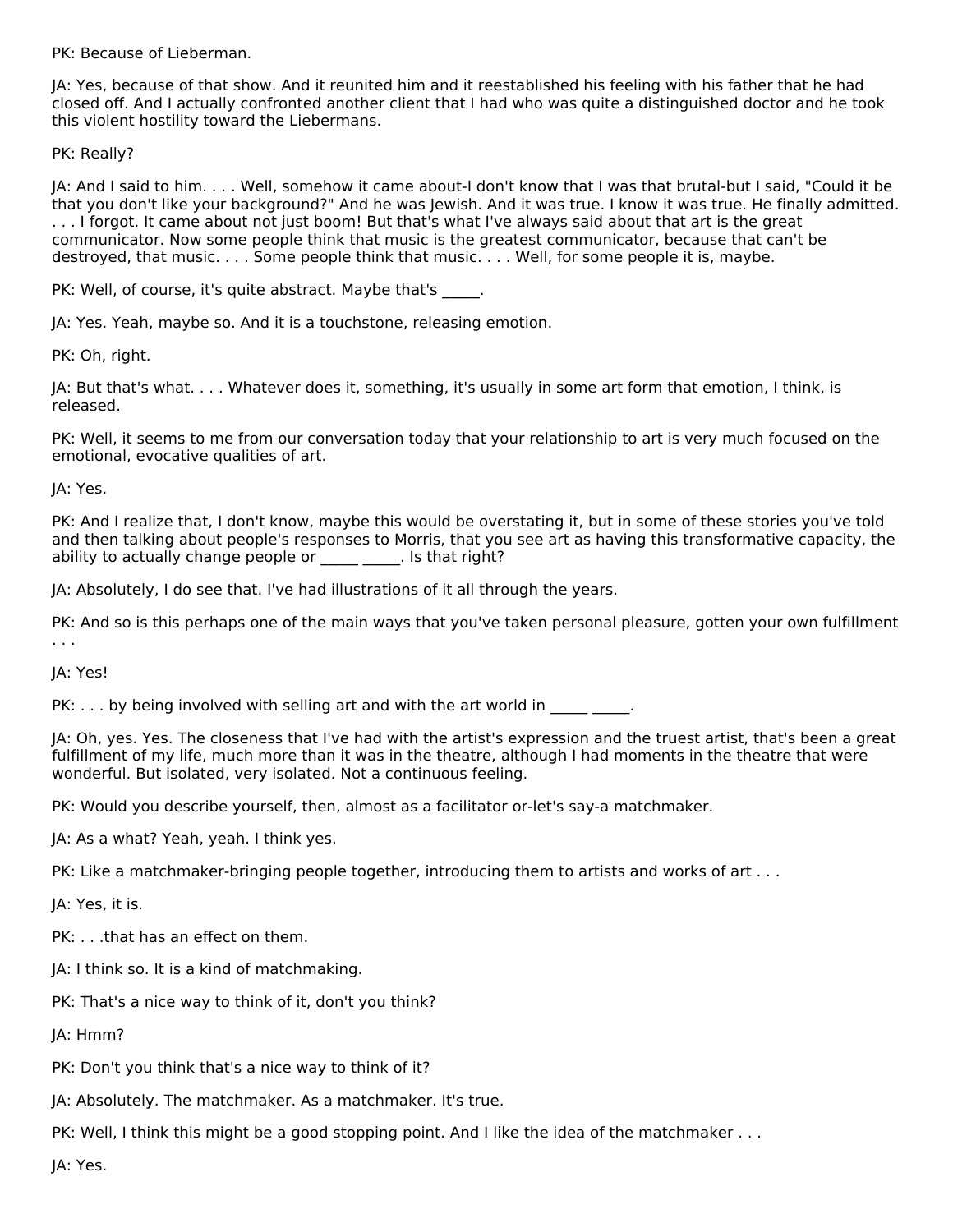PK: . . . to sort of conclude this session.

JA: Yeah, I think that's very true. That's very true. I think that's really what it's been all about. And people have confided in me that have never been able to confide in other people. And it's because of the proximity of the art. People come [to me] and tell me very personal secrets about themselves. And I think that that came about through my sharing my feelings of the artist and their work. And it's really true. You'd be surprised at some of the things that have happened. [laughs]

PK: Well, that would certainly fit with your ideas of art as a means of communication . . .

JA: Yes.

PK: . . . in different ways. Well, listen, thank you. I think that we can wrap this up and look forward to a next session.

JA: Good! [laughter]

PK: Now we can get some lunch.

JA: Well, thank you. I enjoyed it.

PK: Archives of American Art, Smithsonian Institution, a continuing interview with Joan Ankrum. This is the third and final session. The date is February 5, 1998. [This date was later corrected to February 4 by the interviewer-Ed.] The interviewer for the Archives, as usual, is Paul Karlstrom, and the interview is being conducted at Joan Ankrum's home in Pasadena. Joan, we have covered a lot of ground. It's a little difficult to remember exactly where all we've been, but the two main themes, I think, that we've concentrated on-first of all, your own story and your involvement with the theatre and as a young woman, your involvement with men around the theatre, your marriages . . .

# JA: [chuckles]

PK: . . . but I think the main thing that came out of that was the story of your own kind of seeking independencegoing out on your own-and one of the key elements of that, it seems to me, then it brings it right into the art world-your own entering into the art world through the artist Morris Broderson, and then, of course, opening your own gallery. So finally we end up with those two threads that have gone throughout the interview, and what we're going to do today is, really, conclude those threads or follow them right up to the present: the gallery and Morris.

### JA: I see.

PK: And then, of course, touch on other things as well. A story that you didn't get to tell last time, and we saved for this time, is about Agnes De Mille and Edith Halpert. And you had an anecdote, a story, and what was that? Why don't you tell it?

JA: When Morris had his very important show-his first solo show at the Downtown Gallery-the show contained the series that he did on Lizzie Borden. These were paintings that he did having seen the ballet that Agnes De Mille choreographed quite a few years ago. Well, I had not met Agnes De Mille at the time, so when the show opened I was there, of course, in the gallery and I was just in Edith's office and she came rushing in, and she said, "Oh!" Edith said, "You have to come out here and talk to this woman. This is Agnes De Mille." She's saying, "I don't know how to deal with her. You talk to her." So I went out and introduced myself to Agnes De Mille. She was absolutely overcome-emotionally overcome-with the show, which composing all of the Lizzie Borden paintings. And she said, "Who is this artist?" She said, "It's as though he got inside my head." She said, "How does he know all this?" And Edith was alarmed, because she thought that Agnes De Mille was objecting and she thought she was going to be sued for copyrights or something.

PK: Plagiarism, maybe.

JA: Yeah. [laughs] She thought that. . . . Whatever it was, I had to reassure Edith that that wasn't her point at all, [that-Ed.] she was so moved by the paintings. And she said, "I don't understand how he knew exactly everything about my interpretations of Lizzie, because it was as though he had x-rayed my head." So she was so impressed she bought one of the paintings for herself.

### PK: She did?

JA: Yes. And that painting was. . . . Well, it was in the show, of course.

PK: From the series?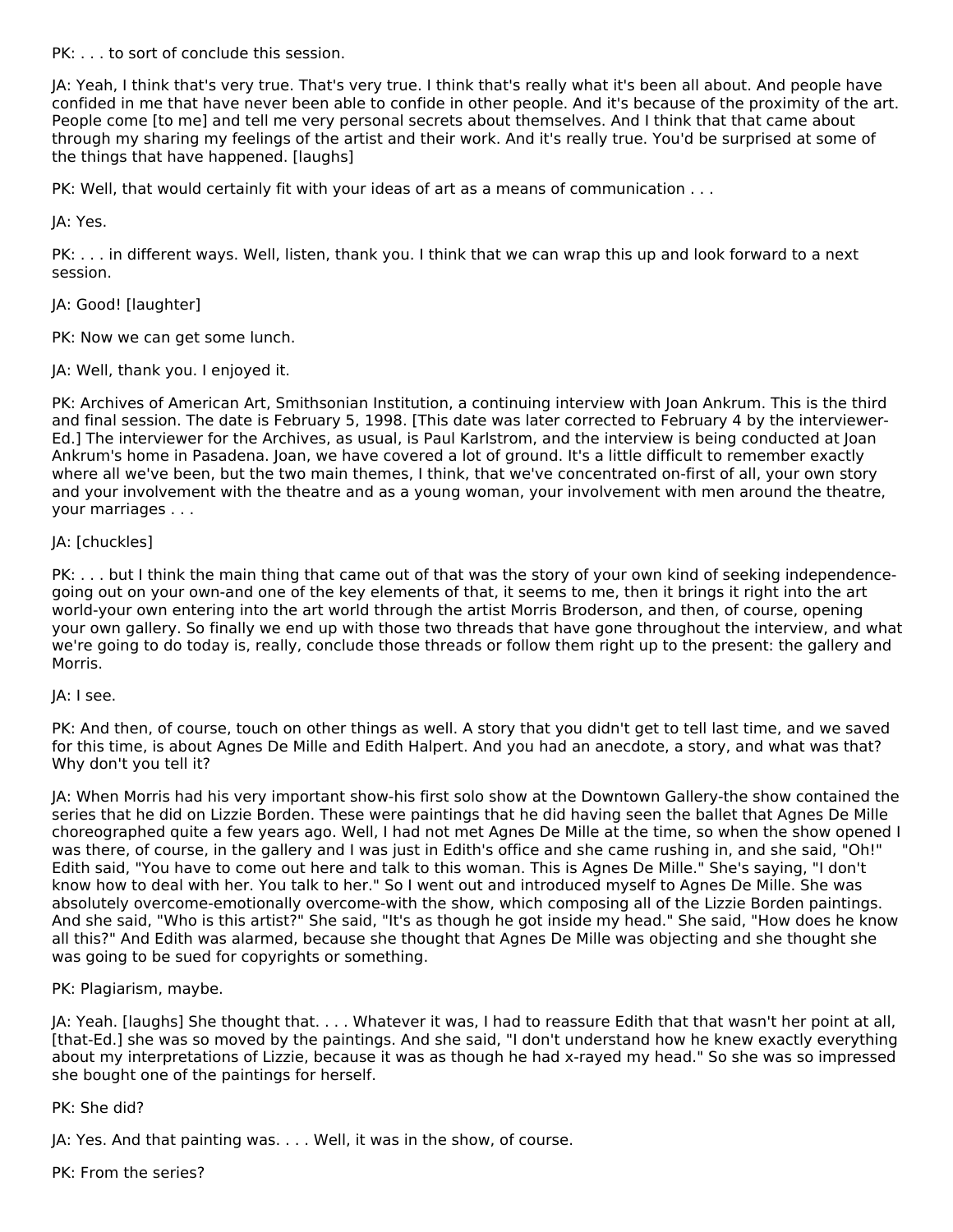JA: Yes. Yes, she bought it.

PK: Do you remember which one?

JA: Yes, I do. I have it in my file in my papers. [laughs] I don't have instant recall, but it's just. . . . Oh dear. . . .

PK: Well, we know what it is.

JA: Yeah, we know what it is. I have a slide of it and a color reproduction of it. And I borrowed it back for another show later. We borrowed it back for a couple of other shows. But she was just so impressed that later she wrote a beautiful tribute to Morris for some publication, which is in my papers, the story. But it was kind of amusing in that Edith thought she was going to sue her. And she was so relieved when she found that. . . .

PK: She was just so moved by. . . .

JA: Yes, she was so moved.

PK: Well, Morris seems to-in your experience; you've said this before-he seems to have-or his work seems to have-that kind of emotional effect upon people.

JA: It does, it does. So much so that. . . . I don't know if I. . . . There's another story when I first opened my gallery . . .

PK: I think you may have told that but. . . .

JA: . . . about the religious paintings?

PK: Yes.

JA: And the man came in and said, "Is this man anti-Semitic?" he said. Did I tell you?

PK: Yeah.

JA: Well, another . . .

PK: And you said, "No. What do you mean?"

JA: I said, "Oh, he's not at all." I said, "What makes you think he would be anti-Semitic?" And he said, "Because here are all these religious paintings of Mary and Christ and all these symbols of Christian religion." And I said, "Well, he isn't anti-anything." I said, "It seems to me that perhaps you might be anti-Catholic." [laughs]

PK: What did he say?

JA: He said, "Yes, I am." [laughs]

PK: Very strange.

JA: Yes, he said, "Yes, I am." And he said he took those symbols, meaning that he was. . . . Oh, it was a very strange interpretation.

PK: Well, you mean, Morris's interpretation of religion is strange? Is this what you mean?

JA: Well, no, I thought it was this Jewish man who was objecting to the paintings.

PK: Oh yeah, well that's. . . .

JA: He interpreted them as being anti-Semitic.

PK: Well, everything's self-referenced with this guy.

JA: Well, actually, Morris . . . his paintings seem to touch the nerves in people, and sometimes on the defensive and sometimes they're very aggressive in their response.

PK: That's sort of a bizarre response, because then what he's not allowing . . . he's carrying it further. Any time there's that content-the content that would be associated with Christianity-any religious art of that type he would think the artist was automatically anti-Semitic. So this guy is just . . . he's got a problem.

JA: Yeah, well that's. . . .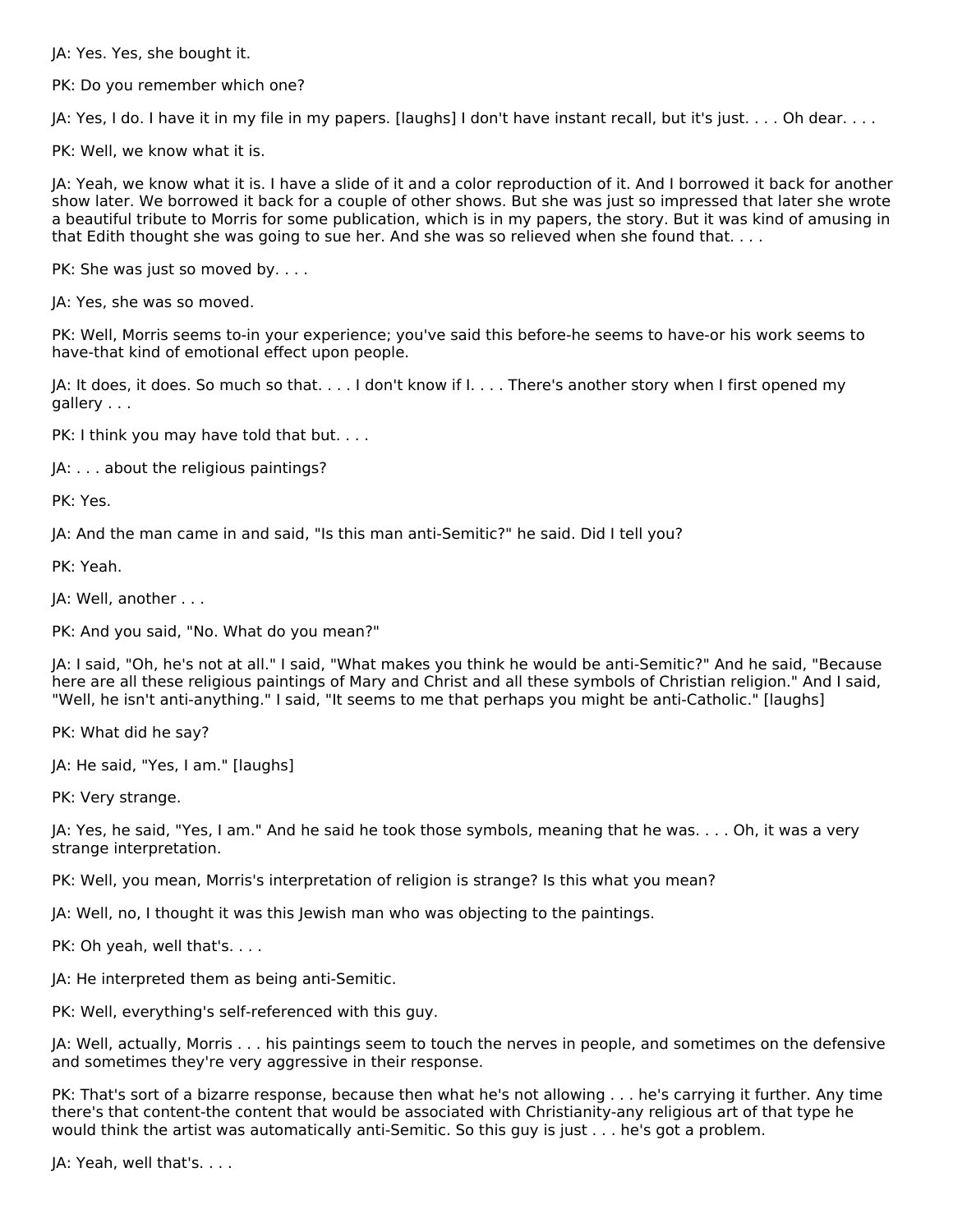PK: So that doesn't actually tell me much about Morris Theorem 2011.

JA: No, no.

PK: I mean, that's this guy's problem, you would see then probably confronting any religious art that's. . . .

JA: Well, Morris has an uncanny understanding of women and their sense of isolation or alienation-and their loss. And I don't know whether it's that he transfers his own feelings, which are very close to a woman's feeling. . . . Except that his feelings are all sort of . . . they transcend any specific situation or character. But people who came to the gallery because they were so taken with his painting called The Possession. . . . It's the quotation from Goethe on possession. And everybody-mostly women-identified [that with] so strongly. And they would say, "Oh, it's just like me," or, "It's just like my relationship with my husband or my therapist," or "my mother or my father." And he seems to be able to arouse that kind of feeling-identification-just through his paintings.

PK: Just like in the Agnes De Mille story.

JA: Yes.

PK: Well, what about religion? Does Morris have any background in religious experience?

JA: Oh, no. As a matter of fact, his maternal parent-his mother-was very anti-religious, and at one time, he was visiting his mother's place up in Big Bear and they passed in front of a church and a nun came out. He was then about twelve, thirteen, fourteen, around there. And he was so stunned when he saw the habit and this figure that just . . . this completely covered . . . and he was so moved that he went up to his mother. . . . In those days he could hardly speak. He hadn't learned to speak very well. And he seized his mother and he said, "I want to. . . . Take me there! Take me there!" He saw that she came out of the church. He said, "Take me there. I want to go there, I want to be there." And that was his first manifestation of his needing or wanting. . . . He was moved by the serenity, I think, and also the fact that she was enclosed, she was contained. In a way, she was imprisoned. But she was peaceful. And it's as though Morris understood that, because he is enclosed. He was en[closed], especially as a child. He was under wraps and isolated. And there were times when he was very happy, but. . . . As long as he was painting or drawing, then he was happy. Or enjoying nature. He had a very, very deep association with nature.

PK: Let's see if we can backtrack a bit and try to remember where we left off with Morris. What I would like to do right now is just finish with Morris.

JA: Yes. All right.

PK: With due respect, of course.

JA: Yes, of course.

PK: I don't want to finish him off. Just for the purpose of the interview. You certainly brought him. . . . You brought your story along through that very difficult time when he left the gallery for a while and really turned away from you.

JA: Yes.

PK: And we discussed that at some length, and the emotional, well, really, suffering that you felt, and then eventually he did, too.

JA: Oh, yes.

PK: So we know that. But I don't recall. . . . Well, first of all, when was that? When did you get back together again? When did you finally decide, yes, we'll show Morris again? We'll let the past be the past.

JA: It was about, I would say, about nineteen seventy. . . . Between '72 and '75.

PK: Well, why don't you sketch in, then, the situation following that. Like, at some point, Morris came to live with you. How did it develop? How did your relationship with Morris, then, play out over the next, well, several decades? Two decades?

JA: Well, he . . .

PK: Up to now.

JA: The story about his coming back to the gallery, did I tell you that?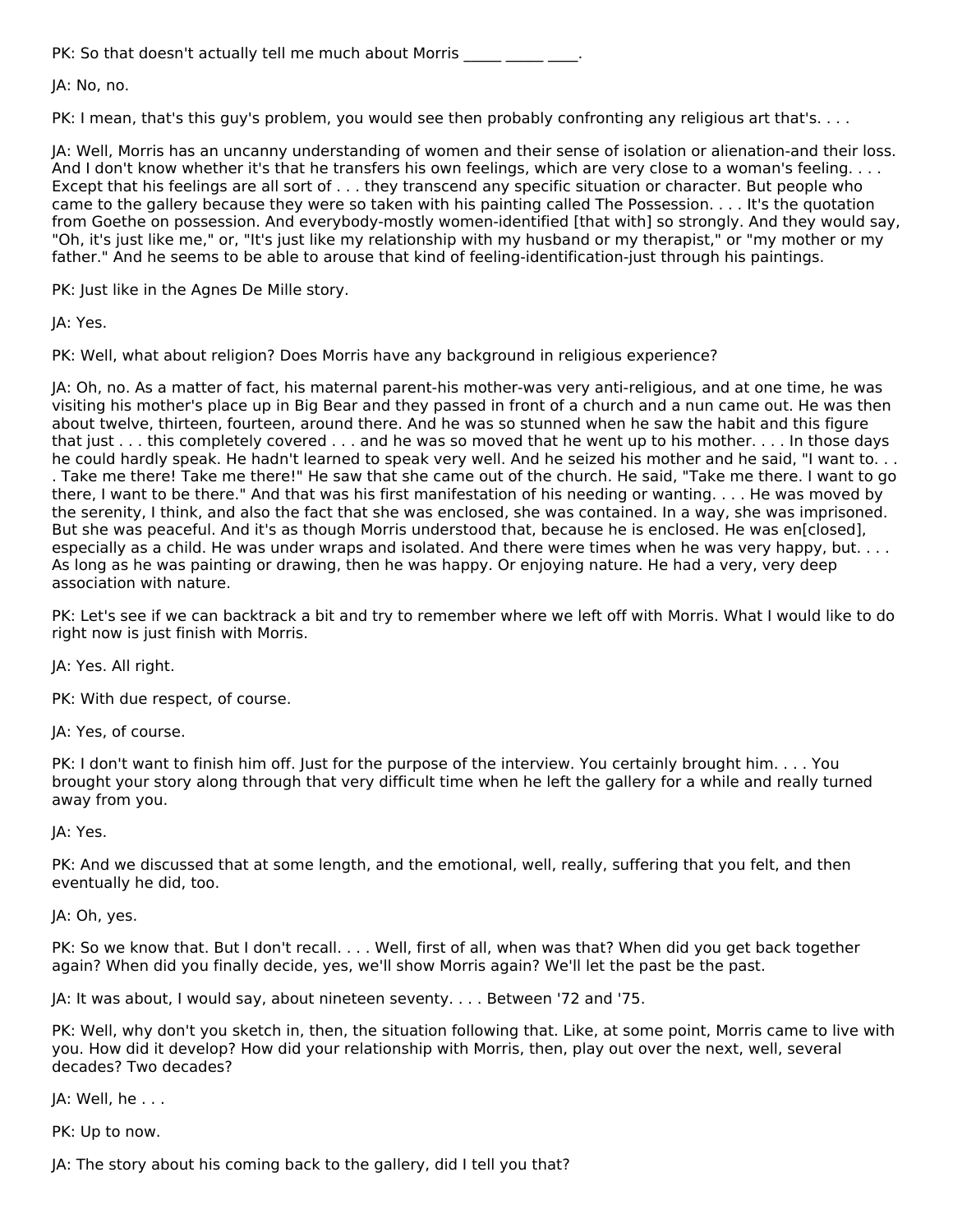PK: Yeah.

JA: Oh. Then. . . .

PK: I want to know what happened afterwards.

JA: Well, he never came back to live with me.

PK: No. He had been living with you before.

JA: No.

PK: Not at all?

JA: No. Except when he was first starting to paint. That was the only time he lived with me.

PK: Okay, well, what happened after he came back?

JA: Then, let's see. . . .

PK: You described how you decided finally, yes, you would show his work again, you would represent him.

JA: Well, that's when he came back. After almost two years of alienation, that was when he begged to come back, and he did. So we worked together kind of listing all of his paintings. And it was at that time that what he thought was a misunderstanding. . . . But it wasn't a misunderstanding to me, it was a real rejection. But I finally realized that it was because of his alcoholism, and so I arranged to have him get some therapy and that finally helped. And he joined AA. It was a struggle but he finally did.

PK: And he broke with these other men?

JA: Yes, yes.

PK: We know that. And he then managed to dry out, as they say.

JA: Yes, yes.

PK: Did that stick? I mean, did he. . . .

JA: Oh yes, he only had. . . .

PK: To this day he doesn't take a drink.

JA: Oh, no, he hasn't had anything for, let's see, it's. . . .

PK: It must be twenty years.

JA: Close to that.

PK: Yeah.

JA: Yeah. Close to that. He doesn't even smoke. He stopped smoking, too. Well, he had a show. He had his show in. . . . After we got together again, he did have one more show-at Staempfli [gallery-Ed.], I believe.

PK: Well, don't worry about it. I mean. . . .

JA: Anyway. . . .

PK: Joan, let me just say that, you know, obviously, you're not obliged to remember every detail of this. But there's a general story of your relationship with Morris that then plays out over the years, and it has certain high points. Like at some point, he did come to live with you-at least, next door, maybe not with you, in that building where you lived before.

JA: Oh, oh, oh. Oh, yes.

PK: And so there must have been some sort of benchmarks along the way in your relationship and the gallery itself-for instance, changes in location perhaps. This is the kind of thing that would be useful to know.

JA: Oh, well, it's when I sold the gallery and he didn't have any place to live. So that's when I bought the property.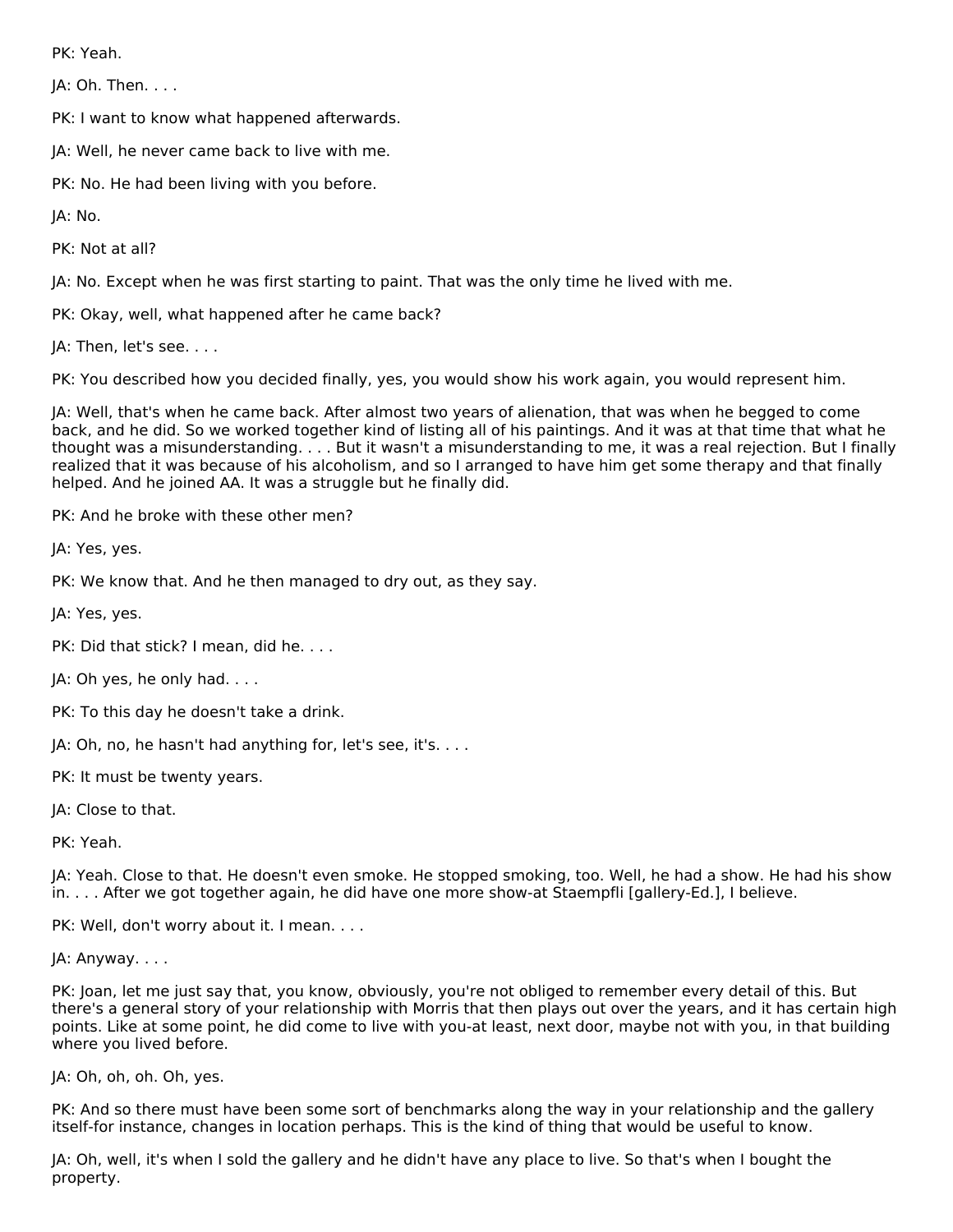PK: What was the street?

JA: Park. It was on this. . . . Where my house was? On Orange Drive.

PK: On Orange Drive.

JA: Yeah, not in Orange Grove. Orange Drive.

PK: Orange Drive. Now, you've moved from Orange Drive to Orange Grove.

JA: Yeah.

PK: And that's, of course, where we went through your files and picked up your papers. When was that? When did you close the gallery?

JA: In '89. And I sold the building and bought this other property. And one of the reasons I bought this particular property was that it was like a duplex but it was side-by-side, and so that could provide a home for Morris because his other place, that he'd had for quite a few years, which was just off Doheny Drive, he could no longer live there anymore. He had some problems with the landlord. In other words, he wanted to rent it to somebody else. So he had no place to go. So one of the reasons I chose this particular place was there's plenty of room for his studio, and he was very happy about that. It was wonderful. Then he adjusted to the relationship that I had with my girlhood sweetheart, who was now my permanent companion. [laughs]

PK: Right.

JA: And he did very well to adjust to that and. . . .

PK: Well, he probably approved, too.

JA: Oh yes, he . . .

PK: Because he likes Bob.

JA: Oh yes. But he also. . . . He was tickled, because he knew that. . . . See, Bill had died-Bill, who was my partner and who was exceedingly helpful to me in the years of the gallery. We were really partners in the gallery before we finally married, for practical reasons. I didn't want to get. . . . I never wanted to get married again, because my first marriage was too difficult. I didn't want to get married again, but then so Bill and I lived together for almost twenty years. And then we were obliged to be married to protect the gallery and to protect me from being wiped out, because he had Alzheimer's, you see. So then I had all these tremen[dous]. . . .

PK: He had Alzheimer's. I didn't know that.

JA: I had a lot of pain in my life. I really did. [chuckling] But as Beth [\_\_\_\_\_\_\_\_-Ed.] said, I kept reinventing myself.

PK: That's a good way to put it. So Bill had Alzheimer's. Then this was at the time. . . . Did he live with you on Orange Drive?

JA: Yes. No, no, no. He had died. He died in '89, and my son-my younger son-died a few months after. So I lost both [my son and-Ed.] Bill, who was really an angel and he was a beautiful person, sensitive and philosophical and very original. He was a very fine. . . . We had met in the theatre, playing opposite each other. He was an original member of the Group Theatre and, of course, was in a lot of famous plays including Golden Boy.

PK: So '89 was a pretty bad year.

JA: It was a terrible year. And then selling the building, I had to assemble . . . I had to move. There was a deadline, because the man who bought it, it was essential that he move in at a certain date. So. . . .

PK: Was this the same La Cienaga building?

JA: Yeah.

PK: So your gallery was always in the same place?

JA: No, this was the third place right on La Cienaga.

PK: Okay. Not in the same building but on La Cienaga.

JA: The first one was one that originally was Terry DeLapp Gallery. That was my first one. When he moved, I took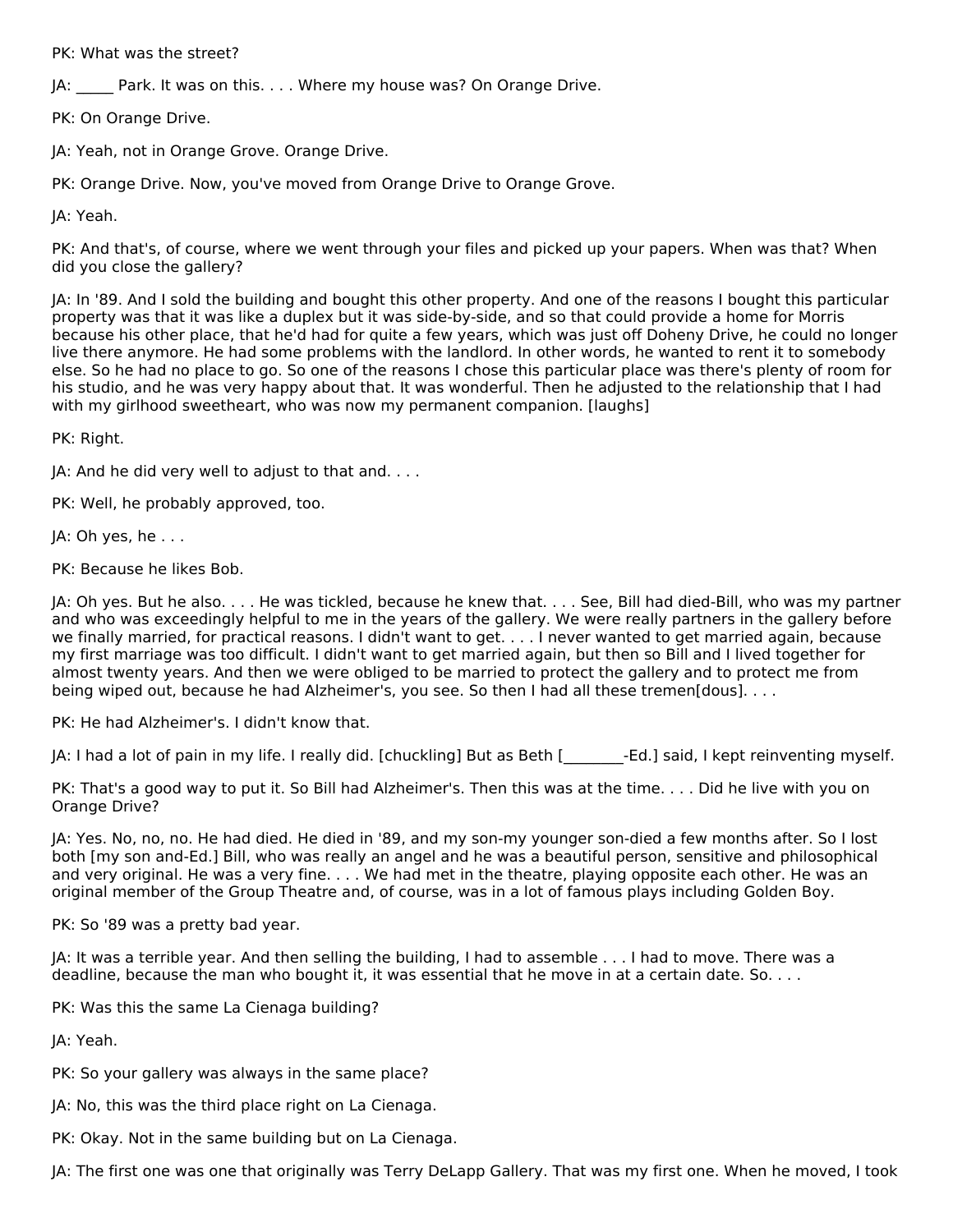that place. Then I was in a big building at 910, which used to be the Diner's Club Building and Lawrence Harvey wanted it. Lawrence Harvey, the actor. He kept following me around-following us around. He wanted the building himself. He wanted to buy the one [on, at] 910. He wanted to buy that building and I said, "Well, I'll sell it if you'll find me another place." [laughs]

PK: What was the address of the first one? Do you remember?

JA: Yeah. 657.

PK: That was the first one?

JA: Yeah, 657. 657 North La Cienaga. Then the next one was 910.

PK: And then. . . .

JA: And then Harvey wanted that building.

PK: Why did he want it?

JA: Well, he had another career-of collecting and selling antiques. It gave him another. . . . I guess it was another tax consideration. And he wanted that. So he and his real estate person, which was Coldwell-Banker, they found me this other location. And he was also on a deadline. He had to. . . . So we moved the whole contents of the gallery right down La Cienaga Boulevard in the middle of the night. Paintings, everything. We never even stopped the functioning of the gallery. People came to the gallery even though we weren't. . . . And we remodeled the new one.

PK: Where was that?

JA: That was at 657. That's the one that was 657. Oh, gosh, it's. . . .

PK: Oh, well, we won't worry about it.

JA: I usually know it like that, but right now I. . . . So anyway. . . .

PK: Was it up the street? Or down the street? Towards Santa Monica Boulevard? Or up towards Sunset?

JA: It was very close to Melrose Place, where Melrose Place deadends into La Cienaga. It was a focal point. It was really the center of the art activity at that time. We were right at the center.

PK: Right near Felix [Landau] Gallery.

JA: Right across the street.

PK: I'm not sure I was in there, too. Now wasn't that location next to where the Ferus Gallery used to be?

JA: No.

PK: Very near, though.

JA: It was on the other side of the street. Ferus was on the same side of the street that Landau was.

PK: Really?

JA: Ferus, yeah. Ferus was on the same side of the street that my first gallery was. It was south of mine, just a little south.

PK: Well, when did you make these moves? Do you remember that? I'm just curious.

JA: Oh, gosh.

PK: When did you, do you remember. . . .

JA: I think I was at the first gallery, I was there a little less than three years. Then the second gallery, I was there until. . . . [picks up a photo album?] Well, here's the second gallery. No, this is the Palm Springs show. Oh God. [Exasperated at being unable to remember]

PK: Oh, well, it doesn't matter.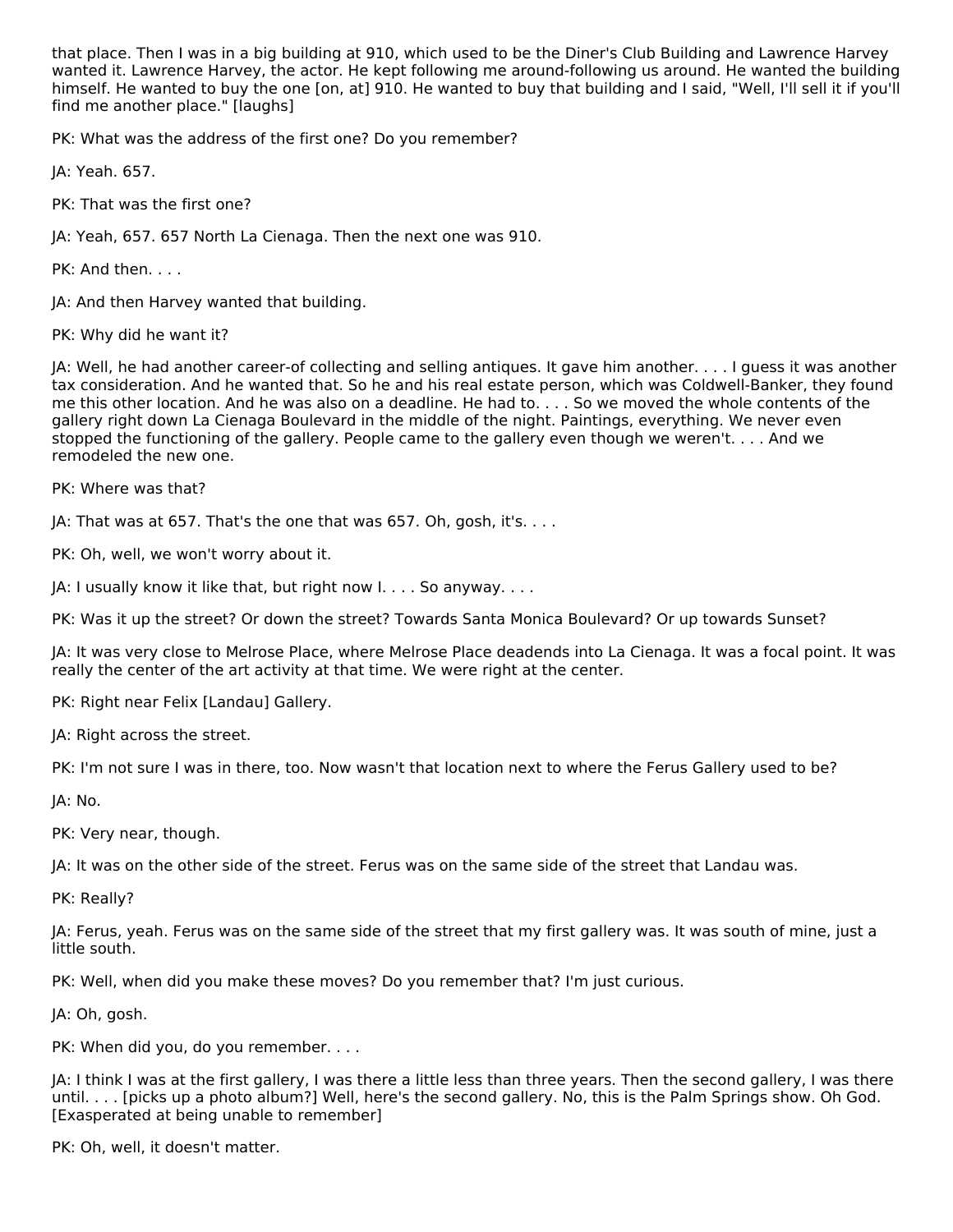JA: All right. Anyway, I was in the second gallery quite a while, and then we decided we should own our own building. We just rented that one. The second one we just rented. That's the one that Lawrence Harvey . . .

PK: . . . helped you find.

JA: Because it had an elevator. It was a big gallery. So, moved to . . .

PK: Well, the final location. We won't be concerned about that.

- JA: I probably have it in brochures.
- PK: The third location, and you were there about how long?

JA: Well, I was there. . . .

- PK: Who was next to you?
- JA: What was his name? You know, he was also a pianist.
- PK: Hmm. Liberace?
- JA: No, no. Well, Liberace was across the street. Yeah, Liberace actually was across the street.
- PK: Really? Oh. Did he have a gallery?
- JA: Well, it was a shop, a piano shop.
- PK: I didn't know that.
- JA: Yeah, and he would often be in there.
- PK: Did you know him?
- JA: I don't think I ever met him, no. [laughs]
- PK: That's great.

JA: But I know that we celebrated the hundredth. . . . No, the twenty-fifth anniversary we celebrated in that last 910 gallery. And I was there. . . . Altogether, my whole gallery spanned close to thirty years, so. . . .

PK: And you closed in '89?

JA: Hmm?

- PK: You closed the gallery in '89?
- JA: '89. My last show was there, was in '89.
- PK: Was that a show of Morris?
- JA: Yeah. Had a show of Morris.
- PK: Did you do one show of Morris each year, at least?
- JA: No, I didn't do it that often.
- PK: Not that often?
- JA: No, more like every other year.
- PK: To give him a chance to build up the work.
- JA: Yes, because it would be too much pressure on him.
- PK: Were you able to sell most of his works \_\_\_\_\_\_\_\_?
- JA: Oh, I would sell the show out.
- PK: Each time?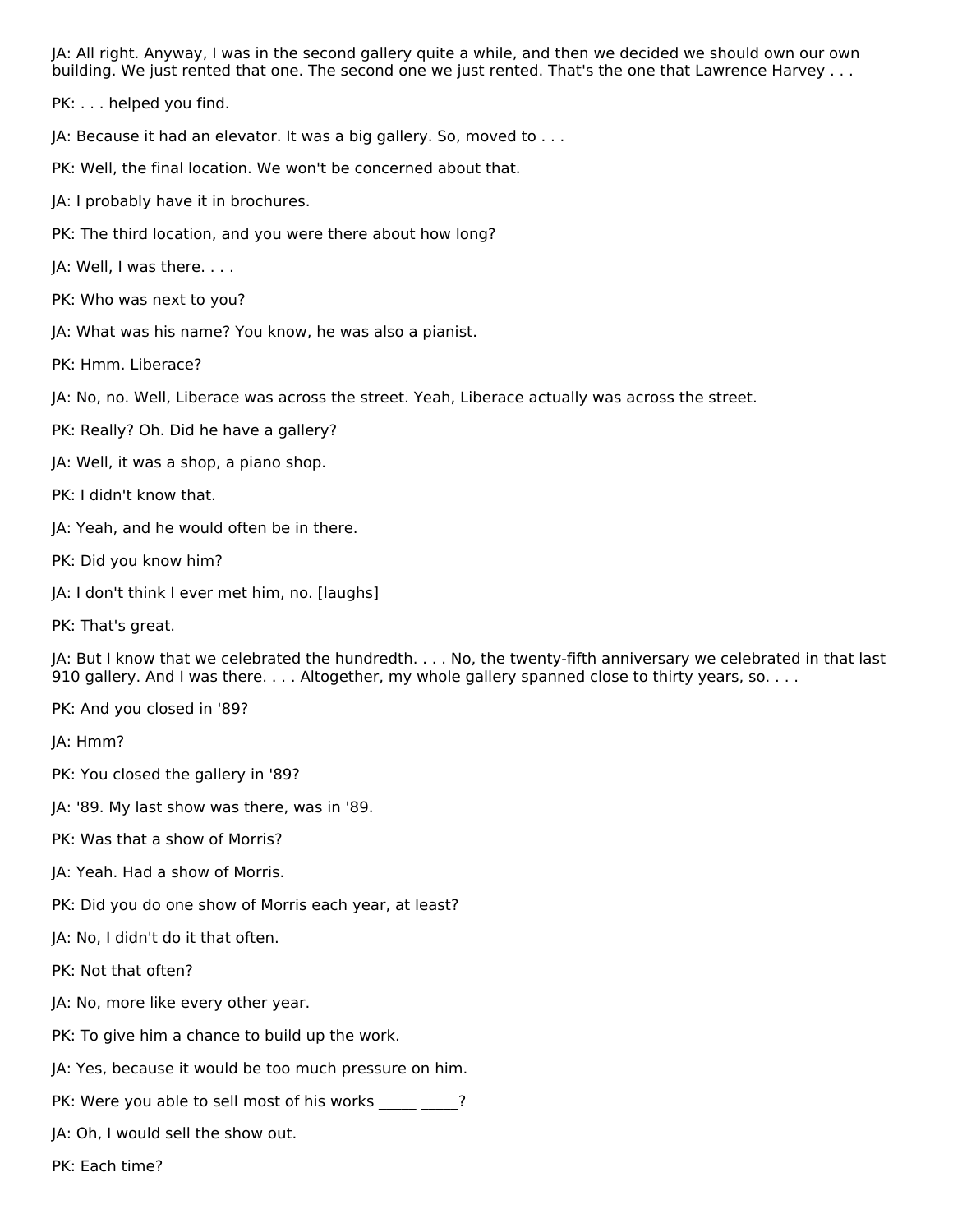JA: Practically.

PK: All the way up to '89?

JA: Yeah, practically. Well, pretty soon the price is getting higher, but I didn't sell it out maybe completely, but eventually everything sold.

PK: What was the high market for Morris? You know, the. . . .

JA: Well, the highest. . . . The one that I sold was close. . . .

PK: Continuing this third interview session with Joan Ankrum, this is Tape 1, Side B. We were talking about the history of the gallery, the different locations in different buildings-three different locations you had on La Cienaga-and the closing in '89, and then the fact that your last show at the gallery was-appropriately-a show for Morris. Because, if I remember correctly, your first show . . .

JA: Was Morris.

PK: . . . was Morris.

JA: Yes.

PK: So that makes a neat package. And I was interested also to hear actually how the market treated him. I mean, how his fortunes went. Apparently he had a real solid group of collectors.

JA: Oh, yes. But they just grew. They just actually grew, just from my first show. It was such a success and the collectors who sought him out were so important. People like MacKinley Helm and Joseph Hirshhorn and . . . important collectors. And, of course, the fact that he had been in the Whitney show, Young America, 1959.

PK: Were most of the collectors local or at least West Coast, or in California? I mean, Hirshhorn obviously wasn't, but he used to come and buy. . . .

JA: Well, actually, yeah. They were all originally. . . . After he had a show at the de Young Museum, that's what aroused a lot of interest among important collectors like MacKinley Helm, who was really a major influence on me, because he was the one that urged me to open a gallery.

PK: I remember. I remember you telling me that.

JA: Yeah.

PK: So Morris, then, remained for you in the gallery something of a mainstay except for that unhappy time.

JA: Oh yes, yes. Morris's and my emotional life-our inner soul life-was just so interwoven that, in a way, Morris. . . . I think I realized a lot of my inhibited creativity-inhibited because I no longer was acting. And a lot of my unrealized creative expression, it went into Morris. And that's why he himself felt so intertwined with me that sometimes he didn't know whether he was Joan or Morris. That's what he said. "Am I Morris or am I Joan?" That was one of the reasons he felt that he had to break this bondage.

PK: Well, am I correct in understanding then that after that difficult time between you and Morris with the alcoholism, coming under bad influences and so forth, that after that when you became reunited, that it was a pretty even personal and professional relationship . . .

JA: Oh yes. It was still. . . .

PK: . . . not marked by any real low valleys or anything like that. Pretty even.

JA: Oh yes, we reestablished our closeness, and we never had any other break, any break again. It's as though he was so remorseful that he just couldn't do enough for me. He would do anything that he thought. . . . We both made certain sacrifices economically.

PK: Did the shows-the sales-generate enough income for Morris to be able to really support himself well with. . . .

JA: Well, he did for a number of years.

PK: But not now, you said?

JA: No. He hasn't for. . . .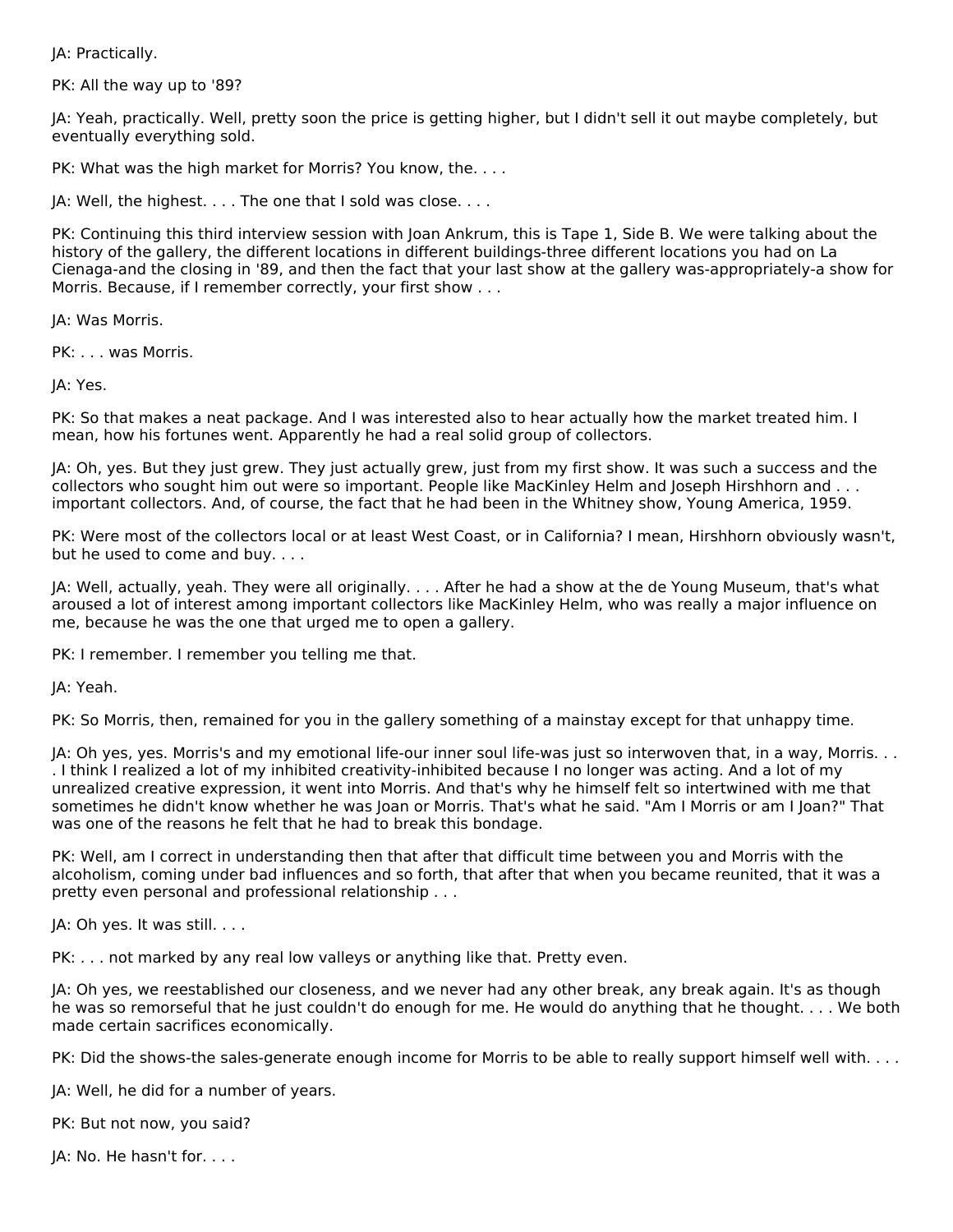PK: Well, why is that?

JA: Well. . . .

PK: I mean, is there a change in the pattern of collecting?

JA: Well, he isn't represented by a gallery. Of course, he was at Staempfli. He was represented by, of course, Edith, when he showed with Edith, but that was many years ago. And then Staempfli did well with him, and when Edith died, there were other galleries that approached us. And I turned down two very important galleries.

PK: Why did you do that?

JA: Well, because the one I chose I felt had a better understanding-or a really aesthetic appreciation-not based on economic. . . . It wasn't based on commercialism.

PK: You mean this is recently, after you. . . ?

JA: Oh no, this was when Edith died and I had to choose another gallery to place him. And two important galleries sought him, through me, and. . . .

PK: Well, which ones were they?

JA: [whispers] [Well, I don't think I should mention that!]

PK: Why not? That's the story, isn't it?

JA: One of them was Kennedy, and the other one was. . . . Kennedy and. . . . Oh, gosh.

PK: Did Millard Sheets play a role at all in that?

JA: No, no. Actually, he played a role in Morris's career, because he was on the jury that gave him one of his first awards.

PK: But he wasn't a factor afterwards? I would be curious to know if. . . .

JA: No. He was. . . .

PK: I think Millard might have liked. . . . Well, obviously, did like Morris's work.

JA: Oh yes, he did. He praised it. Oh yes, he praised it. But he was very involved with other artists. As a matter of fact, with one of my artists that I first showed, was Phyllis. . . . No, not Phyllis Manley. Oh, she died not too long ago-a wonderful artist that he worked with that she's worked with for many years. Hertel. Susan Hertel. Yeah, that's the one I meant. But we established our. . . . I think that we were on a better basis. It was not so interdependent. He had been too dependent on me and I had given him too much unreasonable nobility. [laughs] In other words.

PK: Too much adulation.

JA: Well, I had built everything on the nobility of his character, which was almost unfair.

PK: So then he had to leave. . . .

JA: Yeah. I based my security on the nobility of his character. That's what I did.

PK: Did he feel this? A kind of pressure, perhaps? Not wanting to disappoint you, of course? Sort of a burden, maybe?

JA: I think maybe he did.

PK: Did he ever say anything?

JA: No. The only thing he said that was like sticking a knife in me was when he first announced he wanted to be on his own.

PK: Oh yeah. Well, of course, that was many years ago. Let's try to finish with Morris. Because Morris is going to get to tell me his own story.

JA: Yes, that's right.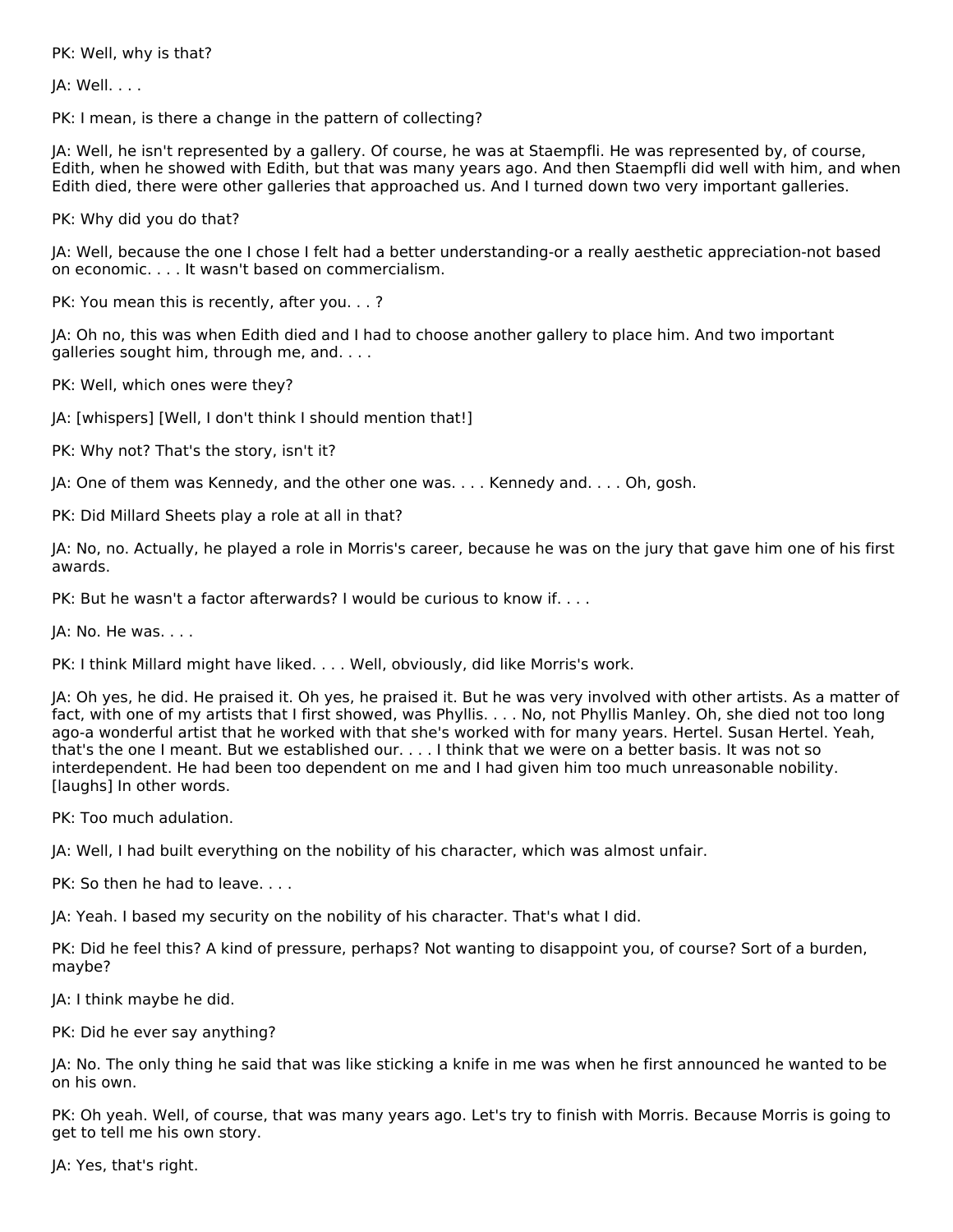PK: It's not completely up to you to tell his story.

JA: That's right.

PK: But to kind of wrap this up, when I first visited you on Orange Drive and then shortly thereafter we actually got your papers for the Archives, I think maybe that was the first time I ever met Morris. I knew of him and I do recall very well we went around and up to the other side-I can't remember how we did it exactly, whether it was internally or we went outside-but we went then to the other part of the duplex, and there was Morris and a very interesting sort of colorful space. It seems to me it was a bit crowded with things.

JA: Yes.

PK: Shortly thereafter, you sold the house, which is another interesting story we can touch on briefly, but, obviously, Morris had to find another situation. You were moving . . . presumably, had already decided to move here, to this place . . .

JA: Yes.

PK: . . . on Orange Grove and Pasadena, where we are now. And tell me about the sort of process of preparing Morris to, then, take this new step-find a place, move out on his own. Did that go real smoothly? Did you help him find his.  $\ldots$ 

JA: No, no. Bob and I searched every place to try to find a suitable place for him. No, Bob and I searched different areas that. . . . Actually, he wanted to stay on that side of the. . . . He liked the west side. He liked the activities there.

PK: Does he go, actually, out to openings and things like that some[times]?

JA: No. He never has.

PK: So you're not talking about art activities so much. Just activities.

JA: I don't. . . .

PK: Well, you said that he's interested in the activities on the west side, so I asked you if. . . .

JA: Oh. Well, he likes to just walk around and look at the shops, and he likes the people. They're more interesting. He likes to look at the people and go to his old haunts like art-supply places and . . .

PK: Well, no, it's familiar.

JA: Familiar, yes. He liked that.

PK: And so now he's set up there, and I guess there's not all that much to tell about it. He's doing okay. He's working, right? Is he producing?

JA: Yeah. He's doing some. . . .

PK: So where does he show?

JA: He doesn't. No place. Well, oh! Well, excuse me. He had a show at [Sherry] Frumkin, but he wouldn't make a commitment. He wouldn't make a firm commitment. So she doesn't continue to represent him, really. And so he can sell directly out of his. . . . And, of course, I don't have any connection at all anymore finan[cially]. . . . I mean, I don't take any commission at all, of course. [sotto voce:] But I have to help him. I don't like people to know that I have to do that.

PK: No, I mean, it's the reality. It seems to me that one would wish that he would find a gallery where he feels comfortable . . .

JA: Yes.

PK: . . . about really entrusting, then, that responsibility to the gallery, so that he doesn't have to try to, in effect, market himself and sell for himself while he's trying to work.

JA: Yes.

PK: What about Mendenhall Gallery? Did you talk. . . .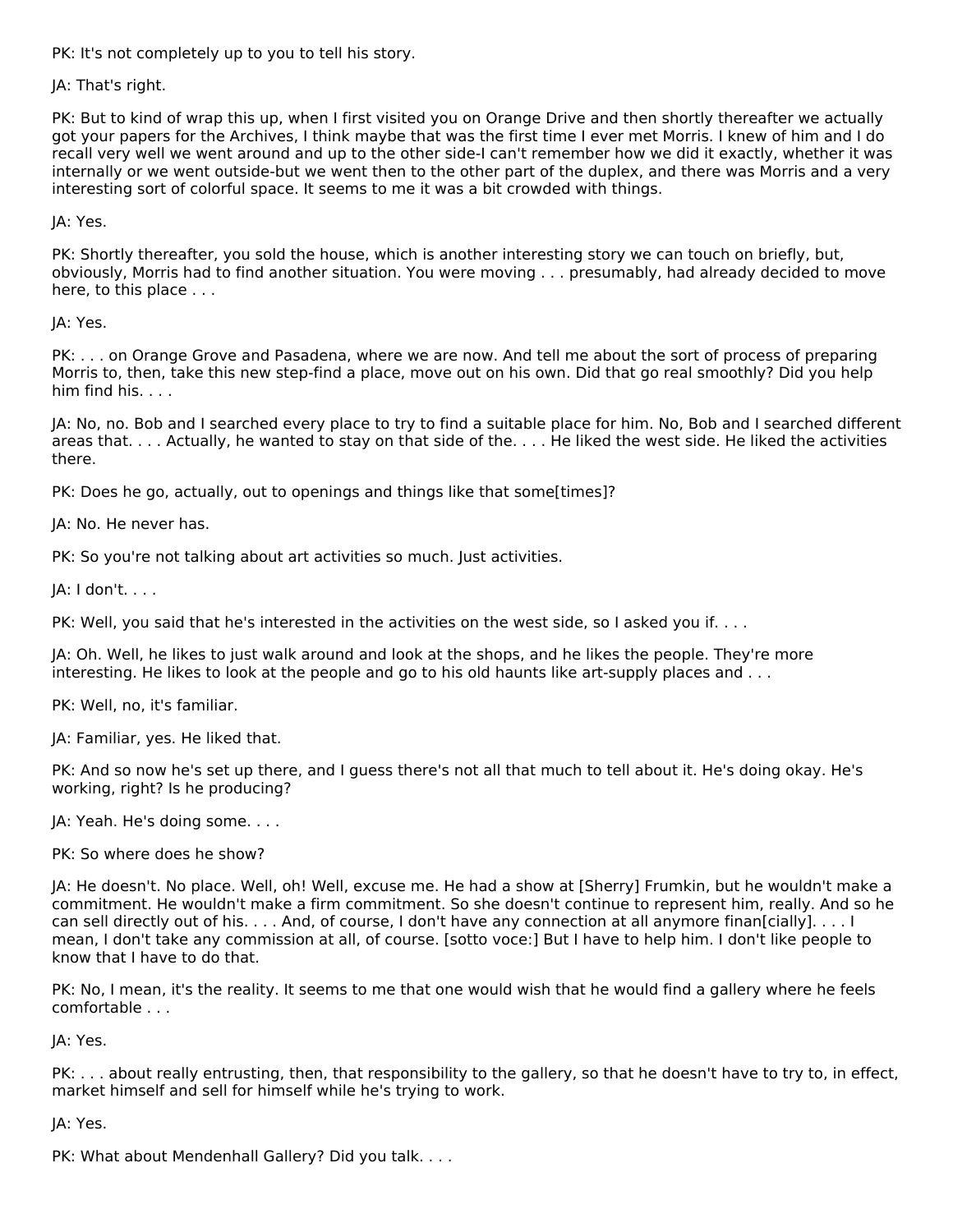JA: Well, yes. As a matter of fact, he's shown a definite interest. And he has yet to come over to Morris's studio. See, Morris has these two little, like little cottages. . . .

PK: I'm sort of surprised because I would think that Ted would . . . that this would be a real good fit. Morris and. . . . But, anyway. . . .

JA: No, I think so. He has said he was very interested, and that he's waiting to see. . . . See, Morris doesn't paint fast.

PK: No, no. Not fast.

JA: Not at all! And he has certain things that he's waiting. . . . He wants him to do the kind of things like these very detailed. . . .

PK: Oh, yeah. Over there over the [cabinet].

JA: Yeah, his self-portrait.

PK: Fabulous self-portrait.

JA: Which is a wonderful painting. And the one of my granddaughter. The Challee one-the Challee in my bedroom. The baby. That's what he wants. He wants him to do a series of still lives with tapestries in the background. Well, it's kind of a delicate thing. I've never told Morris what to paint. But if he could present it in such a way, if I could present it to Morris in such a way, that. . . . Now he wants to bring certain objects that he owns, evidently, for Morris, and Morris can arrange the composition, but he wants him to utilize certain art objects. He doesn't want him to put any figures or any human. . . .

PK: Morris doesn't want to do that.

JA: Well. . . .

PK: Does he?

JA: I don't think he understands it quite. That's why I said, "Well, you'd better come over and talk to him, then." So he says he wants to talk to him and see. But I know Bob Barrett . . . I don't know if he thinks that's the ideal gallery for Morris. I don't know.

PK: Hmm.

JA: Do you know Bob Barrett?

PK: Yes, I met him here.

JA: Oh, yes.

PK: I actually met him before but, remember, you had a very nice party here?

JA: He's a terrific fellow.

PK: And he's head of....

JA: He's very bright.

PK: He's head of what now?

JA: Well, it's tourism.

PK: For Los Angeles.

JA: Uh-huh, and he's very intelligent, bright, and has wonderful taste. He has a wonderful family. They're wonderful people.

PK: Oh, yeah, I remember them being very nice, indeed. And they're interested in Morris. Is that right? Now, did he work for the museum before?

JA: No, he. . . . Fresno?

PK: Yeah.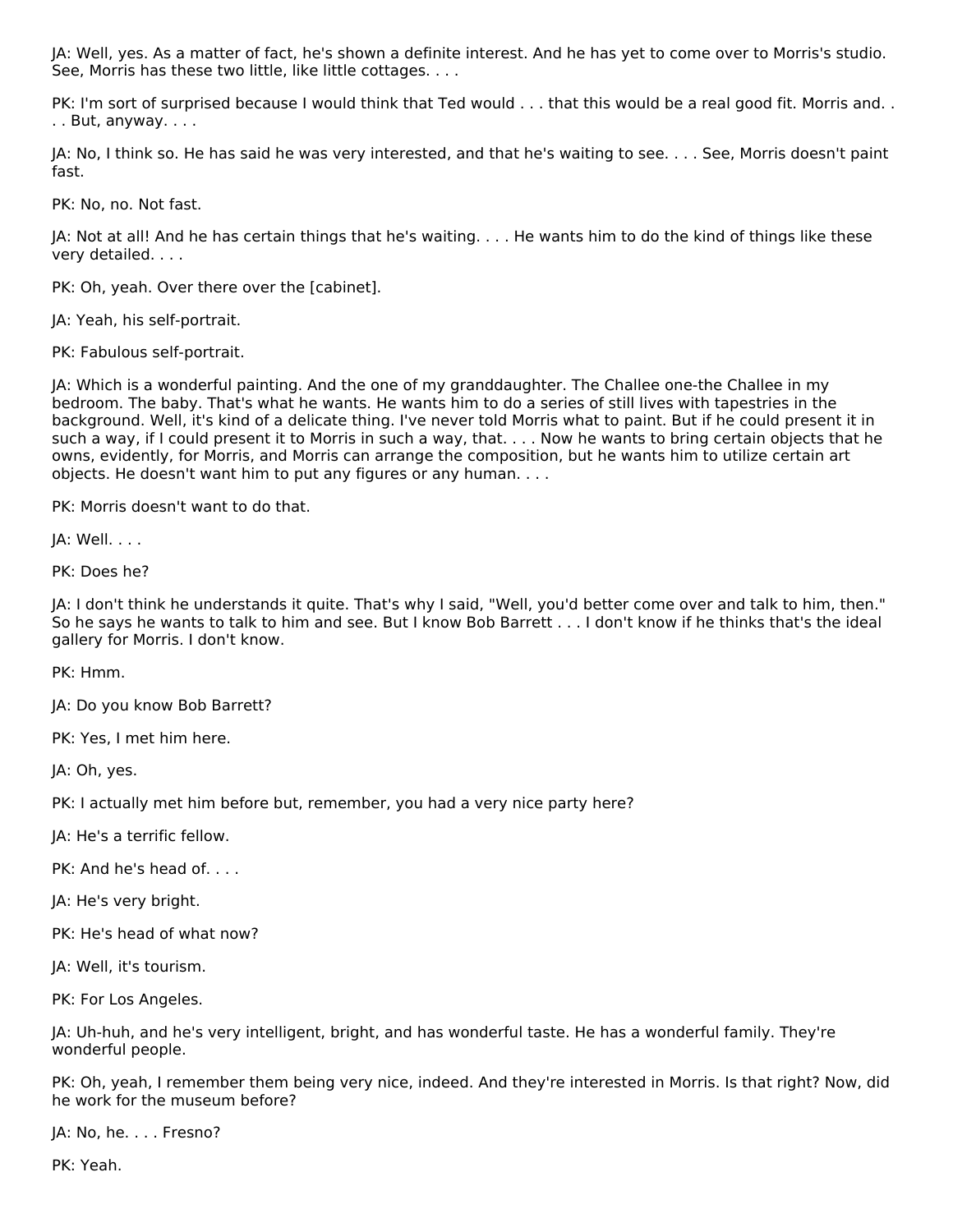JA: Oh, yes, he was head of the museum. I worked with him.

PK: That's what I thought.

JA: Yeah. I did several shows with him. With Morris and also Kathryn Jacobi and a couple of other people.

PK: Let me ask you just a couple more questions about Morris so that we don't use all your time on Morris Broderson.

JA: Yeah, okay.

PK: 'Cause this is Joan's time.

JA: [chuckles]

PK: But you raised a very interesting issue, I think, when you mentioned that this gallery owner, Ted Mendenhall, whom we both know, is trying to choreograph, in effect, Morris's work-by giving him the ingredients, giving him the still life subjects. Then Morris, of course, gets to arrange them, basically. He doesn't even get to choose them. But more interesting than that-which I frankly think is a very bad idea; I'll go on record as saying that. . . .

JA: Um-hmm. Well, because it's. . . .

PK: . . . and I'll tell Ted the same thing if he asks me. But what's really interesting is that Ted doesn't want figures, and I think, personally. . . . I wonder if I should ask you what you think, but I will say that I think that these figures and portraits, faces, that Morris does are extremely haunting. They have a very strong, evocative spiritual quality. And I'm not saying that you can't get that in still-life objects, but I think it's rather peculiar that. . . . I would think Morris should be or would be encouraged by a dealer to go with the figure and with the human presence, don't you think? What do you think about that?

JA: Well, I was always a strong believer in not imposing any particular direction of object, because it's so important for the artist to do that. That's part of his being, is to decide it. See, that's the whole thing.

PK: Otherwise it's hack work.

JA: Well, yeah. And so it's very difficult for me, and yet here he is in the position where he needs to have representation. He needs to have a gallery. So I just don't know what to. . . . See, I know what he's talking about. From a practical standpoint, about actually selling, it's very true. A lot of people who collect will not buy a human being. Because it's like another person in their house. Like a man. I remember, I had a client who's wife objected to a painting that he bought. This was another artist. He bought a very romantic painting, but it involved a woman, and his wife made him bring it back. And my judgment was that she considered it a rival. And I think that's true.

PK: So did you find it was more difficult to sell work with people in it?

JA: Oh yes, actually, unless it was. . . . See, with Morris they were so interpretive. They weren't exact, realistic portraits, but those are the ones that are the hardest for a dealer to sell.

PK: Did Morris ever do-I don't know that I've seen any-but did he ever do nudes? Did he ever, say, have models that he worked from?

JA: Oh, yes. Yeah, I'll show you.

PK: Okay, later.

JA: He did a whole series based on Hair of nudes that were really kind of a little startling. One of them was reproduced in Art In America.

PK: How did they do? How did they sell?

JA: I think I sold almost all of his paintings that he did in relation to Hair. Of course, he painted Agnes de Mille. He did a wonderful. . . . It was really a drawing. It was beautiful. Agnes done from the back in her wheel chair when she was . . . toward the end. And he did a wonderful painting of Naomi.

PK: Hirshhorn?

JA: Yeah. And her father bought it, although he objected to it because. . . .

PK: Why?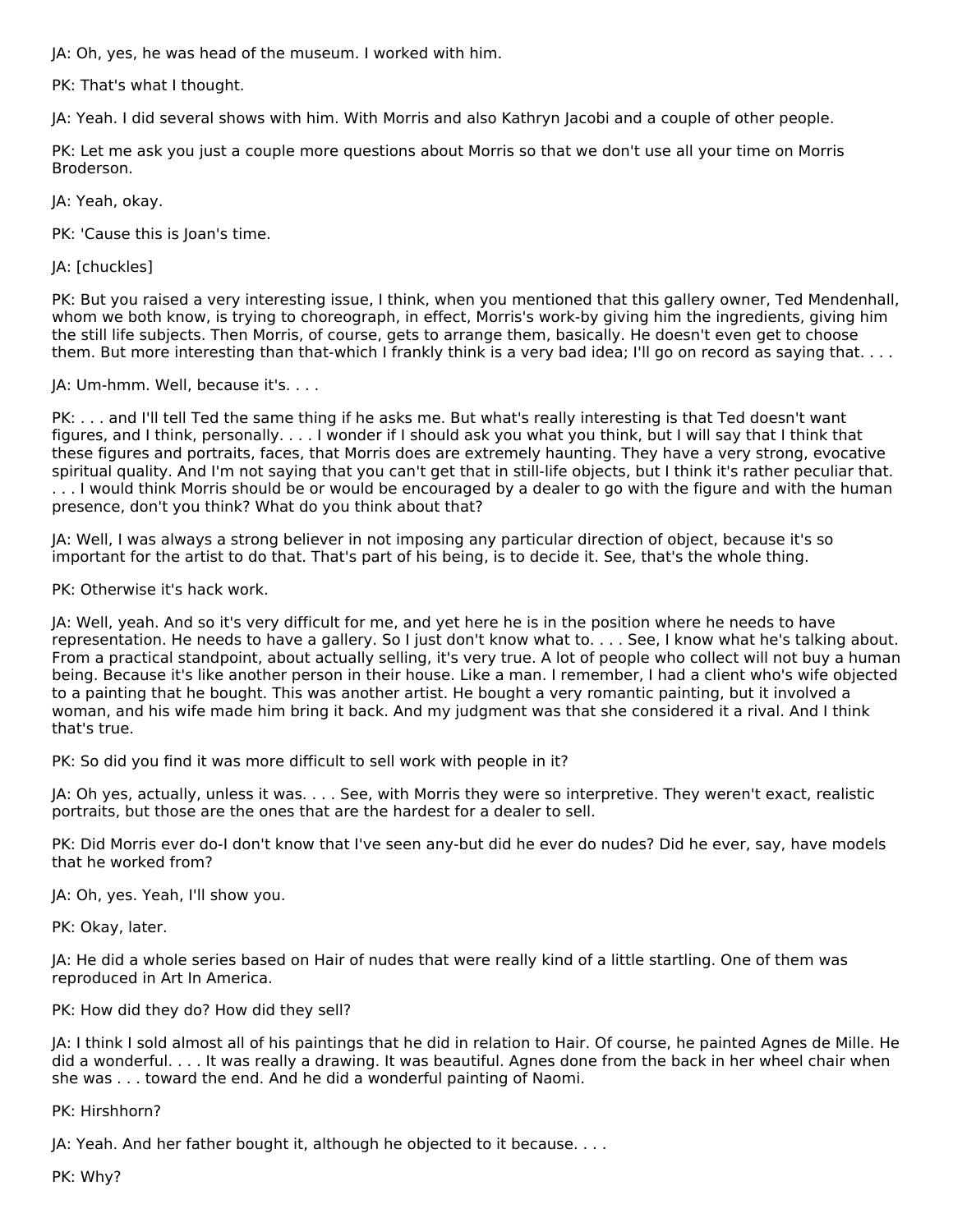JA: He objected because it was not his idea.

PK: It wasn't flattering in the way that he thought of it.

JA: Well, he said, "It doesn't look like her," and Naomi said, "Well, it may not look like me outside, but it's me inside." What Morris had painted was Naomi inside.

PK: Did he work. . . . But did he actually. . . . I'm interested in his working method because it's very painstaking. Did he actually have live models that he would engage? Or did he work from photographs? Say with. . . .

JA: No, he worked. . . . Some of his things he had a sitter, somebody sit. Of course, he worked from Naomi. She posed for him.

PK: Well, certainly the portraits would be. . . .

JA: Yeah. He really didn't like too much working from models because it got in the way of his privacy. [chuckles] But he didn't work from photographs. Once in a while he would make a quick sketch of somebody on the street. But he didn't use models too much.

PK: Well, what about the nudes?

JA: Well, he just saw the performance of Hair.

PK: And so. . . .

JA: From memory.

PK: From memory? That's what I'm getting at.

JA: From memory, yes. Most of them are from memory. He didn't do any. . . .

PK: Oh, I see what you mean by Hair. You mean, the musical-the stage production.

JA: Yes, he did a wonderful painting of a male nude that he did from a sculpture. He bought this piece of sculpture-he still has it in his studio-a beautiful piece of sculpture, and he painted that. A male nude, a frontal male nude. So he was. . . .

PK: Well, do you. . . . Excuse me, I didn't mean to interrupt. Okay. Do you feel that if he did get the proper gallery representation that there would be much more activity-again, a renewal of interest in his work? Because it seems a little bit as if it's. . . .

JA: Yeah. I think there would be.

PK: Because times they do change and. . . .

JA: Oh, yes. And, of course, it is a bad time. I think it's a horrible time in art right now.

PK: I mean, that is the question. Where does Morris, then, fit in now?

JA: Yes, it's very difficult. People. . . . He didn't even want anybody to review his show at Frumkin, because he knew the kind of things that they reviewed and what they would say about. . . .

PK: Did he express this to you? I guess he must have.

JA: All he said was. . . . I said, "Morris, didn't Sherry send any notices out to any of the papers or any of the magazines?" He said, "No." He said, "I told her I didn't want anybody to review my show." He was so afraid that they would be savaging.

PK: I should go over and look at his recent work.

JA: Oh, yes.

PK: I mean, I guess I have to because I'm going to do an interview.

JA: Oh, yeah. It's very easy to find. He's in this little place. It's a charming little place. It's two little. . . . He has to have both of them. One. . . .

PK: What street is it?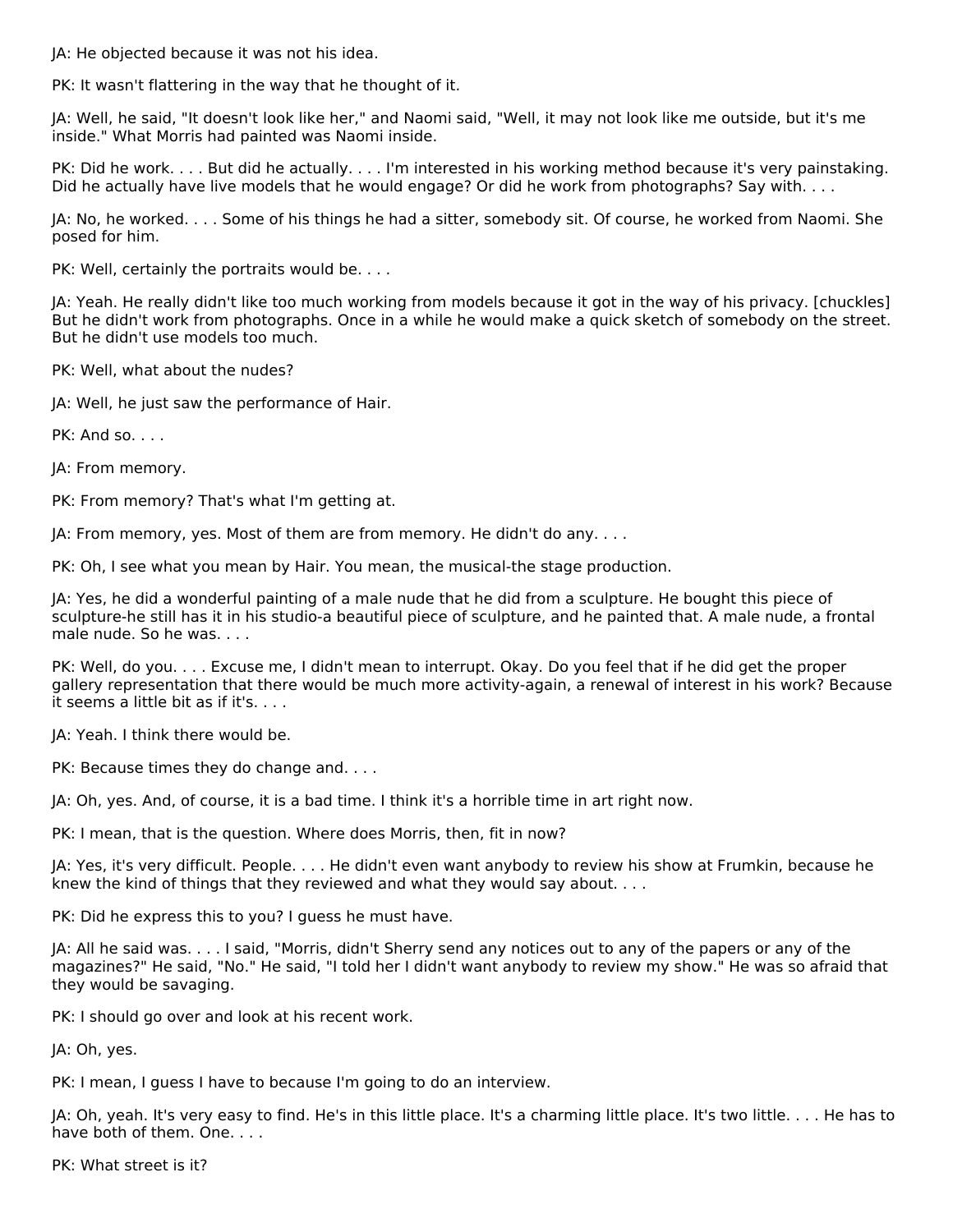JA: It's right on Fountain.

PK: Oh, I know Fountain. Fountain and what?

JA: It's right off of Highland.

PK: That's easy to find.

JA: We go over there quite often. We take him to El Coyote, that's where. . . .

PK: We all ought to go sometime.

JA: Oh, yeah!

PK: I used to go there all the time!

JA: When Morris and I. . . . In the beginning of my gallery-and Morris, and our association-we would go there for dinner and have martinis.

PK: Ooh, that sounds good.

JA: And, of course, I did, too. And, of course, now he doesn't have anything. Hasn't for years. And when we'd come back from New York after one of his shows, the first thing we'd do is to go to El Coyote and celebrate with martinis. [laughs] He's the one that turned me on to martinis.

PK: He doesn't drive?

JA: No.

PK: So he can't. . . . Of course, he could take a bus. I wonder if he ever goes down Santa Monica Boulevard to Barney's Beanery.

JA: No. He never did like Barney's Beanery.

PK: No? Which, of course, brings us to another subject we mustn't forget. Ed Kienholtz. Because you said you had some memories or stories about. . . .

JA: Well, I have an anecdote that's kind of amusing.

PK: Oh, good.

JA: When I was first starting the gallery, my first location, which was. . . . I've already forgotten the. . . . This is ridiculous.

PK: Oh, well.

JA: It was a little tiny gallery and we needed to have more space, so I needed somebody to get more hanging space. So I needed somebody to make panels and make it suitable for Morris's paintings and my kind of gallery. So I asked somebody, I said, "Do you know of anybody that could kind of help us with this setting up our new gallery?" They said, "Oh, call. . . ." and gave me the name of our framer, that I used to use for framing Morris's paintings. So I said, "Do you know of anybody?" He said, "Oh, yes, I know. Call. . . ." And he wrote down the name: "Edward Kienholtz." So I said, "Oh, all right, I'll call him." He said, "Well, he does do some work, some painting, and he's just up the street from you." So he said, "You call him." So I said, "All right, I'll call him." So I didn't know who he was from Adam at that time. He wasn't known at all. And so I called him and asked him if he would come to the gallery and give us an estimate. So here was this nice guy who came in, and he took careful measurements and measured everything and gave me some kind of an idea. It was terribly expensive. For us. We just couldn't afford it. We only started the gallery on a thousand dollars, really. On Bill's thousand dollars.

PK: So you couldn't use him?

JA: No, so no.

PK: But he was very nice and. . . .

JA: Oh, he was very nice about it, and he was very nice about Morris. He thought it was wonderful that I was helping this. . . . He was very intrigued with Morris as a personality, as an artist. But Bill said, "Well, I'll do it myself." So that's what he did. So Bill built the panels, and he did all the adjusting that he could do. We had a wonderful landlord, of course, at the time so that was a big help. But that was. . . . I never saw Kienholtz again.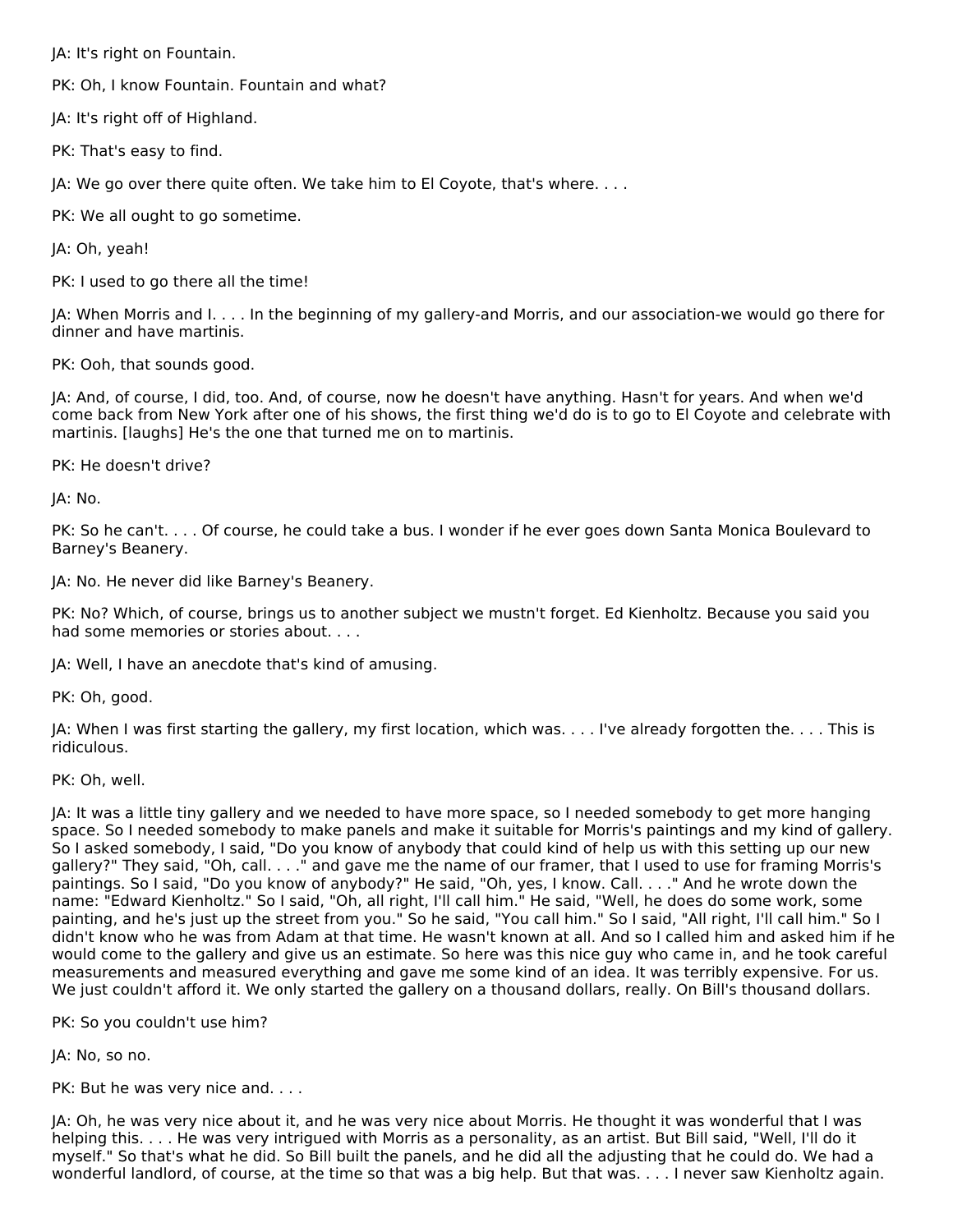PK: Really?

JA: Never saw him again.

PK: But he was supposed to be there at Ferus.

JA: Well, he was, but I was, of course, oh, absolutely overwhelmed with the activity in my gallery. And getting it ready for Morris. For Hirshhorn's appearance.

PK: Well, why don't you. . . . Oh, well, we're coming to the end of the tape. Let me put a new tape in, okay?

JA: Yeah.

PK: Okay. It's flashing. Here we go.

PK: Continuing the Joan Ankrum interview on February 5 [sic], 1998, this is the second tape, Tape 2, Side A. And we have been dancing around our subjects, sort of moving back and forth from one to the other. You just told an interesting story about Kienholtz and your one contact with him, and it does make me want to ask, again, about some of the other people who were there on the street, on La Cienaga at that time, when you opened up the gallery and then, indeed, over the years that you were there-you know, any of the particular connections you may have had with other dealers and other galleries, and some of your memories of them and what it was like and. . . .

JA: Well, Heritage Gallery, Ben Horowitz, we were always very good friends. He started the Art Dealer's Association and he organized exhibitions, which involved me, also. And he organized an exhibition for the Palm Springs Museum that involved three of the galleries. It was [Camarra, Chimera]-Camarra died many years ago-Camara Gallery and his gallery, Heritage, and mine, which represented twenty-two contemporary artists of Southern California. And that was an exhibition in the old Palm Springs Museum before the new one was built. Maybe that's what this is. [sound of paper rustling]

PK: Um-hmm, um-hmm.

JA: So that was very pleasant. And across the street there was a wonderful print gallery. European. . . . Oh, dear, I can't remember the name of it. And then, of course, Esther [Robles] was next door . . . practically next door to me.

PK: I remember that.

JA: Yeah. Not the first one but the second gallery.

PK: Right.

JA: I can't think of the one that. . . . He represented [José Luis-Ed.] Cuevas. He was right next door to me.

PK: I should remember that myself, but I don't. Well, the print dealer was O. P. Reed.

JA: Oh, I know him. Oh, he was a partner of Landau Gallery-O. P. Reed. I knew him.

PK: But didn't O. P. . . . Well, maybe O. P. was in the block below. But O. P. had a gallery on La Cienaga.

JA: Well, he was a partner with. . . .

PK: Felix.

JA: . . . Felix, yes. They were partners.

PK: But when I visited O. P. Reed in the, I guess, late sixties. . . .

JA: And he moved further south.

PK: Further south, yes.

JA: Yes.

PK: Because when I visited, he had his own small space.

JA: He was a very fine dealer.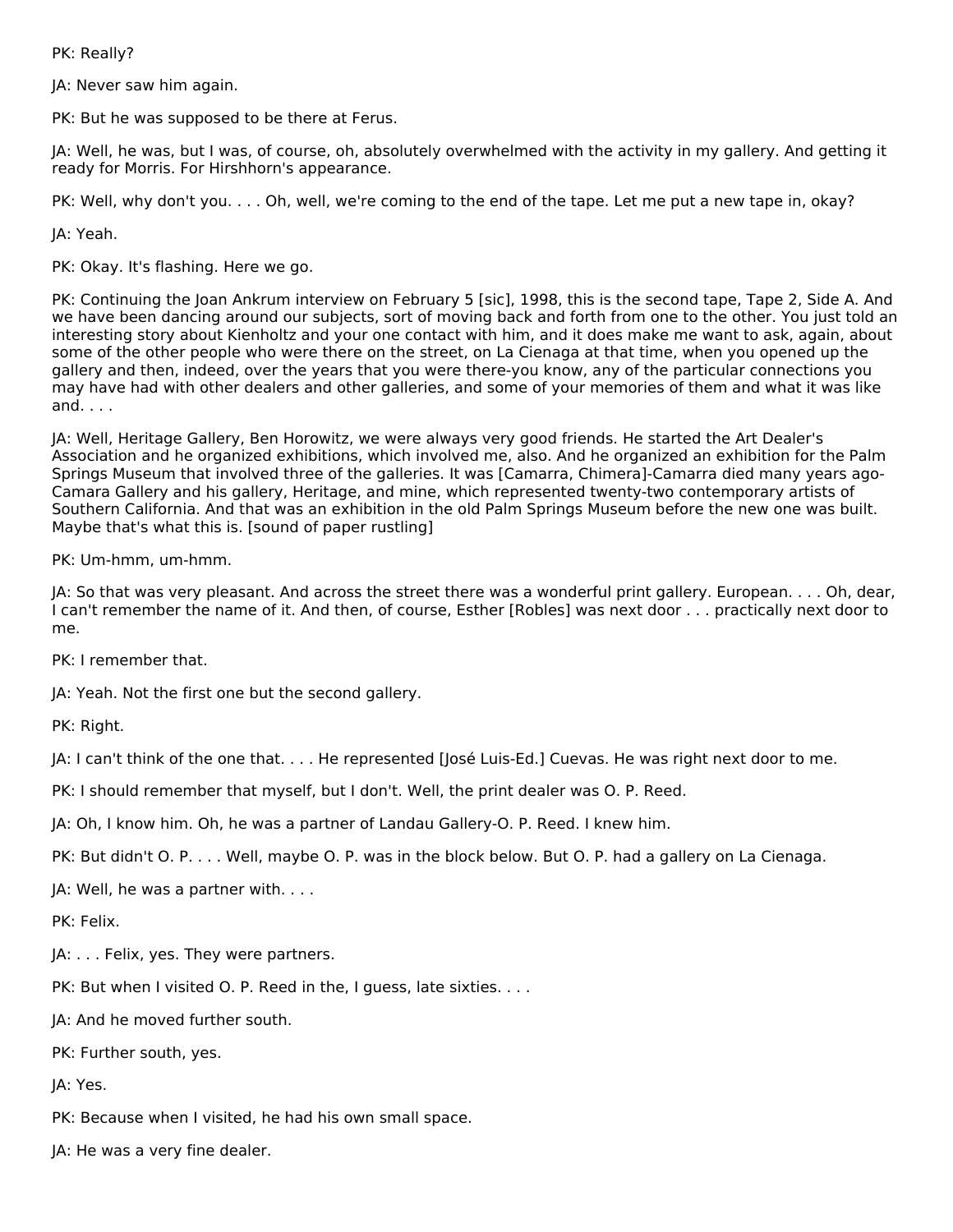PK: Oh, very important.

JA: And he was a great admirer of Morris's.

PK: Ah, he was?

JA: Yes. He admired him a lot. And. . . .

PK: What about Jake [Zeitlin-Ed.]? Did you have much to do with Jake?

JA: Oh, Jake. Oh, yes, we were good friends.

PK: Let's talk about some of these people.

JA: Jake, my first show, when I got out the brochure that I sent out, it included a little map-of my gallery and a few others. And he came over to the gallery and he said, "Why didn't you include me in here?" He was quite hurt that I hadn't included him. But we became good friends. As a matter of fact, he asked me to lobby with him in Sacramento, so we went up together to Sacramento to lobby against the freeway going through. They were fighting. . . . They wanted to put the freeway right down La Cienaga. And so we all fought that because that would ruin us all.

PK: Well, it didn't happen.

JA: No, I didn't. But I don't know that it was our lobbying. But. . . .

PK: What freeway was that going to be?

JA: Oh, which freeway was it? It was from Beverly Hills. . . . I think it was to. . . .

PK: It was one that was never built, in any event.

JA: Yeah, it was never built. Yeah, we became good friends. And then what happened was, when I had an exhibition, a wonderful photographer, Mariana Cook, who was very, very gifted. . . . We gave her her first show. I wasn't too interested in photography, but she was so unusual and seemed to really penetrate into people's psyche. And it all began because she was so moved by Morris's show, which she saw in New York, that she wanted to know if she could photograph him. I met her in New York. And her father was a famous psychiatrist. Now no longer, but [he's, he was] a wonderful collector of art and a wonderful person. And, of course, she's very importantly connected with some of the great people of our time, including. . . . Well, her father's brother was a. . . . Delivered babies.

PK: Oh, well, an obstetrician.

JA: A pediatrist. No, not a. . . .

PK: Pediatrician. Pediatrician?

JA: Pediatrician? Obstetrician? Obstetrician, I guess.

PK: OB/GYN?

JA: Yeah, obstetrician. Because he delivered. . . . Whether he was delivered by. . . .

PK: Does it matter?

JA: Some famous person was delivered by Mariana's uncle. And, of course, her aunt is Martha Graham, you know.

PK: Oh.

JA: And when I had her show, we just had a. . . . And that's when Jake. . . .

PK: Martha [Graham] came?

JA: Oh, not Martha Graham. Katharine. Katharine Graham, who's-you know who she is-editor of the Washington Post.

PK: Yeah, yeah. Uh-huh.

JA: No.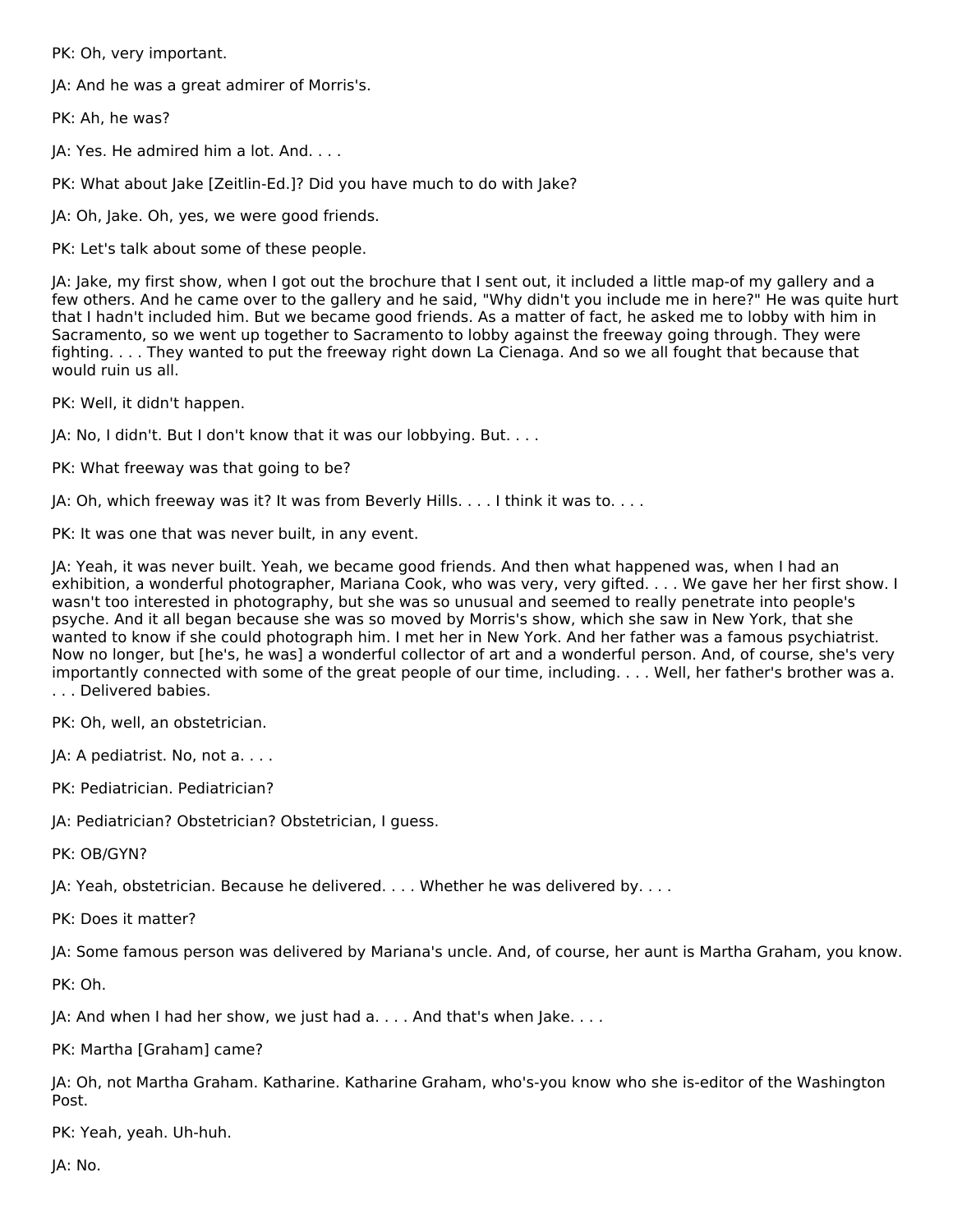PK: Oh, yeah, you told part of that story, I think. That connection.

JA: Did I? Oh, dear!

PK: No, no, I'm not sure. I'm not sure. That's good.

JA: Well, she became a very. . . . Mariana is a wonderfully talented person. And she had her first show, and what happened was that when I had her show, Jake saw the show and asked if she would photograph him.

PK: What's her last name?

JA: Cook.

PK: Cook.

JA: Mariana Cook. She's the one that did the whole book on fathers and daughters [\_\_\_\_\_\_\_\_-Ed.].

PK: Oh, right. Now she's doing a book on couples [\_\_\_\_\_\_\_\_-Ed.]. She's supposed to call us up.

JA: Well, right now she's doing. . . .

PK: Did she do you?

JA: Well, she's going to do Bob and me. Couples.

PK: Yeah, that's what I mean.

JA: But, no. Right now she's doing a story of five generations of women [\_\_\_\_\_\_\_\_-Ed.]. Is it four or five? And that's coming out first, and then she's going to resume her work on the other one.

PK: Well, what about some of the other. . . .

JA: Dealers?

PK: Yeah, and just the scene. What it was like? Because, you know, you were there.

JA: Well, actually. . . .

PK: You know, how much of a sense of community there was, did you feel like you were in something interesting?

JA: I think the most feeling of community we had was when we were asked to present shows that would provide funds to help the new museum.

PK: Oh.

JA: To help fund the new museum.

PK: You mean L.A. County?

JA: Yeah, the L.A. County. So that's when I had Henry Miller. That's when I had the Henry Miller show, which. . . .

PK: Oh, tell me about that Henry Miller show.

JA: Haven't I told you about that?

PK: I don't think so. But tell it again.

JA: Well, what happened was one day-this was in the very first gallery-one day this man walked into the gallery and looked around. I said, "Say, are you Henry Miller?" And he was stunned. He said, "You're the only person that recognized me." He said, "I've been in all the galleries on La Cienaga. All over. Nobody recognized me. You're the only one." He said, "Would you like to see my paintings." [laughs] And I said, "Well, yes." He said, "Well, I. . . . He turned to his friend, who was always with him-I think his name was [Gray, Grey], Joel Gray-and he asked him to go back to the house and bring some paintings in. So he said, "Will you look at them?" And I said, "Well, I'd be glad to see them. I've never seen any of your paintings." But naturally I was. . . . I've always been a reader, I've always read everything, and I knew who he was. And so he brought in the paintings and I looked at them very carefully. And I said, "They're a lot better than I thought they'd be."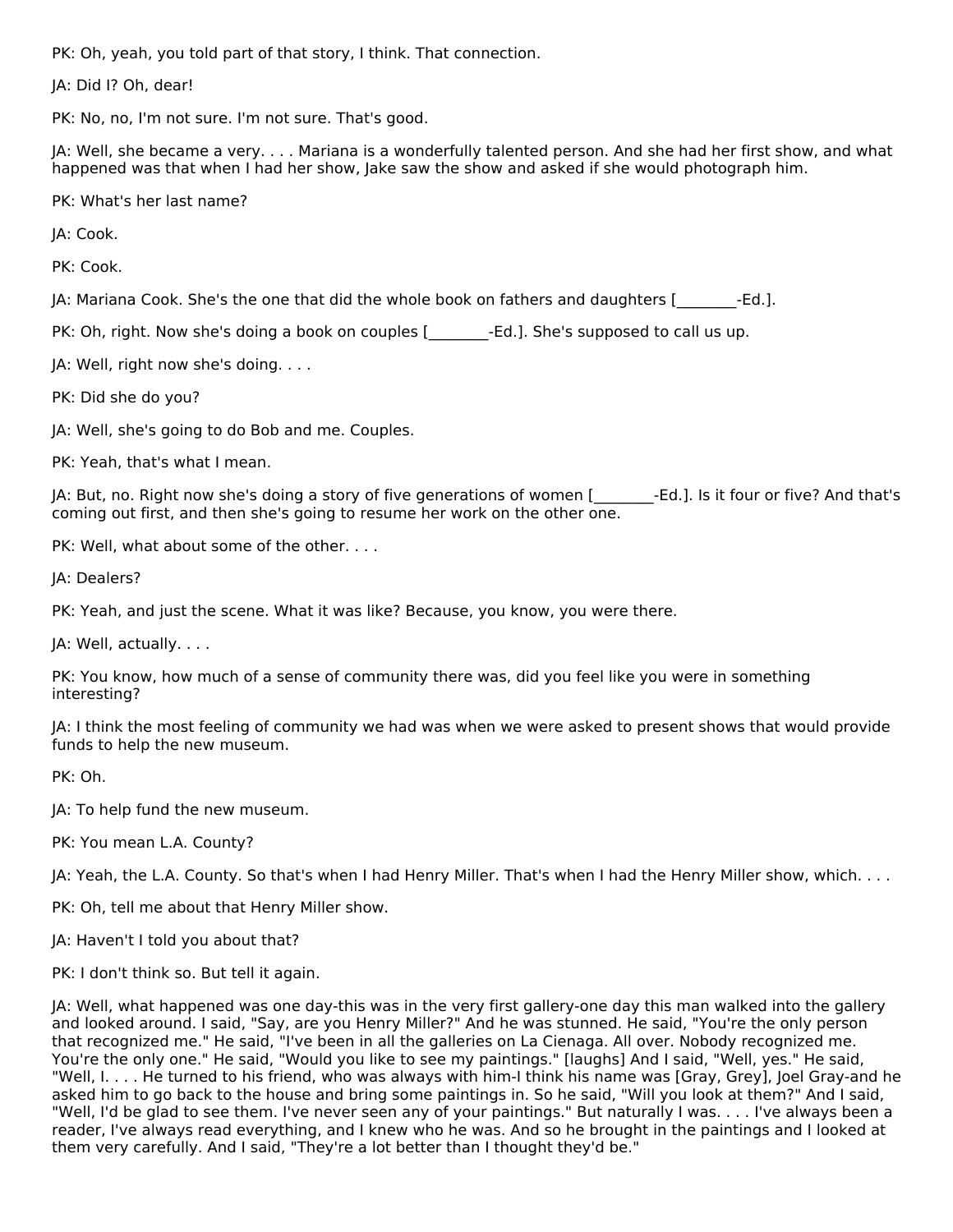PK: [laughs]

JA: And he loved that. He said, "You can have my show." [laughing] He said, "You can have my show." "Well," I said, "Of course, I can't do it for sometime because I'm pretty booked up." So he said, "Well, we'll figure out a limited time. So that's what we did. We figured out a lim[ited]. . . . And, of course, that was the big hit of the whole occasion. People were lined all. . . . This was right after Capricorn, after the censorship had been removed.

PK: Oh, yeah, Tropic of Capricorn.

JA: Yeah, Tropic of Cancer, Tropic of Capricorn. First it was Tropic of Cancer was the first.

PK: Right.

JA: So I've written a lot about that in my. . . .

PK: Did you know Anaïs Nin?

JA: Oh, yes. She wrote the catalog for one of my shows.

PK: Well, see, you haven't told me about that yet.

JA: Oh, yeah.

PK: That's interesting. How well did you know her? Did you get to know her socially?

JA: Well, I only got to know her because I had the show Varda, and [Jean?-Ed.] Varda. . . . See, what happened was. . . . It was right at the beginning of the gallery, very early in the gallery. My first gallery. And it was after Morris's show, though, at the de Young. Henry Seldis wanted to go up to cover the show at the de Young, and we all went up together. He said, "Now I want to take you over to show you some paintings by a wonderful Greek artist. I want to show you these paintings." So I said, "Fine. Okay." So he took me to Sausalito and we got on the boat. You know about the. . . .

PK: Well, I just . . . I never. . . .

JA: Were you ever there?

PK: Never went there. I sort of missed it. But I, of course, knew all about Varda. In fact, we have [the] Varda papers in the Archives-his passports and so forth.

JA: Well, I have that one in my office. You've seen that one. That's a Varda envelope that he used to write to me.

PK: Anyway, so you were introduced to him.

JA: Well, we went up to this wonderful . . . what seemed like a pirate ship. This I wrote in my story, I wrote about it. It was like a. . . . And he showed us all around and he said, "Oh, I'd better give you these wonderful sandwiches." So he gave me these raw oyster sandwiches. I said I managed to drop mine overboard when nobody was looking. I didn't have to eat it. [laughs] But, anyway, he was so intrigued and said, "I would like to have an exhibition in. . . . " . . . Because he'd. . . . [pauses, thinking] That's how. . . . I'm trying to think. Anyway, that's how it started. So he sent me these paintings and. . . .

PK: This was in the early sixties?

JA: Paintings! They were really collages.

PK: Um-hmm.

JA: Yeah, oh yes. It was sixty.  $\dots$  Oh, I'll have to look it up. All my brochures, you see, are over at the  $\dots$ 

PK: Right, right.

JA: And, of course, one of my dearest, closest friends, who was very helpful to me right from the beginning, was one of his collectors, Peggy Porter. Her name was Peggy Converse at that time. We were very close. She went to Stanford. She was ahead of me. She was older. Now she's getting on. She's not well at all. But, anyway, several of my friends that knew a little bit about San Francisco. . . . See, Peggy was a kind of a toast of. . . . My friend Peggy was a toast of San Francisco when she was still going to Stanford. She played the lead in Fashion. That's a whole other story. But she was one of my closest friends always. Knew my first husband before I did. She knew my first husband in Carmel when she was married to Ed Converse, who was a shipping guy.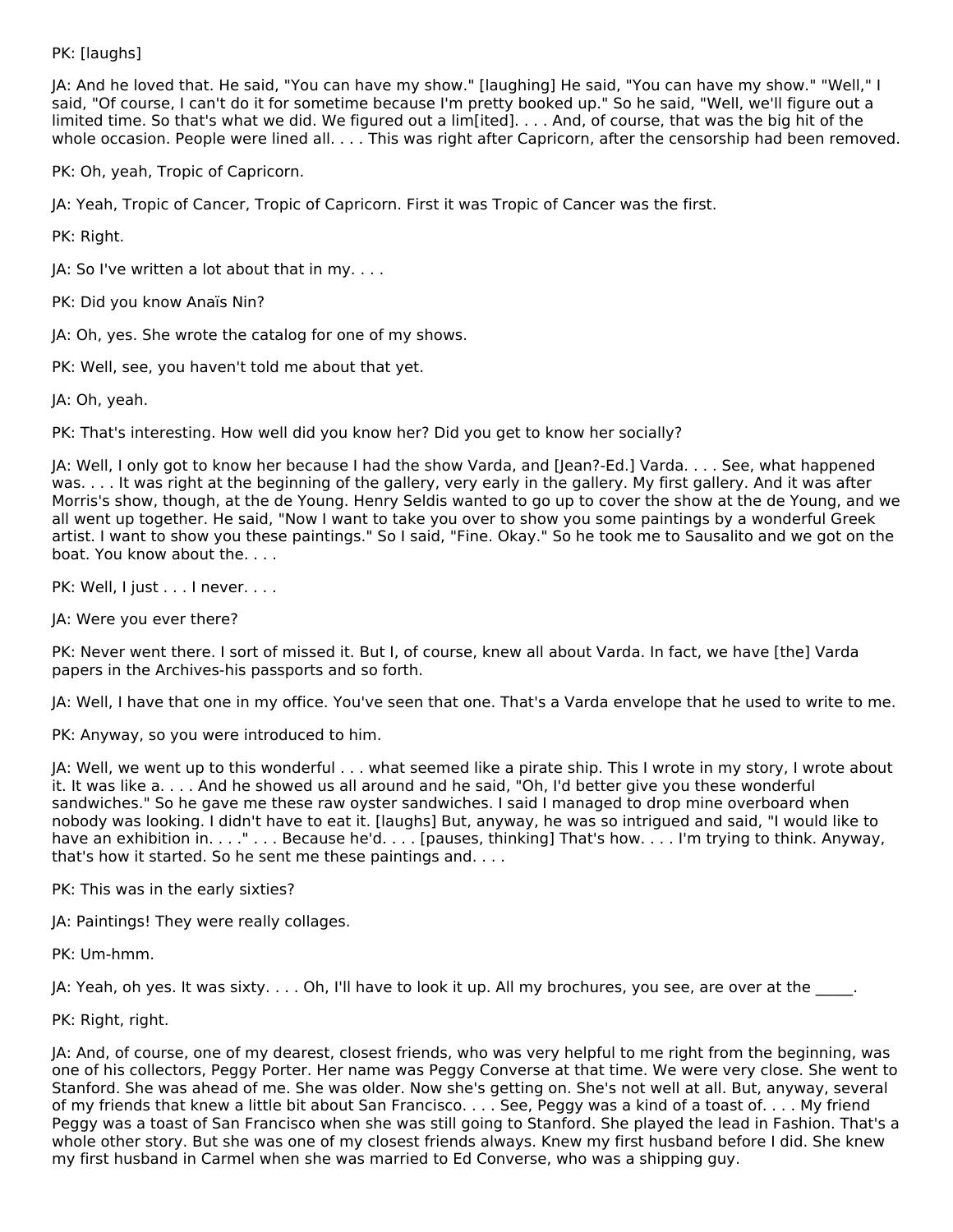PK: So she was the collector of Varda?

JA: Well, she was one of the collectors.

PK: And introduced you to Varda?

JA: One of the early. . . . No, it was Henry that introduced me to Varda, on the ship. But we had a show. He was lots of fun. I sold his show out.

PK: Now did Anaïs Nin write the. . . .

JA: Oh, she wrote a wonderful. . . .

PK: For Varda? For the Varda?

JA: Yeah, I have a copy of it in one of my drawers.

PK: That would be interesting to see.

JA: Yeah, it's charming. She wrote a delightful. . . . I have books that she's autographed to me, to Joan. . . .

PK: So that was how you two met?

JA: That's how I met Anaïs Nin, yeah.

PK: Because Varda said, "I know this interesting woman writer who will write something about me." Is that how it happened? Was it Varda's idea?

JA: She just came right to the gallery and said that she was going to write it for me. So I thought that was great. That's how I met her. Yes.

PK: But Henry Miller came much later?

JA: Well, let's see, not a lot later.

PK: Well, no. No, no, about the same time.

JA: It wasn't a lot later.

PK: Well, so did. . . . I mean, after all, they were connected at one point. Did you do any socializing with either of them? Or was it pretty much business?

JA: Oh, no, this was just the gallery. Gallery deals. But she was very. . . . [She's just, She was just] a very nice person. She was very nice. And I knew somebody else that she knew. Oh, I know, it was when she. . . . I guess I also knew Frank Lloyd Wright's. . . . She was married to Frank Lloyd Wright's nephew, I think it was. I can't remember if it was a son or his nephew. Frank Lloyd Wright's nephew. [laughs] Lloyd . . .

PK: Lloyd Wright?

JA: . . . Wright. Lloyd Wright. Yeah, she. . . . I think they were married. They weren't just lovers. I think they were married. I remember meeting him. But my whole social life was centered in the gallery. Except on occasion somebody very interesting would invite me someplace. [laughs]

PK: So you didn't keep up too much with the theatre people?

JA: Well, oh, yeah, a lot of them were. . . .

PK: But I mean outside the gallery. Maybe some of them you would invite to the gallery . . .

JA: Oh, yes.

PK: . . . but outside of that, would you say your social life in some ways remained even more with the theatre people?

JA: Well, no. Some of them I had. . . . Like Dana Andrews, who was one of my. . . . His wife [Mary Tod Andrews-Ed.] is still. . . . She's getting forgetful, but she's younger than I am. But, see, Dana and I played opposite each other at the Playhouse.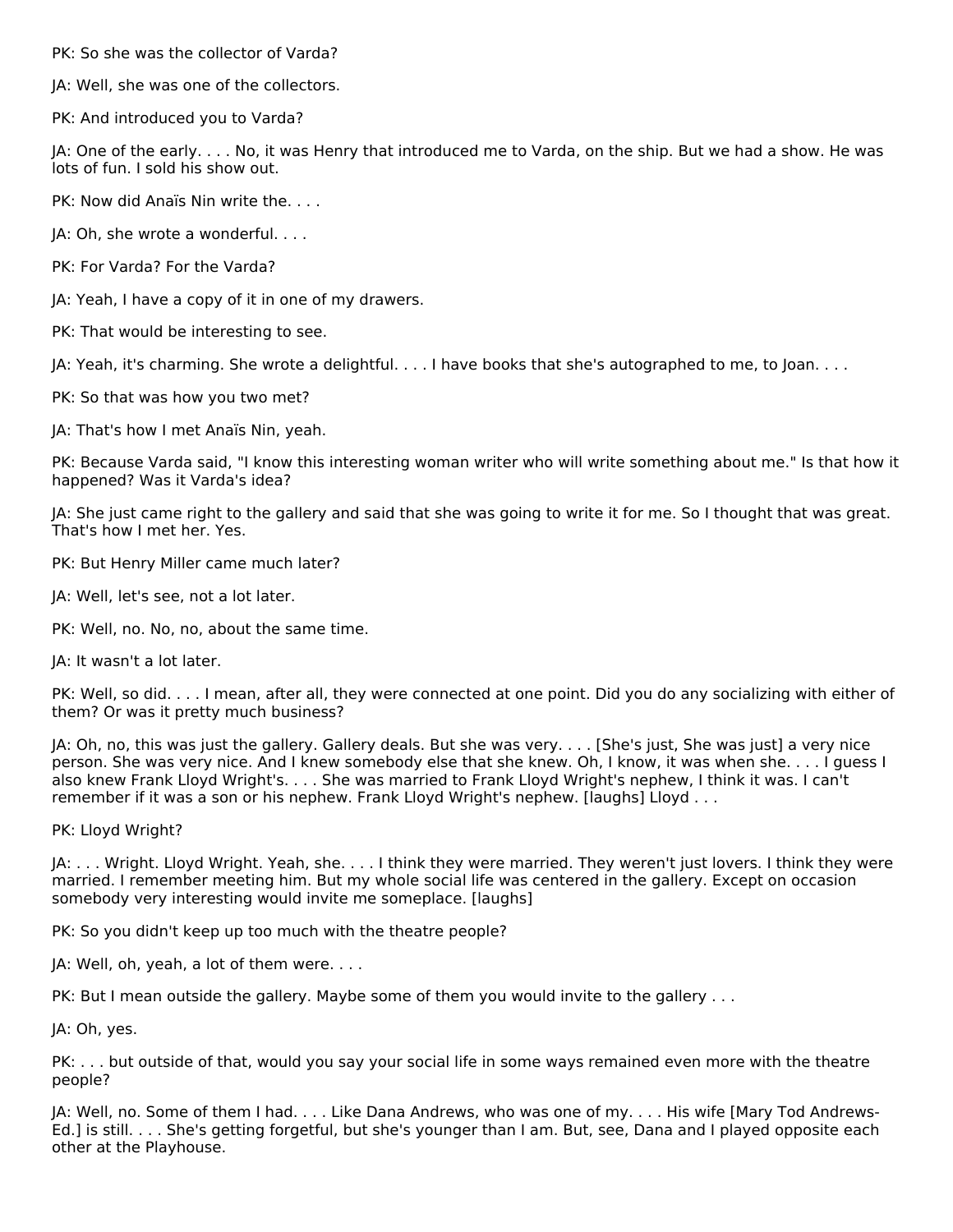PK: And you visited him, I think, when he was hospitalized.

JA: Oh, yeah. He had. . . . Oh, that was much later. We spent a couple of weeks with them in Balboa when they had their place in. . . . Oh, he owned two big yachts. We were all very close friends. And, let's see, who else at that time was. . . . Of course, Peggy Porter, who was my closest friend, and Don. . . . She eventually. . . . After she divorced Converse, she married Don Porter, who was a very fine actor who I worked with. We did shows. Even when he became a director. He just died recently. Don Porter. He was quite a well-known actor, played withwhat's her name that. . . . Gidget. He played her father in that whole series.

PK: Oh, yeah, yeah.

JA: He was a very successful actor. The Candidate.

PK: Did he collect art?

JA: Hmm?

PK: Did he collect art?

JA: He and Peggy were among the first. Peggy was one of the first to buy Morris. And he has a little watercolor that he fell in love with of Morris's, that he took with him every place he went on the road. He made a big hit in Barefoot in the Park in New York, and he always took this little painting and hung it in his dressing room wherever he went.

PK: Oh, that's charming.

JA: So, you know, we had quite a few friends still in the. . . .

PK: What about the. . . .

JA: Of course, Franchot Tone came to the gallery, because he was a very close friend of Bill's. He and Bill were friends in the Group Theatre.

PK: Did you have much to do with, well, David Stewart?

JA: David Stewart?

PK: Yeah.

JA: Oh, I can tell you a funny story about that.

PK: Well, good, tell me. That's what I want, a funny story.

JA: Well, before I was even open, somebody stopped by David Stewart's gallery. He was right across the street from my location, and I wasn't open yet, but this person came into his gallery and he said, "Say, do you know anything about this new gallery that's opening pretty soon, right opposite you?" And he said, "Do you know what I think about her?" He said, "Well, I don't know that she knows anything about art, but she comes on like Hildegard." [PK explain joke? (or am I just dense?)-Trans.] [laughter] But he was a little bit. . . . I think he was a little bit. . . . Well, Joe Hirshhorn told me that the other dealers were all jealous of me.

PK: Of you?

JA: Yeah. That's what he told me. I didn't realize that. I said, "Oh, I don't think so." He said, "Yes, you don't know." He said, "I know." Because he would go around, and they would all make disparaging remarks about me. Not all. Certainly nobody like. . . . Not the Heritage Gallery. Not anybody like Ben. He would never. . . . He was never anything but generous. But I had. . . .

PK: He was a very nice man, very nice man.

JA: Oh, yes. No, he's very, very, very nice. And Charlotte is just a lovely person. Charlotte's a wonderful gal. But some of the. . . . Well, they were compet[itors].

PK: What about, oh, the dealer. . . . Now, see, I'm forgetful. Wrote books, dealt with pre[-Columbian?-Ed.]. . . . Raboff. Ernest Raboff.

JA: Oh, yeah, he was always very friendly to me.

PK: His gallery was fairly near you at one time, isn't that right?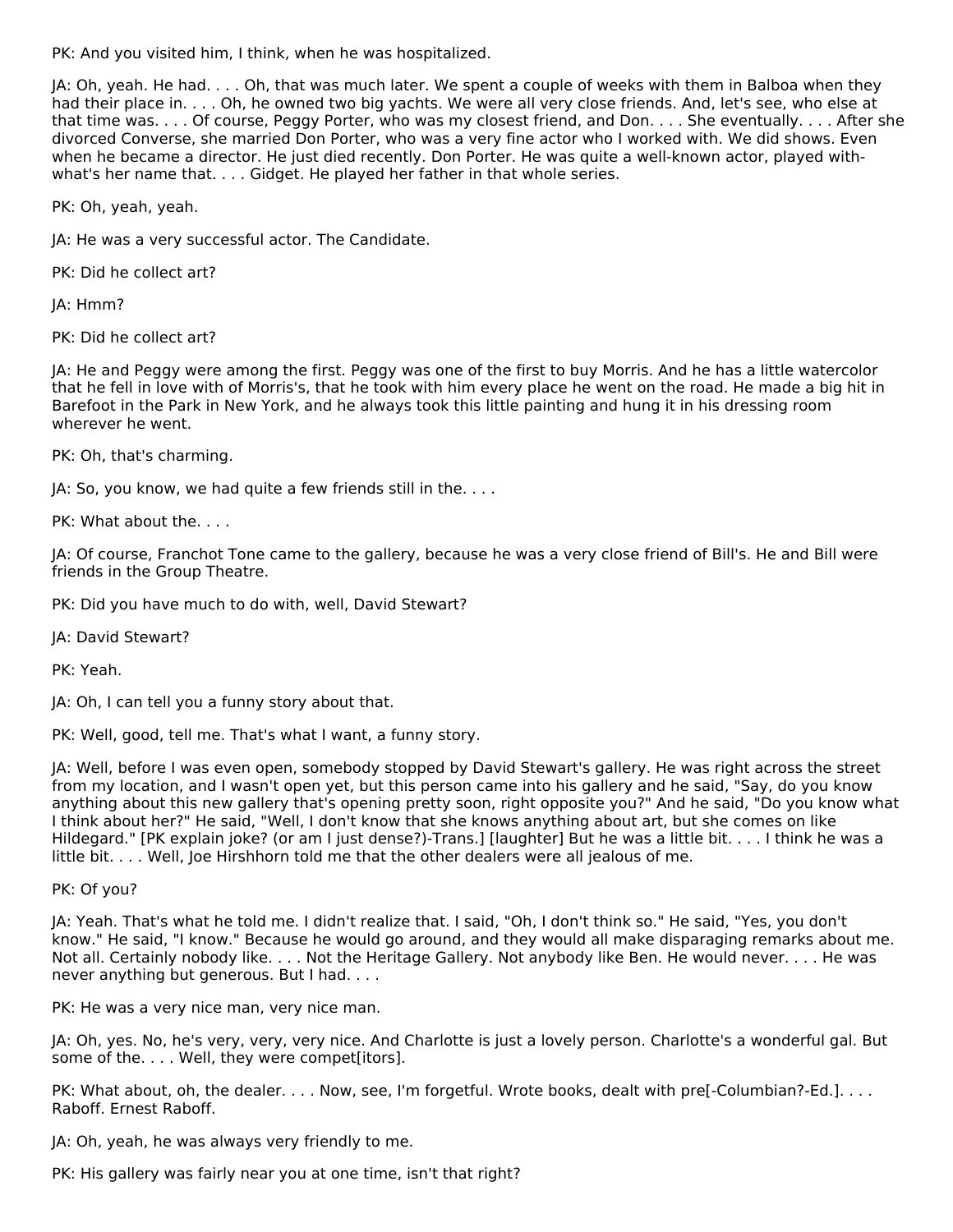JA: Yeah, it was across the street and south. He was always very generous in his admiration of Morris and my gallery. He was very nice. And so was. . . . Starts with an O. A very successful gallery. He represented Cueves originally. Oh, I can't think of his name!

PK: I can't either.

JA: Oh, I know it so well. See, this is. . . . When he closed his gallery, he wanted me to take his artists. When he closed his gallery, he wanted me to just take over his whole stable.

PK: I was probably in that gallery myself, but I can't remember.

JA: It was on Santa Monica. Oh, and he loved to fish. He was always going off on fishing trips. He showed Cuevas and some other well-known artists. I can't remember his name. I know it so well. Simon! It's close to Simon. [Silvan-Ed.] Simone. Simone.

PK: Simone.

JA: Simone Gallery.

PK: Oh yeah, yeah, I remember that.

- JA: Yeah. See, eventually I do. . . .
- PK: It doesn't start with an O. [laughter]
- JA: Well, maybe his first name starts with an O. Wait a minute. Oscar? Is it Oscar Simone?

PK: Doesn't matter.

JA: I think it starts with an O.

PK: What about. . . . I was intrigued. You mentioned that you had a show for Jonathan Winters.

JA: Oh, yes.

PK: Yeah, well, tell me a little about that.

JA: Well, let's see.

PK: What was your connection? How did you. . . .

JA: Well, he was very impressed with the success of the gallery and the fact that . . . the people that were collecting from me. So I had a call one day from this gentleman, and it turns out that it was. . . . Oh, God, I. . . . A famous publicist. Famous public relations. . . . He was Jonathan Winters' manager. [Spoono], [Spoodo]. Anyway, he called me, this man on the phone, and he said, "Now, I would like to arrange for you to have an exhibition of Jonathan Winters' paintings." And I said, "Well, I've never even seen his paintings. I don't know. I don't know that I would be interested." [laughs] I mean, I knew who Jonathan Winters was, but I wasn't going to give him a show just because he was a well-known movie person. And I said, "I'd be glad to take a look at his paintings, but I can't tell you that I would give him a show. It depends on what his paintings are like." I was very . . . you know, quite indignant that I would. . . . And so, let's see, they brought the paintings in, and they were very appealing. They were charming. You know, he was a naïve. You know, he's self-taught. So I said, "Well, yes, I could give him a show." And he said, "Well, of course, you wouldn't take any commission, would you?" And I said, "Well, of course!" He said, "Well, you'd be getting all this publicity. You shouldn't need a commission." And I said, "No, thank you, I'm not interested." I really turned him down cold.

PK: So you never gave Jonathan Winters. . . .

JA: Oh, yes. Then they came around. They said they agreed to my commission, which is what it was for everybody.

PK: What was that, by the way?

JA: Thirty-three and a third percent.

PK: Thirty-three and a third.

JA: Maybe it was forty by that time. I started out thirty-three and a third, then raised it to forty. I never took more than forty, even when my artists would urge me to take more. They said, "You should take more. Everybody's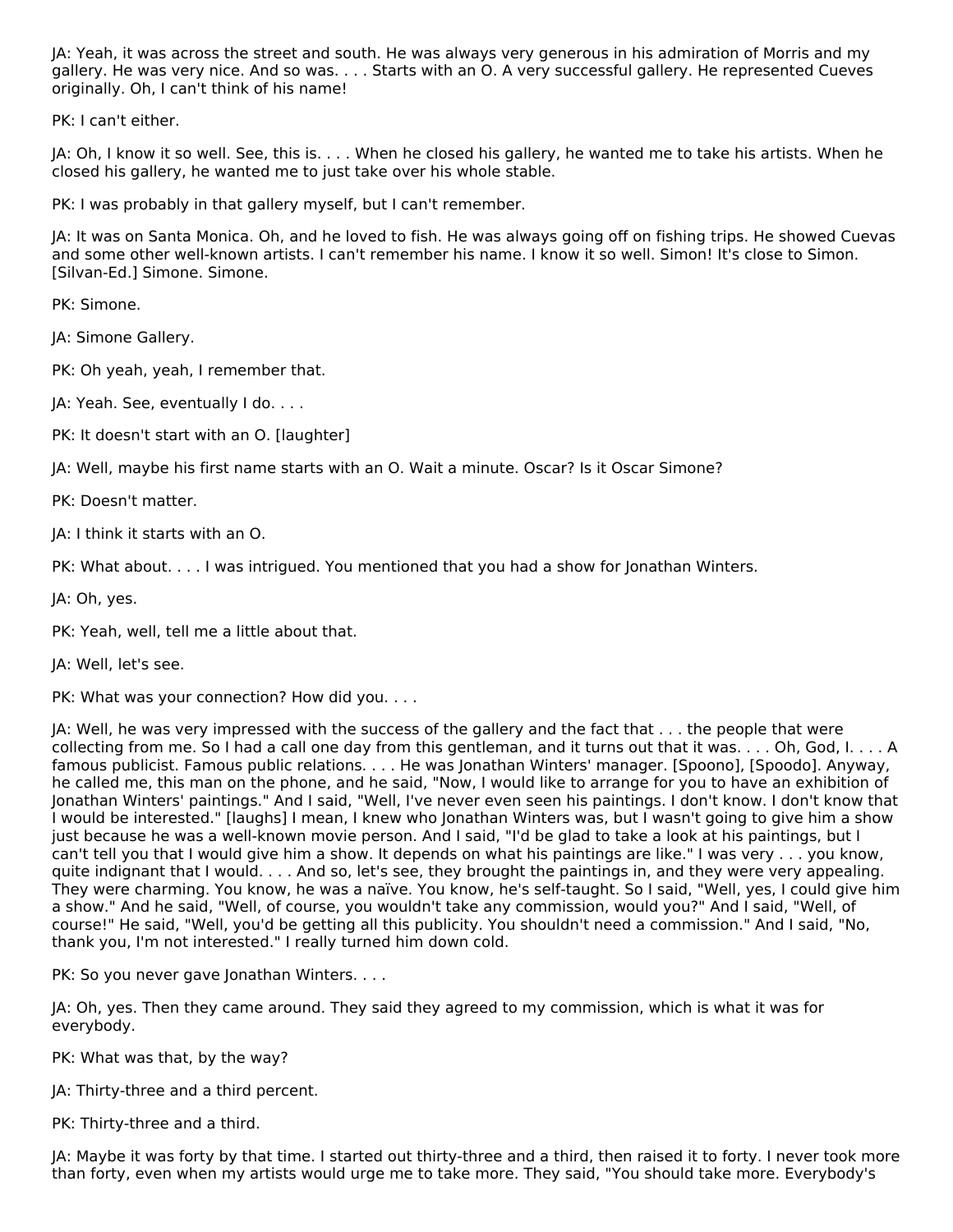taking more." But I said, "Well, I'd rather take less and sell more paintings."

PK: Um-hmm.

JA: So, anyway, so that was it. Oh, he was very severe. It had to be all set up in the bank and had to go directly to the bank. Nothing could be taken care of except through. . . . It was very. . . . But it was fun. He entertained us a lot. He used to do imitations of me.

PK: He did? [laughter] Well, did you then establish a kind of relationship with him?

JA: Well, yeah. We had a friendly relationship.

PK: I mean, did you visit his place or anything like that?

JA: Well, yes, I was there once.

PK: Where was he? In Santa Barbara, I believe or. . . .

JA: No, it was before. . . . He bought my friend's house. He bought the Dana Andrews house. And, of course, I'd been there at parties at Dana's. And when I saw the new house, of course, it was entirely different. And then he also bought. . . . He bought another house-in Malibu, I guess-that. . . . Anyway, he was all. . . . I had all these dealings with my friends.

PK: Did he bring in a lot of new visitors to the gallery? Hollywood types and so forth?

JA: Actually, not. . . .

PK: Not too much?

JA: Not too much, no. Oh! The show was. . . . At the same time I had to agree to show his publicist's wife's paintings, and I said, "Well, I don't know about that. I'd have to like her work." Well, of course, it was Vernon Scott's wife [\_\_\_\_\_\_\_\_-Ed.]-who's mentioned in the book I'm reading right now. Quotes him a lot in this book. Vernon Scott. He's a big A.P. . . .

PK: Did you like her work?

JA: Yes, it was delightful. She was completely self-taught. Very much influenced by. . . . Oh, the famous primitive painter, whose work I've also seen.

PK: Grandma Moses?

JA: Hmm?

PK: Grandma Moses.

JA: No. The guy. Well, Grandma Moses was also an influence, but there was another . . . a man. Famous. Used to show on La Cienaga. His paintings get big, high prices now.

PK: Streeter Blair.

JA: Yes, Streeter Blair. Streeter Blair, I knew of course, too. He wanted me to show him.

PK: But you didn't want to?

JA: Well, I didn't because at that time I was already showing Harry Lieberman. And I didn't want to have so much emphasis on self-taught, primitive painters.

PK: What was Vernon Scott's wife's name?

JA: Jane Wooster Scott.

PK: Jane? Is she still around?

JA: She does. . . . Yeah, but she doesn't show any. . . . See, for a while she did show some. She wasn't very satisfac[tory] . . . wasn't a very good . . . she really didn't behave very well.

PK: Oh.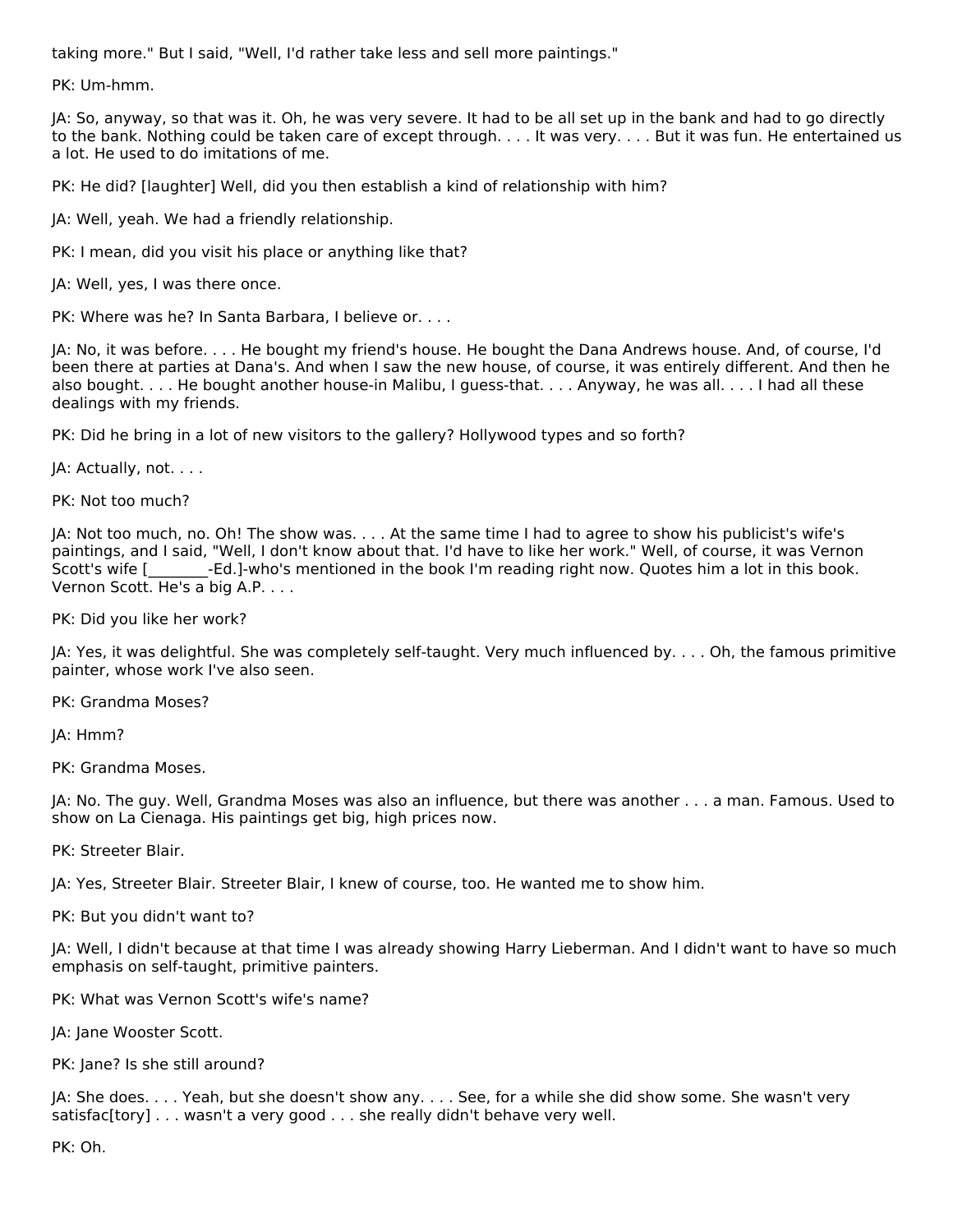JA: She was very. . . .

PK: This is Joan Ankrum, Session 3, Tape 2, Side B, and we're going to wrap up a few points.

JA: Yeah. Well, actually, Joe had a very. . . .

PK: Okay, so now we're going to talk a little bit about another famous friend of yours, Joe Hirshhorn.

JA: He had very warm feeling for me and was very. . . . He was charmed with the whole story of Morris' and my relationship. He was very touched by that and that's what made him such an absolutely, hundred percent loyal supporter of the gallery. And people used to gossip, thinking that we were having an affair, which is not true.

PK: Not true.

JA: Absolutely not.

PK: But he liked you?

JA: [giggles] He was very interested but. . . .

PK: But you weren't.

JA: [Whispers:] Never, never, never. [Normal voice] And made it very clear, and for a while he was quite upset with me.

PK: Was he married to Olga [Hirshhorn?-Ed.] then?

JA: No, this was just before he married her.

PK: Before Olga?

JA: Yeah. And, as a matter fact. . . . Yeah, see, I knew Joe before Olga did, because he came to the gallery. And then he had me out to the house.

PK: Where? In Greenwich, you mean?

JA: In Greenwich, yeah. He had me out to the house.

PK: Yeah, I was there once.

JA: At that time he was carrying on with Olga but they weren't married yet. [laughs] But, anyway, soon after that. But I never. . . . But people used to suggest that. But also people used to suggest. . . . I always got such good notices from Henry Seldis, that Seldis said to me, "You know, I'm going to have to stop giving you such good notices because people are asking me if I've been sleeping with you." Really! There were a lot of people that gossiped about me.

PK: Well, you know, that happens.

JA: Yeah.

PK: That happens. People need to be entertained.

JA: I was completely disinterested in anybody but Bill. He was. . . .

PK: Well, did Joe Hirshhorn. . . . He bought Morris Broderson. Were there others of your artists. . . .

JA: Oh, yes! Many. Many others.

PK: I can't remember. Did you handle Irving [Block-Ed.]?

JA: Oh, yes.

PK: That's right. And Joe. . . .

JA: That's who first brought Irving from me.

PK: Ah, I see. Yeah. Because, you know, Al Lerner was always very, very high on Irving.

JA: Well, of course, they were very good friends in school.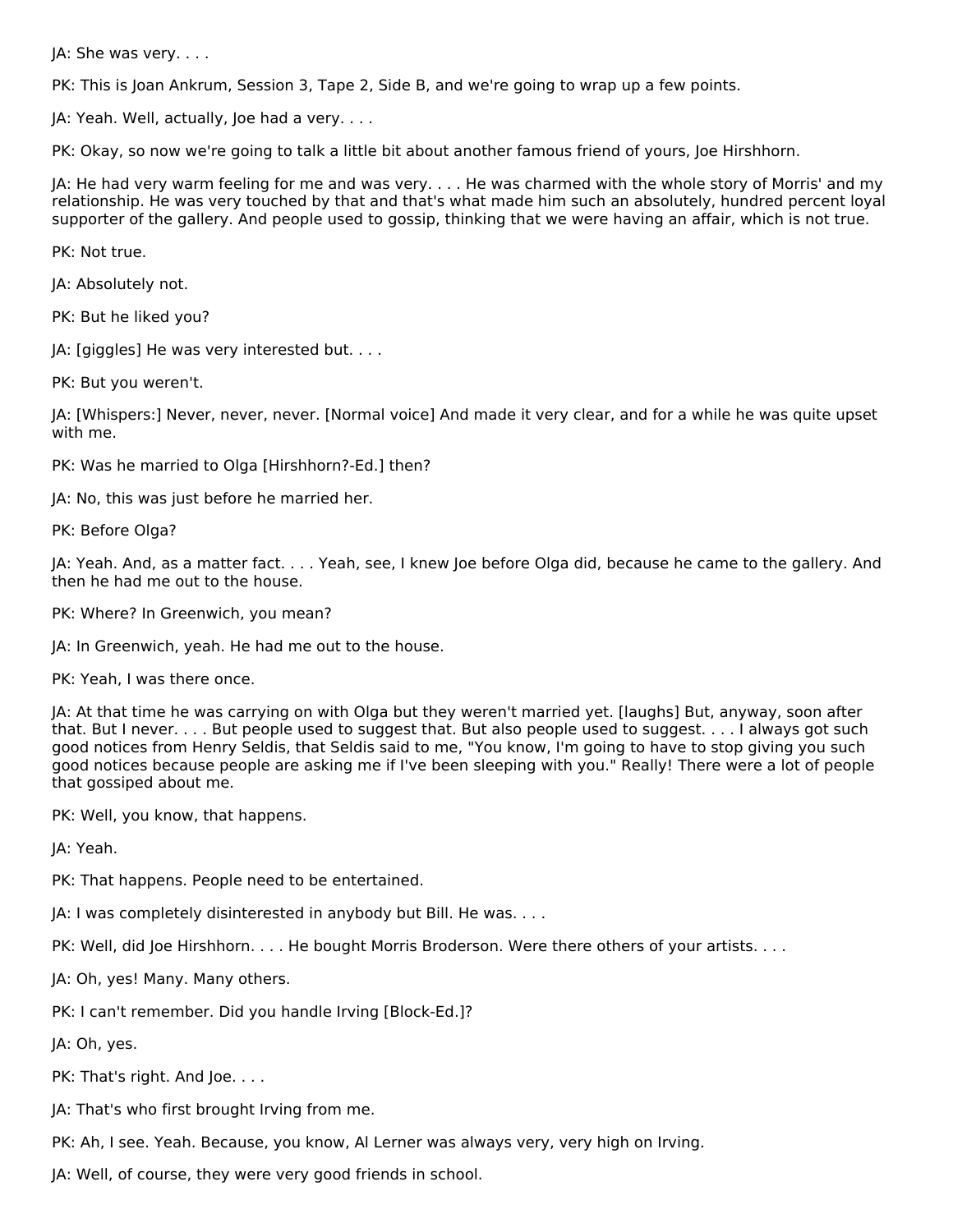### PK: Oh, I see.

JA: They were very close friends. And, of course. . . . See, Joe had me meet Al Lerner right away when he came to my hotel to buy a Broderson. And then he said, "Oh!" He said, " I want you to. . . . Oh, you've got to. . . ." That's when Al heard about it, because he called Al, and so. . . . And he sent Morris and me to meet Al, at the Hirshhorn Foundation, before the. . . . The museum was just a story to happen. But when I had turned Joe down, I said, "I'm not going. . . ." When Joe asked for a discount I said, "Oh, no, I can't give you a discount." But he said, "You gave the Whitney a discount." "Oh, but," I said, "that was a museum." He said, "Well, I'm a museum." [laughs]

PK: \_\_\_\_\_ \_\_\_\_\_.

JA: Oh, I've told you that story.

PK: What an operator.

JA: That's a long story.

PK: What an operator. No, you didn't tell me that story. What?

JA: Well, see, he called me up and he had seen the show at the Whitney and he'd heard about me so he got my telephone number. I was staying at the Taft Hotel. And so he called and he said. . . . I couldn't understand him; he talked so fast. He said, "This is Mr. Hish-hash," something like that, and he said, "I've just seen the work of Broderson at the . . . " and he said, "I'd like to see some more of his work. I'm going to come right over." I said, "Oh, no, that wouldn't be convenient." [laughing] I didn't know who he was. And so he was just so insistent. He said, "Well, look. I'm going back to Canada. That's where my home is." That was when he was still uranium king of Canada. He said, "I'm going back to Canada, and I have to leave in the morning, and I want to come over before I leave. And I'm going early in the morning. So I'm going to. . . . I insist on coming." I said, "Well, it will take me a little while to get in touch with Morris. He's on another floor. He's up on the second, you know, above me. But I'll see what I can do." He said, "Well, all right. Then I'll be over. . . ." and he mentioned the time. So I thought, "Well, he must be somebody important." So I got Morris to come down. I didn't want to be there alone. This strange man was coming to my room at the hotel. So I got Morris, and Morris was there, and knock on the door, opened the door, and here was this guy, with a cigar in the corner of his mouth and a fedora on his headwhich he was taking off right away. He said, "How-d'ya-do? How-d'ya-do?" You know, greet just like an explosion. He exploded into the room. And he said, "All right, where are the paintings? Where are the paintings?" And I said, "Well, I can show them to you. They're rolled up." They were all mixed media and pastels and on paper. So Morris and I unrolled them and we kind of stood them up around the hotel room. And Joe went over and he looked at each one very carefully, and he said, "I'll take this one and that one and that one. How much?" I said, "Oh!" I said, "They're not for sale." [laughs] He couldn't believe it. He said, "What do you mean they're not for sale?" He said, "I want to buy them." I said, "Oh, no, they're not for sale." I meant it. I was not going to sell them. He said, "Well, why did you bring them?" And I said, "Well, I only brought them to show Mr. Baur"-John Baur, who was the director of the Whitney. "I just wanted him to see the new direction that he'll be [taking-Ed.], because it'll be a little different, so I just want him to see what direction he's going." Of course, it was just before that I had sold one to them, you see-to the museum. Personally, to Baur and what's his name?

PK: Lloyd Goodrich.

JA: Lloyd Goodrich. And the other one that was a registrar. They all said, "Oh, they're all so great. Which one shall we get?" And that's how they. . . . Then they asked for a discount. They said, "Of course. . . ." I named the price, and they said, "Well that's, of course, without the discount." I said, "Oh," I said, "I don't know about that." And he said . . . "Oh," he said, "It's customary." And I was so new, and I was absolutely inexperienced. I was just. . . .

PK: It's true though, isn't it?

JA: It was absolutely true. Oh, I was completely inexperienced, and I said, "Oh well. . . ." He said, "It's customary." And I was embarrassed because that's. . . . He said, "Everybody, every artist gives the museum. . . . When a museum purchases they always give them at least a ten percent discount." So Joe knew that. He said, "You gave the museum. . . ." I said, "Yes, but they're a museum." And Joseph, "Yeah, but I'm a museum." [laughs]

PK: Was that . . . at that time . . . what did he mean he's a museum? He was a museum. . . .

JA: He had the Foundation.

PK: Yeah, the Foundation. He hadn't made the arrangement yet with the gifts to the Smithsonian.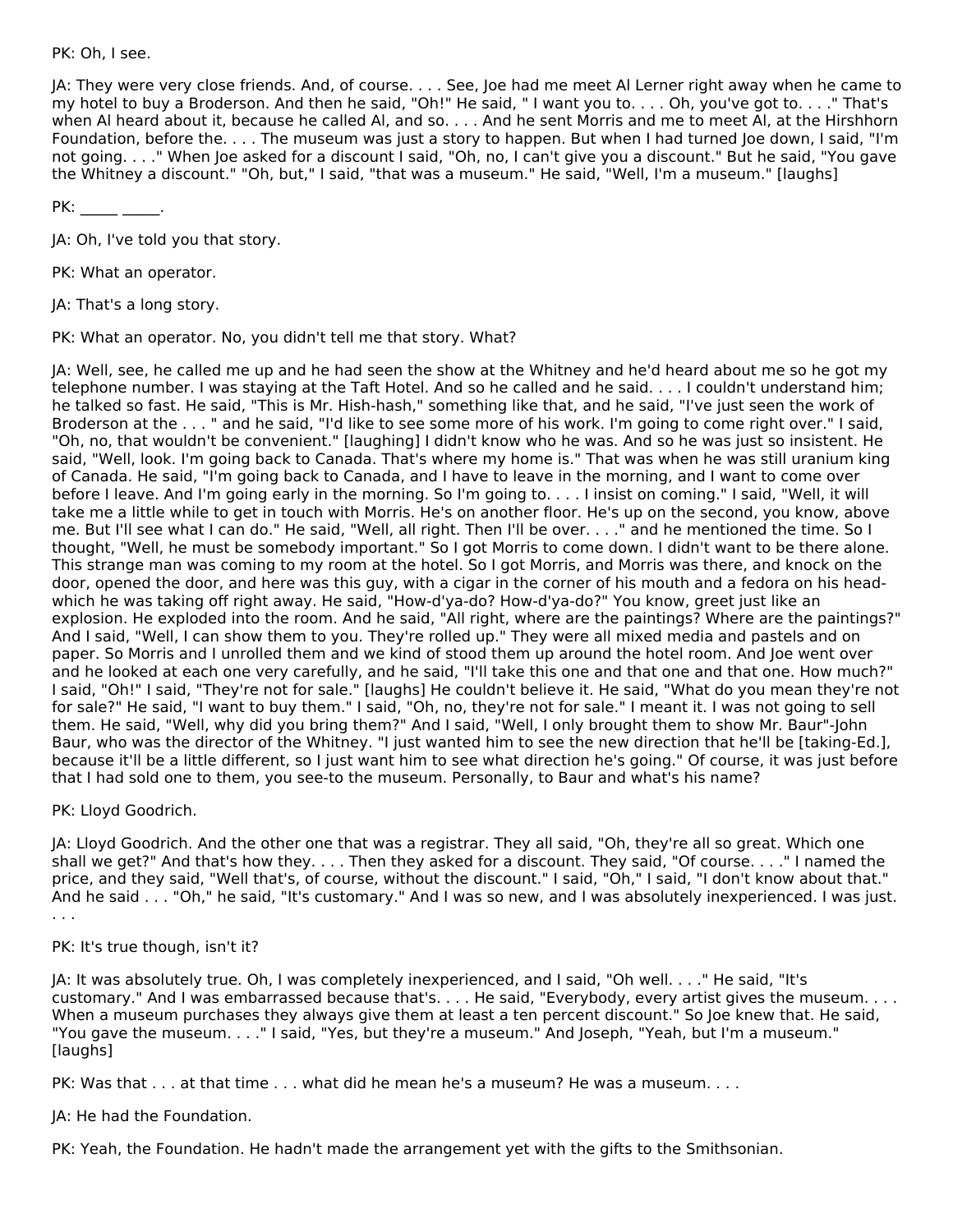JA: No, no.

PK: That came later.

JA: Yeah. And I lived all through that period, too. But so. . . .

PK: What did you think of Hirshhorn in terms of. . . . You know, he was certainly a very colorful and flamboyant collector of. . . .

JA: He was very likable. Of course, I liked him because he was so crazy about Morris's work. But he was so knowledgeable.

PK: But didn't he always try to sort of buy wholesale-"That's what \_\_\_\_\_ \_\_\_\_\_ [sound signifying generic name?-Ed.] said"-and try to sometimes buy directly from the artist and get them to give him a very special price, throw in an extra work or so. Did you ever hear anything about that.

JA: Well, he never did it to me. I think he trusted me. If he bought quite a few things, then he would indicate that he got a commission. That would be. . . . And I didn't resent it. I mean, I appreciated it because I knew how important it was. And also because I had gone to Baur and told him that I had turned him down. He said, "Oh, that's the greatest thing that could happen to Morris is to have Hirshhorn's interest." And he said, "Oh, no," he said, "That's the greatest thing that could have happened." I was testing to be sure that he was legitimate-Hirshhorn. "Oh," he said, "That's the greatest thing that could have happened to Morris." And, of course, that's what it turned out to be. And he never went back on. . . . When he said he was going to buy something. . . . That's the way I sold a lot of things. I'd send him slides. Naturally, he would want to see the paintings. That's the way he bought Burkhardt. He wasn't that crazy about Burkhardt, but he had promised me. He had put a hold on one, a slide that I'd sent him.

PK: Oh, he didn't like the Hans Burkhardt work that much?

JA: Well, I wouldn't say he was one of his. . . . Later, I sold him quite a few of his early works, drawings and things. [But] I sold them. I would not say that he was one of his favorite artists. Block was, Irving was. And, of course, I sold him [through a, first show]. And the painting that he bought from me was in the inaugural show. Of course, Morris was, too. But there were a lot of artists he bought that were delighted to be in his collection.

PK: Oh, sure, of course.

JA: Like Melvin Schuler, David [Kreitzer], and Phyllis. . . . No, not. . . . Of course, Lieberman. And, oh, quite a lot of other artists now. I have to look at my list. I'll give you a list of. . . . We had a show for the Olympics occasion. They were all asked to have special shows. So I had a show, all the artists that I represented. It was called "The Olympics Show"-"The Olympics Summer Show." And so that gives a list of practically all the artists that I represented. And I have a whole list of that. It's in the. . . . See, a lot of the stuff that I still have which, naturally, you'll have. . . .

PK: Um-hmm.

JA: And I hope I'll eventually find my letter from Anne Frank's father [Otto Frank-Ed.].

PK: Oh yeah, that would be important.

JA: I have a copy of it, but I don't have the original. Somebody . . . they swear they brought it back, and I think they did but. . . . Did I show you that picture of Miep [Gies-Ed.]? Did I just show it to you?

PK: No.

JA: Miep is the one that brought the food. She wanted. . . . Originally, her co-writer on the Anne Frank book called Anne Frank's. . . . "In the Attic," it was called. They came to the gallery to look for Morris. I didn't know who. . . . they called up first and said want to be sure that Morris was going to be there. They said they wanted to use his painting on the cover of the book.

### PK: Oh, yes.

JA: And I didn't know who they were at first. And when they introduced themselves, "This is Miep, and this is her. . . ." we just burst into tears, it was so moving to think that here was this. . . . But the publishers didn't want to use it because they wanted real photographs. They didn't want an artist's picture of it. But I have a wonderful letter from him praising this wonderful portrait that he did of "my daughter Anne." It's a wonderful letter. And it just kills me to think it's lost-the original's lost-even though I have the copy.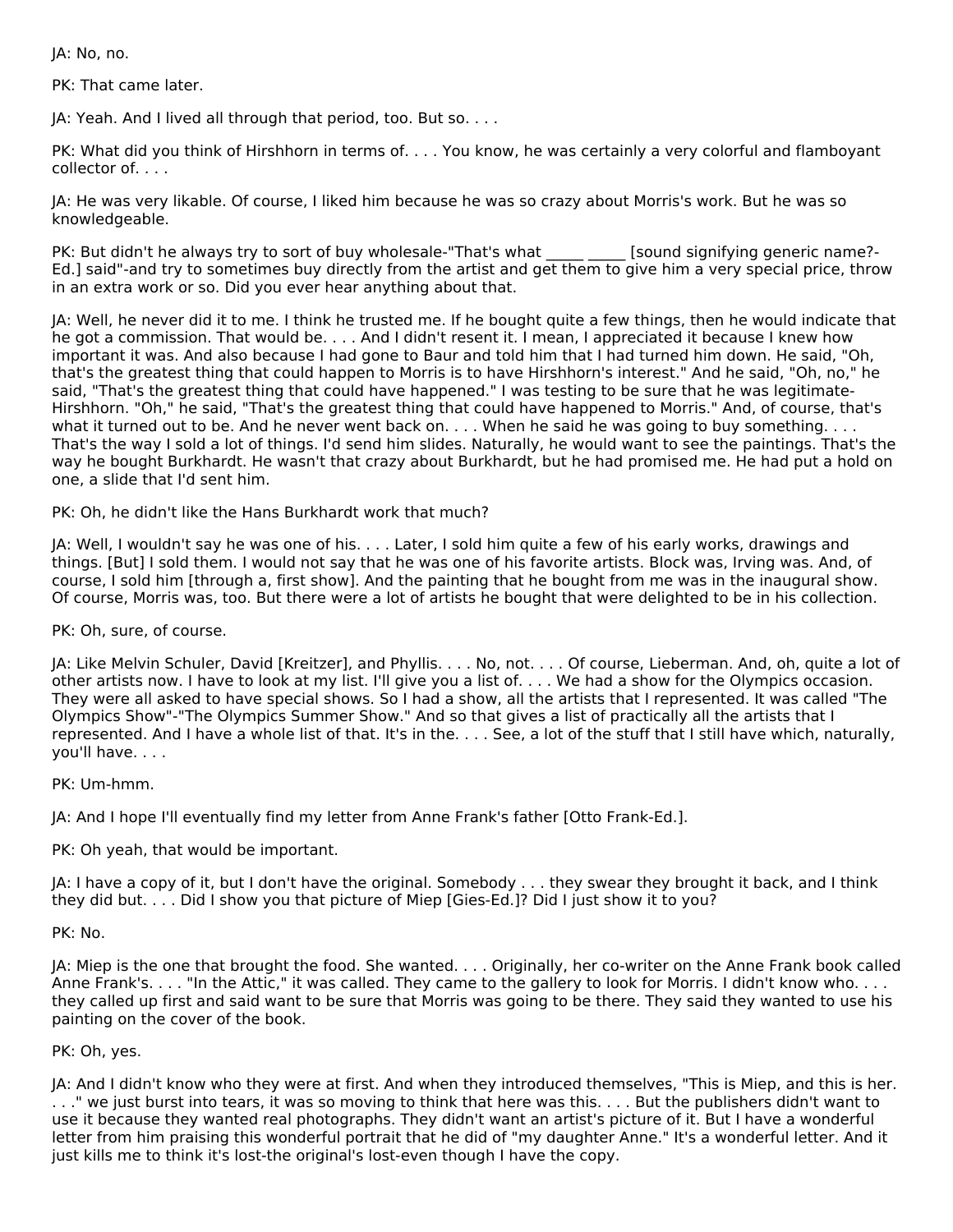PK: Well, to wrap up. Let's. . . . The occasion for this interview, as it turns out, really is, aside from the fact that all your gallery records and papers and those things related to Morris are at the Archives. . . .

JA: Or they will be all.

PK: Well, most of them are.

JA: They're all dedicated. They're all. . . .

PK: What we have is quite a bit, so. . . .

JA: With this you'll have a lot more.

PK: Well, maybe I'll be gone by then, and I won't have to. . . . [laughter] But, at any rate, this of course is the main reason, the main occasion for wanting to have this interview as well.

JA: Yes.

PK: But there's another reason, which I want to ask you about, for the record. And that is a book that you've been writing about your, I guess you would say your memoirs, perhaps, your experiences, that attracted the attention and the interest of the woman who actually ended up buying your house.

JA: Yes.

PK: Bess Broderick, the actress. Why don't you, just real briefly, tell about that, about the book. How you met Beth and the interest that she has taken in the book and in you.

JA: Well, I had my house when I closed my gallery. . . . Oh, no, no. The gallery was closed now and I'd moved into this house in the Hancock Park area, but I wanted to sell it because. . . . Oh, gosh, I've forgotten now. I guess I wanted to sell it because I was. . . .

PK: Well, maybe because you wanted to move here with Bob.

JA: [laughing] Yes, that's right. I'd forgotten exactly why. That's right. It wasn't quite appropriate for my permanent companionship. So there was a sign on this. . . . A very attractive young woman. . . . Oh, I think first it was the real estate people came and saw the sign, said they wanted to bring a client. So they came back, brought this client, and we became friends. She decided she wanted the house. She was so anxious to have it as soon as possible. And so she met Morris, who was also right there, and we became friends through this transaction. She wanted to know all about Morris and I told her all about Morris. And then I told her that I had been writing a book about my whole relationship with Morris and the gallery, how I'd started the gallery and why and all that, and she said, "Oh, I'd love to read it." So I said, "Oh, well, sure, I'd be glad to have you read it if you want to." So she read the book, and she was so excited about it, she said, "I have to do this book. I have a production firm and I would like to do a production. I would like to do a film based on this book, but I would like to publish the book first-publish it as a book first. And she was just very, very taken with this book. And then a lot of coincidences happened after that, but we became very good friends. And she was also an actress, very good actress, and is currently engaged in a series that she was doing.

PK: Sabrina, the Teenage Witch.

JA: Yes. And then it was a funny coincidence, because my son had played in the first spinoff. It was called. . . . Oh gosh, I can't remember. He played the lead. He played the. . . .

PK: The spin-off from Bewitched?

JA: Yeah. It was a funny coincidence, and it made a lot of money on that film.

PK: So this, though, is a project that you want to do after and you're hoping that. . . .

JA: I would like to publish it as a book first. Because I think it always does better as a book. Sometimes it works the other way around. Sometimes a film is made and the book comes out afterwards. But usually it's the other way around.

PK: But this is something that. . . . You've obviously put time into this book. You've also put some time into this interview, and they, of course, overlap and cover some of the same ground.

JA: Yeah.